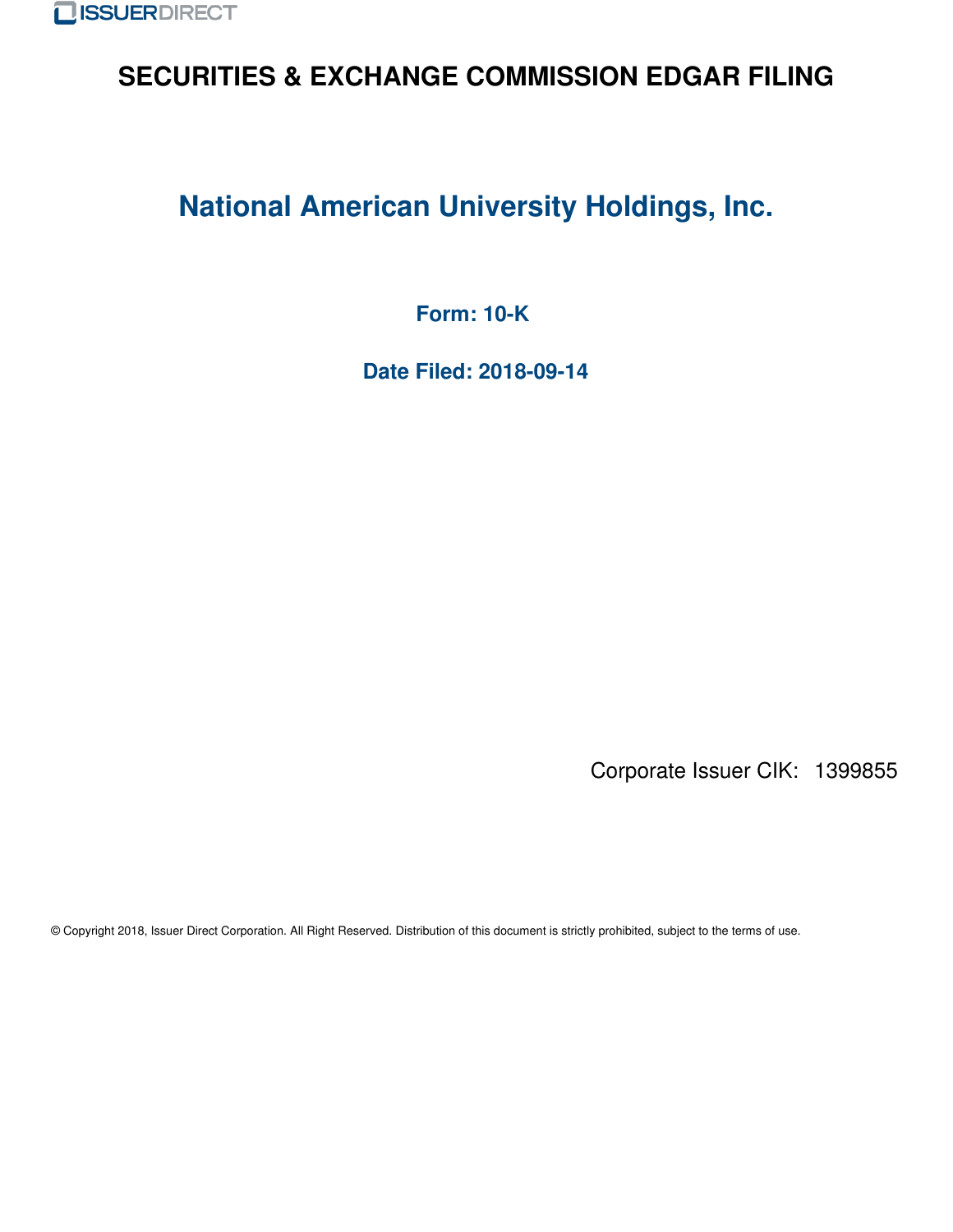#### **UNITED STATES SECURITIES AND EXCHANGE COMMISSION WASHINGTON, D.C. 20549**

**Form 10-K**

**☑ ANNUAL REPORT PURSUANT TO SECTION 13 or 15(d) OF THE SECURITIES EXCHANGE ACT OF 1934**

**For the fiscal year ended May 31, 2018**

**❑ TRANSITION REPORT PURSUANT TO SECTION 13 or 15(d) OF**

**THE SECURITIES EXCHANGE ACT OF 1934**

**For the transition period from to**

**Commission File No. 001-34751**

# **National American University Holdings, Inc.**

*(Exact name of registrant as specified in its charter)*

**Delaware 83-0479936**

*(State or other jurisdiction of incorporation or organization)*

**5301 Mt. Rushmore Road 57701**

**Rapid City, SD** *(Zip Code) (Address of principal executive offices)*

**(605) 721-5200**

*(Registrant's telephone number, including area code)*

**Securities registered pursuant to Section 12(b) of the Act:**

**Common Stock, \$.0001 par Value The NASDAQ Stock Market**

Title of each class **Name of each exchange on which registered** Name of each exchange on which registered

**Securities registered pursuant to section 12(g) of the Act:**

**None**

(Title of class)

Indicate by check mark if the registrant is a well-known seasoned issuer, as defined in Rule 405 of the Securities Act. Yes  $\Box$  No  $\Box$ 

Indicate by check mark if the registrant is not required to file reports pursuant to Section 13 or Section 15(d) of the Act. Yes  $\Box$  No  $\Box$ 

Indicate by check mark whether the registrant: (1) has filed all reports required to be filed by Section 13 or 15(d) of the Securities Exchange Act of 1934 during the preceding 12 months (or for such shorter period that the registrant was required to file such reports), and (2) has been subject to such filing requirements for the past 90 days. Yes ⊠ No □

Indicate by check mark whether the registrant has submitted electronically and posted on its corporate website, if any, every Interactive Data File required to be submitted and posted pursuant to Rule 405 of Regulation S-T (§232.405 of this chapter) during the preceding 12 months (or for such shorter period that the registrant was required to submit and post such files). Yes  $□$  No  $□$ 

Indicate by check mark if disclosure of delinquent filers pursuant to Item 405 of Regulation S-K (§ 229.405 of this chapter) is not contained herein, and will not be contained, to the best of registrant's knowledge, in definitive proxy or information statements incorporated by reference in Part III of this Form 10-K or any amendment to this Form 10-K.

Indicate by check mark whether the registrant is a large accelerated filer, an accelerated filer, a non-accelerated filer, smaller reporting company, or an emerging growth company. See the definitions of "large accelerated filer," "accelerated filer", "smaller reporting company" and "emerging growth company" in Rule 12b-2 of the Exchange Act. (Check one):

| Large accelerated filer |                                                      | Accelerated filer         |  |
|-------------------------|------------------------------------------------------|---------------------------|--|
| Non-accelerated filer   | $\Box$ (Do not check if a smaller reporting company) | Smaller reporting company |  |
|                         |                                                      | Emerging growth company   |  |

If an emerging growth company, indicate by check mark if the registrant has elected not to use the extended transition period for complying with any new or revised financial accounting standards provided pursuant to Section 13(a) of the Exchange Act. □

Indicate by check mark whether the registrant is a shell company (as defined in Rule 12b-2 of the Exchange Act). Yes  $□$  No  $□$ 

As of July 31, 2018, there were 24,348,425 shares of Common Stock, \$0.0001 par value per share outstanding.

The aggregate market value of the registrant's common stock held by non-affiliates computed by reference to the price at which the common equity was last sold as of November 30, 2017, the last business day of the registrant's most recently completed second fiscal quarter, was approximately \$16.1 million.

DOCUMENTS INCORPORATED BY REFERENCE

Certain portions of the Registrant's Definitive Proxy Statement for its 2018 Annual Meeting of Stockholders (which is expected to be filed with the Commission within 120 days after the end of the Registrant's 2018 fiscal year) are incorporated by reference into Part III of this Report.

#### *(I.R.S. Employer Identification No.)*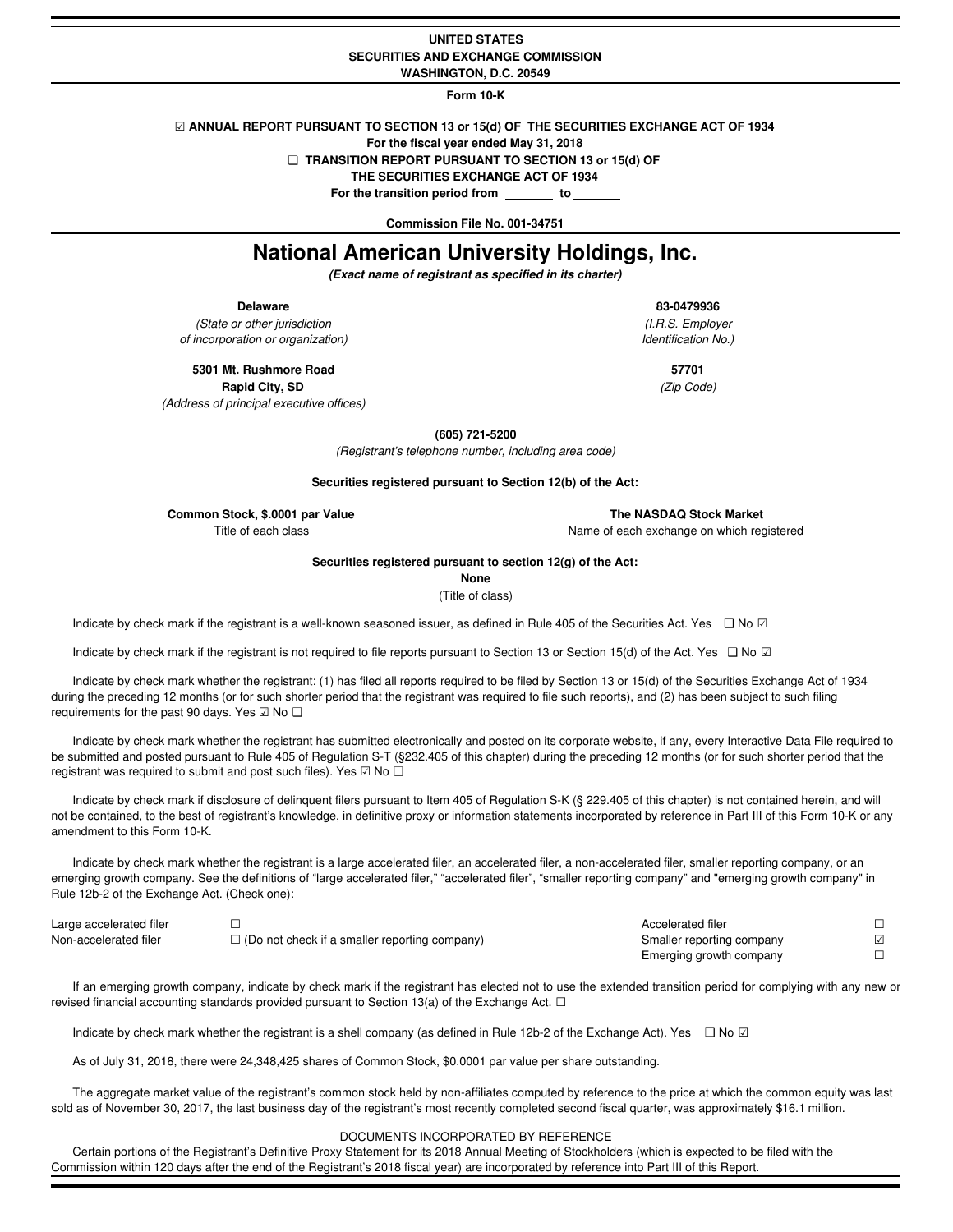## **NATIONAL AMERICAN UNIVERSITY HOLDINGS, INC AND SUBSIDIARIES**

### **FORM 10-K**

# **INDEX**

|                 | <b>PART</b>                                                                                                  | Page           |  |
|-----------------|--------------------------------------------------------------------------------------------------------------|----------------|--|
| Item 1.         | <b>Business</b>                                                                                              | $\overline{4}$ |  |
| Item 1A.        | <b>Risk Factors</b>                                                                                          | 42             |  |
| Item 1B.        | <b>Unresolved Staff Comments</b>                                                                             | 64             |  |
| Item 2.         | Properties                                                                                                   | 65             |  |
| Item 3.         | Legal Proceedings                                                                                            | 65             |  |
| Item 4.         | Mine Safety Disclosures                                                                                      | 65             |  |
|                 | <b>PART II</b>                                                                                               |                |  |
| Item 5.         | Market for Registrant's Common Equity, Related Stockholder Matters and Issuer Purchases of Equity Securities | 65             |  |
| Item 6.         | <b>Selected Financial Data</b>                                                                               | 67             |  |
| Item 7.         | Management's Discussion and Analysis of Financial Condition and Results of Operations                        | 69             |  |
| Item 7a.        | Quantitative and Qualitative Disclosures about Market Risk                                                   |                |  |
| Item 8.         | Financial Statements and Supplementary Data                                                                  | 81             |  |
| Item 9.         | Changes in and Disagreements With Accountants on Accounting and Financial Disclosure                         | 111            |  |
| Item 9A         | Controls and Procedures                                                                                      | 111            |  |
| Item 9B.        | Other information                                                                                            | 111            |  |
| <b>PART III</b> |                                                                                                              |                |  |
| Item 10.        | Directors, Executive Officers, and Corporate Governance                                                      | 112            |  |
| Item 11.        | <b>Executive Compensation</b>                                                                                | 112            |  |
| Item $12$ .     | Security Ownership of Certain Beneficial Owners and Management and Related Stockholder Matters               | 112            |  |
| Item 13.        | Certain Relationships and Related Transactions, and Director Independence                                    | 113            |  |
| Item 14.        | <b>Principal Accounting Fees and Services</b>                                                                | 113            |  |
|                 | <b>PART IV</b>                                                                                               |                |  |
| Item $15.$      | <b>Exhibits and Financial Statement Schedules</b>                                                            | 113            |  |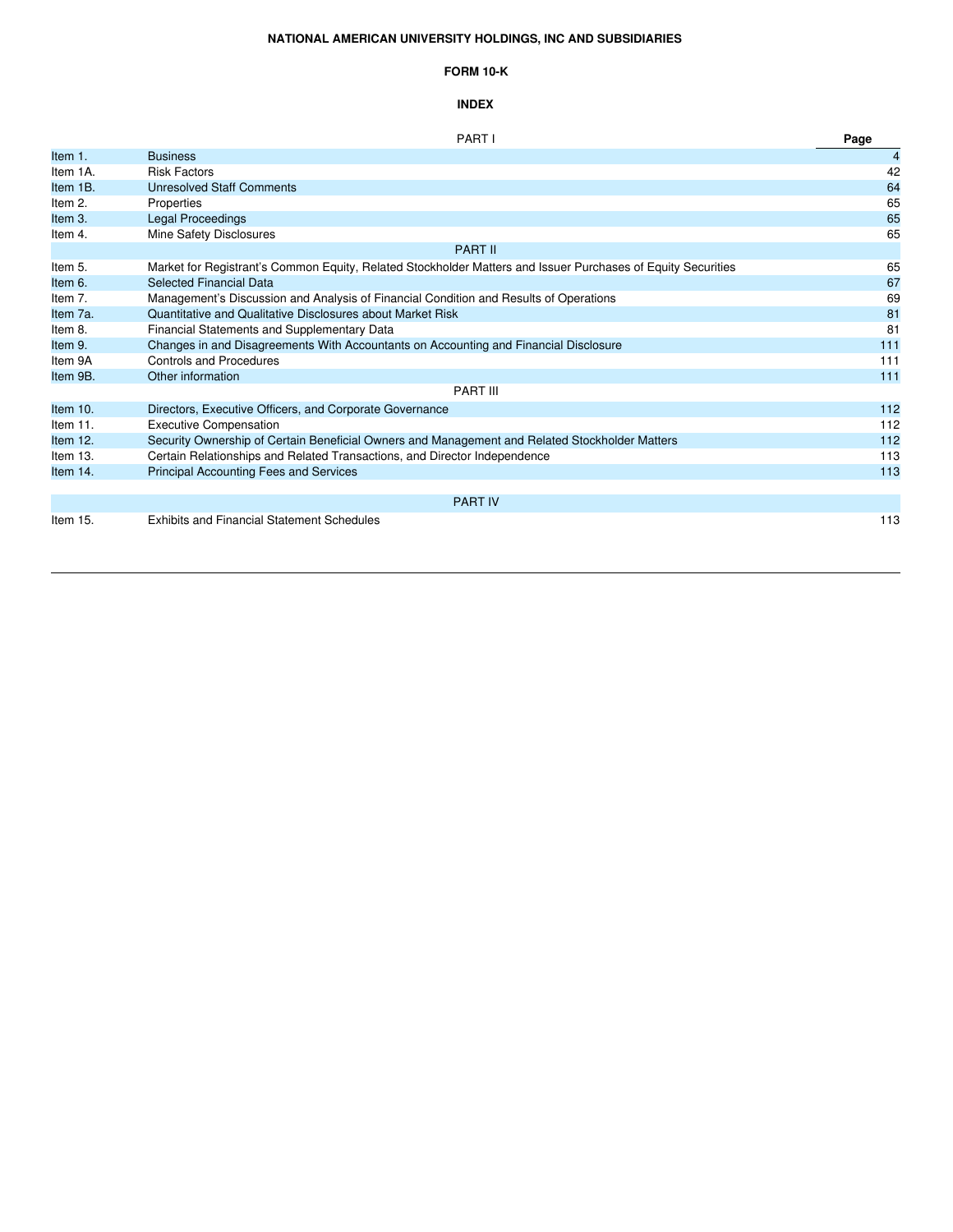#### **SPECIAL NOTE REGARDING FORWARD-LOOKING STATEMENTS**

This document and the documents incorporated by reference herein contain forward-looking statements within the meaning of Section 27A of the Securities Act of 1933, as amended, or the Securities Act, and Section 21E of the Securities Exchange Act of 1934, as amended, or the Exchange Act. We may, in some cases, use words such as "project," "believe," "anticipate," "plan," "expect," "estimate," "intend," "should," "would," "could," "potentially," "will" or "may," or other words that convey uncertainty of future events, future financial performance, expectations, regulation or outcomes to identify these forwardlooking statements. These forward-looking statements include, without limitation, statements regarding proposed new programs, statements concerning projections, predictions, expectations, estimates or forecasts as to our business, financial and operational results and future economic performance, and statements of management's goals and objectives and other similar expressions concerning matters that are not historical facts.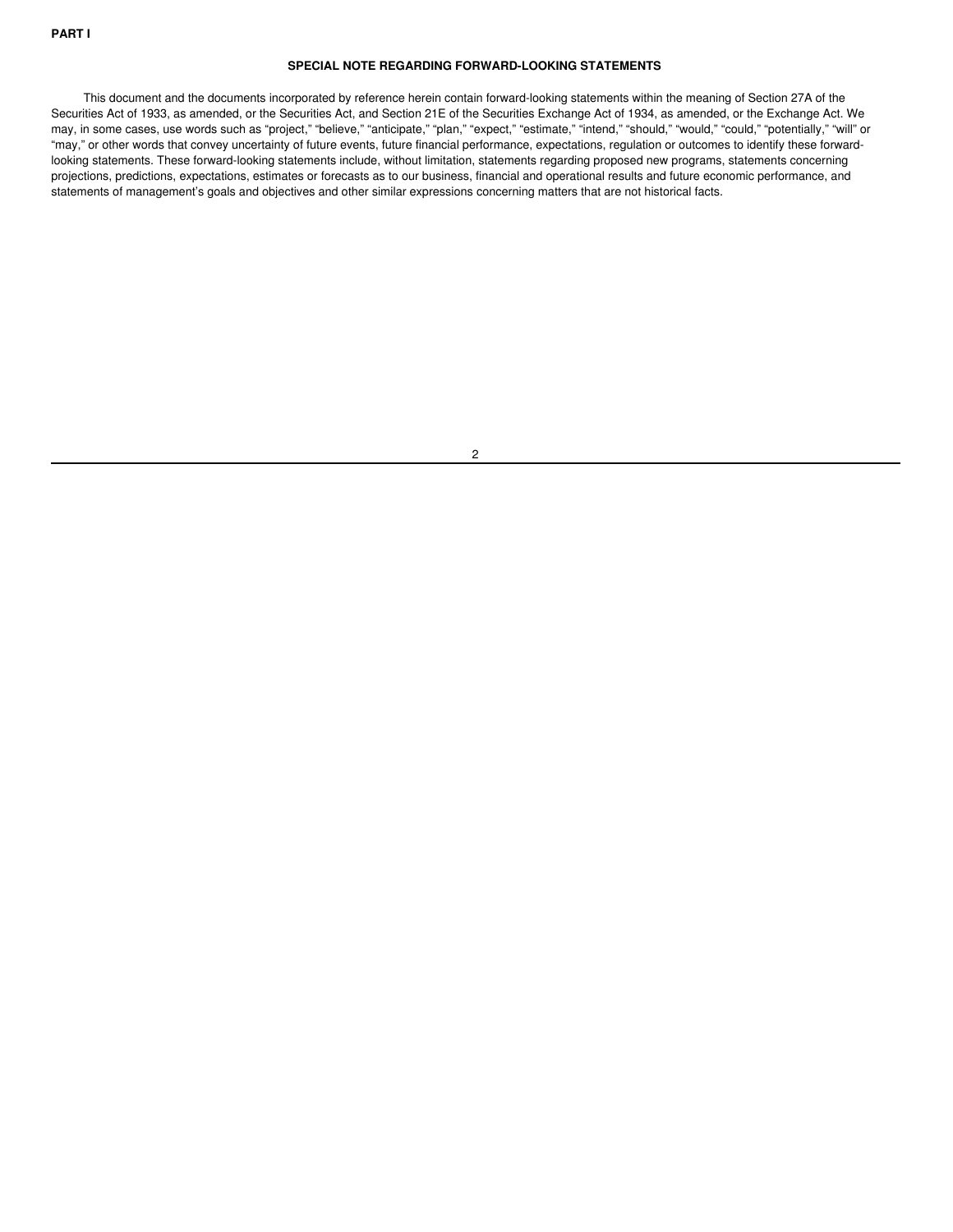Forward-looking statements should not be read as a guarantee of future performance or results and will not necessarily be accurate indications that such performance or results will be achieved. Forward-looking statements are based on information available at the time those statements are made or management's good faith belief as of that time with respect to future events and are subject to risks and uncertainties that could cause actual performance or results to differ materially from those expressed in or suggested by the forward-looking statements. Important factors that could cause such differences include:

- **●** our ability to comply with the extensive and changing regulatory framework applicable to our industry, including Title IV, state laws and regulatory requirements and accrediting agency requirements;
- the ability of our students to obtain Title IV funds, state financial aid, and private financing;
- the pace of growth of our enrollment;
- our conversion of prospective students to enrolled students and our retention of active students;
- our ability to update and expand the content of existing programs and the development of new programs in a cost-effective manner or on a timely basis;
- the competitive environment in which we operate;
- our cash needs and expectations regarding cash flow from operations;
- our ability to manage and grow our business and execution of our business and growth strategies;
- **●** our ability to maintain and expand existing commercial relationships with various corporations and U.S. Armed Forces and develop new commercial relationships;
- our ability to adjust to the changing economic conditions;
- our ability to use advances in technology that could enhance the online experience for our students;
- our ability to sell the condominium units we own, and the general condition of the real estate market, in Rapid City, South Dakota;
- our estimated future financial results or performance;
- our actual financial performance generally; and
- **●** other factors discussed in this annual report under the captions "Risk Factors," "Management's Discussion and Analysis of Financial Condition and Results of Operations," "Business," and "Regulatory Matters."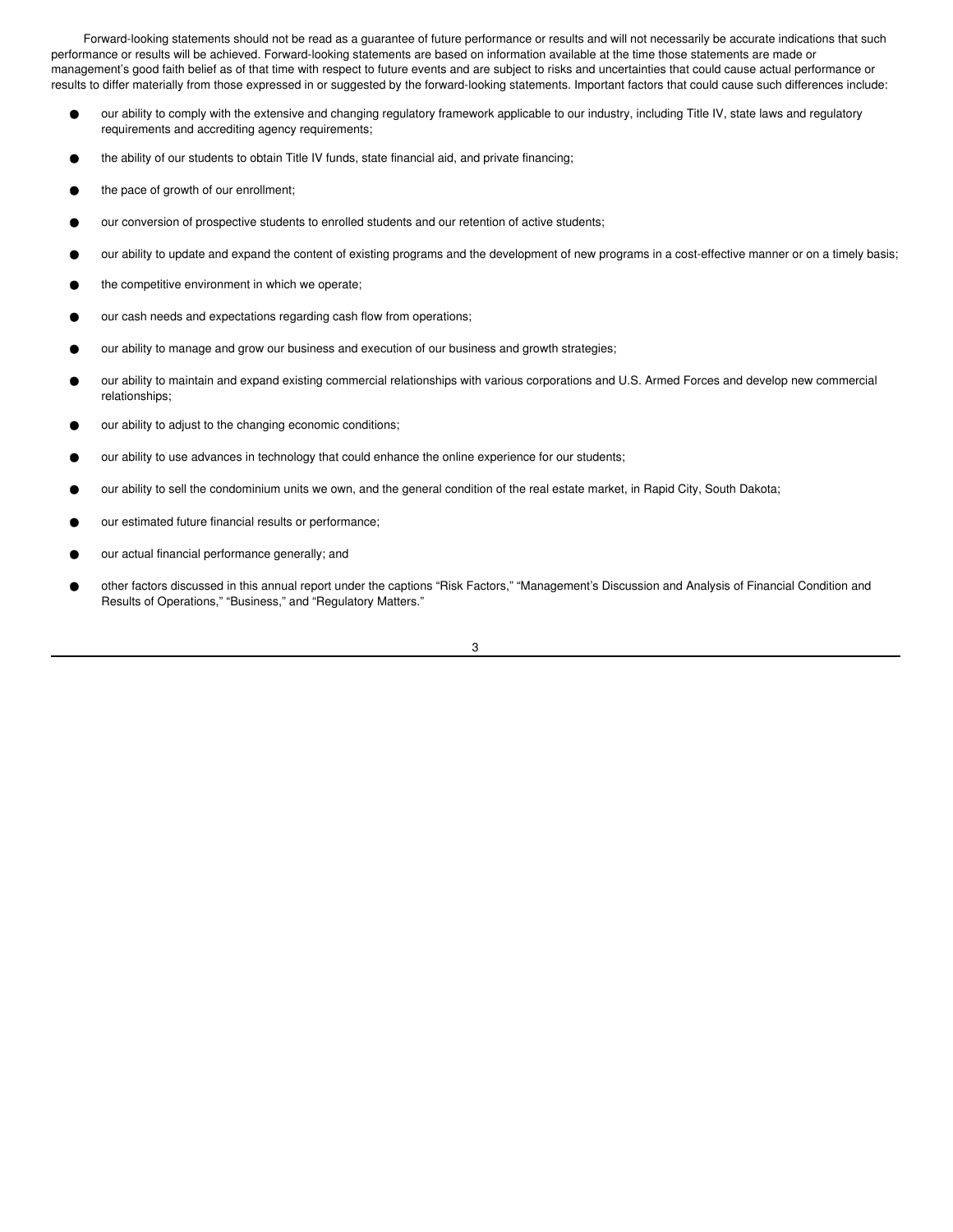Forward-looking statements speak only as of the date the statements are made. You should not put undue reliance on any forward-looking statements. We undertake no obligation to publicly update any forward-looking statements after the date of this annual report to reflect actual results, changes in assumptions or changes in other factors affecting forward-looking information, except to the extent required by applicable laws. If we do update one or more forwardlooking statements, no inference should be drawn that we will make additional updates with respect to those or other forward-looking statements.

Unless the context otherwise requires, the terms "we", "us", "our" and the "Company" used throughout this document refer to National American University Holdings, Inc.; its wholly owned subsidiary, Dlorah, Inc.; and National American University, sometimes referred to as "NAU" or the "university", which is owned and operated by Dlorah, Inc.

#### **Item 1. Business. Overview**

National American University Holdings, Inc. is a provider of professional and technical postsecondary education primarily designed for working adults and other non-traditional students. We own and operate National American University, a regionally accredited, proprietary, multi-campus institution of higher learning founded in 1941. In 1998, the university began offering online degree programs. Through campus-based, blended, and fully online instruction, the university offers diploma, associate, baccalaureate, master's, and doctoral degrees in business-related disciplines, such as accounting, management, business administration, and information technology; in healthcare-related disciplines, such as occupational therapy, medical assisting, nursing, surgical technology, and healthcare information and management; in legal-related disciplines, such as paralegal, criminal justice, and professional legal studies; and in higher education. The mission is to prepare students of diverse interests, cultures, and abilities for careers in our core fields in a caring and supportive environment.

Since 2013, increasing numbers of students have been transitioning from ground-based programs to fully online or blended offerings. Multiple locations are evolving to become online support centers as opposed to locations for ground-based programs. These locations use small physical facilities in strategic geographic areas, allowing students to work with staff online or in person for assistance with their educational choices and related services while completing the majority of their coursework online. Working adults and other non-traditional students remain attracted to the flexibility of online programs and the personal attention provided at our physical facilities. As a result, we are realigning our ground-based resources and distance-learning infrastructure to support the growing percentage of students in blended and online offerings, as well as to support our efforts in serving military students and students from closed institutions through formal teach-out and transfer arrangements. As of May 31, 2018, NAU operated 24 locations across the states of Colorado, Indiana, Kansas, Minnesota, Missouri, Nebraska, New Mexico, Oklahoma, South Dakota, and Texas. Distance learning operations and central administration offices operate from Rapid City, South Dakota. During the third quarter of fiscal year 2017, we consolidated three campus-based operations in Texas and Minnesota, realigning them to expand administrative and enrollment services support in key locations of our university system. Simultaneously, we opened locations to serve military students and community college graduates.

In addition to the university operations, NAUH operates a real estate business known as Fairway Hills Developments, or Fairway Hills. The real estate business rents apartment units and develops and sells condominium units in the Fairway Hills Planned Residential Development area of Rapid City, South Dakota. Fairway Hills completed construction on a 24-unit luxury apartment complex in the first quarter of fiscal year 2018.

The university's enrollment declined from 8,185 students as of May 31, 2016 to 6,703 students as of May 31, 2017, and then decreased to 5,648 students as of May 31, 2018, representing a decrease of approximately 18.1% from 2016 to 2017 and a decrease of 15.7% from 2017 to 2018. Across the system, eight undergraduate locations experienced year-over-year growth; our graduate school achieved 22.7% growth and our doctoral school achieved 13.3% growth in the Spring 2018 Quarter. We believe the decline in student enrollment and revenue is the result of the regulatory scrutiny of the industry and the current economic environment. Over the past year, the rate of decline has slowed and is comparable or better to institutions across the higher education landscape. Similar to our peers, many working adults have chosen not to attend school.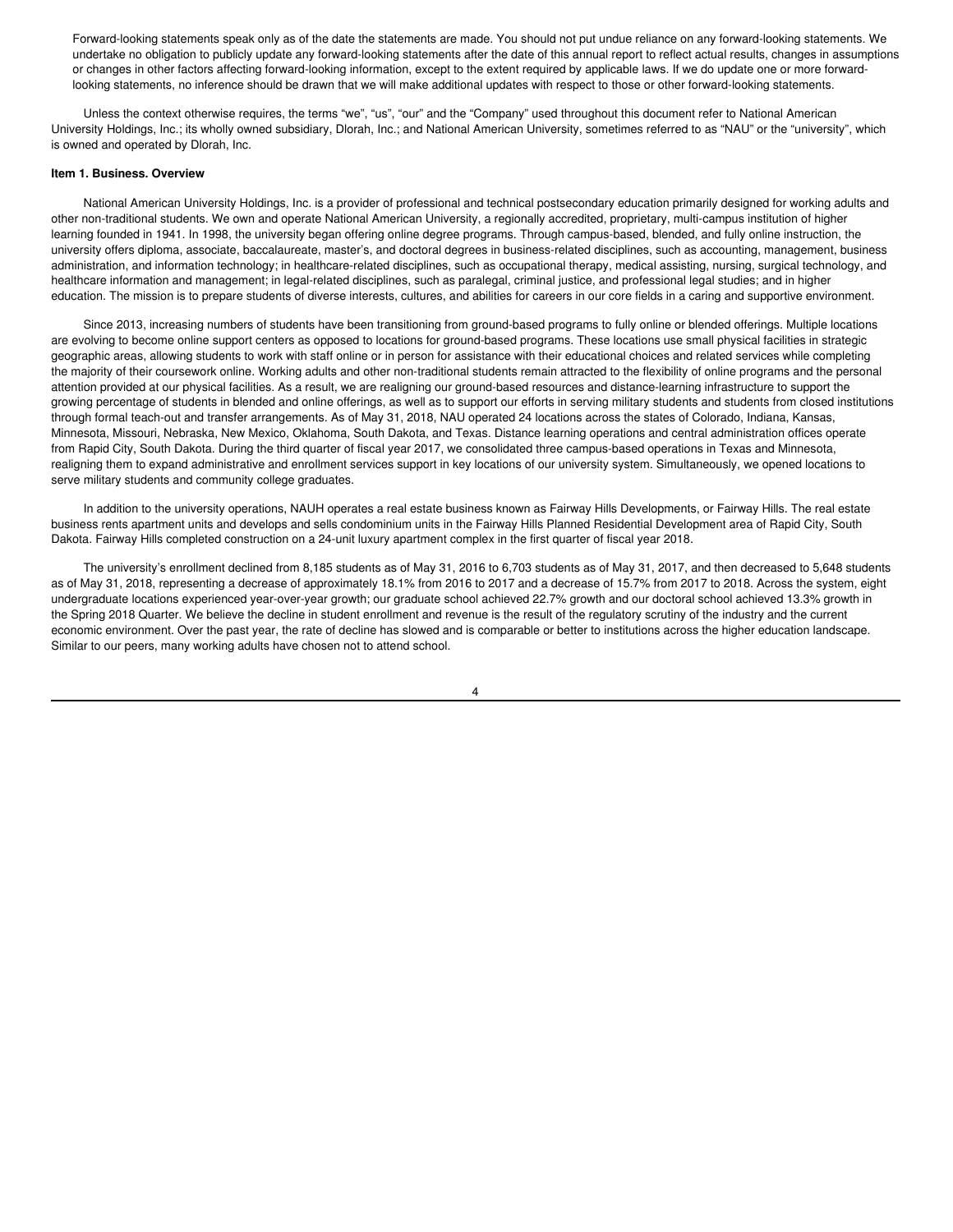Notwithstanding the unfavorable economic environment, we believe the opportunity exists to increase profit by controlling costs and further leveraging our online offerings and physical locations. During the same periods, total revenue declined from \$96.1 million for the fiscal year ended May 31, 2016, to \$86.6 million for fiscal year ended May 31, 2017, and then decreased to \$77.2 million for the fiscal year ended May 31, 2018, representing annual decreases of 9.9% and 10.9%, respectively. Income before income taxes for the fiscal year ended May 31, 2016 was a loss of \$8.2 million, compared to a loss of \$7.8 million for the fiscal year ended May 31, 2017, and a loss of \$12.3 million for the fiscal year ended May 31, 2018.

Revenue for the NAU segment declined from \$95.0 million in fiscal year 2016 to \$85.4 million in fiscal year 2017 and decreased to \$74.8 million in fiscal year 2018, representing a decrease of 10.1% between 2016 and 2017 and a decrease of 12.5% from 2017 to 2018. Loss before income taxes for the NAU segment was \$8.2 million in fiscal year 2016, decreasing to a loss of \$7.8 million in fiscal year 2017 and then increasing to a loss of \$12.1 million in fiscal year 2018. Total assets for the NAU segment decreased from \$60.6 million in fiscal year 2016 to \$44.4 million in fiscal year 2017, and decreased to \$35.4 million in fiscal year 2018.

Revenue for the Other segment (primarily Fairway Hills), increased from \$1.1 million in fiscal year 2016 to \$1.2 million in fiscal year 2017 and increased to \$2.4 million in fiscal year 2018, representing an increase of 4.5% between 2016 and 2017, and an increase of 108.1% from 2017 to 2018. Income before taxes for this segment went from a loss of \$0.02 million in fiscal year 2016 to a gain of \$0.02 million in fiscal year 2017 and then decreased to a loss of \$0.2 million in fiscal year 2018. Total assets for the Other segment increased from \$7.9 million in fiscal year 2016 to \$13.2 million in fiscal year 2017 and then increased to \$13.4 million in fiscal year 2018.

#### **University History**

Founded in 1941, NAU, then operating under the name National School of Business, offered specialized business training designed for women in western South Dakota wanting to work outside the home. During the late 1960s and early 1970s, the university progressed from a two-year business school to a four-year college of business and embarked on a recruitment of qualified graduates of one- and two-year programs from accredited business schools in the eastern United States. Such programs allowed students to continue their education and receive appropriate transfer credits for their previous academic achievements. In 1974, the university, then known as National College, added its first branch campus in Sioux Falls, SD, followed later that year by branch campuses in Denver and Colorado Springs, CO, and Minneapolis and St. Paul, MN. The university offered conveniently scheduled courses that would lead to a degree appealing to working adults and other non-traditional students. Today, the university continues its mission to provide quality professional and technical education for predominantly underserved working adult students and to ensure that students transferring credits can do so with minimal disruption to degree progression and timeline to completion.

Over the past three years, NAU has particularly focused its academic initiatives on market needs and on educational research that addresses the social, emotional, financial, and academic needs and issues of underserved working adults. Through these initiatives, we have purposefully redesigned the student and student-faculty experience, have expanded research and scholarship, and have revised programs to maximize transfer credit and credit for prior learning options. We have created new math and writing course pathways, launched co-requisite remedial offerings, built incentives for attending full-time, and integrated career services and career development across the curricula. We have addressed high-failure gateway courses and have implemented intrusive advising and support services based on student success analytics to improve learning, make gains in persistence and completion, and reduce time to degree. Simultaneously, we are revitalizing our performance-based, competency-driven curricula as we rework the instructional design of our courses through D2L/BrightSpace and fully embed mobile-first technologies. In this same time period, NAU has engaged with accreditors, state postsecondary agencies, and state boards of nursing to serve students displaced by closed schools, providing those students with pathways to complete their desired educational programs.

The university continues to manage changing needs for educational sites; to add campus-based, blended, and online undergraduate and graduate programs; and to develop new technologies to support student learning, persistence, and degree progression and completion. New offerings launched or in development include cybersecurity, forensics, surgical technology, vocational nursing, health information management, aviation, strategic intelligence, counterterrorism, and strategic security and protection. For many years, the university has sustained affiliations with vocational institutions in Canada, providing consulting in the development and delivery of online programs. In 2016, NAU launched Canada-Online, a subset of online health, paralegal, and businessrelated associate and baccalaureate degree programs specifically designed to allow transfer and degree-completion options for Canadian students in affiliated institutions graduating with diplomas. In June 2017, the university launched the College of Military Studies, which provides comprehensive military student support services and undergraduate and graduate programs customized for veterans, active military, and their families.

#### **Corporate Information**

National American University Holdings, Inc., formerly known as Camden Learning Corporation, was organized under the laws of the State of Delaware on April 10, 2007, as a blank check company to acquire one or more domestic or international assets of an operating business in the education industry. On November 23, 2009, as a result of the merger transaction with Dlorah, Inc., a South Dakota corporation, which owns and operates NAU, Dlorah became our wholly owned subsidiary. For accounting purposes, Dlorah was the acquirer and accounted for the transaction as a recapitalization. Accordingly, the consolidated financial statements included in this annual report on Form 10-K reflect the results of Dlorah. We conduct substantially all of our business and generate substantially all of our revenue through Dlorah. Our primary business is the operation of National American University, which generated 96.9% of our revenue in fiscal year 2018. We also have Fairway Hills, a multi-family residential real estate operation in Rapid City, South Dakota, which generated 3.1% of our revenue in fiscal year 2018. The NAU website is www.national.edu. The information on the website is not incorporated by reference in this Annual Report on Form 10-K. We upload the Annual Report on Form 10-K, Quarterly Reports on Form 10-Q, Current Reports on Form 8-K and amendments to those reports filed or furnished pursuant to Section 13(a) or 15(d) of the Exchange Act on the website as soon as reasonably practicable after we electronically file such material with, or furnish it to, the Securities and Exchange Commission.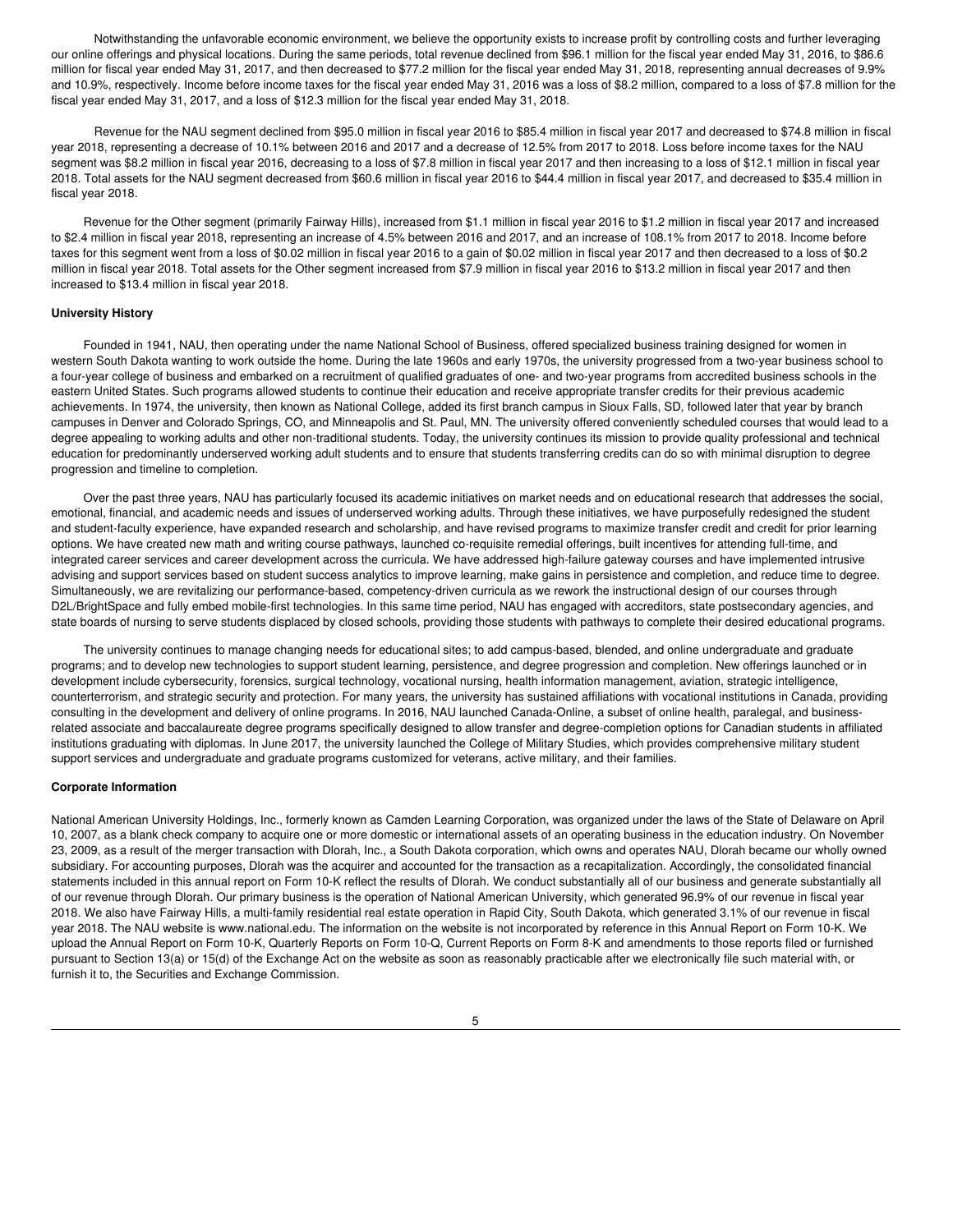#### **Our Core Values**

Since inception, the following core values have guided the university, which we believe have contributed to our success in obtaining and retaining students and faculty:

- offer high quality instructional programs and services;
- **●** provide a caring and supportive learning environment; and
- offer technical and professional career programs.

These core values have remained our foundation as we expanded from a single education site offering specialized business training to a multi-state, diversified, educational institution with diploma, associate, baccalaureate, master's, and doctoral degrees. We promote understanding and support of our mission and core values through participation of students, faculty, staff administrators and the board of governors in the governance and administrative structures of the university. We have adopted and implemented policies and procedures to ensure adherence to our core values and to operate with integrity as we fulfill our mission.

Our commitment to these core values is evidenced in the daily interactions among our students, faculty, staff, and administrators:

- the strong academic and learning support structures, services, and resources for students;
- the overall ease of the registration process;
- the transferability of credits;
- **●** the career-focused professional and technical programs;
- the caring and supportive attitude by faculty toward students; and
- **●** the opportunity to specialize learning through program emphasis areas.

#### **Approach to Academic Quality**

We have identified several academic initiatives to promote a high level of academic quality, including:

*Student engagement, learning, academic achievement, persistence to credential, and career success.* The urgency of now is to assist working adults in getting the credit they deserve at NAU; to teach, assess, mentor, and support until every student acquires the skills, knowledge, and abilities they need; and to create policies, processes, programs, and learning experiences that exceed expectations.

Comprehensive overhaul of all NAU course curricula, student educational experience, and learning management system. We are reconceiving the entire student experience online and updating all assignments, assessments, and competency clusters across learning outcomes in ways that allow them to be unbundled into micro-credentials or integrated into new course and program combinations. We design our curricula to address specific career-oriented objectives we believe working adult and other non-traditional students are seeking. We have invested significant human and financial resources in the implementation of this curricula development to support faculty and students in achieving prescribed student learning outcomes. The performance-based curricula are designed and delivered by faculty members who are committed to delivering a high quality, current and relevant education to prepare students for their professions.

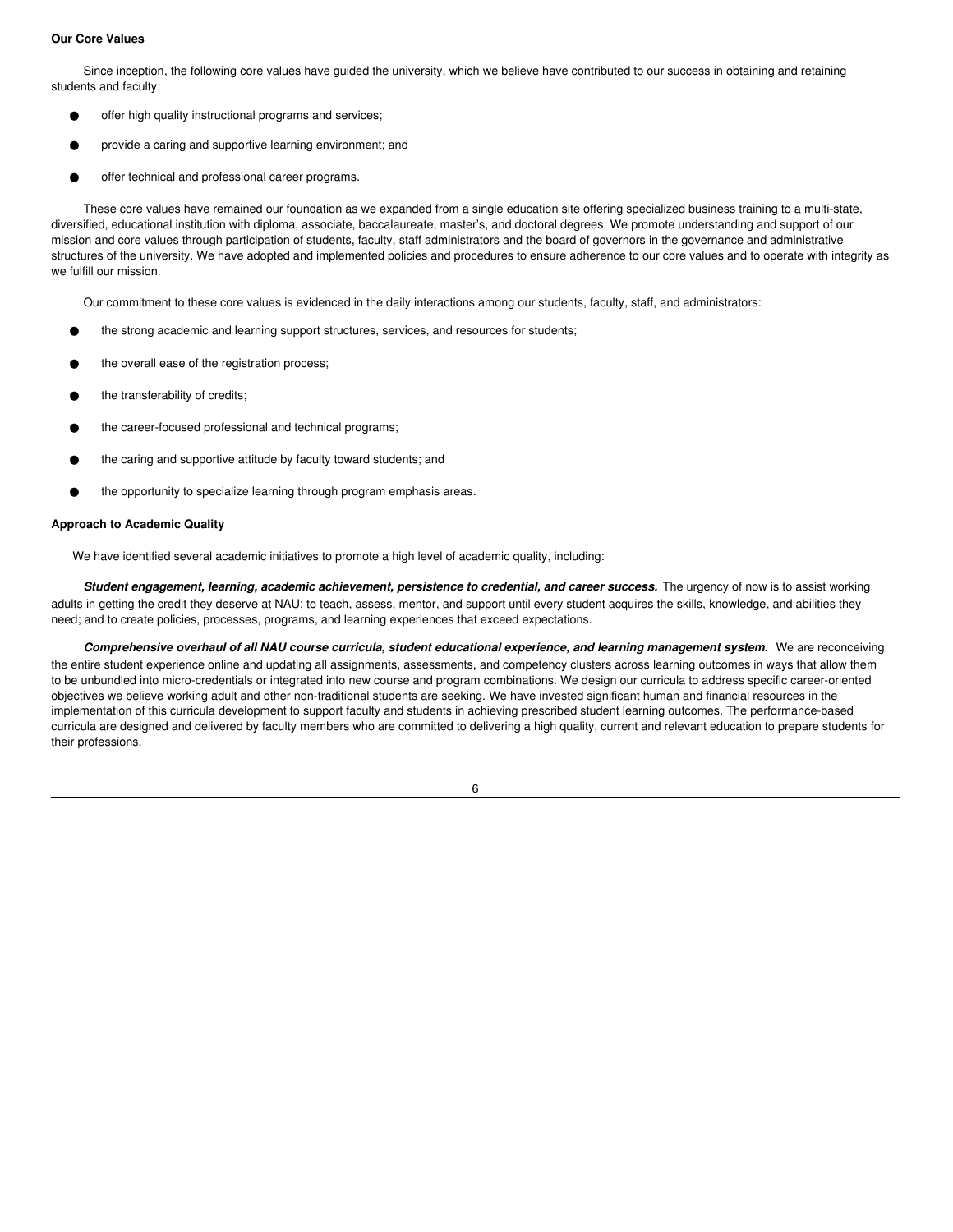*Qualified faculty.* NAU seeks to hire and retain highly qualified faculty members with relevant practical experience and the necessary skills to provide a high-quality education for its students. More than 90% of our faculty members hold graduate degrees. We seek faculty members who can integrate relevant, practical experiences from their professional careers into the courses they teach. We also invest in the professional development of our faculty members by providing training in campus and online teaching techniques, hosting events and discussion forums that foster sharing of best practices and continually assessing teaching effectiveness through administrative reviews and student evaluations.

*Standardized course design.* We employ a standardized curriculum development process to promote consistent, authentic learning experiences in our online courses, and implement this curriculum through blended instructional delivery at the campus locations. We continue to review programs in an effort to ensure they remain consistent, up-to-date and effective in producing the desired student learning outcomes. We also regularly review student survey data to identify opportunities for course modifications and enhancements. NAU has completed implementation and upgrade of BrightSpace by D2L. Upgrades include live chat, texting, live tutoring, and other new tools for faculty-student engagement. In addition, the D2L/Brightspace course room prototype for all 450+ undergraduate and graduate courses has been developed and is being tested by NAU staff, faculty, and students. We have defined a curricular model that evaluates the competencies, learning outcomes, and related assignments and assessments across an academic program. By 2019, all programs and courses should have the ability to be unbundled and offered on a pure competency-based and laddered credential model.

*Effective student services.* We establish teams of academic and administrative personnel who act as the primary support for our students, beginning at the application stage and continuing through graduation. In recent years, we have also concentrated on improving the technology used to support student learning, including enhancing our online learning platform and student services. As a result, many of support services, including academic, administrative, library and career services are accessible online, allowing users to access these services at a time and in a manner convenient to them.

*Continual academic oversight.* The provost's office, in conjunction with other academic offices, conducts academic oversight and assessment functions for all programs, and evaluates the content, delivery method, faculty performance and desired student learning outcomes. We continually assess outcomes data to determine whether students graduate with the knowledge and skills necessary to succeed in the workplace. The provost also initiates and manages periodic examinations of the curricula to evaluate and verify academic program quality and workplace applicability. Based on these processes and student feedback, we determine whether to create new programs, modify current programs, or discontinue those that do not meet our standards or market needs.

*Board of Governors.* We maintain a separate board of governors to oversee the academic mission of the university. Among other things, the board of governors is responsible for determining the mission and purposes of the university, approving educational programs and ensuring the well-being of students, faculty and staff. A majority of the board of governors' members are independent, experienced in education, administration, business, international business, government, law, communications, and occupational therapy. Board membership has remained stable for many years. The oversight and guidance of the board of governors has been critical to the development and the maintenance of academic standards.

#### **Industry and Outlook**

NAU operates in the same market as for-profit and non-profit public and private professional and technical institutions and community colleges. Competition is generally based on location, program offerings, modality, the quality of instruction, placement rates, selectivity of admissions, recruiting, and tuition rates. We compete for enrollments by offering more frequent start dates, more flexible hours, better instructional resources, more hands-on training, shorter program length and greater assistance with job placement. We also compete with other career schools by focusing on offering high demand, career-oriented programs, providing individual attention to students and focusing on flexible degrees for working adults and other non-traditional students. We believe we can compete effectively in our respective local markets because of the diversity of our program offerings, quality of instruction, strength of our brand, reputation and success in placing students with employers.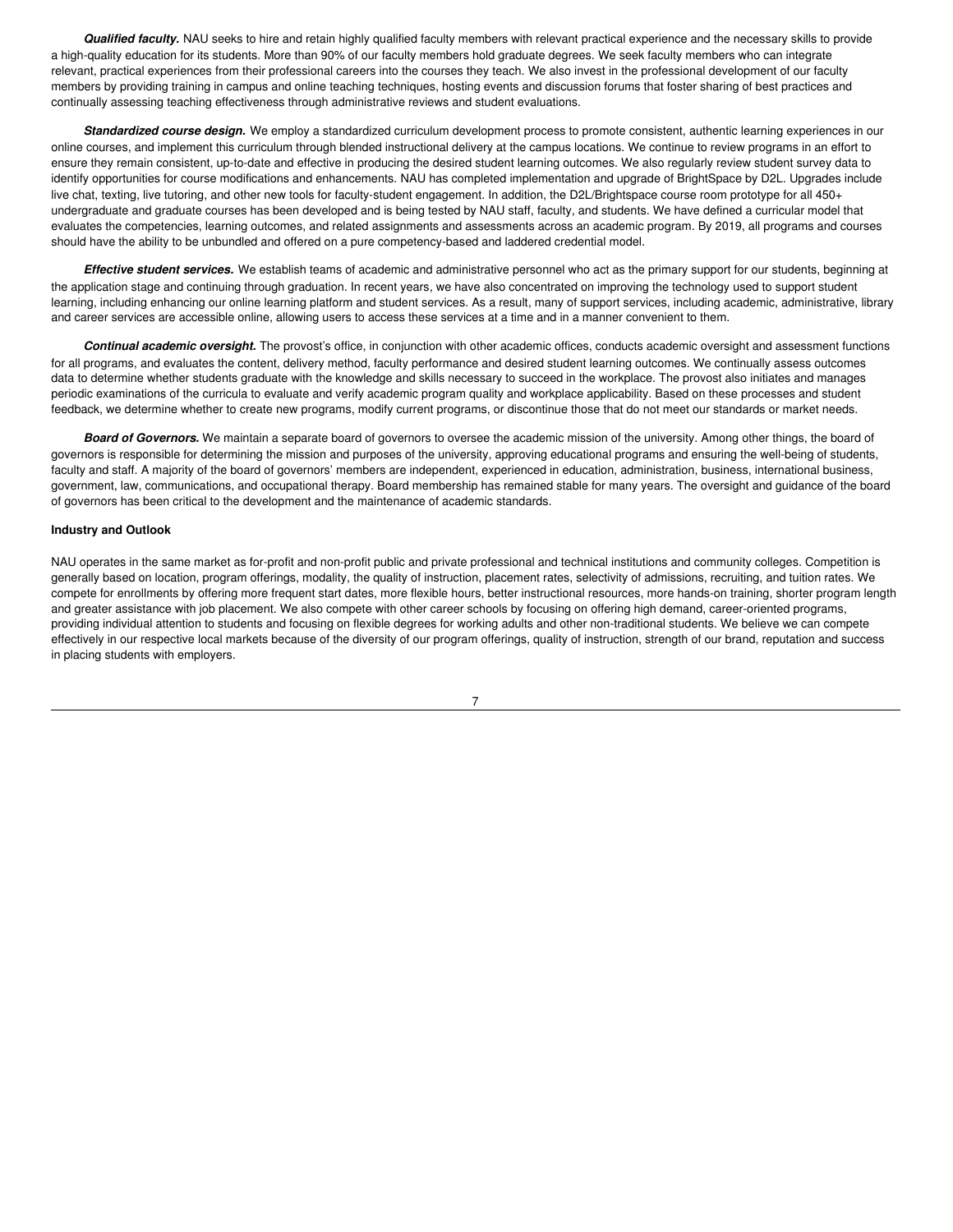Our competition differs in each market depending on the curriculum offered. Because schools can add new programs in a relatively short period of time, typically within six to twelve months, new competitors within an academic program area can emerge quickly.

Certain institutions have competitive advantages over us. Non-profit and public institutions receive substantial government subsidies, government and foundation grants and tax-deductible contributions and have other financial resources generally not available to for-profit schools. In addition, some of our forprofit competitors have a more extended or dense network of schools and campuses, which may enable them to recruit students more efficiently from a wider geographic area. Furthermore, some of our competitors, including both traditional colleges and universities and other for-profit schools, have substantially greater financial resources and name recognition, which may enable them to compete more effectively for potential students. We expect to face continued competition as a result of new entrants to the online education market with similar programmatic offerings.

#### **Competitive Strengths**

We believe the following strengths enable us to compete effectively in the postsecondary education market:

Our physical locations and program and delivery mix allow for greater leverage of assets. Our locations provide students face-to-face, blended and online learning as well as a range of student services. In addition, these locations provide an opportunity for students to take certain courses at our educational sites while taking the majority of their classes online. This approach provides students with a more flexible class experience and allows us an opportunity to further leverage our fixed assets.

*Our diversified, technical, and professional program mix.* Programs target in-demand associate, baccalaureate, master's, and doctoral programs in professional and technical areas, including business, accounting, information technology, legal studies, allied health, and nursing. Program evaluation and development processes allow the university to continually update academic offerings relevant to the field, as well as design new programs to meet current industry needs.

*Our Doctorate in Education (Ed.D.) with nationally recognized leadership.* The Ed.D. program includes nationally renowned community college leaders and faculty who have served as presidents and chief officers of community colleges for more than 40 years and who have published numerous books and articles on leadership of community colleges in the last several decades. The doctoral program and its recognized faculty bring great visibility to the university and has produced partnerships with community colleges and enrollments comparable to the largest community college leadership programs in the country.

*Our multiple accreditations and regulatory approvals.* NAU is regionally accredited through the Higher Learning Commission ("HLC"). In addition, many of our programs maintain specialized or professional accreditation and approvals.

*Our affiliations with other educational institutions.* NAU began offering online academic programs in 1998, and has continually developed expertise in curricula and technology related to online education. We have established a number of affiliations with other educational institutions to provide curriculum development services and technology support services. We also believe NAU provides an appealing opportunity for displaced students of closed schools who seek to continue their education through transfer- and teach-out options.

*Our commitment to high demand professional and technical programs.* We are committed to offering quality, performance-based educational programs to meet the needs of employers. Our programs are designed to help our students achieve their career objectives in a competitive job market. The entire student experience online is being re-conceived and all assignments, assessments, and competency clusters across learning outcomes are being updated in ways that allow them to be unbundled into micro-credentials or integrated into new course and program combinations. Qualified faculty members, who often have practical experience in their respective fields, teach our programs and offer students "real-world experience" perspectives. We periodically review and assess our programs and faculty to ensure that our programs are current and meet the changing demands of employers.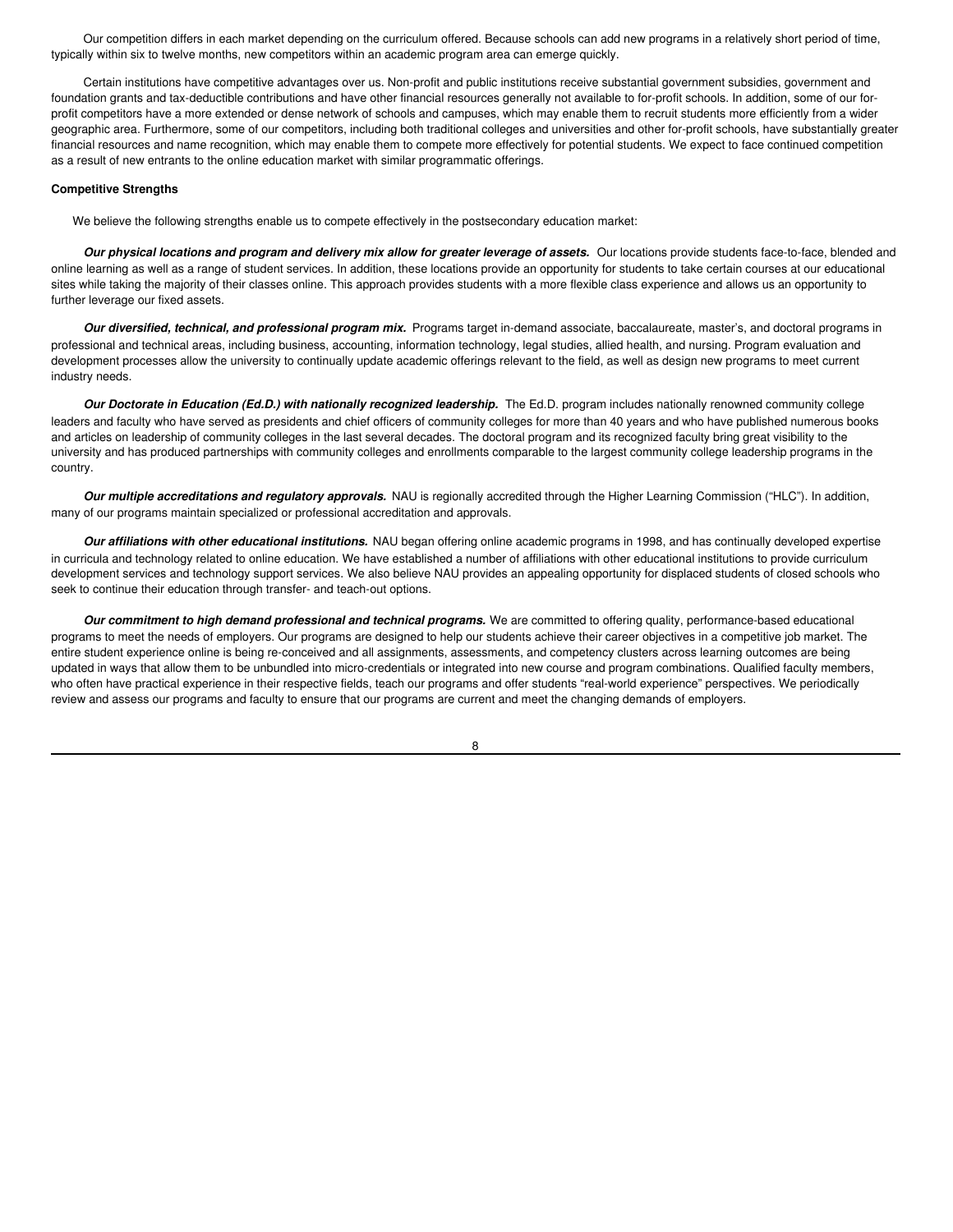*Our focus on individual attention to students.* We believe in providing individual attention to our students to ensure an excellent educational experience. We provide student support services, including administrative, financial aid, library, career, and technology support, to help maximize their success. We also provide personal guidance to our students during the admissions process, academic advising, financial services, learner support and career services.

*Our focus on flexible scheduling.* We have designed our program offerings and our online delivery platform with flexible scheduling to meet the needs of working adults and other non-traditional students. We offer on-site day, evening, and weekend classes, as well as online and blended degree and diploma programs. We believe working adults and other non-traditional students are attracted to the convenience and flexibility of our programs because they can study and interact with faculty and classmates during times and at places that suit their needs.

*Our focus on improving processes.* In collaboration with the IT team, academic leaders have developed and launched or will launch three new cloudbased comprehensive service points for math, writing, career, and library support—as well as 24/7 student support. The results from previous quarters indicate that the successful completion rate in math has risen. Use of the math and writing support systems and tutoring have doubled in the past year. The IT team in collaboration with academics developed ROCKET and TEAMS 3, a cloud-based version of NAU's signature undergraduate persistence and completion system to improve faculty and advisor response time. The cloud-based system allows faculty, advisors, campus directors, and college and associate deans to track student progress, attendance, grades, posted assignments, etc., to intervene proactively if a student becomes in any way at risk. The university has also implemented a new process to ensure that faculty and directors of student success respond to at-risk student alerts within 24 hours and post a resolution within 48 if at all possible.

*Our focus on improving faculty-student engagement.* Over the course of spring and summer quarters all new and continuing undergraduate faculty complete an orientation on new expectations for weekly synchronous and asynchronous faculty-student engagement in discussion boards, assignments, labs, and other support within every course. Faculty evaluations now include the expectation for substantive and iterative engagement; new expectations for discussions are now in place for students and faculty; and the ongoing overhaul of all courses is embedding new technology tools that enhance engagement and synchronous interaction.

*Our focus on faculty development and scholarship.* Within the Harold D. Buckingham Graduate School, the graduate and undergraduate faculty worked collaboratively to host the first conference on faculty scholarship and the adult learner. The 2017 iteration will focus on increasing awareness, showcasing graduate faculty and student research and scholarship, and improving publicity and participation. The new process to ensure faculty and student scholarship and research in the master's programs has resulted in 100 percent graduate faculty participation in some form of professional development and/or scholarship each year. Further, all courses and programs are planned to be revised by 2019 to integrate real-world research into student activities.

*Our focus on the military.* In June 2017, the university launched the College of Military Studies (CMS) to focus and provide informed quality education and a premier customer service platform response to the needs and demands of servicemen and women, their dependents, and veterans. The CMS is also focusing on safeguarding veterans' benefits and ensuring the military student population is well-served.

*Our experienced executive management team with strong operating history.* NAU's executive management team possesses extensive experience in the management and operation of postsecondary education institutions. The president and chief executive officer, Dr. Ronald Shape, began his career in higher education with us in 1991. He began teaching courses in accounting, auditing and finance in 1995, became the chief fiscal officer in 2002, and the chief executive officer in April 2009. Dr. Lynn Priddy, provost and chief academic officer of the university, joined NAU in 2013. She began her career in education in 1986, serving as English faculty, director, dean, and vice president of several institutions. In 1999, she joined the largest regional accreditor, the Higher Learning Commission, where she served fourteen years, the last five as vice president. Dr. David Heflin is the chief financial officer and joined NAU in June 2015. Dr. Heflin began his career in education in 2001. From 2001 to 2005, Dr. Heflin served as chief financial officer and chief operating officer at the University of Sioux Falls. From 2005 to 2008, he served Clayton State University as vice president of business and operations. From 2008 to 2014, Dr. Heflin led the Colorado Technical University of Sioux Falls as campus president. Dr. Heflin is a licensed certified public accountant and has been a member of the American Institute of Certified Public Accountants since 1983. Michael Buckingham was appointed president of the real estate operations in November 2009. Mr. Buckingham oversees the maintenance of all the facilities in the NAU system, as well as properties being developed by the real estate operations. Mr. Buckingham served as corporate vice president of Dlorah from 1992, and the president of Dlorah's real estate operations from 1988, until the closing of the Dlorah merger in 2009.

#### **Business Development and Expansion**

There has been a fundamental shift in how our student population chooses to engage in their educational pursuits and in response we have expanded our online operations. We will continue to focus on the market for ground based academic programs (such as nursing, surgical technician, medical assistant, etc.) that is delivered in a very focused space. We may continue to consolidate on-ground operations to promote efficiencies and superior service for students. There are several approaches to building the online operations of the university, including integrating online operations in one location, acquiring certain assets of Henley-Putnam University, and expanding our Canadian operations.

NAU has integrated the operations of the Rapid City and Kansas City online operations. This integrated operation is fully functional and is providing stability to the overall online enrollment of the university. We expect this integrated operation will add the necessary capacity to scale and grow our online enrollment population for the foreseeable future.

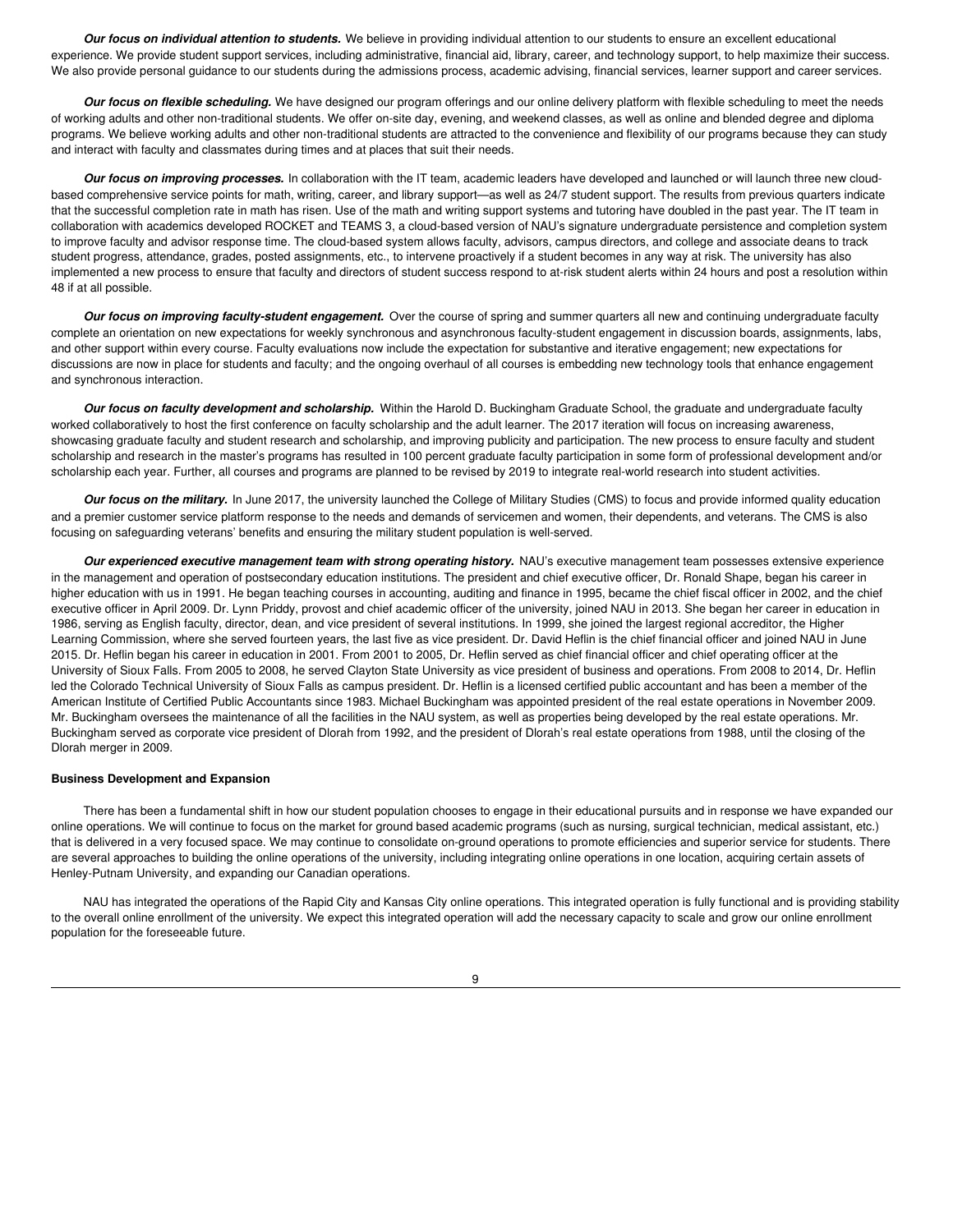The asset purchase transaction with Henley-Putnam University closed on March 21, 2018, and the university is working on the integration of programs, students, faculty, and staff into NAU. The acquisition of these assets provides additional, high demand, academic programs and certificates that will be offered through NAU's Henley Putnam School of Strategic Security, housed under NAU's College of Military Studies. We will be using traditional marketing networks along with the network that HPU had developed to provide greater exposure to these programs. These programs are offered entirely online.

We also continue to focus on growth in the Canadian operations. The Canadian opportunity allows us the potential to further diversify our holdings and provide a new source of enrollment growth. NAU continues to focus on building the Canadian infrastructure that will support this growth for the foreseeable future. The Canadian operation is provided entirely online.

NAU began offering academic degree and diploma programs online in 1998, through what we refer to as our online campus. We were one of the first regionally accredited universities to be approved by the HLC to offer full degree programs under an Internet-based delivery methodology. We have invested heavily in the creation and evolution of a sophisticated and reliable online delivery system. The online campus has grown as an organizational structure, providing a scope of service consistent with the university's other campuses. Careful consideration was afforded to preserving the student-centered philosophy of the university while capitalizing on the technological advancements in online delivery. Students can now access all support services, tutoring, library, career services, courses, and program information via their smart phones. In addition, IT has implemented electronic forms, replacing paper-based systems, and has launched auto-population of grades from D2L to CampusVue. NAU conducts virtual graduation that allows for live-streaming of graduates, faculty, and testimonials. The organization of the online campus continues to evolve in response to increasing enrollment and the expanding sphere of quality services available to our students.

Recognizing the current and future impact of globalization on higher education, we have worked actively to enroll international students. During the late 1990s, we started developing international affiliations with foreign colleges and universities. Such affiliations provide students from other countries the opportunity to study at universities in the United States to complete their studies. Many academically capable and motivated students from foreign countries desire to take coursework at American colleges or universities but are not able to do so for various reasons, including inadequate financial resources, family and work obligations in their home countries and immigration restrictions.

#### **Growth Strategies**

*Expand academic program offerings.* NAU continues to focus on offering a variety of in-demand degree programs in multiple locations and delivery formats. On all levels, we consider changes in student demographics, demand for degree programs and employment outlook in our business development decision-making processes. The planning process includes long-range planning, feasibility studies, market research and a variety of other research projects involving changing job markets. In that regard, we continue to address current societal and economic trends and engage in appropriate analysis and planning for the programs and markets we seek to develop. New program offerings typically build on existing programs and incorporate additional specialized courses, which offer students the opportunity to pursue programs that address their specific educational objectives while allowing us to expand our program offerings with modest incremental investment.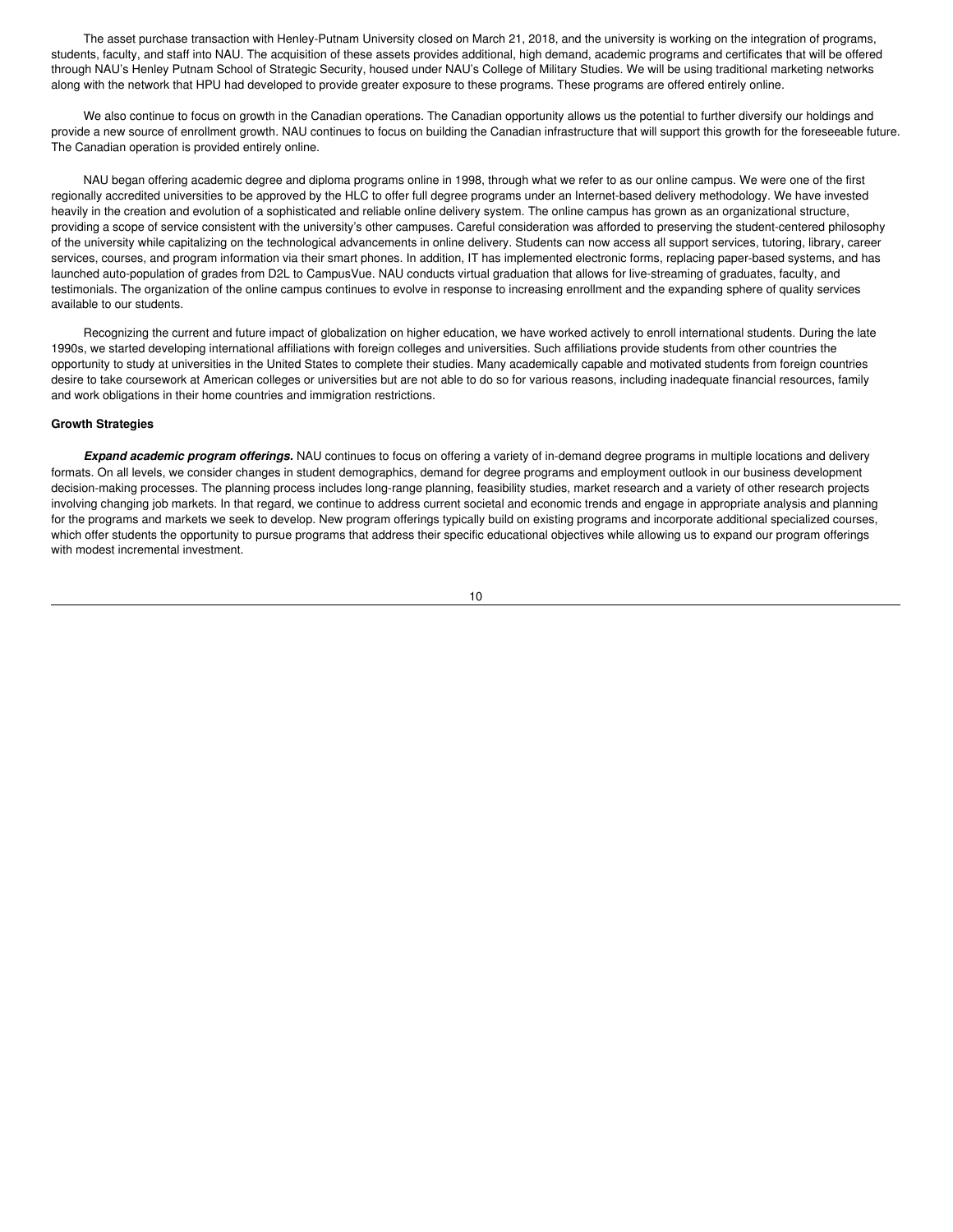*Increase enrollment in existing academic programs.* We focus on increasing enrollment in our core academic programs by refining our marketing and recruiting efforts to identify, and enroll students seeking degrees or diplomas in the academic programs we offer. We also focus on retaining students so they may achieve their educational goals. We believe that the depth and quality of our existing core programs will provide opportunity for additional growth. The business-related master's programs continue to increase in enrollment, benefitting from the dual credit at the bachelor's level and other solid changes and improvements made at the graduate school.

*Expand relationships with private sector and government employers.* We seek additional relationships with healthcare systems, businesses, and other employers, including governmental and military employers, through which we can market our program offerings to their employees. These relationships provide enrollment opportunities for the university's programs, build recognition among employers in our core disciplines, and enable us to identify new degree and diploma programs that are in demand by students and employers.

Leverage *infrastructure*. We intend to continue investing in our people, processes, and technology infrastructure. As we overhaul the learning management system, the goal is to create the NAU experience that refreshes and engages working adult learners, solidifying NAU as the place for our students to achieve a better life and more fulfilling work. NAU also offers an innovative hybrid teaching and learning experience not bound by geography. Through Mondo Synchronous Learning (Mondo SL), we can offer real-time learning experiences through the 70-inch Mondo Pads to NAU students that bridge campuses, build diverse communities of learners, showcase our best instructors, and provide access to the traditional campus experience. We believe these investments have prepared us to deliver our academic programs to a larger student population with only modest incremental investment. We intend to leverage these investments as we seek to grow enrollment, which we believe will allow us to increase our operating margins over time.

*Continue to expand affiliations with other educational institutions.* NAU provides online course hosting and technical assistance to approximately 2,500 students through affiliated institutions. We will continue to seek to expand the number of affiliations with other educational institutions to provide online program services. These services can meet the needs of other institutions while providing us with additional sources of revenue.

*Pursue strategic acquisitions.* We will consider acquisitions of educational institutions with the potential for program replication, new areas of study, new markets with attractive growth opportunities, further expansion of our online delivery capability and advanced degree programs.

#### **Accreditation and Program Approvals**

The quality of our academic programs is evidenced by institutional and program-specific accreditations and approvals. We received initial accreditation from the HLC in 1985. Since then, we have continued to grow and expand, and have obtained HLC approval for new geographic sites and graduate degree programs. In addition to institution-wide accreditation, numerous specialized commissions accredit or approve specific programs or schools, particularly in healthcare and professional fields. Accreditation or approval of specific programs by one of these specialized commissions signifies that those programs have met the additional standards of those agencies. For a list of our institutional and specialized or professional accreditation see "Regulatory Matters -Accreditation."

We are approved for veterans training and for administering various educational programs sponsored by federal and state agencies, such as the Bureau of Indian Affairs, the Social Security Administration and various state rehabilitation services.

#### **Programs and Areas of Study**

NAU offers the Doctor of Education, a Master of Business Administration, Master of Management, Master of Science in Nursing, Bachelor of Science, Associate of Applied Science and Associate of Science degrees, with a variety of program options leading to each of these degrees. Many of the degree programs offer emphasis areas. We also offer diploma programs consisting of a series of courses focused on particular areas of study for students seeking to enhance their skills and knowledge in the areas of information technology and allied health.

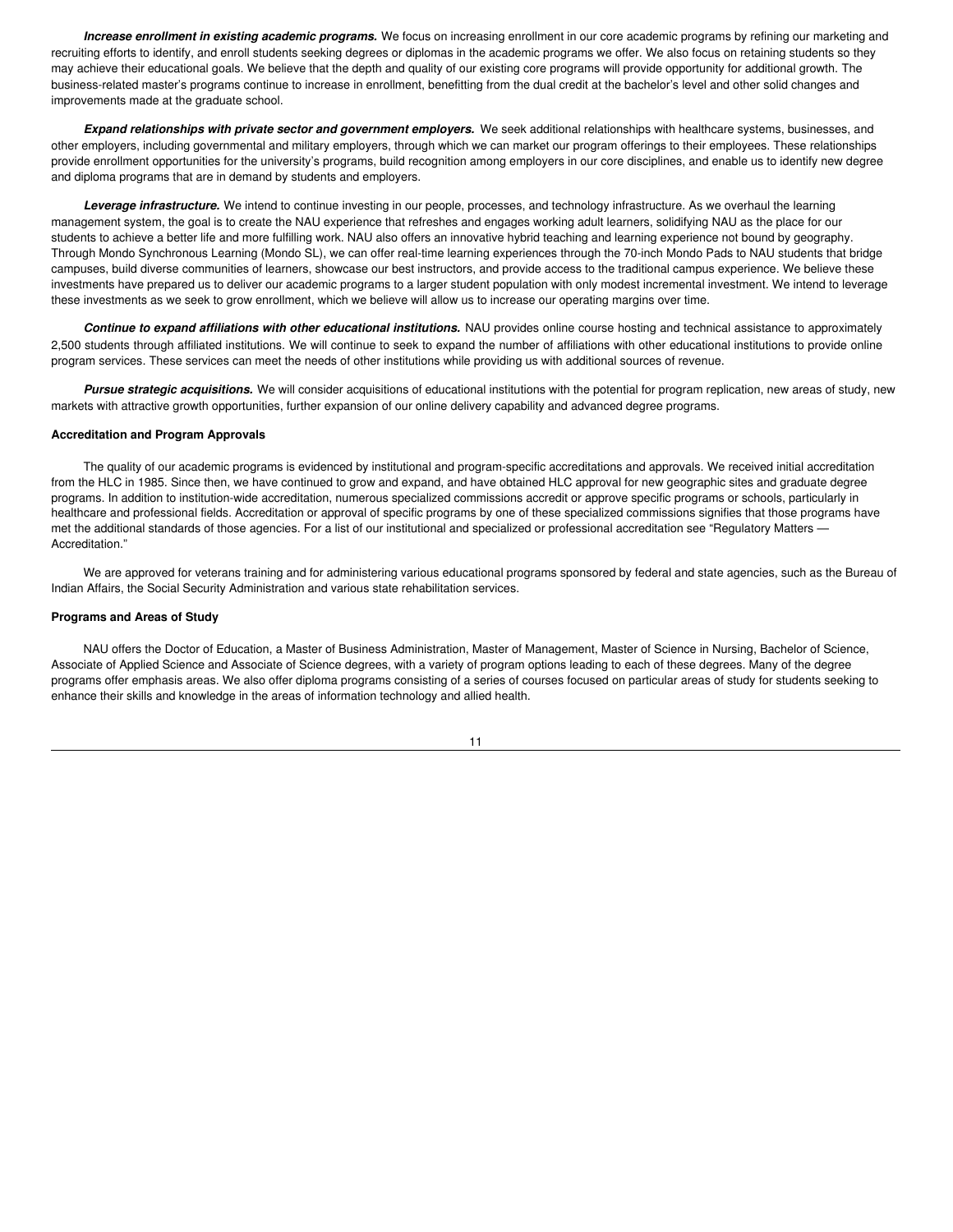#### As of May 31, 2018, we offered the following degree, diploma and certificate programs:

#### **Graduate Degrees Associate Degrees**

**Ed. D Community College Leadership Accounting Master of Business Administration Business Administration**

**Master of Business Administration with:** 

- 
- 
- $\bullet$  **Emphasis** in Health Care Administration
- 
- 
- 
- 
- **Emphasis in Operations and Configuration Management Administration Medical Administrative Configuration**<br>● **Emphasis in Project and Process Management Administrative Medical Assisting**

 $\bullet$  **Emphasis** in Project and Process Management

**Executive Master of Business Administration Medical Laboratory Technician**

- 
- 
- **● Emphasis in Criminal Justice Management Professional Legal Studies**
- 
- **● Emphasis in Health Care Administration Surgical Technology**
- **● Emphasis in Higher Education**
- **● Emphasis in Human Resource Management**
- **● Emphasis in Information Technology Management**
- **Emphasis in Operations and Configuration Management Diplomas Diplomas Accounting and Bookkeeping ●** Emphasis in Project and Process Management
- **● Emphasis in Project and Process Management Accounting and Bookkeeping**

**Master of Science in Nursing** 

- 
- $\bullet$  **Emphasis** in Care Coordination
- 
- 
- **● Emphasis in Nursing Informatics Vocational Nursing**

**● Emphasis in Accounting Computer Support Specialist ● Emphasis in Aviation Management Construction Management** ● **Emphasis in E-Marketing**<br>● **Emphasis in Health Care Administration**<br>● **Emergency Medical Services ● Emphasis in Human Resource Management Health and Beauty Management ● Emphasis in Information Technology Management Health Information Technology** ● **Emphasis in International Business**<br>● **Emphasis** in Management **Informational Information Management** ● **Emphasis in Management**<br>● **Emphasis in Operations and Configuration Management** Medical Administrative Assistant **Medical Staff Services Management Master of Management Occupational Therapy Assistant Master of Management with: Associate of Science in Nursing** ● **Emphasis in Aviation Management**<br>● **Emphasis in Criminal Justice Management** 
■ Professional Legal Studies **● Emphasis in E-Marketing Small Business Management**

**Computer Support Specialist Master of Science in Nursing with:**<br> **•** Emphasis in Care Coordination **Assisting**<br> **•** Emphasis in Care Coordination **Assisting ● Emphasis in Education Network and Server Administrator ● Emphasis in Nursing Administration Office Applications and Software Support**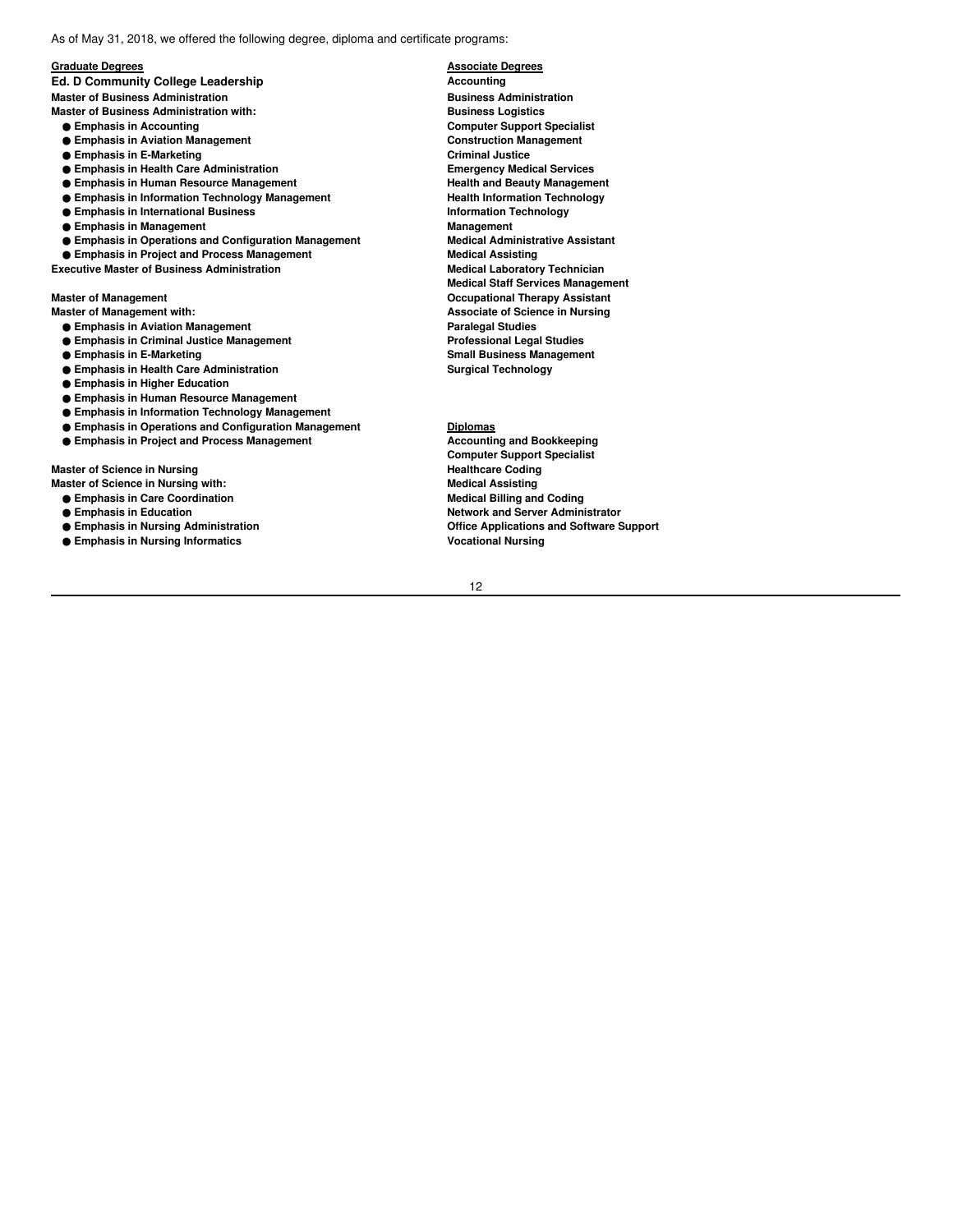#### **Henley-Putnam School of Strategic Studies**

**Master of Science in Nursing Master of Science in Nursing with: ● Emphasis in Care Coordination ● Emphasis in Education ● Emphasis in Nursing Administration ● Emphasis in Nursing Informatics Bachelor's Degrees Accounting Aviation Management Business Administration Business Administration with: ● Emphasis in Accounting ● Emphasis in Entrepreneurship ● Emphasis in Financial Management ● Emphasis in Human Resource Management ● Emphasis in Management ● Emphasis in Management Information Systems ● Emphasis in Marketing ● Emphasis in Supply Chain Management ● Emphasis in Tourism and Hospitality Management Construction Management Criminal Justice Emergency Medical Services Management Energy Management Health Information Management Healthcare Management Information Technology Information Technology with: ● Emphasis in Applications Development ● Emphasis in Cybersecurity and Forensics ● Emphasis in Database Administration/Microsoft ● Emphasis in Management Information Systems ● Emphasis in Network Management/Microsoft ● Emphasis in Web Development Bachelor of Science in Nursing Organizational Leadership Paralegal Studies** B.S. Intelligence Management **B.S. Strategic Security and Protection Management B.S. Intelligence Management B.S. Terrorism and Counterterrorism Studies M.S. Intelligence Management M.S. Strategic Security and Protection Management M.S. Terrorism and Counterterrorism Studies D.S.S. Strategic Security Mid-Level Certificate in Counterterrorism Senior-Level Certificate in Counterterrorism Certificate in Intelligence and Terrorism Profiling Advanced Certificate in Intelligence Collection and Analysis Certificate in Strategic Intelligence Mid-Level Certificate in Intelligence Analysis Senior-Level Certificate in Intelligence Analysis Advanced Certificate in Physical Security and Risk Assessment Mid-Level Certificate in Executive Protection Senior-Level Certificate in Executive Protection Certificate in Cybersecurity Certificate in Homeland Security Advanced Certificate in Security Management Certificate in Strategic Security Management Entry-Level Certificate in Counterterrorism Certificate in Intelligence Collection Certificate in Intelligence Collection and Analysis Entry-Level Certificate in Intelligence Analysis Arabic Certificate Dari Certificate Farsi Certificate French Certificate Hindi Certificate Mandarin Chinese Certificate Portuguese Certificate Russian Certificate Spanish Certificate Urdu Certificate Certificate in Physical Security and Risk Assessment Entry-Level Certificate in Executive Protection Certificate in Security Certificate in Security Management**

**Professional Legal Studies**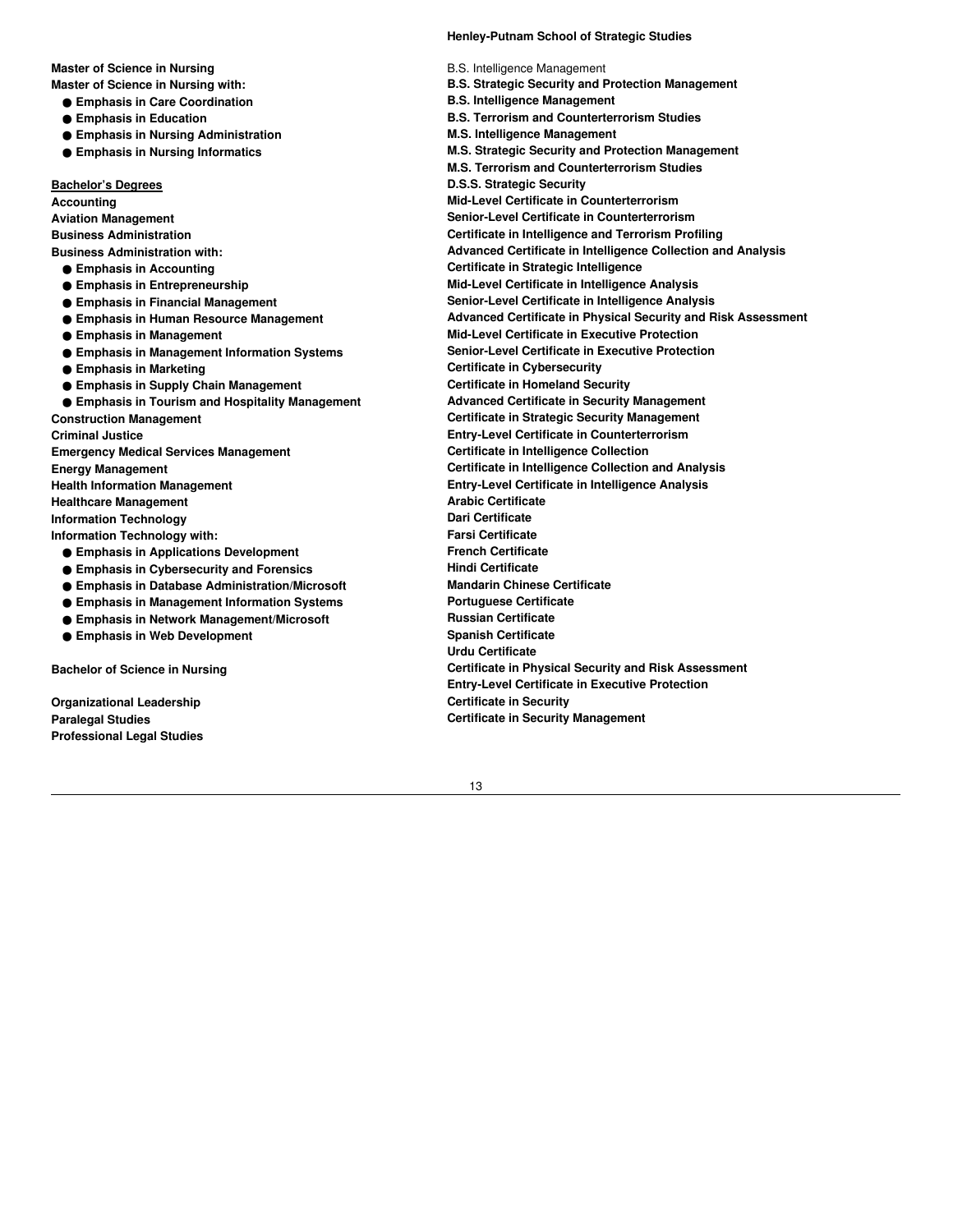#### *Collaborations*

We work with local businesses and corporations where our educational sites are located to offer a variety of courses and schedule formats to assist busy professionals. For certain programs, we offer customized courses and schedules and on-site classes. For example, we have relationships with hospitals and healthcare centers so students in the nursing and allied health programs can complete their clinical and practicum experiences on-site.

We also collaborate with local and national entities to provide educational programs that they desire. Examples of these collaborations include military memoranda of understanding and governmental and educational alliances. Among these alliances is our affiliation with the Serviceman's Opportunity College, which was developed in response to the special needs of adult continuing education for people in the armed forces.

### *Affiliations*

NAU began offering online academic programs in 1998, and has continually developed expertise in curricula and technology related to online education. We have established a number of affiliations with other educational institutions to provide curriculum development services and technology support services. We also believe NAU provides an appealing opportunity for displaced students of closed schools who seek to continue their education through transfer- and teach-out options.

#### *Associate to Bachelor's Degree Completion Program*

Our associate to bachelor's degree completion programs, also called the 2 + 2 degree completion programs, are based on strategic affiliations with various higher education institutions in the United States. These programs allow students with an associates degree to transfer into a bachelor's degree.

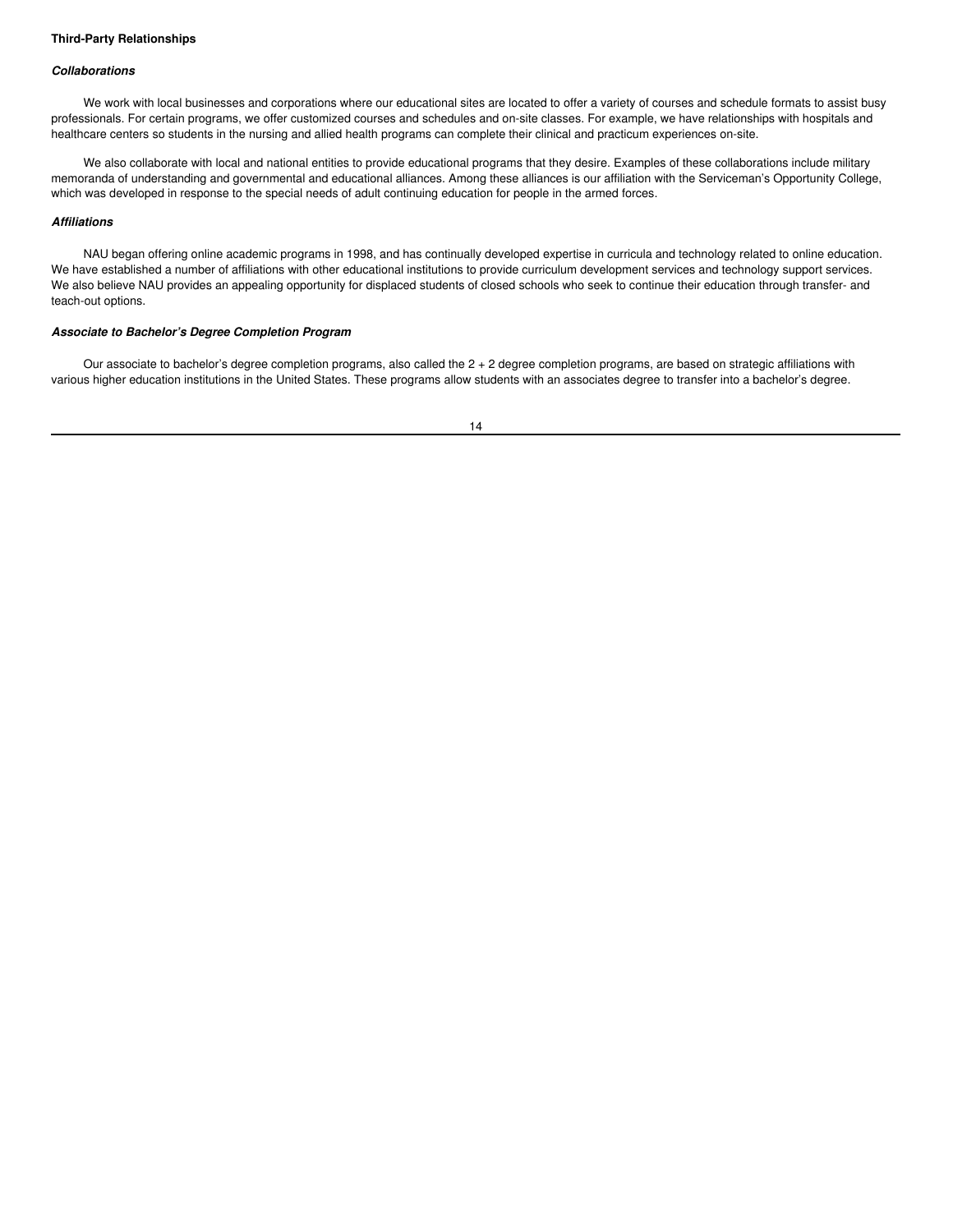## **Educational and Administrative Sites**

The central administration is in Rapid City, South Dakota. We lease our educational, administrative and student services sites from third parties. As of May 31, 2018, we provided educational offerings and support services in the following locations:

| <b>State</b> | <b>Address</b>                                      | <b>Approximate Size</b> |
|--------------|-----------------------------------------------------|-------------------------|
| Colorado:    | 8242 S. University Blvd., Suite 100                 | 4,600 sq. ft.           |
|              | Centennial, CO 80122-3178                           |                         |
|              | 1079 Space Center Dr.                               | 5,500 sq. ft.           |
|              | Colorado Springs, CO 80915-3612                     |                         |
|              | 1915 Jamboree Dr., Suite 185                        | 9,300 sq. ft.           |
|              | Colorado Springs, CO 80920-5378                     |                         |
| Indiana:     | 3600 Woodview Trace, Suite 200                      | 16,375 sq. ft.          |
|              | Indianapolis, IN 46268-3167                         |                         |
| Kansas:      | 10310 Mastin St.                                    | 25,500 sq. ft.          |
|              | Overland Park, KS 66212-5451                        |                         |
|              | 7309 E. 21st St. North, Suite G40                   | 10,100 sq. ft.          |
|              | Wichita, KS 67206-1179                              |                         |
|              | 801 Campus Drive                                    | 1,300 sq. ft.           |
|              | Garden City, KS 67206-1179                          |                         |
| Minnesota:   | 7801 Metro Parkway, Suite 200                       | 20,400 sq. ft.          |
|              | Bloomington, MN 55425-1536                          |                         |
|              | 6200 Shingle Creek Parkway, Suite 130               | 14,300 sq. ft.          |
|              | Brooklyn Center, MN 55430-2131                      |                         |
|              | 1550 W. Highway 36                                  | 14,800 sq. ft.          |
|              | Roseville, MN 55113-4035                            |                         |
|              | 3906 E Frontage Highway 52 Rd. NW                   | 7,150 sq. ft.           |
|              | Rochester, MN 55901-0108                            |                         |
|              | 10901 Red Circle Dr., Suite 150                     | 5,200 sq. ft.           |
|              | Minnetonka, MN 55343-4545                           |                         |
|              |                                                     |                         |
|              | 513 W. Travelers Trail<br>Burnsville, MN 55337-2548 | 6,000 sq. ft.           |
|              |                                                     |                         |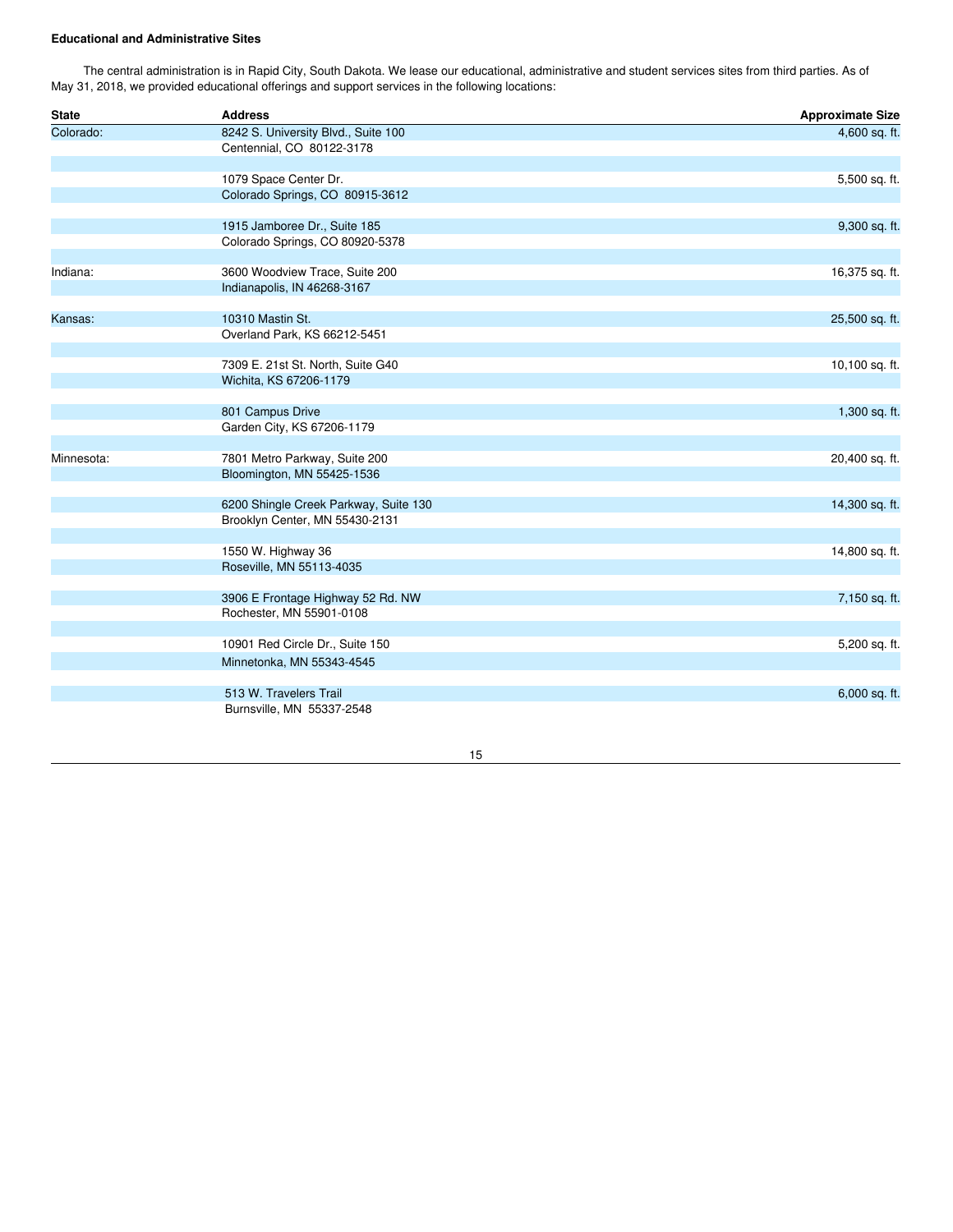| Missouri:     | 3620 Arrowhead Ave.<br>Independence, MO 64057-1791                 | 18,300 sq. ft. |
|---------------|--------------------------------------------------------------------|----------------|
|               | 7490 NW 87th St.<br>Kansas City, MO 64153-1934                     | 16,700 sq. ft. |
|               | 401 NW Murray Rd.<br>Lee's Summit, MO 64081-1425                   | 7,000 sq. ft.  |
| Nebraska:     | 3604 Summit Plaza Dr.<br>Bellevue, NE 68123-1065                   | 9,500 sq. ft.  |
| New Mexico:   | 4775 Indian School Rd. NE, Suite 200<br>Albuquerque, NM 87110-3976 | 24,400 sq. ft. |
|               | 10131 Coors Blvd., NW Suite I-01<br>Albuquerque, NM 87114-4045     | 6,200 sq. ft.  |
| Oklahoma:     | 8040 S. Sheridan Rd.<br>Tulsa, OK 74133-8945                       | 8,600 sq. ft.  |
| South Dakota: | 5301 Mount Rushmore Rd. *<br>Rapid City, SD 57701-8931             | 99,600 sq. ft. |
|               | 1000 Ellsworth St., Suite 2400B<br>Ellsworth AFB, SD 57706-4943    | 6,700 sq. ft.  |
|               | 5801 S. Corporate<br>Sioux Falls, SD 57108-5027                    | 22,400q. ft.   |
|               | 925 29th St. SE<br>Watertown, SD 57201-9123                        | 4,700 sq. ft.  |
| Texas:        | 13801 Burnet Rd., Suite 300<br>Austin, TX 78727-1281               | 20,400 sq. ft. |
|               | 6836 Austin Center Blvd, Suite 270<br>Austin, TX 78731-3188        | 10,300 sq. ft. |
|               | 4522 Fredericksburg Rd., Suite A100<br>San Antonio, TX 78201       | 37,343 sq. ft. |
|               | 1015 West University Ave. Suite 700<br>Georgetown, TX 78628-5355   | 7,170 sq. ft.  |
|               | 203 West Jasper, Suite 200<br>Killeen, TX 78752                    | 2,021 sq. ft.  |
|               | 300 N. Coit Road, Suite 225<br>Richardson, TX 75080-5400           | 4,700 sq. ft.  |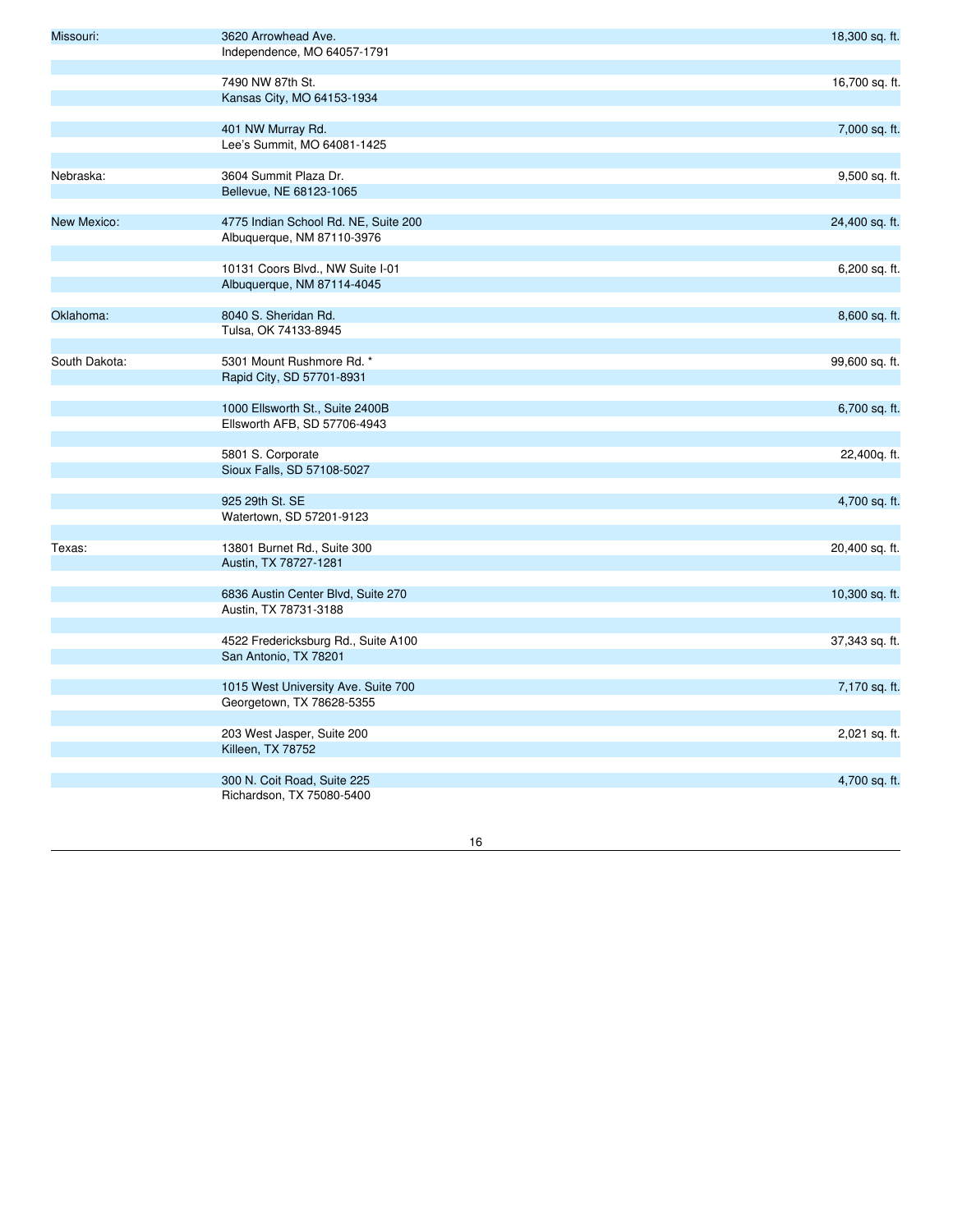| 475 State Highway 121 S. By-pass, Suite 150 | 5,500 sq. ft.  |
|---------------------------------------------|----------------|
| Lewisville, TX 75067-8193                   |                |
|                                             |                |
| 18600 LBJ Freeway                           | 16,800 sq. ft. |
| Mesquite, TX 75150-5628                     |                |
|                                             |                |
| 11511 Katy Freeway, Suite 200               | 3,007 sq. ft.  |
| Houston, TX 77079-1744                      |                |

\* Rapid City Campus, Distance Learning Operations & Central Administration

The university periodically offers credit and non-credit offerings in other locations. Our on-site programs not only offer students, faculty, and staff an opportunity to participate in a more traditional college experience, but also provide online students, faculty, and staff with a sense of connection to the university.

#### **Faculty and Other Employees**

NAU's faculty includes full-time and part-time campus-based and online faculty members. Approximately 61% of our current faculty members hold a master's degree in their respective field and approximately 26% hold a doctoral degree or first professional degree. During fiscal year 2018, the university employed approximately 73 full-time and 666 part-time faculty members; more than 550 faculty members are active each quarter. These numbers reflect an effort by the institution to effectively manage redundant course offerings and to maintain academically sound class sizes. Average class size ranges from less than 8 students on ground to 17 students online depending on the academic program. The average class size system wide is about 13 students per class.

We follow a specific process for hiring faculty in accordance with published standards for faculty members based on state regulations, HLC requirements, and specialized standards.

NAU recruits qualified faculty through postings on the university's website, as well as placement of advertisements in local and national media. We review official transcripts to validate academic qualifications and faculty vitae to verify academic preparation consistent with the university's qualification guidelines, as well as engagement in relevant professional activities.

Training, evaluating and recognizing faculty members originates with the college dean and associate academic deans. All faculty members complete an online faculty orientation, coordinated by the system academics office, which consists of seven modules addressing the university's mission and core values, the instructor's role at the university, learning concepts and theories, good practices in teaching and assessment, classroom management, and accreditation standards and regulatory requirements related to academics. Regularly scheduled webinars are also available for faculty development each quarter. In addition, the campus directors and full-time faculty are responsible for local orientation and in-service programs for faculty, schedules for faculty appraisal, promotions, and merit increase recommendations, as well as formal and informal efforts to retain faculty members. Central academics establishes and upholds the university's policies and practices for faculty appraisal. We provide ongoing and meaningful feedback on individual performance to our faculty members for their professional growth and for the continued advancement of the university. Retention of quality adjunct faculty is a priority.

Faculty and staff are encouraged to actively participate in a variety of academic and non-academic organizations. Faculty members participate in a wide variety of professional associations and activities at the local, state and regional level. We encourage our faculty and staff to stay current on changes and trends within higher education, as well as their respective industries. Participation in professional organizations by faculty and staff bring current information relevant to the university's mission and programming to students and the workplace.

In addition to our faculty, as of May 31, 2018, we employed approximately 500 staff and administrative personnel in university services, academic advising and support, enrollment services, university administration, financial aid, information technology, human resources, corporate accounting, finance, and other administrative functions. None of our employees is a party to any collective bargaining or similar agreement with the university.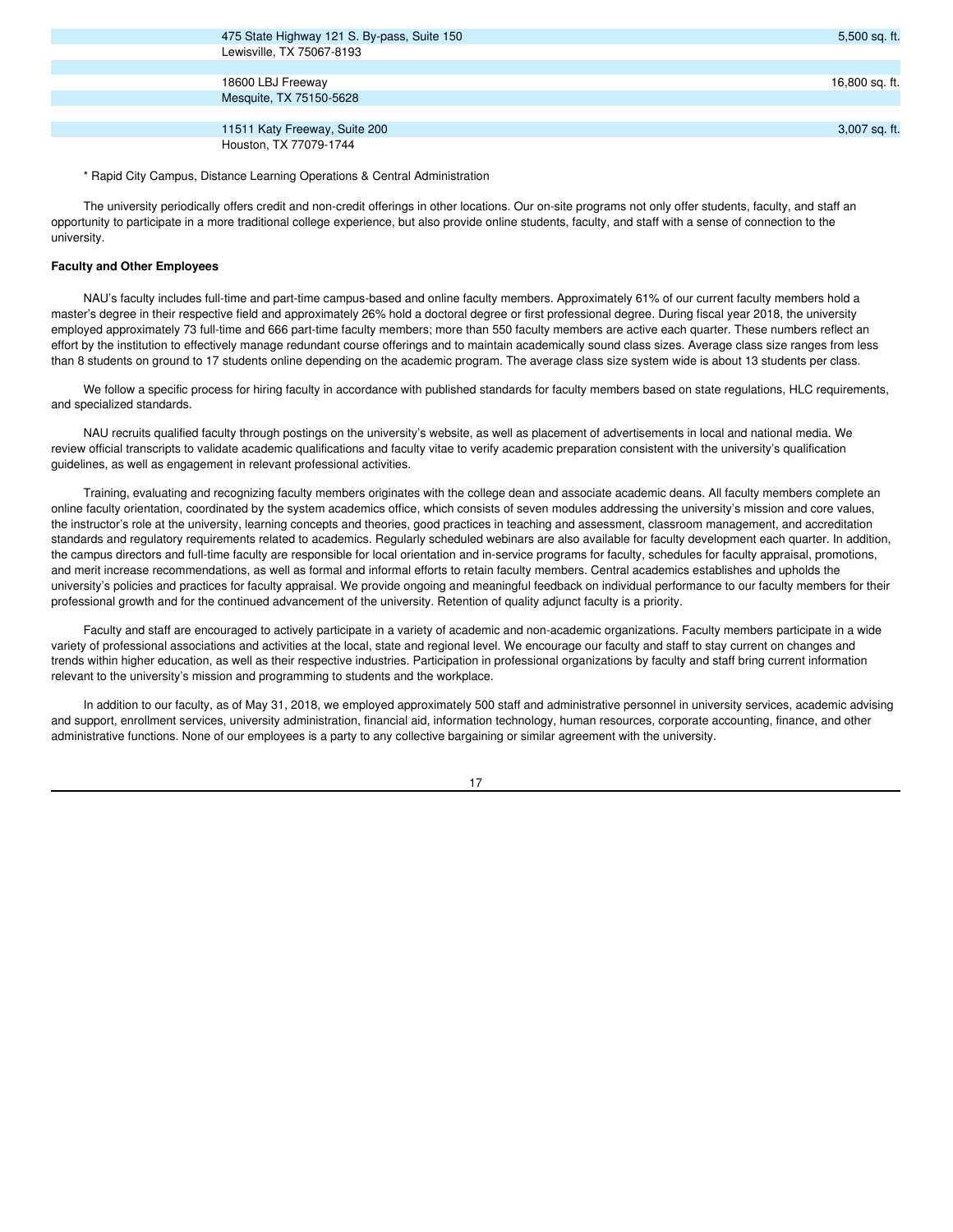#### **Marketing, Recruitment, and Retention**

*Marketing.* We engage in a range of activities designed to generate awareness among prospective students, such as building brand awareness via internet platforms, television and radio advertising, direct mail, email, and print. The marketing department's goal is to distribute relevant content to our target audiences in order to gain brand awareness, create a desire to attend NAU by engaging our audiences, and support admissions in enrollment growth. NAU's audience is primarily adult learners choosing to advance their education for personal and career-related goals.

*Recruitment.* Once a prospective student has indicated an interest in enrolling, the university's lead management system identifies and directs an admissions representative to initiate prompt communication. The enrollment and completion advisor serves as the primary, direct contact for the prospective student, and the advisor's goal is to help the student gain sufficient knowledge and understanding of the university's programs so the prospective student can assess whether the university's offerings satisfy his or her goals.

*Retention.* We utilize our enrollment and completion advisors and a director of student success at each location to support students in advancing from matriculation through attainment of educational goals. Team members monitor various risk factors, such as the failure to buy books for a registered course, lack of attendance or failure to participate in online orientation exercises. Upon identifying an at-risk student, the university can interact with the student to assist him or her in continuing his or her program of study.

#### **Student Support Services**

Encouraging students to complete their degree programs is critical to our success. We invest great effort in developing and providing resources that simplify the student enrollment process, acclimate students to our programs and online environment, and support the student educational experience. Many of our support services, including academic, administrative and library services, are accessible online, allowing users to access these services at a time and in a manner convenient for them.

The student support services we provide include:

*Academic and learner support services.* We provide students with a variety of services designed to support their academic studies. We offer students entrance orientation, academic advising, technical support, research services, writing services, ADA accommodations, access to counseling, and tutoring. New faculty-student high-touch, high-engagement strategies continue to improve both persistence rates and academic achievement at the graduate level.

*Administrative services.* We provide students access to a variety of administrative services in person as well as telephonically and via the Internet. For example, students can review class schedules, apply for financial aid, pay tuition, and access their unofficial transcripts online. The university's financial service representatives provide personalized online and telephonic support to the students.

*Library services.* We provide a mix of online and on-campus library resources, services, and instruction to support the educational and research endeavors of our students, faculty and staff, including physical and online libraries and online library resources available 24/7. We plan to launch new cloudbased service points for library support in the future.

*Career services.* For those students seeking to change careers or explore new career opportunities, we offer career services support, including resume review and evaluation, career planning workshops and access to career services information for advice and support. We plan to launch new cloud-based service points for career services support in the future.

*Technology support services.* We provide online technical support to help students remedy technology-related issues. We also provide online tutorials and "Frequently Asked Questions" for students who are new to online coursework.

#### **Admissions**

Prospective students complete an application to enroll in our programs. Once the application has been submitted, an admissions representative and student services personnel assist the applicant through the admissions process, course registration and matriculation. Financial services representatives, if needed, assist with financial aid. Prospective students complete placement tests to determine any missing skills, which enables the university to best serve students by enrolling them in classes to build those skills, thereby increasing their chances of success.

Applicants to the university's Doctor of Education (Ed.D.) in Community College Leadership Program (CCLP) requires a master's degree or higher from a regionally accredited institution of higher education in the United States or, an international higher education institution recognized by the ministry of education or other appropriate government agency and a transcript evaluation from an organization approved by the National Association of Credential Evaluation Services (NACES); a minimum cumulative grade point average of 3.00 (of a possible 4.00 GPA) achieved for all previous graduate coursework; three years of related professional experience; and a willingness to matriculate through the program of study as a member of a cohort.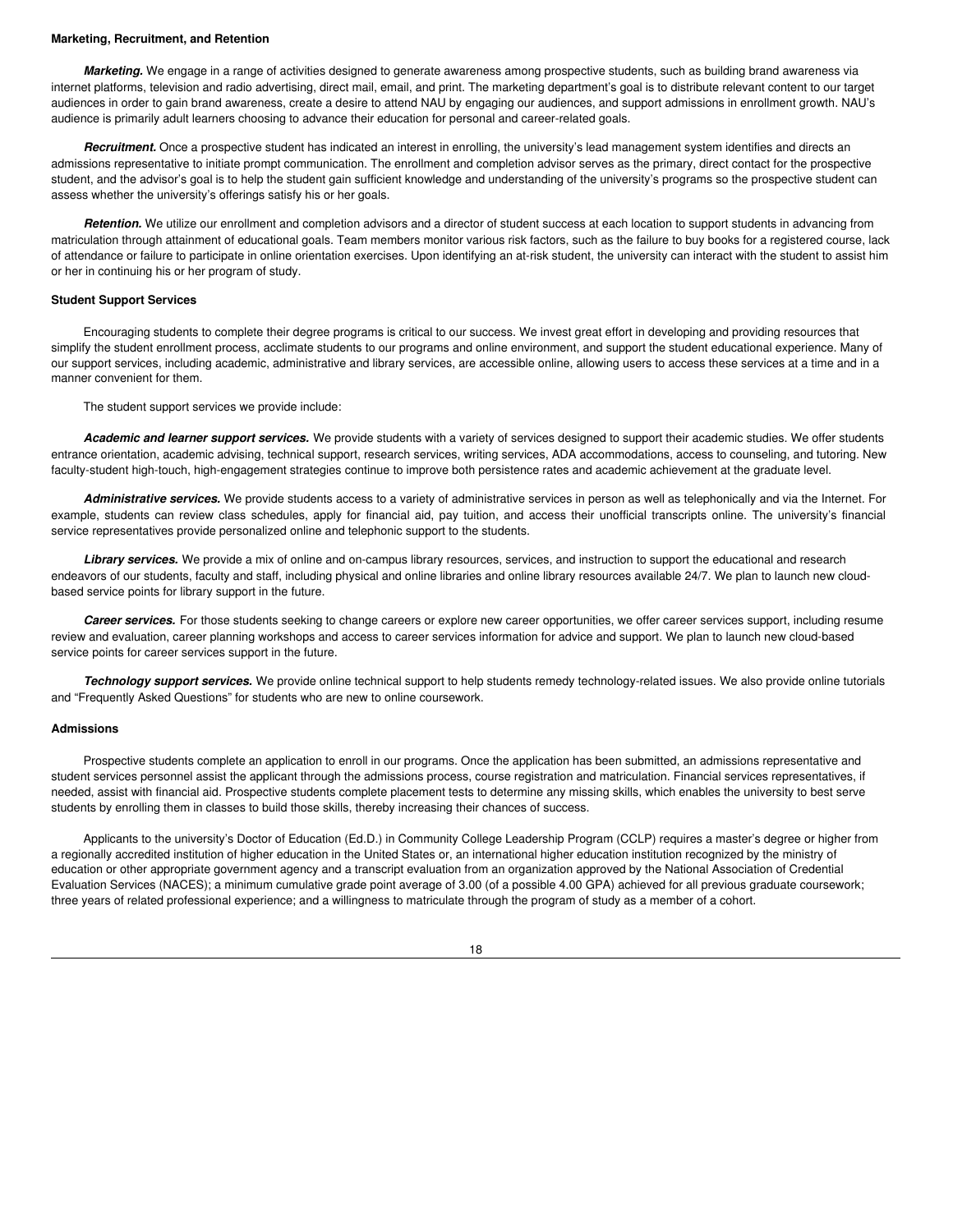International applicants to the university's doctoral program must provide evidence of completion of a graduate degree in the form of official transcripts from (i) a regionally accredited institution of higher education in the United States; or (ii) an international higher education institution recognized by the ministry of education or other appropriate government agency and a transcript evaluation from an organization approved by NACES; must complete and submit the International Financial Certification form and attach an original bank statement. International students are required, as part of the application process, to show evidence of sufficient funding during their studies. The amount and source of funds are also shown on the Certificate of Eligibility (I-20) needed to apply for an F-1 visa. In addition, students planning to bring a spouse and/or children are required to show additional funds for those individuals. Applicants must demonstrate proficiency in English through satisfaction of one of the following requirements:

a. Provide an official Test of English as a Foreign Language (TOEFL) score report indicating a minimum score of 550 for a paper-based, 213 for a computer-based or 80 for an Internet-based exam (The TOEFL must have been taken within the past two calendar years. Official test scores must be sent from the testing agency to National American University. When ordering TOEFL test results, include the university's school code of 6464.).

b. Provide an official International English Language Testing System (IELTS) score report with an overall minimum score of 6.0. (The IELTS must have been taken within the past two calendar years. Official test scores must be sent from the testing agency to National American University.)

c. Provide evidence of completion of two trimesters (or equivalent) of college-level English (excluding ESL courses) with a grade of C or higher at a college or university whose language of instruction is English.

d. Provide evidence of English language proficiency as deemed appropriate by National American University.

Applicants to the MBA and MM programs must have a minimum of a baccalaureate degree or equivalent from an institution recognized or accredited by an appropriate government or third-party agency.

Applicants to the university's Executive MBA program must have a minimum of a baccalaureate degree or equivalent from an institution recognized or accredited by an appropriate government or third-party agency, and a minimum of seven years of acceptable management experience.

Applicants to the university's MSN program must have graduated from a baccalaureate degree program in nursing from an accredited institution; have a current active unencumbered registered nurse (RN) license from any state within the United States; and have a minimum cumulative grade point average (CGPA) of 3.0 or above on a 4.0 scale during the baccalaureate degree completion.

International applicants to the university's master's programs must provide evidence of completion of a baccalaureate degree in the form of official transcripts from (i) an international higher education institution recognized by the ministry of education or other appropriate government agency and a transcript evaluation from an organization approved by NACES or (ii) a U.S. higher education institution; must complete and submit the International Financial Certification form and attach an original bank statement. International students are required, as part of the application process, to show evidence of sufficient funding during their studies. The amount and source of funds are also shown on the Certificate of Eligibility (I-20) needed to apply for an F-1 visa. In addition, students planning to bring a spouse and/or children are required to show additional funds for those individuals. Applicants must demonstrate proficiency in English through satisfaction of one of the following requirements:

a. Provide an official TOEFL score report indicating a minimum score of 550 for a paper-based, 213 for a computer-based or 80 for an Internetbased exam (The TOEFL must have been taken within the past two calendar years. Official test scores must be sent from the testing agency to National American University. When ordering TOEFL test results, include the university's school code of 6464.).

b. Provide an official IELTS score report with an overall minimum score of 6.0. (The IELTS must have been taken within the past two calendar years. Official test scores must be sent from the testing agency to National American University.)

c. Provide evidence of completion of two trimesters (or equivalent) of college-level English (excluding ESL courses) with a grade of C or higher at a college or university whose language of instruction is English.

d. Provide evidence of English language proficiency as deemed appropriate by National American University.

Undergraduate applicants must have graduated from a recognized high school (or the Department of Education or state-required accepted equivalent) or submit an official transcript from an accredited higher education institution in the United States indicating completion of a postsecondary education program of at least two years that is acceptable for full credit toward a bachelor's degree, with a minimum cumulative grade point average of 2.0. Non-native English speaking applicants must provide an official TOEFL score report indicating a minimum score of 520 for a paper-based, 190 for a computer-based, or 68 for an Internet-based exam; or provide an official Test of English for International Communication (TOEIC) score report indicating a minimum score of 750 (not applicable to student enrolled in the nursing program); or provide an official IELTS score report with an overall minimum score of 5.; or provide evidence of completion of two semesters (or the equivalent) of college-level English (excluding ESL courses) with a grade of "C" or higher at an accredited college or university whose language of instruction is English; or provide evidence of English language proficiency by completing the Accuplacer ESL English assessment exam with minimum scores or 102 or higher in reading, 100 or higher in sentence meaning, 95 or higher in language usage and 5 or higher in writing sample.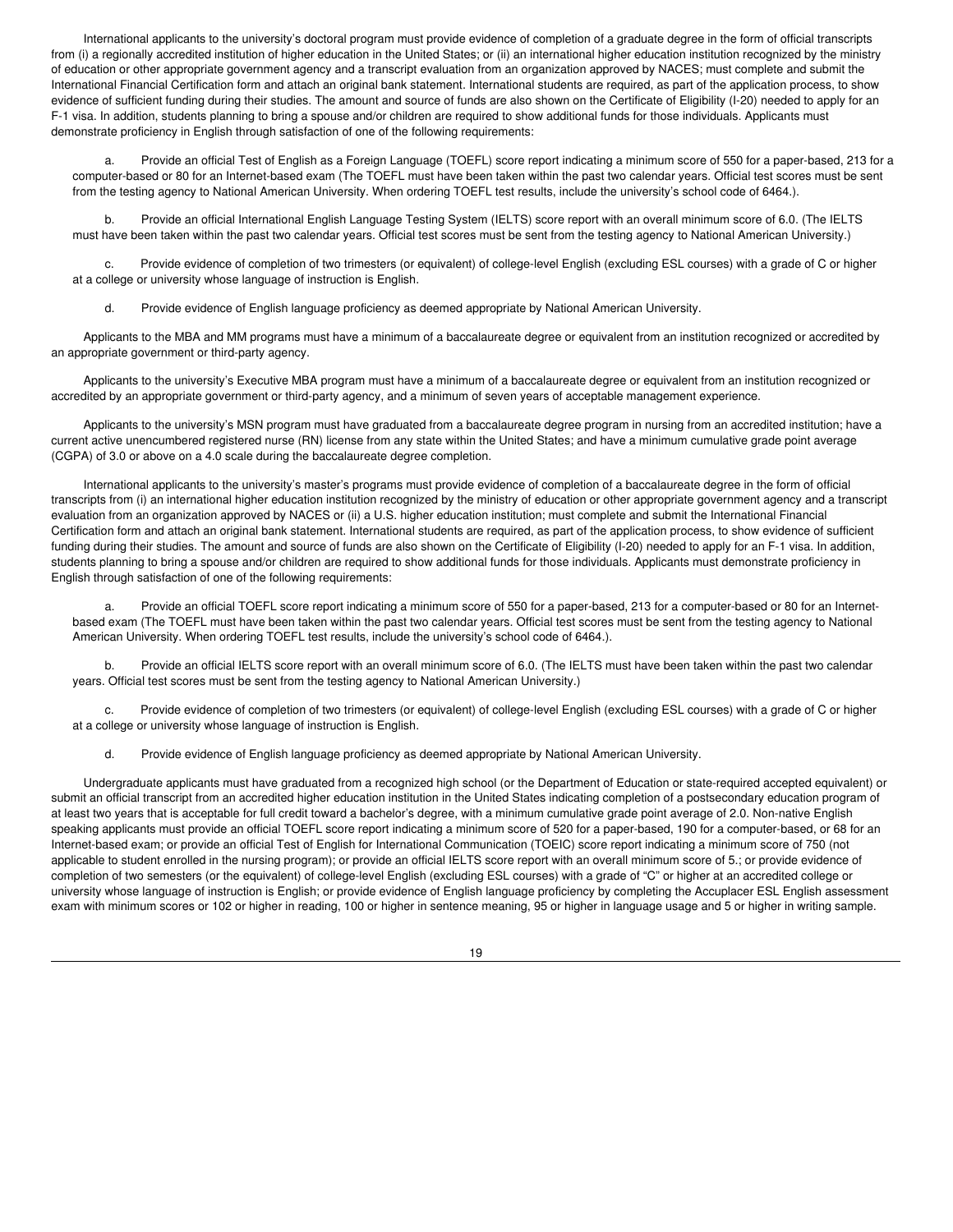#### **Enrollment**

Enrollments have decreased from 6,703 students as of May 31, 2017 to 5,648 students as of May 31, 2018, representing an annual decrease of approximately 15.7% mainly as a result of a decrease in undergraduate and diploma students. As of May 31, 2018, we had 4,342 students enrolled in our online programs, 724 students enrolled on-campus, and 582 students enrolled through our hybrid learning centers. The average age of our students is approximately 36 years.

The following is a summary of our student enrollment at May 31, 2018, and May 31, 2017, by degree type and by instructional delivery method:

|                                      | May 31, 2018 (Spring '18 Qtr) |            | May 31, 2017 (Spring '17 Qtr) |            |                                                 |
|--------------------------------------|-------------------------------|------------|-------------------------------|------------|-------------------------------------------------|
|                                      | Number of<br><b>Students</b>  | % of Total | Number of<br><b>Students</b>  | % of Total | % Change for<br>same quarter<br>over prior year |
| <b>Continuing Ed</b>                 | 59                            | 1.0%       | 170                           | 2.5%       | $-65.3%$                                        |
| <b>Doctoral</b>                      | 111                           | 2.0%       | 98                            | 1.5%       | 13.3%                                           |
| <b>Graduate</b>                      | 449                           | 8.0%       | 366                           | 5.4%       | 22.7%                                           |
| <b>Undergraduate and Diploma</b>     | 5,029                         | 89.0%      | 6,069                         | 90.5%      | $-17.1%$                                        |
| Total                                | 5,648                         | 100.0%     | 6,703                         | 100.0%     | $-15.7%$                                        |
| <b>On-Campus</b>                     | 724                           | 12.8%      | 1,309                         | 19.5%      | $-44.7%$                                        |
| Online                               | 4,342                         | 76.9%      | 4,691                         | 70.0%      | $-7.4%$                                         |
| <b>Hybrid</b>                        | 582                           | 10.3%      | 703                           | 10.5%      | $-17.2%$                                        |
| Total                                | 5,648                         | 100.0%     | 6,703                         | 100.0%     | $-15.7%$                                        |
|                                      |                               |            |                               |            |                                                 |
| <b>Continuing Ed, Doctoral, Grad</b> | 619                           |            | 634                           |            | $-2.4%$                                         |

#### **Tuition and Fees**

Our tuition rates vary by educational site. Total tuition varies based upon several factors, including the number of credit hours for each program, the degree level of the program, and geographic location.

Our students finance their education through a variety of sources, including government sponsored financial aid, private and NAU provided scholarships, employer provided tuition assistance, veteran's benefits, private loans, and cash payments. A substantial portion of our students rely on funds received under various government sponsored student financial aid programs, predominately Title IV programs. In the fiscal years ended May 31, 2018, 2017, and 2016, approximately 82.1%, 82.6%, and 86.8%, respectively, of our revenues (calculated on a cash basis) were attributable to funds derived from Title IV programs. In the future, we expect to continue the current initiatives to increase revenue from sources other than Title IV programs, such as continuing education programming that is not eligible for Title IV program funding.

We have a refund policy for tuition and fees based upon quarterly start dates. If a student drops or withdraws from a course during the first week of classes, 100% of the charges for tuition and fees are refunded. After the first week but during the first 60% of scheduled classes the percentage of tuition charges refunded for a student who totally withdraws from NAU is based on a daily proration based on a percent of the term completed thru the last day of attendance. If the last day of attendance is beyond 60% of the scheduled classes, tuition and fees are not refunded. A \$75 administrative fee is assessed against each prorated refund. A refund minus a \$75 administrative fee is made within 45 days of the day the student's withdrawal is determined. If the student was a financial aid recipient, federal regulations establish a methodology for determining the amount of Title IV funds that must be returned to the financial aid programs for students not completing 60% of the enrollment period.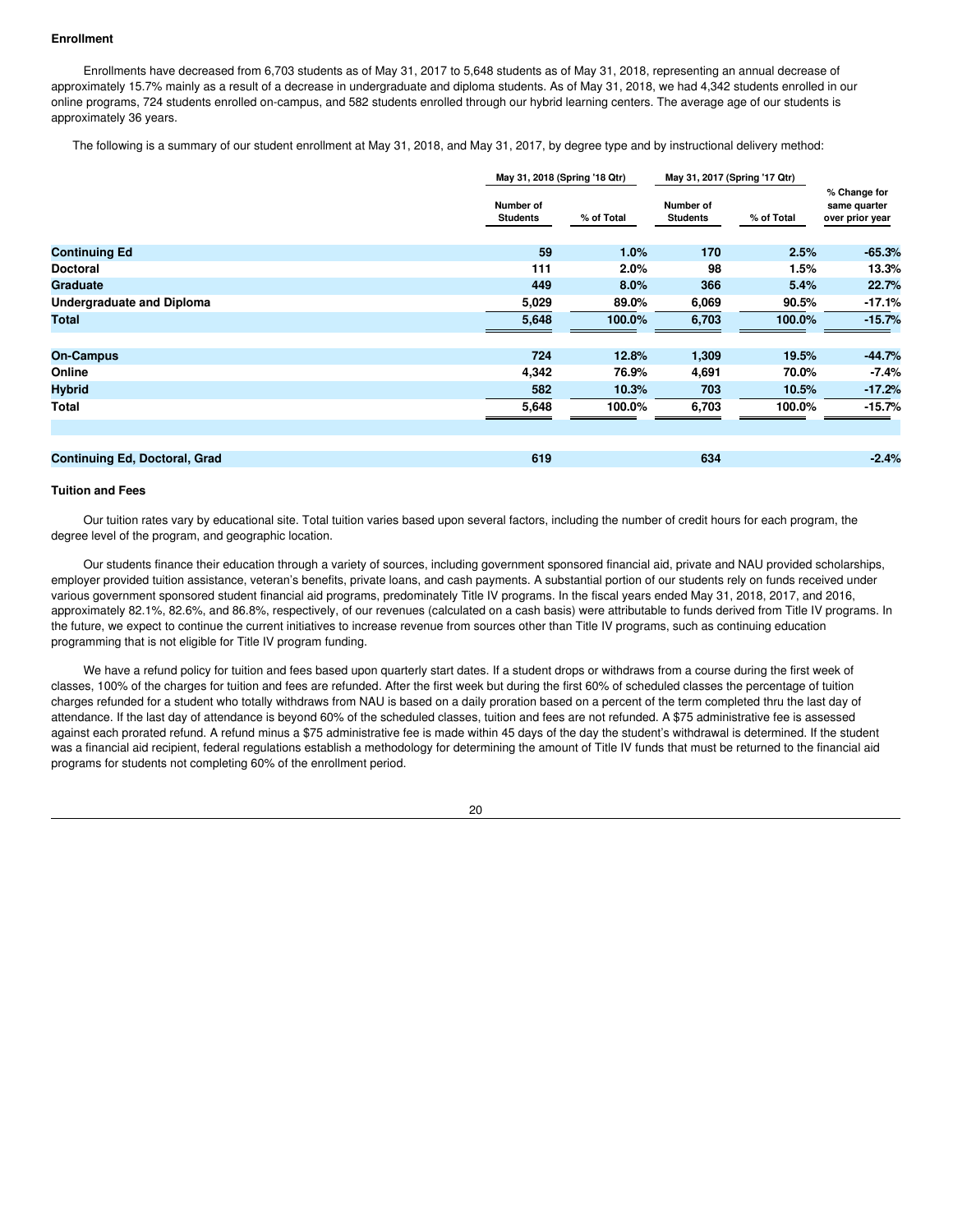#### **Technology Systems**

We remain focused on leveraging the use of technology to increase efficiencies in our academic programs and our general administrative operations. This commitment requires not only institutional budget expenditures, but also orientation and training in the use of this technology.

To service our online teaching, we utilize Desire2Learn  $m$ , or D2L, an Internet-based learning management system. The features of this product include content display and organization, synchronous and asynchronous chat, private messaging, quizzing, student surveys and assignment submission and student tracking and grading. The system is used to present online courses to both domestic and international students. In collaboration with the IT team, academic leaders have developed and launched or will launch three new cloud-based comprehensive service points for math, writing, career, and library support—as well as student support 24/7.

Together with the IT team, academics has developed ROCKET and TEAMS 3, the online, cloud-based version of NAU's signature undergraduate persistence and completion system. The cloud-based system allows faculty, advisors, campus directors, and college deans and associate deans to track student progress, attendance, grades, posted assignments, etc., so as to intervene proactively if a student becomes in any way at risk.

Recognizing the need to manage content used in the D2L learning management system, we implemented the Desire2Learn Learning Object Repository™ application to input, organize, manage and display course materials. This application provides an Internet-based, content entry and editing interface that allows content experts to create and edit course content. Additionally, it organizes text, images, documents and multimedia resources in a relational database, allowing the university to more easily identify and re-task existing content for new projects and courses through the use of Meta data. Finally, the application is integrated with the learning management system and is used to display and deliver content seamlessly through D2L to students.

#### **Intellectual Property**

We rely on a combination of copyrights, trademarks, service marks, trade secrets, domain names and agreements with third parties to protect proprietary rights. Through the extensive development of electronic instructional materials, on-campus and online courseware and related processes, we continue to accumulate intellectual property that has provided the basis for improving quality of instruction, programs and services to our students.

We rely on trademark and service mark protections in the United States and other countries for our name and distinctive logos, along with various other trademarks and service marks related to specific offerings. We own federal registrations for the principal trademarks, National American University® and NAU® in the United States. These marks are important symbols for us and are used on our educational services and educational materials and a range of other items, including clothing and other memorabilia. These brands appear in advertising and are seen by members of the public as well as direct constituents. We own domain name rights to "national.edu" as well as its derivatives, and a number of "nau" related domain names.

NAU publishes intellectual property policies in both the faculty and employee handbooks that outline the ownership of creative works and inventions produced by employees within the scope of their employment, compliance with copyright law, and the use of copyrighted materials. When content experts are hired to develop curriculum, they are required to execute a standard agreement to confirm that all materials created under the scope of their work becomes NAU's exclusive intellectual property. These agreements also require the content experts to comply with all laws related to copyright and the use of copyrighted materials.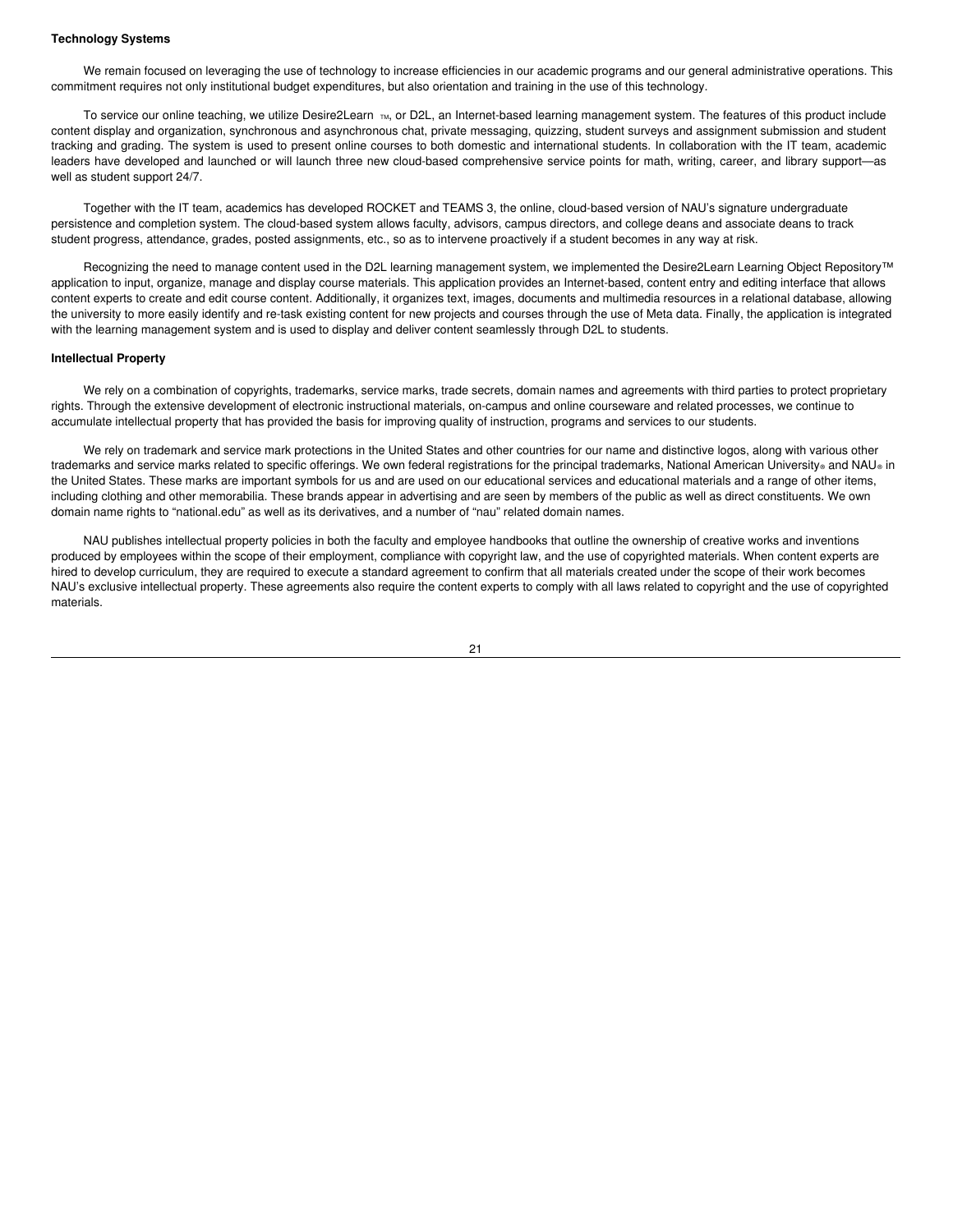#### **Real Estate Operations**

Fairway Hills, the real estate operations, conducts business through various projects and associations, including Fairway Hills I and II, Park West, Vista Park, Fairway Hills Park and Recreational Association, the Vista Park Homeowners' Association and the Park West Homeowners' Association. Fairway Hills I and Fairway Hills II are apartment buildings consisting of a total of 52 rental units, referred to as Doral Apartments, of which 98% were leased as of May 31, 2018. Park West originally consisted of 48 apartment units and is owned by a partnership that is 50% owned by the Company and 50% owned by members of the Buckingham family (including Robert Buckingham, chairman of our board of directors, and his siblings and the spouses and estates of his siblings). Two of the original Park West apartments were combined into one large unit and later sold. Four additional apartments were sold, resulting in 42 rental apartments. Park West is 98% leased as of May 31, 2018. Vista Park consists of 24 total condominium units of which a total of 21 had been sold as of May 31, 2018. Prices for Vista Park condominium units start at approximately \$215,000. Early in the fiscal year ended May 31, 2018, Fairway Hills completed construction on a 24-unit luxury apartment complex referred to as Arrowhead View, of which all 24 units were under lease as of May 31, 2018.

In connection with the development of Vista Park and the Park West apartments, Fairway Hills has created two homeowners' associations, the Vista Park Homeowner's Association and the Park West Homeowner's Association, each of which is a non-profit corporation, to manage and sell the condominiums. In addition, the Fairway Hills Park and Recreational Association, which is also a non-profit corporation, was created to operate as a homeowner's association covering substantially all of the Fairway Hills development.

#### **Environmental**

Our facilities and operations are subject to a variety of environmental laws and regulations governing, among other things, the use, storage and disposal of solid and hazardous substances and waste, and the clean-up of contamination at our facilities or off-site locations to which we send or have sent waste for disposal. If we do not maintain compliance with any of these laws and regulations, or are responsible for a spill or release of hazardous materials, we could incur costs for clean-up, damages, and fines or penalties.

#### **Compliance with Applicable Laws**

We strive to comply with applicable federal, state, and local laws and regulations. We have a designated university compliance officer and maintain an institutional compliance program that:

- **●** monitors compliance and, when gaps or violations occur, develops responses to correct deficiencies in a timely manner;
- **●** communicates institutional principles designed to deter wrongdoing and to promote ethical conduct. Further, audits are periodically conducted to ensure compliance with applicable laws;
- ensures that federally required Title IV student financial assistance program compliance attestation examinations are conducted annually to determine compliance and to identify any deficiencies requiring correction;

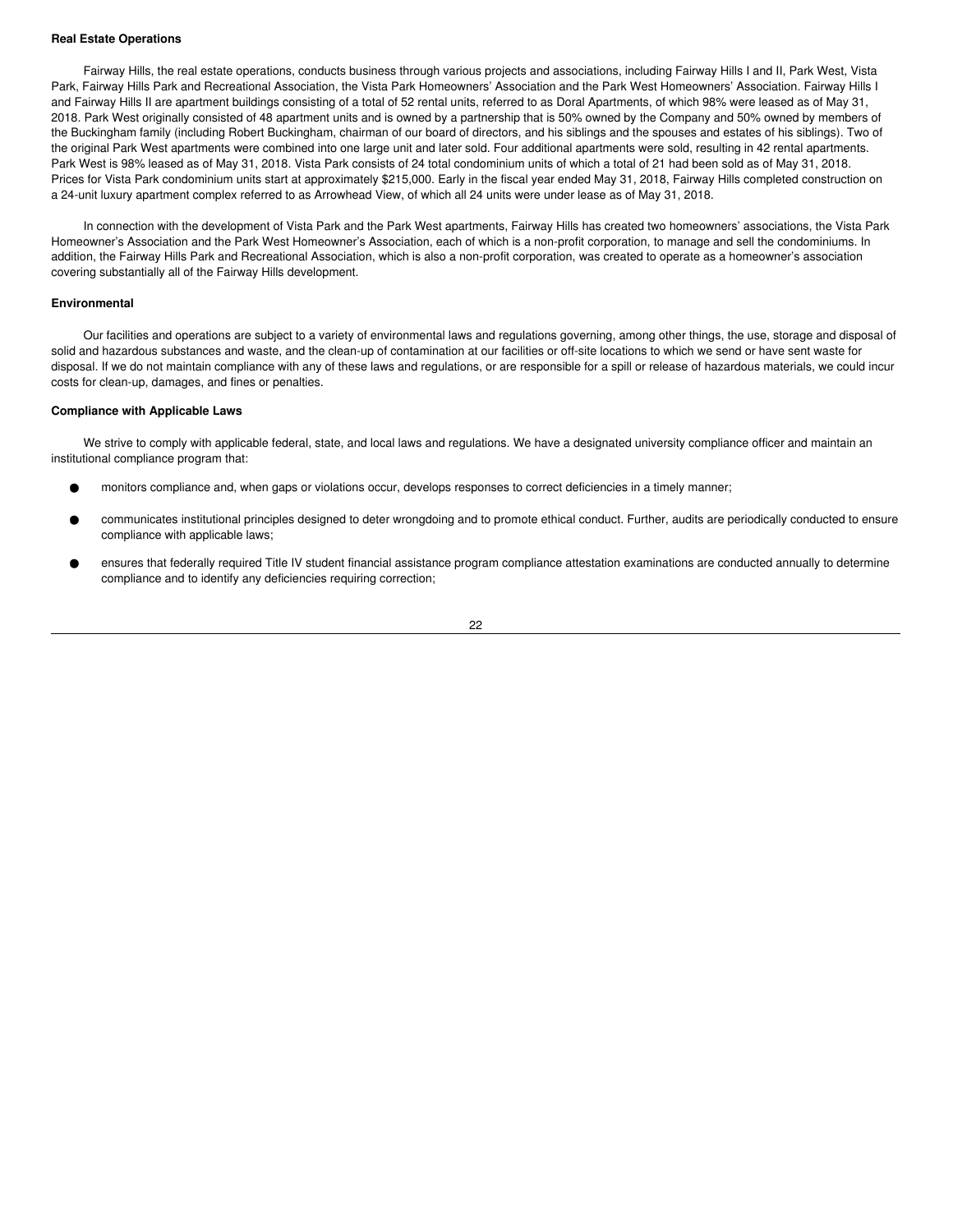- ensures an audit of 401(k) retirement plans is conducted annually for compliance with applicable laws and fiduciary duties; and
- engages an independent auditing firm to audit the annual financial statements.

#### **REGULATORY MATTERS**

NAU is subject to extensive regulation by state education agencies, accrediting commissions, and the United States federal government through the U.S. Department of Education (the "Department of Education") under the Higher Education Act of 1965, as amended (the "Higher Education Act"). The regulations, standards and policies of these agencies cover substantially all our operations, including the educational programs, facilities, instructional and administrative staff, administrative procedures, marketing, recruiting, finances, results of operations and financial condition.

As an institution of higher education that grants degrees and diplomas, we are required to comply with the requirements of state education authorities. To participate in federal programs of student financial assistance, we are required to be accredited by an accrediting commission recognized by the Department of Education. Accreditation is a non-governmental process through which an institution submits to qualitative review by an organization of peer institutions, based on the standards of the accrediting commission and the stated aims and purposes of the institution. The Higher Education Act requires accrediting commissions recognized by the Department of Education to review and monitor many aspects of an institution's operations and to take appropriate action if the institution fails to meet the accrediting commission's standards.

NAU's operations are also subject to regulation by the Department of Education due to our participation in Title IV programs. To participate in Title IV programs, a school must receive and maintain authorization by the appropriate state education agency or agencies, be accredited by an accrediting commission recognized by the Department of Education and be certified as an eligible institution by the Department of Education. Prior to July 1, 2010, Title IV programs included educational loans provided directly by the federal government, grant programs for students with demonstrated financial need, and educational loans issued by private banks with below-market interest rates that were guaranteed by the federal government in the event of a student's default on repayment of the loan. As of July 1, 2010, the federal government provides all educational loans under Title IV.

We plan and implement our business activities to comply with the standards of these regulatory agencies. Our chief executive officer and chief financial officer, also provide oversight designed to ensure that we meet the requirements of this regulatory environment.

#### **State Authorization and Regulation**

NAU is subject to extensive regulations by the states in which we are authorized or licensed to operate. State laws and regulations typically establish standards in areas such as instruction, qualifications of faculty, administrative procedures, marketing, recruiting, financial operations and other operational matters, which can be different than and conflict with the requirements of the Department of Education and other applicable regulatory bodies. State laws and regulations may limit our ability to offer educational programs and offer certain degrees. Some states may also prescribe financial regulations that are different from those of the Department of Education and many require the posting of surety bonds.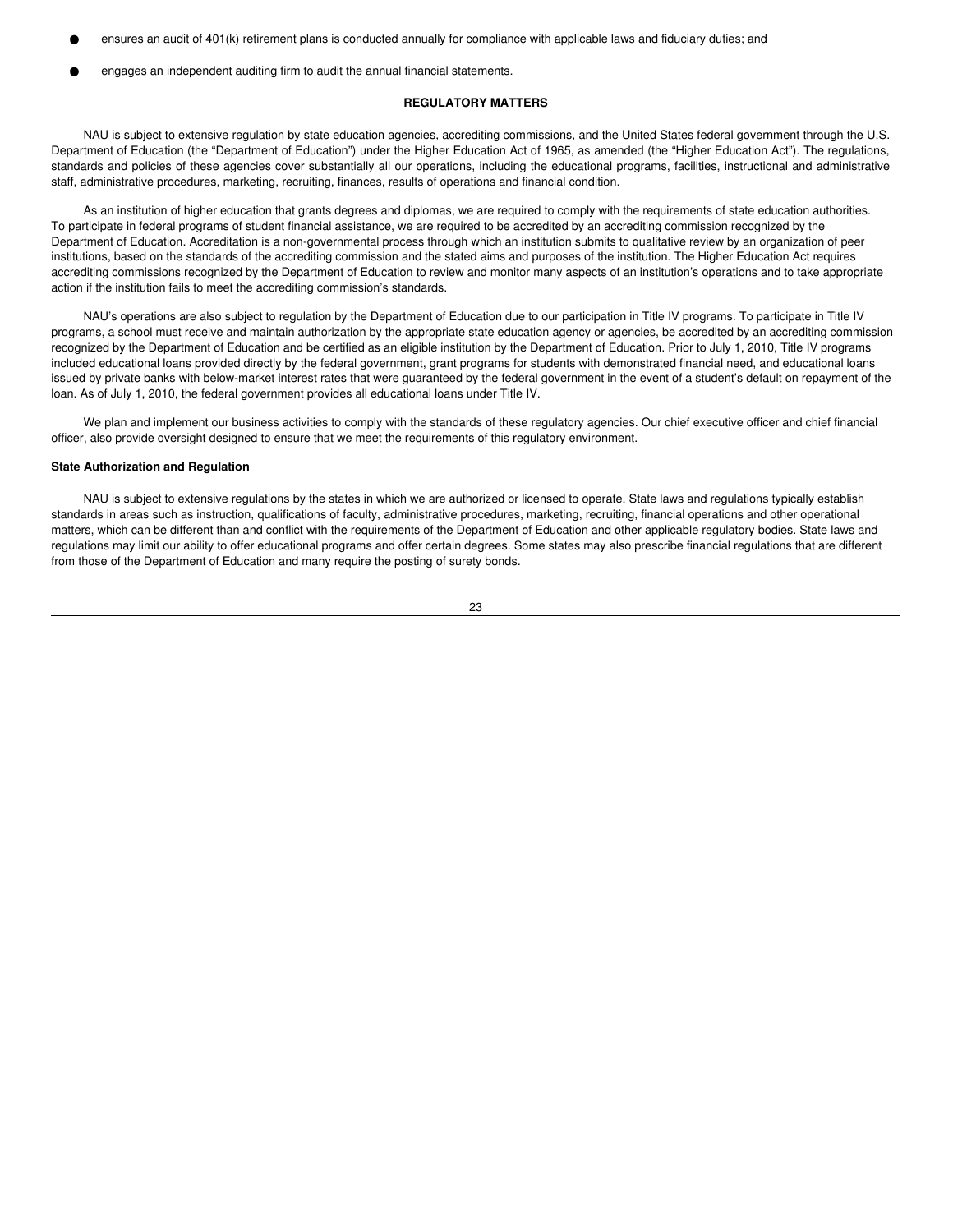In addition, several states have jurisdiction over educational institutions offering online degree programs although there is no physical location or other presence in the state. The institution may be enrolling or offering educational services to students who reside in the state, conducting practicums or sponsoring internships in the state, employing faculty who reside in the state or advertising or recruiting prospective students in the state. State regulatory requirements for online education vary, are not well developed in many states, are imprecise or unclear in some states and can change frequently.

We have determined that our activities in certain states constitute a presence requiring licensure or authorization under the current requirements of the state education agency, and in other states we have approvals in connection with our marketing and recruiting activities. We review the state licensure requirements to determine whether our activities constitute a presence or otherwise require licensure or authorization by the state education agency. When necessary we submit additional applications for licensure or authorization.

We are required by the Higher Education Act to be authorized by applicable state educational agencies in South Dakota and other states where we are physically located to participate in Title IV programs. On December 19, 2016, the Department of Education published final regulations regarding state authorization for programs offered through distance education and state authorization for foreign locations of institutions. Among other provisions, these final regulations require that an institution participating in the Title IV federal student aid programs and offering postsecondary education through distance education be authorized by each state in which the institution enrolls students, if such authorization is required by the state. The Department of Education would recognize authorization through participation in a state authorization reciprocity agreement, if the agreement does not prevent a state from enforcing its own laws. The final regulations also require that foreign additional locations and branch campuses be authorized by the appropriate foreign government agency and, if at least 50% of a program can be completed at the location/branch, be approved by the institution's accrediting agency and be reported to the state where the main campus is located. The final regulations also require institutions to: document the state process for resolving complaints from students enrolled in programs offered through distance education or correspondence courses; and make certain public and individualized disclosures to enrolled and prospective students about their distance education programs. The final regulations regarding state authorization for foreign locations of domestic institutions became effective July 1, 2018. On June 29, 2018, the Department of Education delayed the effective date of these final regulations with respect to distance education from July 1, 2018, to July 1, 2020. See "Regulatory Matters – Regulation of Federal Student Financial Aid Programs – State Authorization."

In addition, in recent years several states have voluntarily entered into State Authorization Reciprocity Agreements ("SARA") that establish standards for interstate offering of postsecondary distance education courses and programs. If an institution's home state participates in SARA and authorizes the institution to provide distance education in accordance with SARA standards, then the institution need not obtain additional authorizations for distance education from any other SARA member state. The SARA participation requirements and process are administered by the four regional higher education compacts in the United States (the Midwestern Higher Education Compact, the New England Board of Higher Education, the Southern Regional Education Board and the Western Interstate Commission for Higher Education) and are overseen by the National Council for State Authorization Reciprocity Agreements. NAU is approved to participate in SARA, through the SARA Coordinator of the South Dakota Board of Regents as a state portal agency with its most recent approval effective from April 20, 2018 through April 19, 2019.

We do not believe that any of the states in which we are currently licensed or authorized, other than South Dakota, Colorado, Indiana, Kansas, Minnesota, Missouri, Nebraska, New Mexico, Oklahoma and Texas, are individually material to our operations. If we fail to comply with state licensing requirements, we may lose our state licensure or authorizations. If we lose state licensure in a state in which we have a physical location, or in a state where we are required to maintain authorization for online education activities, we would also lose Title IV eligibility in that state. If we are found not to be in compliance with state requirements for online learning, and a state seeks to restrict one or more of our business activities within its boundaries, we may not be able to recruit students from that state and may have to cease providing educational programs to students in that state or may be subject to other sanctions, including fines or penalties. Compliance with these new and changing laws, regulations or interpretations related to state authorization and offering programs via online delivery could increase our cost of doing business and affect our ability to recruit students in particular states, which could, in turn, adversely affect enrollments, revenues and our business.

#### **State Professional Licensure**

Many states have specific licensure requirements that an individual must satisfy to be licensed as a professional in specified fields, including fields such as education and healthcare. These requirements vary by state and by field. A student's success in obtaining licensure following graduation typically depends on several factors, including the background and qualifications of the individual graduate, as well as the following factors, among others:

- whether the institution and the program were approved by the state in which the graduate seeks licensure, or by a professional association;
- whether the program from which the student graduated meets all requirements for professional licensure in that state;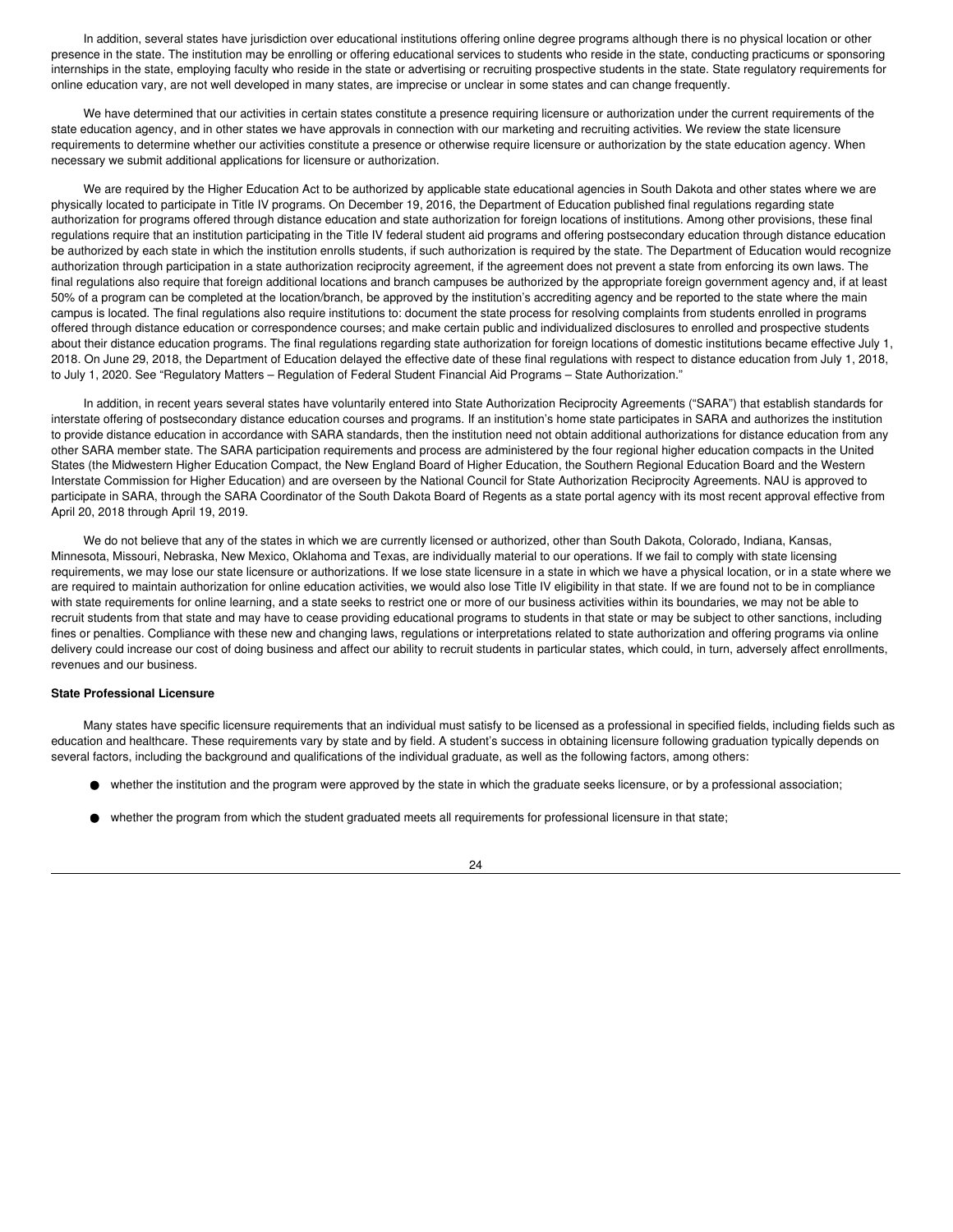- whether the institution and the program are accredited and, if so, by what accrediting commissions; and
- whether the institution's degrees are recognized by other states in which a student may seek to work.

Many states also require that graduates pass a state test or examination as a prerequisite to becoming certified in certain fields, such as nursing. Many states also may require a criminal background clearance before granting certain professional licensures or certifications. The catalog informs students that it is incumbent upon the student to verify whether a specific criminal background clearance is required in their field of study prior to beginning course work.

#### **Accreditation**

We have been institutionally accredited since 1985 by the Higher Learning Commission (HLC), a regional accrediting commission recognized by the Department of Education. Our accreditation by the HLC was most recently affirmed in January 2015. Accreditation is a private, non-governmental process for evaluating the quality of educational institutions and their programs in areas, including student performance, governance, integrity, educational quality, faculty, physical resources, administrative capability and resources and financial stability. To be recognized by the Department of Education, accrediting commissions must comply with Department of Education regulations, which require, among other things, that accrediting agencies adopt specific criteria for their review of educational institutions, conduct peer review evaluations of institutions, and publicly designate those institutions that meet their criteria. An accredited institution is subject to periodic review by its accrediting commissions to determine whether it continues to meet the performance, integrity and quality required for accreditation.

There are six regional accrediting commissions recognized by the Department of Education, each with a specified geographic scope of coverage, which together cover the entire United States. Most traditional, public and private non-profit, degree-granting colleges and universities are accredited by one of these six regional accrediting commissions. The HLC, which accredits NAU, accredits other degree-granting public and private colleges and universities in the states of Arizona, Arkansas, Colorado, Illinois, Indiana, Iowa, Kansas, Michigan, Minnesota, Missouri, Nebraska, New Mexico, North Dakota, Ohio, Oklahoma, South Dakota, West Virginia, Wisconsin and Wyoming.

Accreditation by the HLC is important for several reasons, one being that it enables students to receive Title IV financial aid. Other colleges and universities depend, in part, on an institution's accreditation in evaluating transfers of credit and applications to graduate schools. Employers rely on the accredited status of institutions when evaluating candidates' credentials, and students and corporate and government sponsors under tuition reimbursement programs consider accreditation as assurance that an institution maintains quality educational standards. If we fail to satisfy the criteria of the HLC, we could lose our accreditation by that commission, which would cause us to lose our eligibility to participate in Title IV programs.

The reauthorization of the Higher Education Act in 2008, and Department of Education regulations that became effective July 1, 2010, require accrediting commissions to monitor the growth of institutions that they accredit. The HLC requires all affiliated institutions, including NAU, to complete an annual data report. If the non-financial data, enrollment information, or any other information submitted by the institution indicate problems, rapid change or significant growth, the HLC staff may require that the institution address any concerns arising from the data report in the next comprehensive evaluation or may recommend additional monitoring. In addition, the Department of Education regulations that became effective July 1, 2010 require the HLC to notify the Department of Education if an institution accredited by the HLC that offers distance learning programs, such as NAU, experiences an increase in its headcount enrollment of 50% or more in any fiscal year. The Department of Education may consider that information in connection with its own regulatory oversight activities.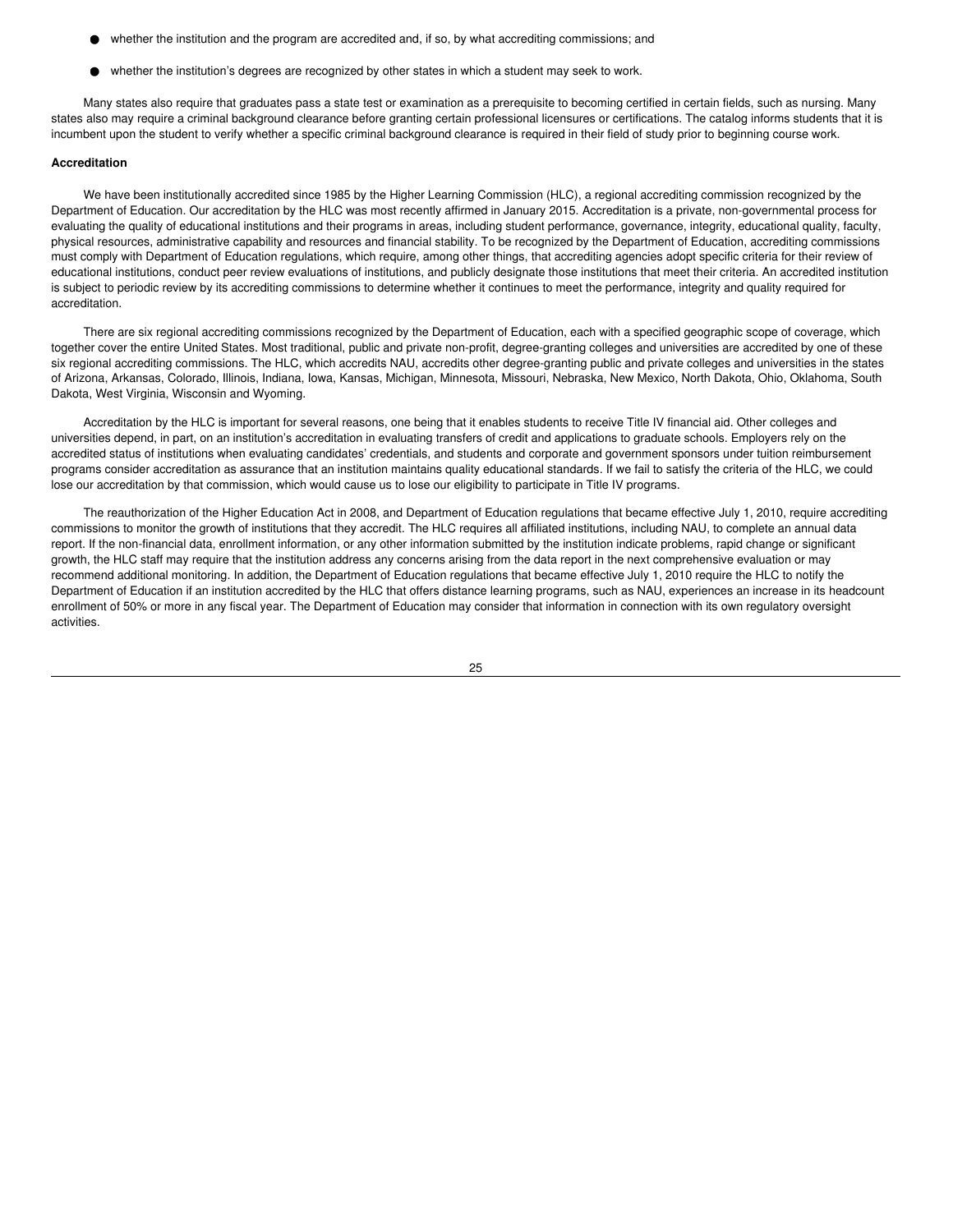In addition to institution-wide accreditation, there are numerous specialized accrediting commissions that accredit specific programs or schools within their jurisdiction, many of which are in healthcare and professional fields. Accreditation of specific programs by one of these specialized accrediting commissions signifies that those programs have met the additional standards of those agencies. In addition to being accredited by the HLC at the institutional level, we also had the following specialized accreditations as of May 31, 2018:

| Specialized or Programmatic Accreditation or Approval                                                                                                                                                                                                                                                                                  | <b>Accrediting or Approving Body</b>                                                                                                                                |
|----------------------------------------------------------------------------------------------------------------------------------------------------------------------------------------------------------------------------------------------------------------------------------------------------------------------------------------|---------------------------------------------------------------------------------------------------------------------------------------------------------------------|
| Selected Business Degree Programs (Associate of Applied Science, Bachelor<br>of Science, Master of Management, Master of Business Administration<br>degrees)                                                                                                                                                                           | International Assembly for Collegiate Business Education                                                                                                            |
|                                                                                                                                                                                                                                                                                                                                        |                                                                                                                                                                     |
| Medical Laboratory Technician (Kansas City [Zona Rosa], Missouri campus)                                                                                                                                                                                                                                                               | National Accrediting Agency for Clinical Laboratory Sciences                                                                                                        |
| Health Information Technology (online program) Management                                                                                                                                                                                                                                                                              | Commission on Accreditation for Health Informatics and Information                                                                                                  |
| Invasive Cardiovascular Technology (Austin, Texas campus)                                                                                                                                                                                                                                                                              | Commission on Accreditation of Allied Health Education Programs on the<br>recommendation of the Joint Review Committee on Education in<br>Cardiovascular Technology |
| Medical Assisting (Albuquerque, New Mexico; Georgetown and Mesquite,<br>Texas; Bellevue, Nebraska; Rochester and Roseville, Minnesota; Colorado<br>Springs, and Centennial, Colorado; Independence, Kansas City [Zona Rosa],<br>Missouri; Overland Park, and Wichita, Kansas; Sioux Falls, South Dakota;<br>Tulsa, Oklahoma, campuses) | Commission on Accreditation of Allied Health Education Programs on the<br>recommendation of the Medical Assisting Education Review Board                            |
| Occupational Therapy Assistant (Centennial, Colorado. and Independence,<br>Missouri. campuses)                                                                                                                                                                                                                                         | Accreditation Council for Occupational Therapy Education                                                                                                            |
| Paralegal Studies (Rapid City and Sioux Falls, South Dakota; Roseville,<br>Minnesota, campuses)                                                                                                                                                                                                                                        | American Bar Association                                                                                                                                            |
| Pharmacy Technician (Roseville, Minnesota; Independence, Missouri.<br>campuses)                                                                                                                                                                                                                                                        | American Society of Health-System Pharmacists                                                                                                                       |
| Surgical Technology (Overland Park and Wichita, Kansas; Tulsa, Oklahoma,<br>campuses)                                                                                                                                                                                                                                                  | Accrediting Bureau of Health Education Schools                                                                                                                      |
| Veterinary Technology (Rapid City, South Dakota campus)                                                                                                                                                                                                                                                                                | Committee on Veterinary Technician Education and Activities                                                                                                         |
| Associate of Science Nursing Program (Kansas City [Zona Rosa], Missouri<br>campus                                                                                                                                                                                                                                                      | Missouri Board of Nursing Full Approval                                                                                                                             |
| Bachelor of Science in Nursing Program (Albuquerque, New Mexico campus)                                                                                                                                                                                                                                                                | New Mexico Board of Nursing Full Approval                                                                                                                           |
| Bachelor of Science in Nursing Program (Rapid City, and Sioux Falls, South<br>Dakota. campuses)                                                                                                                                                                                                                                        | South Dakota Board of Nursing Interim Approval                                                                                                                      |
| Bachelor of Science in Nursing Program (Austin, Texas campus)                                                                                                                                                                                                                                                                          | Texas Board of Nursing Initial Approval                                                                                                                             |
| Bachelor of Science in Nursing and Licensed Practical Nurse Bridge to<br>Bachelor of Science in Nursing Program (Overland Park, and Wichita, Kansas.<br>campuses)                                                                                                                                                                      | Kansas State Board of Nursing Approval                                                                                                                              |
| Bachelor of Science and Master of Science in Nursing Programs                                                                                                                                                                                                                                                                          | Commission on Collegiate Nursing Education Initial Accreditation                                                                                                    |
| Online Registered Nurse to Bachelor of Science in Nursing Program (Distance<br>Learning)                                                                                                                                                                                                                                               | South Dakota Board of Nursing Approval                                                                                                                              |
| Pre- and Post-licensure baccalaureate degree programs in nursing (Distance<br>Learning) (all states except Tennessee)                                                                                                                                                                                                                  | Commission on Collegiate Nursing Education Initial Accreditation                                                                                                    |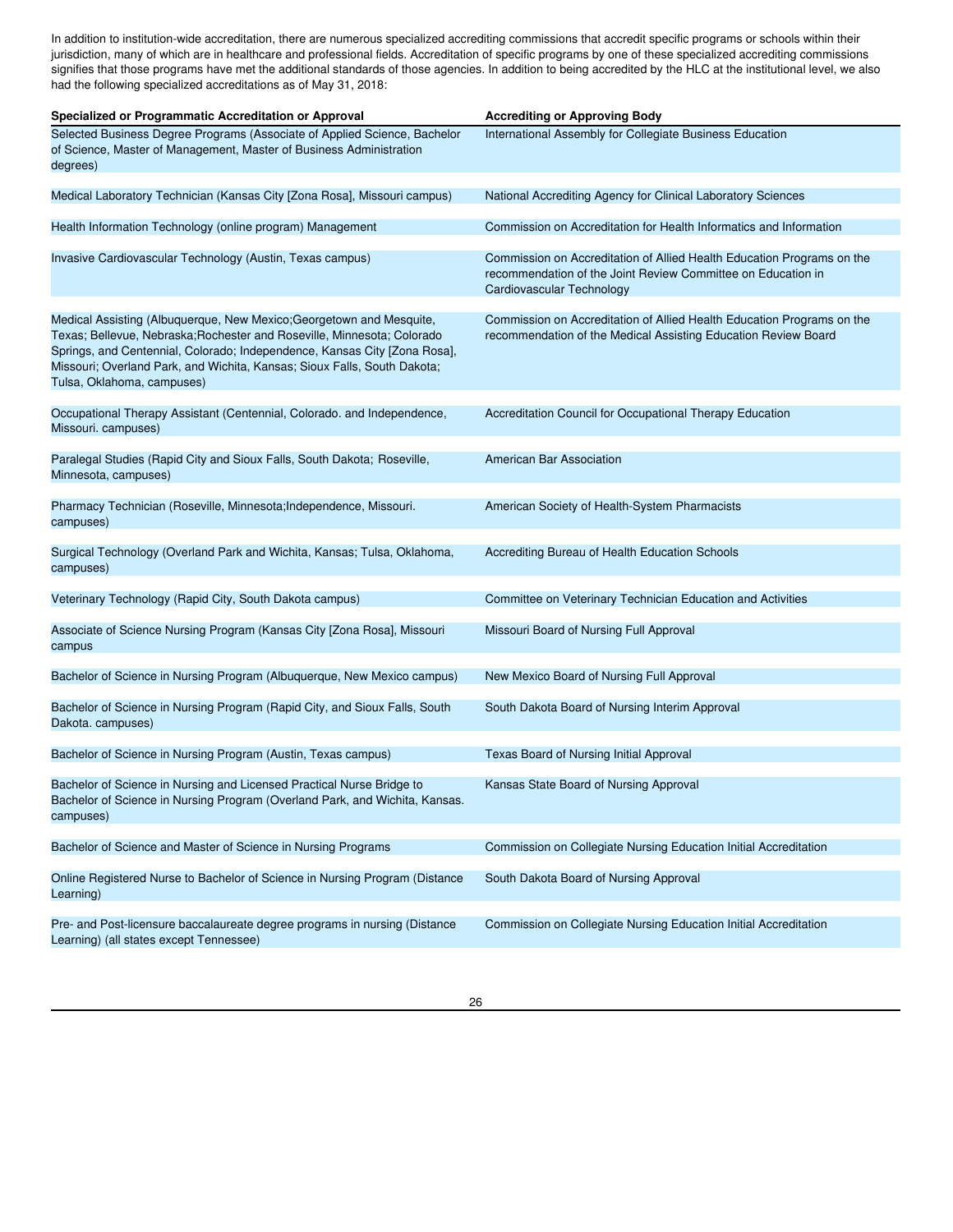If we fail to satisfy the standards of any of these specialized accrediting commissions, we could lose the specialized accreditation for the affected programs, which could result in materially reduced student enrollments in those programs.

#### **Regulation of Federal Student Financial Aid Programs**

To be eligible to participate in Title IV programs, an institution must comply with specific requirements contained in the Higher Education Act and the regulations issued thereunder by the Department of Education. An institution must, among other things, be licensed or authorized to offer its educational programs by the state or states in which it is physically located (in our case, South Dakota, Colorado, Indiana, Kansas, Minnesota, Missouri, Nebraska, New Mexico, Oklahoma, and Texas) and maintain institutional accreditation by an accrediting commission recognized by the Department of Education.

The substantial amount of federal funds disbursed to schools through Title IV programs, the large number of students and institutions participating in these programs and allegations of fraud and abuse by certain for-profit educational institutions have caused Congress to require the Department of Education to exercise considerable regulatory oversight over for-profit educational institutions. As a result, for-profit educational institutions, including ours, are subject to extensive oversight and review. Because the Department of Education periodically revises its regulations and changes its interpretations of existing laws and regulations, we cannot predict with certainty how the Title IV program requirements will be applied in all circumstances.

Significant factors relating to Title IV programs that could adversely affect us include the following:

*Congressional Action.* Congress must reauthorize the Higher Education Act on a periodic basis, usually every five to six years. The most recent reauthorization of the Higher Education Act occurred in August 2008, which means that the next reauthorization was due in 2013. Congress failed to pass a one-time reauthorization bill; therefore, an automatic one-year extension to December 2014 was established. In late 2014, Congress passed an extension to further delay reauthorization. Congress has taken actions required to continue to extend Title IV programs while a Higher Education Act reauthorization remains pending and the Title IV programs remain authorized and functioning. Congress must continue to pass legislation to extend the Act until a reauthorization can occur. We cannot predict when or whether Congress may reauthorize the Higher Education Act, but it is possible that Congress may work to either reauthorize the Higher Education Act in its entirety or pass a series of smaller bills that focus on individual parts of the Higher Education Act, primarily Title IV programs.

In addition, Congress must determine funding levels for Title IV programs on an annual basis and can change the laws governing Title IV programs at any time. Apart from Title IV programs, eligible veterans and military personnel may receive educational benefits for the pursuit of higher education. A reduction in federal funding levels for Title IV programs, or for programs providing educational benefits to veterans and military personnel, could reduce the ability of some students to finance their education. Any action by Congress that significantly reduces Title IV program funding or the ability of our students to participate in Title IV programs could have a material effect on our enrollments, business, financial condition and results of operations. Congressional action also may require us to modify our practices in ways that could increase administrative costs and reduce profit margins, which could have a material effect on our business, financial condition and results of operations.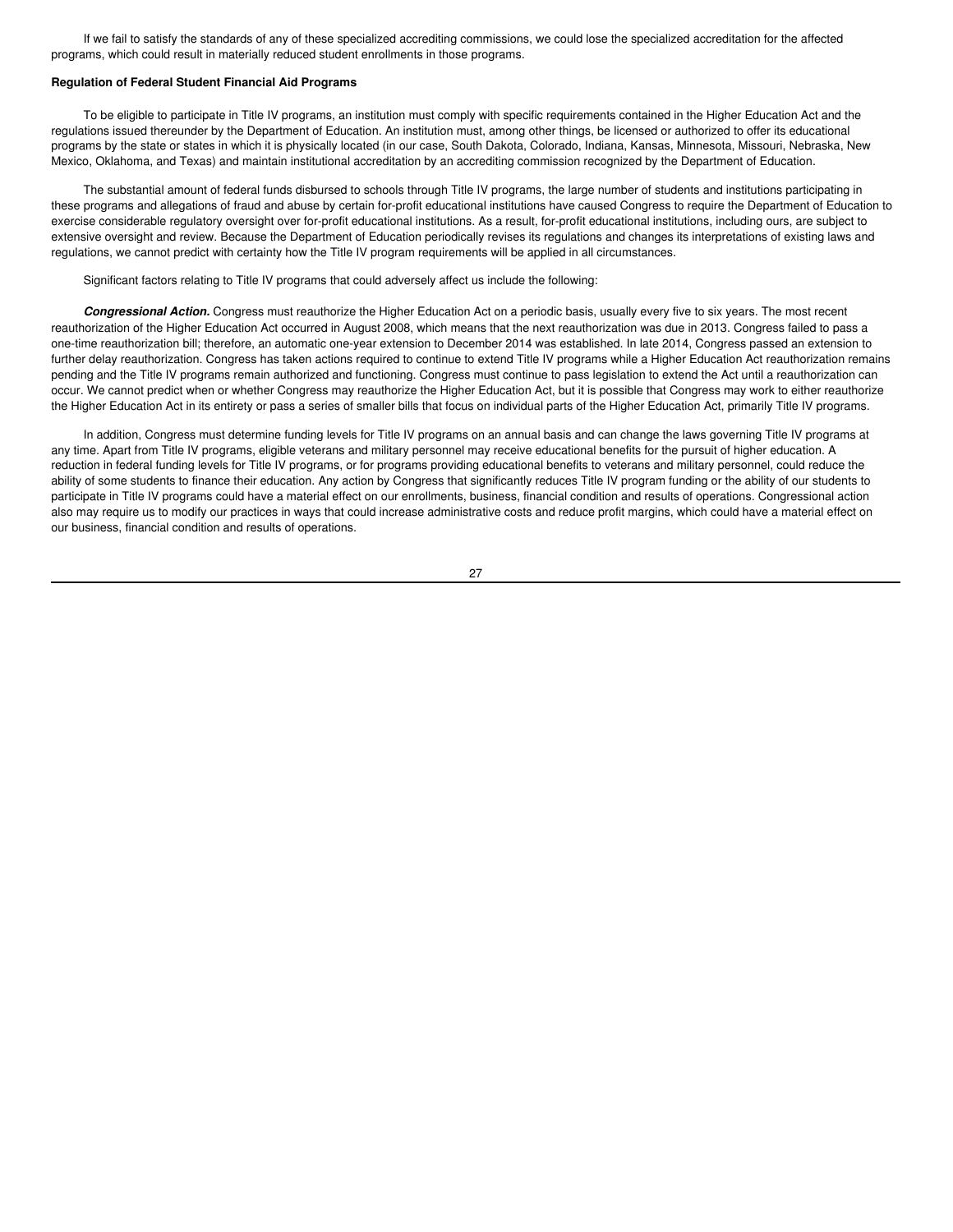Various Congressional hearings and roundtable discussions have been held, beginning in 2010, by the U.S. Senate Committee on Health, Education, Labor and Pensions ("HELP Committee") and other Congressional members and committees regarding various aspects of the education industry, including student debt, student recruiting, student outcomes and accreditation matters. In July 2012, the majority staff of the HELP Committee released a report analyzing information requested from 30 companies operating proprietary institutions (including us and other publicly traded companies providing proprietary postsecondary education services). While stating that proprietary colleges and universities have an important role to play in higher education and should be well-equipped to meet the needs of non-traditional students who now constitute the majority of the postsecondary educational population, the report was highly critical of these institutions. Further, in July 2014, the majority staff of the HELP Committee released a report claiming that eight of the ten top recipients of post-9/11 GI Bill funds are for-profit companies.

In recent years, various pieces of legislation have been proposed in Congress that, if adopted, would affect our business. For example, from time to time, legislation is introduced to make a proprietary institution ineligible to participate in Title IV programs if it derives more than 85% of its revenues from federal funds, including Title IV programs, revenues from the GI Bill and Department of Defense Tuition Assistance funds. Some legislation would also prohibit proprietary institutions, including us, from using federally-derived funds for marketing, advertising and recruiting expenses. This and similar proposals could be used as a basis of discussion during the reauthorization of the Higher Education Act.

On December 13, 2017, the U.S. House of Representatives Committee on Education and the Workforce approved legislation to reauthorize the Higher Education Act. If enacted in its current form, this legislation would substantially amend the HEA, including changes to Title IV programs and provisions governing institutional participation therein. We cannot predict when or whether the full House of Representatives will vote on the legislation, nor when or whether similar legislation will be considered by the U.S. Senate. Any actions that change the requirements for our participation in Title IV programs or the amount of student financial aid for which our students are eligible could negatively impact our business.

*Government-wide Focus on Proprietary Educational Institutions.* In October 2014, the Department of Education announced an interagency task force composed of the Department of Education, the U.S. Federal Trade Commission (the "FTC"), the U.S. Departments of Justice, Treasury and Veterans Affairs, the Consumer Financial Protection Bureau (the "CFPB"), the SEC, and numerous state attorneys general. Attorneys general in several states have become more active in enforcing consumer protection laws, especially related to recruiting practices and the financing of education at proprietary educational institutions. In addition, several state attorneys general have recently partnered with the CFPB to review industry practices. The FTC has also recently issued civil investigative demands to several other U.S. proprietary educational institutions, which require the institutions to provide documents and information related to the advertising, marketing, or sale of secondary or postsecondary educational products or services, or educational accreditation products or services. If our past or current business practices are found to violate applicable consumer protection laws, or if we are found to have made misrepresentations to our current or prospective students about our educational programs, we could be subject to monetary fines or penalties and possible limitations on the manner in which we conduct our business, which could materially and adversely affect our business, financial condition, results of operations and cash flows. To the extent that more states or government agencies commence investigations, act in concert, or direct their focus on us, the cost of responding to these inquiries and investigations could increase significantly, and the potential impact on our business would be substantially greater.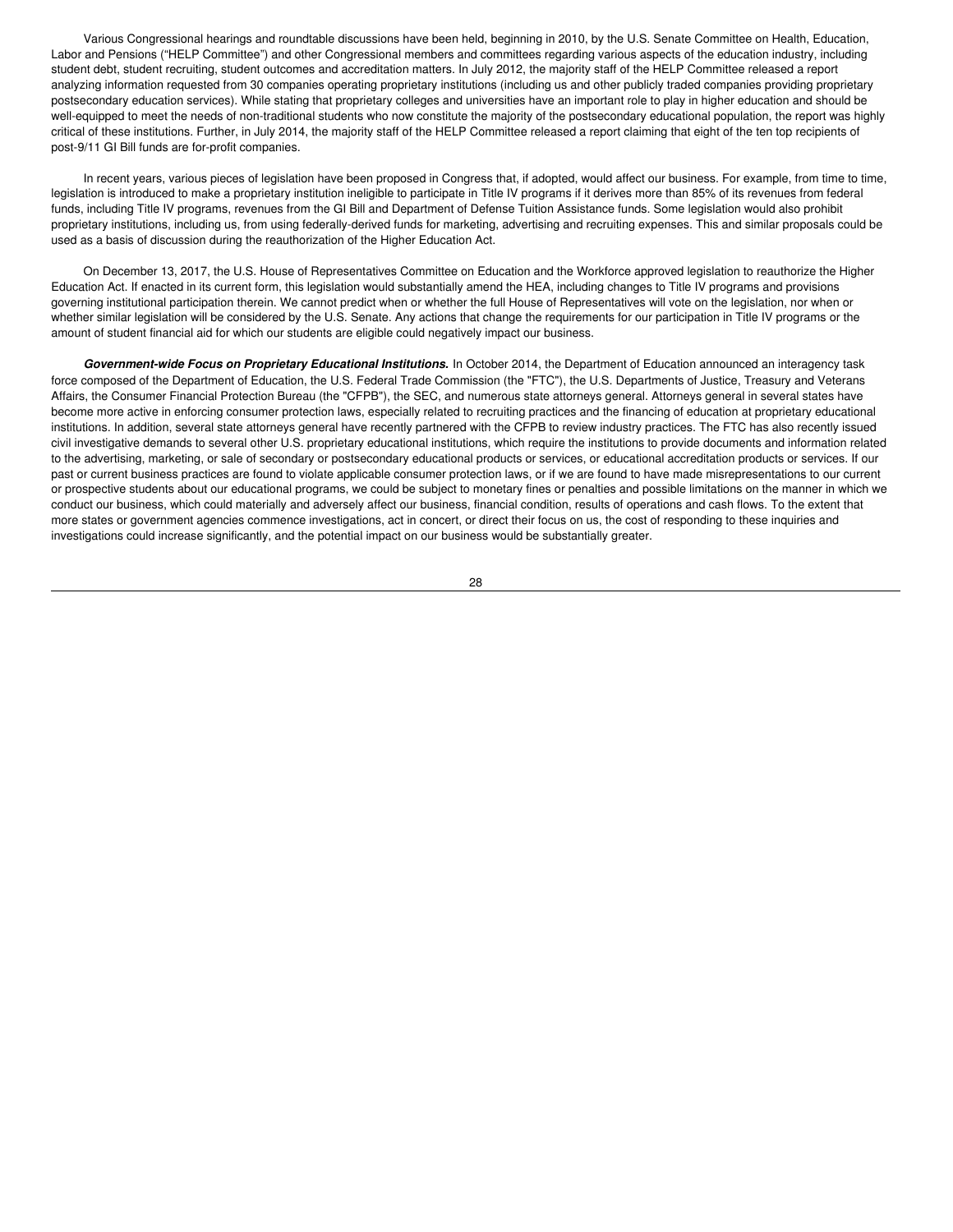*U.S. Military Tuition Assistance.* Service members of the United States Armed Forces are eligible to receive tuition assistance from their branch of service through the Uniform Tuition Assistance Program (the "tuition assistance program") of the Department of Defense. Service members may use this tuition assistance to pursue postsecondary degrees at postsecondary institutions that are accredited by accrediting agencies that are recognized by the Department of Education. Each branch of the armed forces has established its own rules for the tuition assistance programs of the Department of Defense. Institutions cannot enroll service members under tuition assistance program unless they have signed a Memorandum of Understanding, which, among other things, requires an institution to agree to support Department of Defense regulatory guidance, adhere to a bill of rights that is specified in the regulations, and participate in the proposed Military Voluntary Education Review program. In addition, institutions must also agree to adhere to the principles and criteria established by the Service Members Opportunity Colleges Degree Network System regarding the transferability of credit and the awarding of credit for military training and experience.

In 2010, Congress and the Department of Defense increased their focus on Department of Defense tuition assistance that is used for distance education and programs at proprietary institutions. In 2012, President Obama issued an Executive Order regarding the establishment of "Principles of Excellence" for educational institutions receiving funding from the tuition assistance programs administered by the Department of Defense and veterans educational benefits programs administered by the Department of Veterans Affairs. The goals of the Principles of Excellence are broadly stated and relate to disclosures on costs and amounts of costs covered by federal educational benefits, marketing standards, state authorization, accreditation approvals, standard institutional refund policies, educational plans and academic and financial advising. In August 2013, the Department of Defense began incorporating the Principles of Excellence outlined in the President's 2012 Executive Order into their current Memorandum of Understanding.

We cannot predict whether further focus on military tuition assistance will result in legislation or further rulemaking affecting our participation in Title IV programs. To the extent that any laws or regulations are adopted that limit our participation in Title IV programs or the amount of student financial aid for which our students are eligible, our enrollments, revenues and results of operation could be materially affected.

*Changes in Department of Education Regulations.* As part of its negotiated rulemaking process, the Department of Education consults with members of the postsecondary education community to identify issues of concern and attempts to agree on proposed regulatory revisions to address those issues before formally proposing regulations. If the Department of Education and negotiators cannot reach consensus on the entire package of draft regulations, the Department of Education is authorized to propose regulations without being bound by any agreements made in the negotiation process.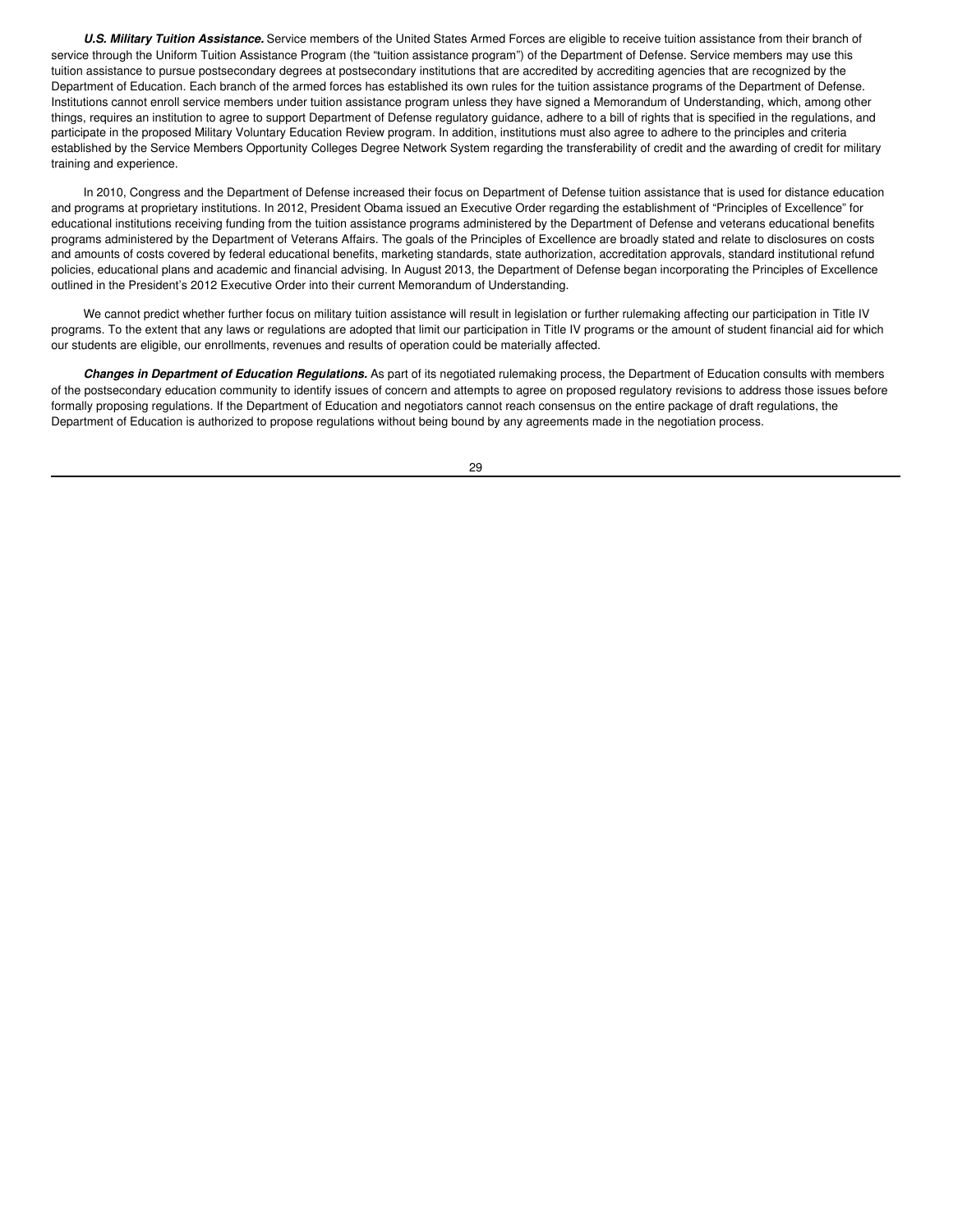On November 1, 2016, the Department of Education published final regulations that, among other provisions, establish new standards and processes for determining whether a Direct Loan Program borrower has a defense to repayment ("Borrower Defense") on a loan due to acts or omissions by the institution at which the loan was used by the borrower for educational expenses. These final regulations (the "2016 Borrower Defense Final Rule") were published with an effective date of July 1, 2017. Among other topics, the 2016 Borrower Defense Final Rule establishes permissible borrower defense claims for discharge, procedural rules under which claims will be adjudicated, time limits for borrowers' claims, and guidelines for recoupment by the Department of Education of discharged loan amounts from institutions of higher education. The 2016 Borrower Defense Final Rule also prohibits schools from using any pre-dispute arbitration agreements, prohibits schools from prohibiting relief in the form of class actions by student borrowers, and invalidates clauses imposing requirements that students pursue and internal dispute resolution process before contacting authorities regarding concerns about an institution. For proprietary institutions, the 2016 Borrower Defense Final Rule describes the threshold for loan repayment rates that will require specific disclosures to current and prospective students and the applicable loan repayment rate methodology. The 2016 Borrower Defense Final Rule also establishes important new financial responsibility and administrative capacity requirements for both not-for-profit and for-profit institutions participating in the Title IV programs. For example, certain events would automatically trigger the need for a school to obtain a letter of credit, including for publicly traded institutions, if the SEC warns the school that it may suspend trading on the school's stock the school failed to timely file a required annual or quarterly report with the SEC or the exchange on which the stock is traded notifies the school that it is not in compliance with exchange requirements or the stock is delisted. Other events would require a recalculation of an institution's composite score of financial responsibility including, for a proprietary institution whose score is less than 1.5, any withdrawal of an owner's equity by any means, including by declaring a dividend, unless the equity is transferred within the affiliated group on whose basis the composite score was calculated. The 2016 Borrower Defense Final Rule also sets forth events that are discretionary triggers for letters of credit, meaning that if any of them occur, the Department of Education may choose to require a letter of credit, increase an existing letter of credit requirement or demand some other form of surety from the institution. The 2016 Borrower Defense Final Rule provides that if an institution fails to meet the composite score requirement for longer than three years under provisional certification, the Department of Education may mandate additional financial protection from the institution or any party with "substantial control" over the institution. Such parties with "substantial control" must agree to jointly and severally guarantee the Title IV liabilities of the institution at the end of the three-year provisional certification period. Under current regulations, a party may be deemed to have "substantial control" over an institution if, among other factors, the party directly or indirectly holds an ownership interest of 25% or more of an institution, or is a member of the board of directors, a general partner, the chief executive officer or other executive officer of the institution.

On June 15, 2017, the Department of Education announced an indefinite delay to its implementation of the 2016 Borrower Defense Final Rule, and on June 16, 2017 published a notice of intent to establish a negotiated rulemaking committee to develop proposed revisions to the rule. On August 30, 2017, the Department of Education published a Federal Register notice requesting nominations for individuals to serve on this negotiated rulemaking committee, and on October 24, 2017, the Department of Education promulgated an interim final rule under which the effective date of most substantive provisions of the 2016 Borrower Defense Final Rule were delayed until July 1, 2019. The negotiated rulemaking committee sessions occurred in November 2017, January 2018, and February 2018, during which the Department of Education and negotiators failed to reach consensus on a revised regulation. Additionally, on July 6, 2017, the attorneys general of 18 states and the District of Columbia filed suit against the Department of Education claiming that its delay of the 2016 Borrower Defense Final Rule violated applicable law, including the Administrative Procedure Act. On September 12, 2018, the U.S. District Court for the District of Columbia issued a decision concluding that the above-described delay of the 2016 Borrower Defense Final Rule was improper. The Court further ordered additional oral argument on the matter of remedies, and thus has not yet entered or finalized a remedial order in connection with its decision. The Department of Education may appeal the court's decision and any subsequent remedial order. We therefore cannot predict with any certainty the final outcome or impact of this litigation.

On July 31, 2018, the Department of Education published in the Federal Register a proposed rule (the "2018 Borrower Defense Proposed Rule") which would replace most substantive provisions of the 2016 Borrower Defense Final Rule. The 2018 Borrower Defense Proposed Rule would establish a federal standard for individual borrowers to raise as a defense to repaying loans disbursed on or after July 1, 2019. This proposed regulation would permit borrowers to challenge repayment of loans based on misrepresentation, defined to include acts or omissions by an institution which are false, misleading or deceptive, and which are made with knowledge of their falsity, deception, or misleading nature, or with reckless disregard for the truth. The 2018 Borrower Defense Proposed Rule seeks comment as to whether such a defense may be raised affirmatively or may only arise defensively, out of a collection action. The proposed regulation also would establish a five-year window following a final decision on borrower defense for the Department of Education to seek recoupment from an institution. The 2018 Borrower Defense Proposed Rule would permit schools to use class-action waivers and pre-dispute arbitration agreements, but would require schools to provide additional disclosures and borrower counseling when including such provisions in enrollment agreements. The 2018 Borrower Defense Proposed rule also sets forth automatic and discretionary triggers under which the Department of Education may require the school to provide a letter of credit, cash, or other form of surety, or may agree to provide surety through an offset of future Title IV funds for a six-to-twelve month period. For example, certain events would automatically trigger the need for a school to obtain a letter of credit or other surety, including for publicly traded institutions, if the SEC warns the school that it may suspend trading on the school's stock, the school failed to timely file a required annual or quarterly report with the SEC, or the exchange on which the stock is traded notifies the school that it is not in compliance with exchange requirements or the stock is delisted. Other events would require a recalculation of an institution's composite score of financial responsibility including, for a proprietary institution whose score is less than 1.5, any withdrawal of an owner's equity by any means, including by declaring a dividend, unless the equity is transferred within the affiliated group on whose basis the composite score was calculated; or for any institution, the incursion of a borrower defense liability which reduces the institution's composite score to under 1.0. The 2018 Borrower Defense Proposed Rule also sets forth events that are discretionary triggers for letters of credit or other forms of surety, meaning that if any of them occur, the Department of Education may choose to require a letter of credit, increase an existing letter of credit requirement or demand some other form of surety from the institution. The 2018 Borrower Defense Proposed Rule also includes provisions regarding the treatment of operating leases in the financial responsibility composite score methodology, would more specifically define and require disclosures concerning the composite score's inclusion of debt obtained for long-term purposes, and would revise limited aspects of the composite score formula to account for changes in accounting terminology. Following a 30-day public comment period, the Department of Education is expected to issue a final rule by November 1, 2018, taking effect July 1, 2019. We cannot predict the extent to which that final rule may differ from the 2018 Borrower Defense Proposed Rule, or may differ from the previously promulgated 2016 Borrower Defense Final Rule, or the impact that any such revised rule might have on our business.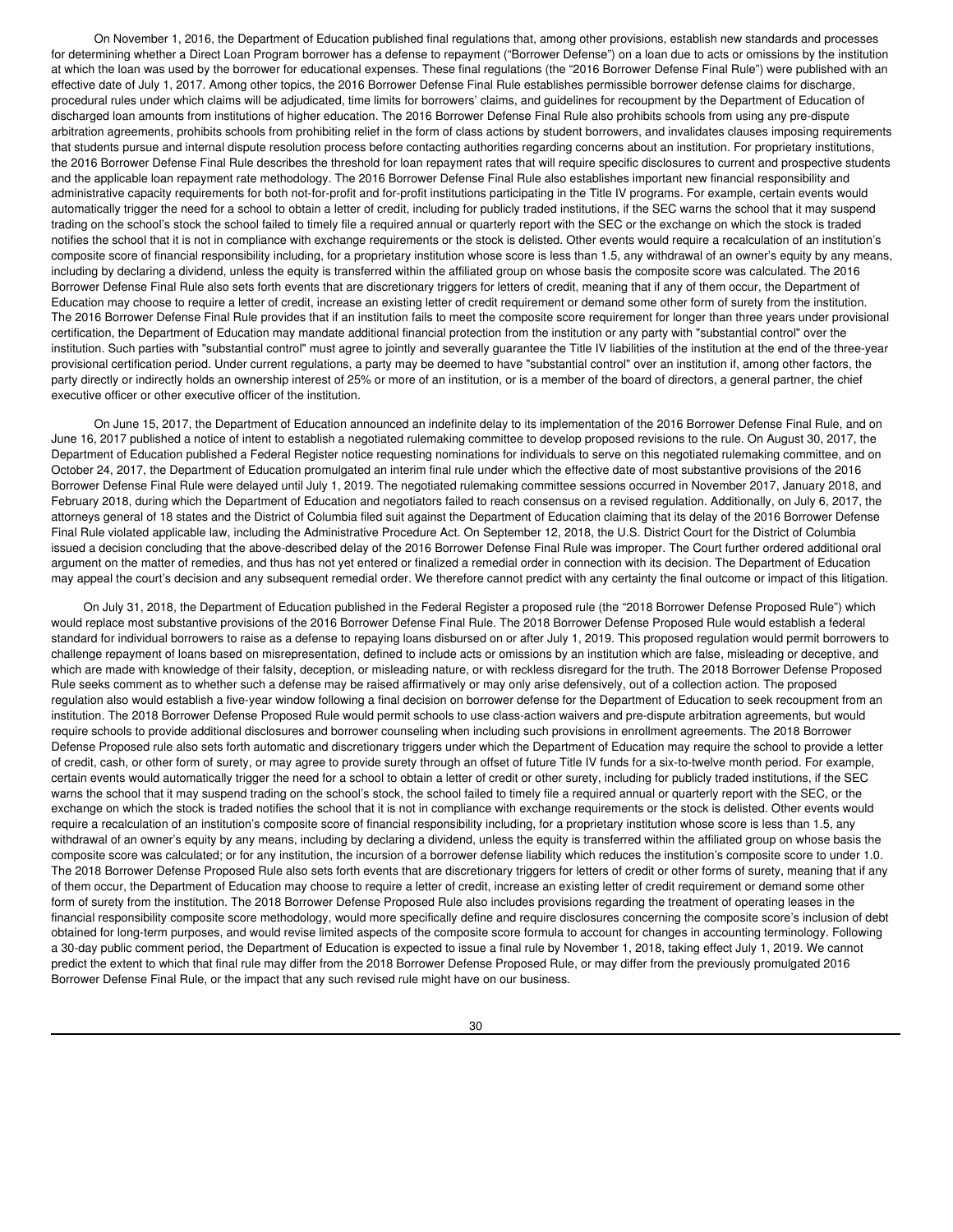On December 19, 2016, the Department of Education published final regulations regarding state authorization for programs offered through distance education and state authorization for foreign locations of institutions. Among other provisions, these final regulations require that an institution participating in the Title IV federal student aid programs and offering postsecondary education through distance education be authorized by each state in which the institution enrolls students, if such authorization is required by the state. The Department of Education would recognize authorization through participation in a state authorization reciprocity agreement, if the agreement does not prevent a state from enforcing its own laws. The final regulations also require that foreign additional locations and branch campuses be authorized by the appropriate foreign government agency and, if at least 50% of a program can be completed at the location/branch, be approved by the institution's accrediting agency and be reported to the state where the main campus is located. The final regulations would also require institutions to: document the state process for resolving complaints from students enrolled in programs offered through distance education or correspondence courses; and make certain public and individualized disclosures to enrolled and prospective students about their distance education programs. The final regulations regarding state authorization for foreign locations of domestic institutions became effective July 1, 2018. On June 29, 2018, the Department of Education delayed the effective date of these final regulations with respect to distance education from July 1, 2018, to July 1, 2020. We cannot predict with certainty the impact that such regulations might have on our business.

On June 22, 2017, the Department of Education announced that in accordance with Executive Order 13777, "Enforcing the Regulatory Reform Agenda," it is seeking public comment on regulations that may be "appropriate for repeal, replacement, or modification." Any regulations that reduce or eliminate our students' access to Title IV program funds, that require us to change or eliminate programs or that increase our costs of compliance could have an adverse effect on our business.

*Gainful Employment.* Under the Higher Education Act, proprietary schools generally are eligible to participate in Title IV programs in respect of educational programs that lead to "gainful employment in a recognized occupation."

On October 31, 2014, the Department of Education published final regulations to define "gainful employment" which became effective on July 1, 2015. Historically, the concept of "gainful employment" has not been defined in detail. The gainful employment regulations require each educational program offered by a proprietary institution to achieve threshold rates in two debt measure categories: an annual debt-to-annual earnings ("DTE") ratio and an annual debt-todiscretionary income ("DTI") ratio.

The ratios are calculated under complex methodologies and definitions outlined in the final regulations and, in some cases, are based on data that may not be readily accessible to us. The DTE ratio is calculated by comparing (i) the annual loan payment required on the median student loan debt incurred by students receiving Title IV Program funds who completed a particular program and (ii) the higher of the mean or median of those students' annual earnings approximately two to four years after they graduate. The DTI ratio is calculated by comparing (x) the annual loan payment required on the median student loan debt incurred by students receiving Title IV Program funds who completed a particular program and (y) the higher of the mean or median of those students' discretionary income approximately two to four years after they graduate.

An educational program must achieve a DTE ratio at or below 8%, or a DTI ratio at or below 20%, to be considered "passing." An educational program with a DTE ratio greater than 8% but less than or equal to 12%, or a DTI ratio greater than 20% but less than or equal to 30%, is considered to be "in the zone." An educational program with a DTE ratio greater than 12% and a DTI ratio greater than 30% is considered "failing." An educational program will cease to be eligible for students to receive Title IV Program funds if its DTE and DTI ratios are failing in two out of any three consecutive award years or if both of those rates are failing or in the zone for four consecutive award.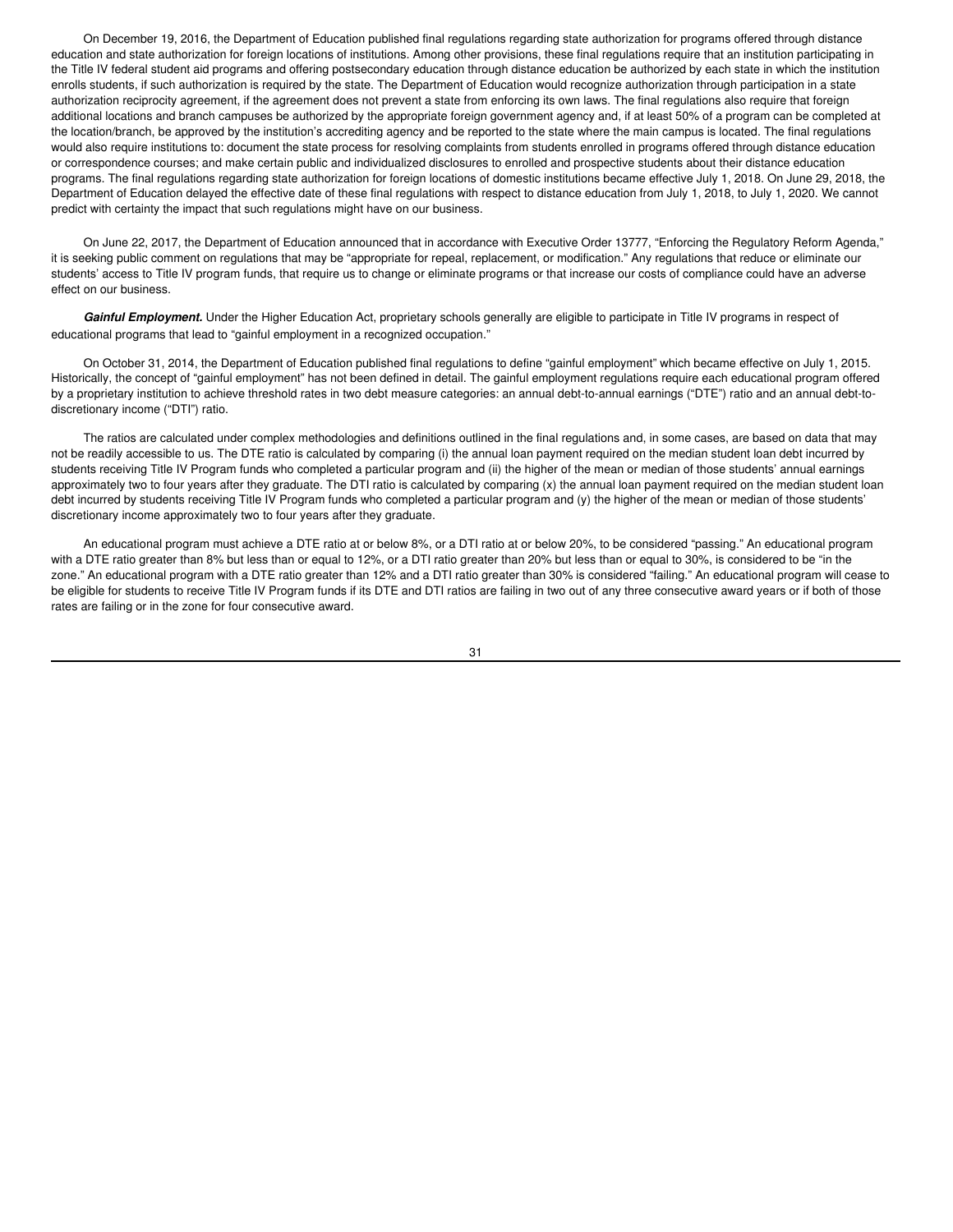The gainful employment regulations also require an institution to provide warnings to current and prospective students in programs which may lose Title IV eligibility at the end of an award or fiscal year. If an educational program could become ineligible based on its ratios for the next award year, the institution must: (1) deliver a warning to current and prospective students in the program and (2) not enroll, register or enter into a financial commitment with a prospective student until three business days after the warning is provided or a subsequent warning is provided if more than thirty days have passed since the first warning. If a program becomes ineligible for students to receive Title IV program funds, the institution cannot seek to reestablish eligibility of that program, or establish the eligibility of a similar program having the same classification of instructional program ("CIP") code with the same first four digits of the CIP code of the ineligible program for three years.

Additionally, the gainful employment regulations require an institution to certify to the Department of Education that its educational programs subject to the regulations, which include all programs offered by NAU, meet the applicable requirements for graduates to be professionally or occupationally licensed or certified in the state in which the institution is located. If we are unable to certify that our programs meet the applicable state requirements for graduates to be professionally or occupationally certified in that state, then we may need to cease offering certain programs in certain states or to students who are residents in certain states.

In January 2017, the Department of Education issued to institutions final debt-to-earnings rates for the first gainful employment debt measurement year. Two of our programs, both of which are no longer enrolling students, were determined to be failing programs under those debt-to-earnings rates. Five of our programs, one of which is no longer enrolling students, were determined to be "zone" programs under those rates. We continue to evaluate making changes to our educational program offerings as a result of gainful employment regulations. Effective September 6, 2017, we have suspended enrollment in the Associates of Applied Science in Veterinary Technology program and plan to phase out the program by August 31, 2018. Effective June 6, 2017, we also suspended enrollments in the Associates in Medical Assisting and plan to phase out the program by August 31, 2019.

The failure of any program or programs offered by NAU to satisfy any gainful employment regulations could render that program or programs ineligible for Title IV program funds. If a particular educational program ceased to become eligible for Title IV program funds, either because it fails to prepare students for gainful employment in a recognized occupation or due to other factors, we may choose to cease offering that program. We also could be required to make changes to certain programs or to increase student loan repayment efforts in order to comply with the rule or to avoid the uncertainty associated with such compliance.

On June 16, 2017, the Department of Education published a notice of intent to establish a negotiated rulemaking committee to develop proposed revisions to the gainful employment regulations. On August 30, 2017, the Department of Education published a Federal Register notice requesting nominations for individuals to serve on this negotiated rulemaking committee, and announced that this committee would meet for three sessions. The sessions occurred in December 2017, February 2018, and March 2018. The Department of Education and negotiators failed to reach consensus on a revised rule, and on August 14, 2018, the Department of Education published in the Federal Register a proposed rule (the "Gainful Employment Proposed Rule") which, if enacted as a final rule, would rescind the current gainful employment regulations applicable to all of our educational programs. Among other things, the Gainful Employment Proposed Rule would remove from the Department of Education's regulations the debt-to-earnings metric calculations for our programs, and sanctions and alternate earnings appeals related to those calculations, and related reporting, disclosure, and certification requirements. In the Gainful Employment Proposed Rule, the Department of Education also seeks comment on whether all institutions participating in the federal student financial aid programs should be required to disclose net price, completion rates, withdrawal rates, program size, graduate eligibility for state licensure, or any other items currently required under the gainful employment regulations. Following a 30-day public comment period, the Department of Education is expected to issue a final rule by November 1, 2018, taking effect July 1, 2019. We cannot predict the extent to which that final rule may differ from the Gainful Employment Proposed Rule, or may differ from the current gainful employment regulations, or the impact that any such revised rule might have on our business.

On July 5, 2017, the Department of Education announced that it would allow additional time, until July 1, 2018, for institutions to comply with certain disclosure requirements in the gainful employment regulations. On June 15, 2018, the Department of Education further announced that it would allow additional time, until July 1, 2019, for institutions to comply with those disclosure requirements. Continued compliance with the gainful employment regulations could increase our cost of doing business, reduce our enrollments and have a material adverse effect on our business, financial condition, results of operations and cash flows.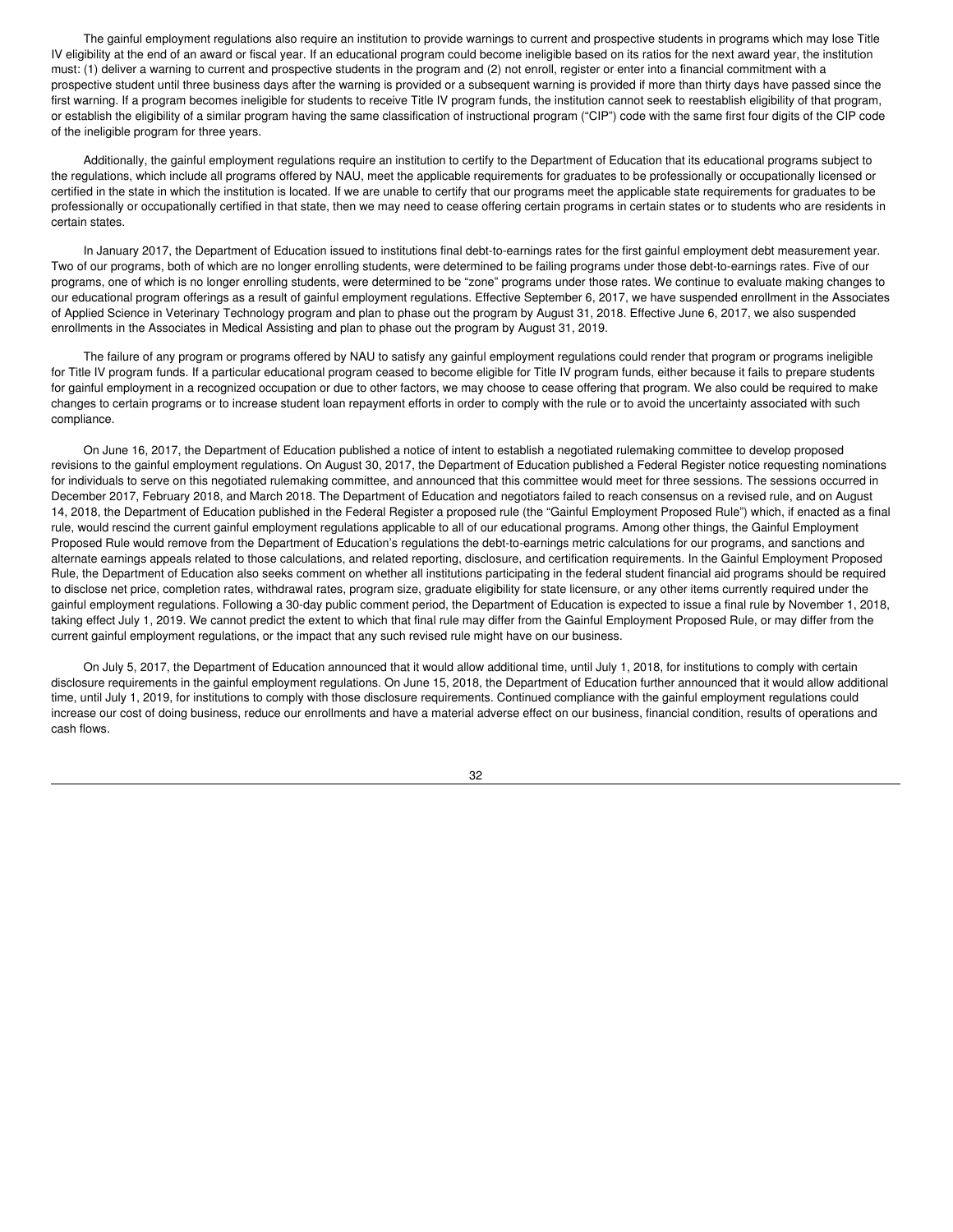*Incentive Compensation.* Under the Higher Education Act, an educational institution that participates in Title IV programs may not make any commission, bonus or other incentive payments to any persons or entities involved in recruitment or admissions activities or in the awarding of financial aid. The statutory prohibition against incentive compensation applies to any person engaged in student recruitment or admissions activities or in making financial aid award decisions, and any higher level employees with responsibility for such activities. Since July 1, 2011 the Department of Education's implementing regulations have effectively deemed any commission, bonus, or other incentive compensation based in any part, directly or indirectly, on securing enrollment or awarding financial aid to be inconsistent with the statutory prohibition against incentive compensation payments The Department of Education also issued a "Dear Colleague" letter in March 2011 providing additional guidance regarding the scope of the prohibition on incentive compensation and to what employees and types of activities the prohibition applies. The July 1, 2011 revisions to the Department of Education's regulations required us to change our compensation practices and has had and will continue to have a significant impact on the rate at which students enroll in our programs and on our business, financial condition and results of operations.

*Whistleblower Claims.* In recent years, several for-profit education companies have been faced with whistleblower lawsuits under the Federal False Claims Act, known as "qui tam" cases, by current or former employees alleging violations of the prohibition against incentive compensation. In such cases, the whistleblower's claims are reviewed under seal by the Department of Justice for potential intervention. If the Department of Justice elects to intervene, it assumes primary control over the litigation. These types of claims against for-profit educational companies, and the Department of Justice's interest in intervention, are expected to increase in the future. If the Department of Education were to determine that we violated any requirement of Title IV programs, or if we were to be found liable in a False Claims action, or if any third parties we have engaged were to violate this law, we could be fined or sanctioned by the Department of Education or subjected to other monetary liability or penalties that could be substantial, including the possibility of treble damages under a False Claims action, any of which could harm our reputation, impose significant costs and have a material effect on our business, financial condition and results of operations.

In April 2017, a former NAU employee filed a qui tam suit against NAU, NAUH, and Dlorah, Inc., alleging certain violations of the Higher Education Act and Title IV program requirements, including alleged misrepresentations to a programmatic accrediting agency, alleged miscalculating its percentage of revenues derived from Title IV program funds under the 90/10 Rule, and alleged noncompliance with the incentive compensation prohibition. The U.S. government decided to not intervene in the lawsuit at that time, and the complaint was then unsealed by the court in January 2018, with an amended complaint being filed on April 24, 2018. The U.S. government reserved the right to intervene at a later time. The case is styled U.S. ex rel. Brian Gravely v. National American University, et al., No. 5:17-cv-05032-JLV, and remains pending in the U.S. District Court for the District of South Dakota. NAU, NAUH, and Dlorah, Inc., have filed an answer to the amended complaint, deny any legal wrongdoing or liability. We cannot predict the outcome of this litigation, nor its ability to harm our reputation, impose litigation costs, or materially adversely affect our business, financial condition, and results of operations.

*State Authorization.* To be eligible to participate in Title IV programs, an institution must be licensed or authorized to offer its educational programs by the states in which it is physically located, in accordance with the Department of Education's regulations. The Department of Education's regulations require that institutions demonstrate specific state authorization to operate educational programs beyond secondary education and clarify what is required for an institution to be considered "legally authorized" in a state for purpose of participation in Title IV programs. Specifically, the Department of Education considers an institution to be legally authorized by a state if the state has a process, applicable to all institutions except tribal and federal institutions, to review and appropriately act on complaints concerning the institution and to enforce applicable state laws, and the institution further satisfies one of the following requirements:

**●** the state establishes the institution by name as an educational institution by charter, statute, constitutional provision or other action issued by an appropriate state agency or state entity, and the institution is authorized to operate educational programs beyond secondary education, including programs leading to a certificate or degree;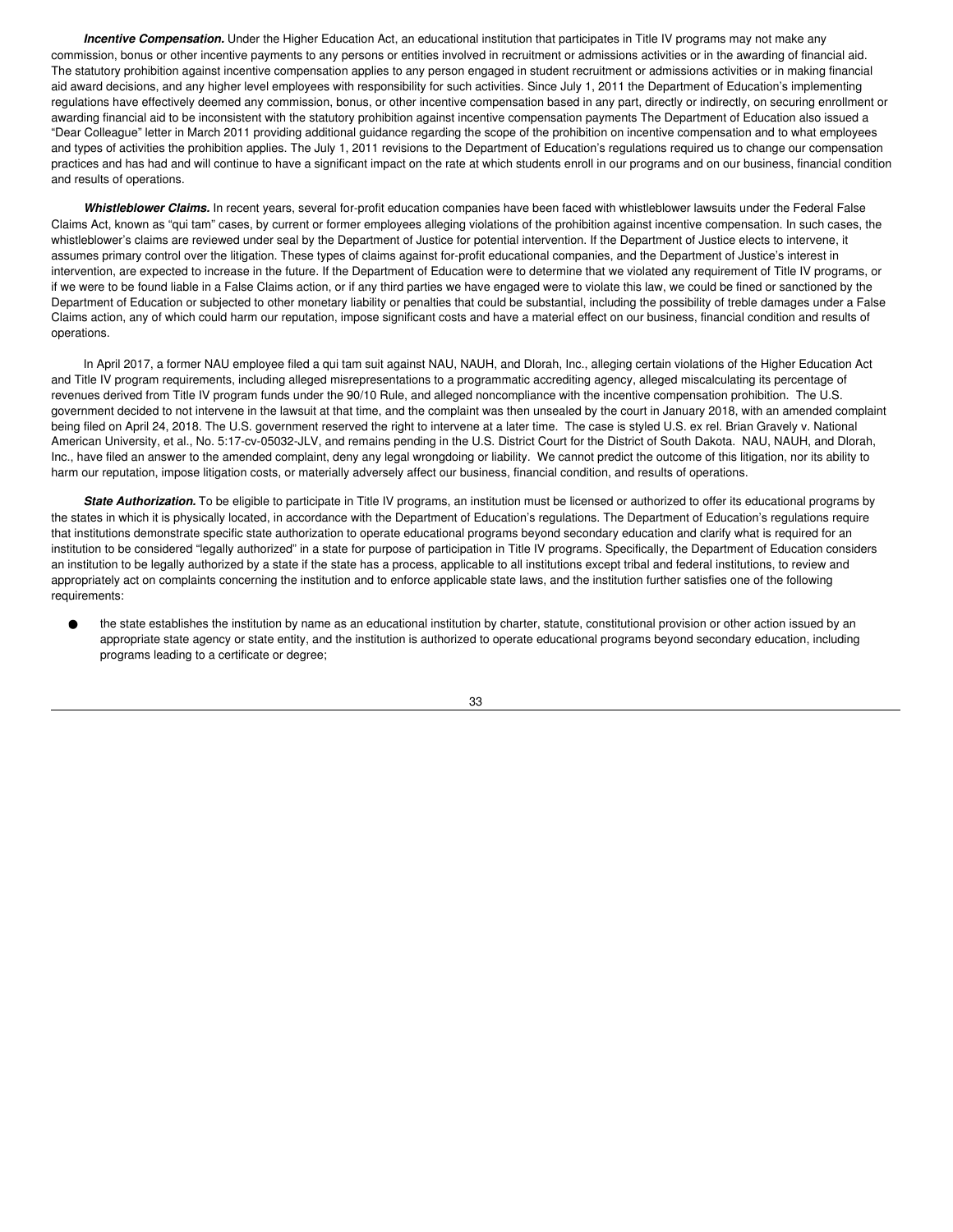- **●** the institution complies with applicable state approval or licensure requirements, except that a state may exempt an institution from any such requirement based on (1) the institution's accreditation by one or more accrediting agencies recognized by the Department of Education or (2) the institution being in operation for at least 20 years; and
- **●** the state has a process, applicable to all institutions except federal and tribal institutions, to review and appropriately act on complaints concerning the institution and applicable state laws.

We operate physical facilities offering educational programs in South Dakota, Colorado, Indiana, Kansas, Minnesota, Missouri, Nebraska, New Mexico, Oklahoma, and Texas. In each of these states, we maintain the required authorizations to offer our educational programs under state law.

Where required under applicable law, these authorizations from state educational agencies are very important to us. To maintain requisite state authorizations, we are required to continuously meet standards relating to, among other things, educational programs, facilities, instructional and administrative staff, marketing and recruitment, financial operations, addition of new locations and educational programs and various operational and administrative procedures. Failure to comply with applicable requirements of the state educational agencies in South Dakota, Colorado, Kansas, Indiana, Minnesota, Missouri, Nebraska, New Mexico, Oklahoma, and Texas could result in us losing our authorization to offer educational programs in those states. If that were to occur, the applicable state educational agency could force us to cease operations in that state. Even if the applicable state educational agency does not require the university to cease operations on an immediate basis, the loss of authorization by the state educational agency in such state would then cause our campuses in such state to lose eligibility to participate in Title IV programs, and such loss of Title IV program eligibility could force us to cease operations in such state. Alternatively, the state educational licensing agencies could restrict our ability to offer certain degree programs. Additionally, if the Department of Education were to determine that our authorizations in South Dakota, Colorado, Indiana, Kansas, Minnesota, Missouri, Nebraska, New Mexico, Oklahoma, and Texas did not satisfy the Department of Education's state authorization requirements, the campuses in the relevant states could lose their eligibility to participate in Title IV programs, and such loss of Title IV program eligibility could force us to cease operations in such state.

As described above under "Changes in Department of Education Regulations," the Department of Education published final regulations regarding state authorization for programs offered through distance education and state authorization for foreign locations of institutions. The final regulations regarding state authorization for foreign locations of domestic institutions became effective July 1, 2018. On June 29, 2018, the Department of Education delayed the effective date of these final regulations with respect to distance education from July 1, 2018, to July 1, 2020. Among other provisions, these final regulations require that an institution participating in the Title IV federal student aid programs and offering postsecondary education through distance education be authorized by each state in which the institution enrolls students, if such authorization is required by state. Independent of this matter of federal regulation, several states have jurisdiction over educational institutions offering online programs that have no physical location or other presence in the state. The institution may be enrolling or offering educational services to students who reside in the state, conducting practica or sponsoring internships in the state, employing faculty who reside in the state or advertising or recruiting prospective students in the state. Thus, our activities in certain states constitute a presence requiring licensure or authorization under requirements of state educational agency law, regulation, or policy, even though we do not have a physical facility in such states. Therefore, in addition to the states where we maintain physical facilities, we have either obtained or are currently in the process of obtaining approvals or exemptions that we believe are necessary because they may constitute a presence requiring state licensure or authorization based on the laws, rules or regulations of that state. Notwithstanding our efforts to obtain approvals or exemptions, state regulatory requirements for online education vary among the states, are not well developed in many states, are imprecise or unclear in some states and can change frequently. Because we enroll students in online programs in all 50 states and the District of Columbia, we expect that regulatory authorities in other states where we are not currently licensed or authorized may request that we seek additional licenses or authorizations for these institutions in their states in the future. In recent years several states have voluntarily entered into State Authorization Reciprocity Agreements ("SARA") that establish standards for interstate offering of post-secondary distance education courses and programs. If an institution's home state participates in SARA and authorizes the institution to provide distance education in accordance with SARA standards, then the institution need not obtain additional authorizations for distance education from any other SARA member state. The SARA participation requirements and process are administered by the four regional higher education compacts in the United States (the Midwestern Higher Education Compact, the New England Board of Higher Education, the Southern Regional Education Board and the Western Interstate Commission for Higher Education) and are overseen by the National Council for State Authorization Reciprocity Agreements. NAU is approved to participate in SARA, through the SARA Coordinator of the South Dakota Board of Regents as a state portal agency with its most recent approval effective April 20, 2018 through April 19, 2019.

If we fail to comply with state licensing or authorization requirements for a state, or fail to obtain licenses or authorizations when required, we could lose state licensure or authorization by that state, which could prohibit us from recruiting prospective students or offering services to current students in that state. We could also be subject to other sanctions, including restrictions on activities in that state, fines, and penalties. We review the licensure requirements of other states when we believe that it is appropriate to determine whether our activities in those states may constitute a presence or otherwise may require licensure or authorization by the respective state education agencies. New laws, regulations or interpretations related to offering educational programs online could increase our cost of doing business and affect our ability to recruit students in particular states, which could, in turn, adversely affect our enrollments and revenues and have a material effect on our business.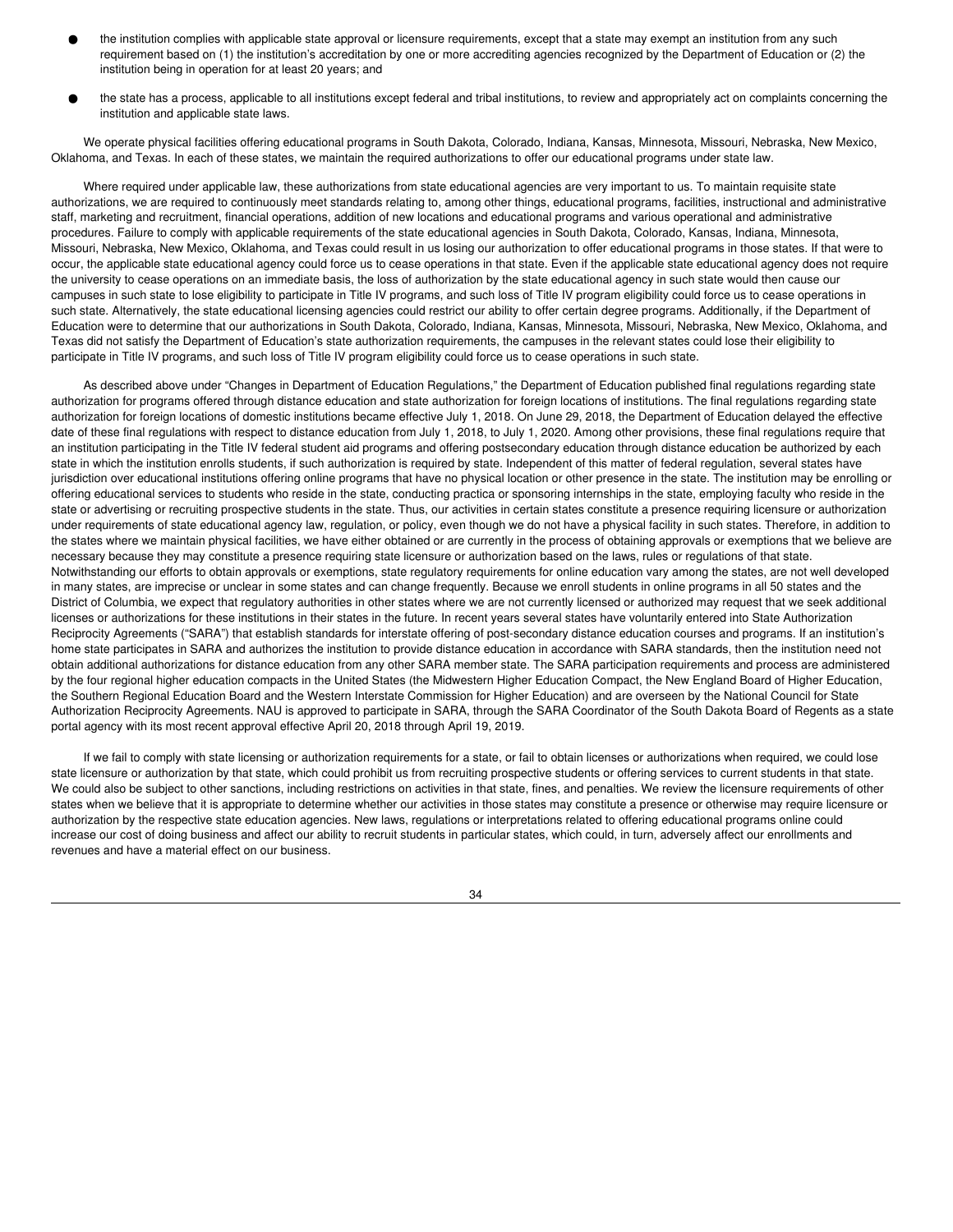*Misrepresentation.* An institution participating in Title IV programs is prohibited from making misrepresentations regarding the nature of its educational programs, the nature of financial charges and availability of financial assistance, or the employability of graduates. A misrepresentation is defined in the regulations as any false, erroneous, or misleading statement to any student or prospective student, any member of the public, an accrediting agency, a state agency or the Department of Education. If we – or any entity, organization, or person with whom we have an agreement to provide educational programs or to provide marketing, advertising, recruiting, or admissions services – commit a misrepresentation for which a person could reasonably be expected to rely, or has reasonably relied, to that person's detriment, the Department of Education could initiate proceedings to revoke our institutions' Title IV eligibility, deny applications made by our institutions, impose fines, or initiate a limitation, suspension or termination proceeding against us. Further, although the Department of Education claims not to have created any private right of action, the misrepresentation regulations could increase risk of qui tam actions under the False Claims Act.

*Clery Act.* On October 20, 2014, the Department of Education published final regulations implementing changes to the Jeanne Clery Disclosure of Campus Security Policy and Campus Crime Statistics Act (20 U.S.C. § 1092(f)), or the Clery Act, required by March 2013 amendments to the Violence Against Women Act, or VAWA. The final regulations became effective July 1, 2015. Among other things, VAWA and the revised Clery Act regulations require institutions to compile statistics on additional categories of crimes reported to campus security authorities or local police agencies, to implement ongoing crime awareness and prevention programs for students and employees, and to ensure that institutional disciplinary proceedings for certain enumerated crimes meet specific standards.

*Eligibility and certification procedures.* Each institution must apply periodically to the Department of Education for continued certification to participate in Title IV programs. Such recertification generally is required every six years, but may be required earlier, including when an institution undergoes a change in control. An institution may also come under the Department of Education's review when it expands its activities in certain ways, such as opening an additional location, adding a new educational program, or modifying the academic credentials it offers. The Department of Education may place an institution on provisional certification status if it finds that the institution does not fully satisfy all eligibility and certification standards and in certain other circumstances, such as when an institution is certified for the first time or undergoes a change in control. During the period of provisional certification, the institution must comply with any additional conditions included in the school's program participation agreement with the Department of Education. In addition, the Department of Education may more closely review an institution that is provisionally certified if it applies for recertification or approval to open a new location, add an educational program, acquire another school, or make any other significant change. If the Department of Education determines that a provisionally certified institution is unable to meet its responsibilities under its program participation agreement, it may seek to revoke the institution's certification to participate in Title IV programs without advance notice or opportunity for the institution to challenge the action. Students attending provisionally certified institutions remain eligible to receive Title IV program funds. Our current certification to participate in the Title IV programs, which is not provisional, became effective in June 2013 and extends through March 31, 2019.

*Administrative capability.* Department of Education regulations specify extensive criteria by which an institution must establish that it has the requisite "administrative capability" to participate in Title IV programs. To meet the administrative capability standards, an institution must, among other things:

- comply with all applicable Title IV program requirements;
- have an adequate number of qualified personnel to administer Title IV programs;
- have acceptable standards for measuring the satisfactory academic progress of its students;
- not have student loan cohort default rates above specified levels;
- have various procedures in place for awarding, disbursing and safeguarding Title IV program funds and for maintaining required records;
- administer Title IV programs with adequate checks and balances in its system of internal controls;
- **●** not be, and not have any principal or affiliate who is, debarred or suspended from federal contracting or engaging in activity that is cause for debarment or suspension;
- provide financial aid counseling to its students;
- refer to the Department of Education's Office of Inspector General any credible information indicating that any student, parent, employee, thirdparty servicer or other agent of the institution has engaged in any fraud or other illegal conduct involving Title IV programs;
- submit all required reports and financial statements in a timely manner; and

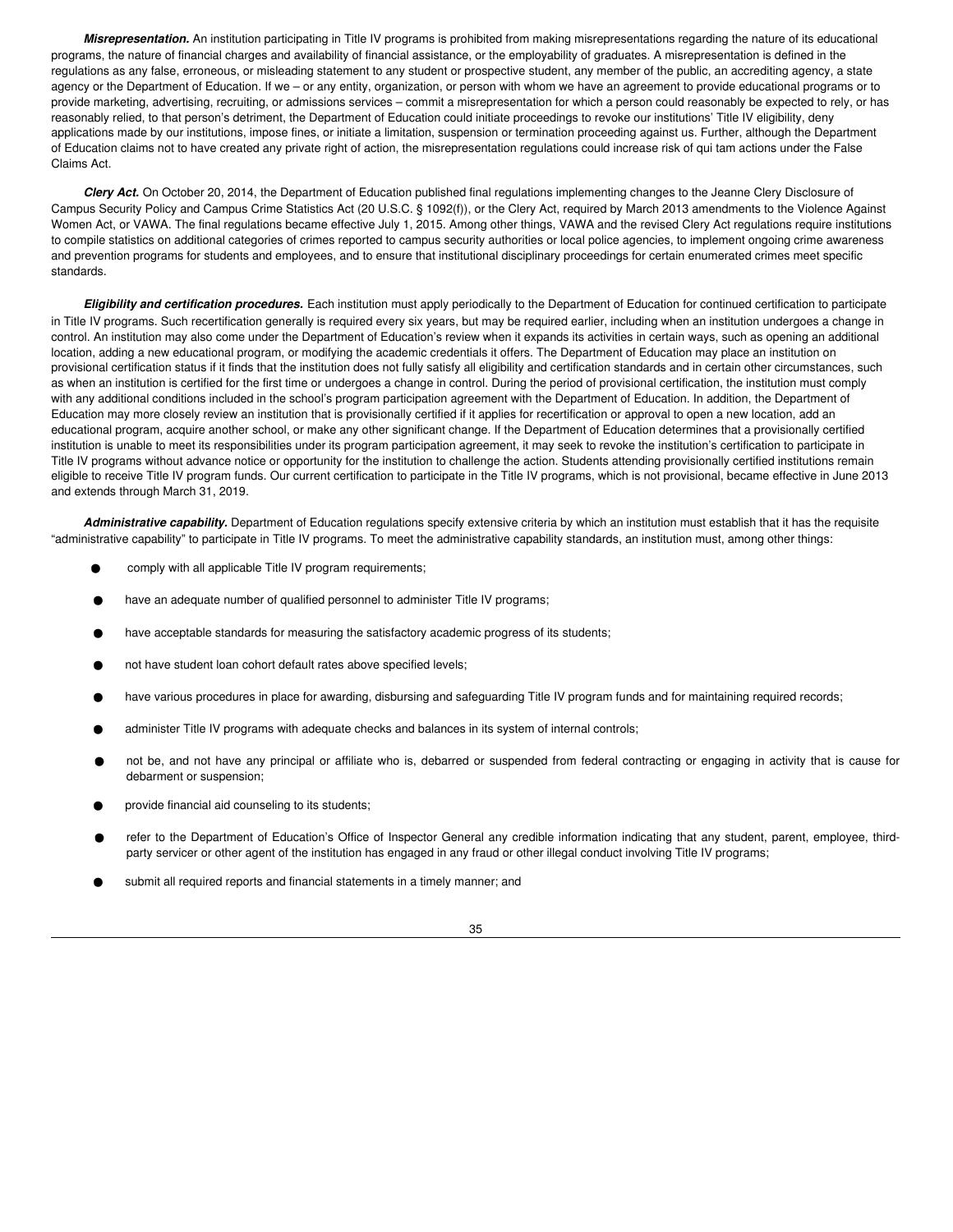**●** not otherwise appear to lack administrative capability.

If an institution fails to satisfy any of these criteria, the Department of Education may:

- require the institution to repay Title IV funds its students previously received;
- **●** transfer the institution from the advance method of payment of Title IV funds to heightened cash monitoring status or the reimbursement method of payment;
- **●** place the institution on provisional certification status; or
- **●** commence a proceeding to impose a fine or to limit, suspend or terminate the institution's participation in Title IV programs.

If the Department of Education determines that we failed to satisfy its administrative capability requirements, then our students could lose, or be limited in their access to, Title IV program funding.

*Financial responsibility.* The Higher Education Act and Department of Education regulations establish extensive standards of financial responsibility that institutions such as us must satisfy to participate in Title IV programs. The Department of Education evaluates institutions for compliance with these standards on an annual basis based on the institution's annual audited financial statements as well as when the institution applies to the Department of Education to have its eligibility to participate in Title IV programs recertified. The most significant financial responsibility standard is the institution's composite score, which is derived from a formula established by the Department of Education based on three financial ratios:

- equity ratio, which measures the institution's capital resources, financial viability and ability to borrow;
- **●** primary reserve ratio, which measures the institution's ability to support current operations from expendable resources; and
- **●** net income ratio, which measures the institution's ability to operate at a profit or within its means.

The Department of Education assigns a strength factor to the results of each of these ratios on a scale from negative 1.0 to positive 3.0, with negative 1.0 reflecting financial weakness and positive 3.0 reflecting financial strength. The Department of Education then assigns a weighting percentage to each ratio and adds the weighted scores for the three ratios together to produce a composite score for the institution. The composite score must be at least 1.5 for the institution to be deemed financially responsible without the need for further Department of Education oversight. In addition to having an acceptable composite score, an institution must, among other things, provide the administrative resources necessary to comply with Title IV program requirements, meet all of its financial obligations including required refunds to students and any Title IV liabilities and debts, be current in its debt payments and not receive an adverse, qualified or disclaimed opinion by its accountants in its audited financial statements.

If an institution's composite score is less than 1.5 but is 1.0 or higher, it is still considered financially responsible, and the institution may continue to participate in the Title IV programs as a financially responsible institution for up to three years under the Department of Education's "zone" alternative. Under the zone alternative, the Department of Education may subject the institution to various operating or other requirements, which may include complying with additional Department of Education monitoring requirements, agreeing to receive Title IV program funds under an arrangement other than the Department of Education's standard advance funding arrangement, such as the reimbursement method of payment or heightened cash monitoring, or complying with or accepting other limitations on the institution's ability to increase the number of programs it offers or the number of students it enrolls.

If an institution does not achieve a composite score of at least 1.0, it is subject to additional requirements in order to continue its participation in the Title IV programs, including submitting to the Department of Education a letter of credit in an amount equal to at least ten percent, and at the Department of Education's discretion up to 50%, of the Title IV funds received by the institution during its most recently completed fiscal year, and being placed on provisional certification status, under which the institution must receive Department of Education approval before implementing new locations or educational programs and comply with other restrictions, including reduced due process rights in subsequent proceedings before the Department of Education.

In addition, under regulations that took effect on July 1, 2016, institutions placed on either the heightened cash monitoring payment method or the reimbursement payment method must pay Title IV credit balances to students or parents before requesting Title IV funds from the Department of Education and may not hold Title IV credit balances on behalf of students or parents, even if such balances are expected to be applied to future tuition payments.

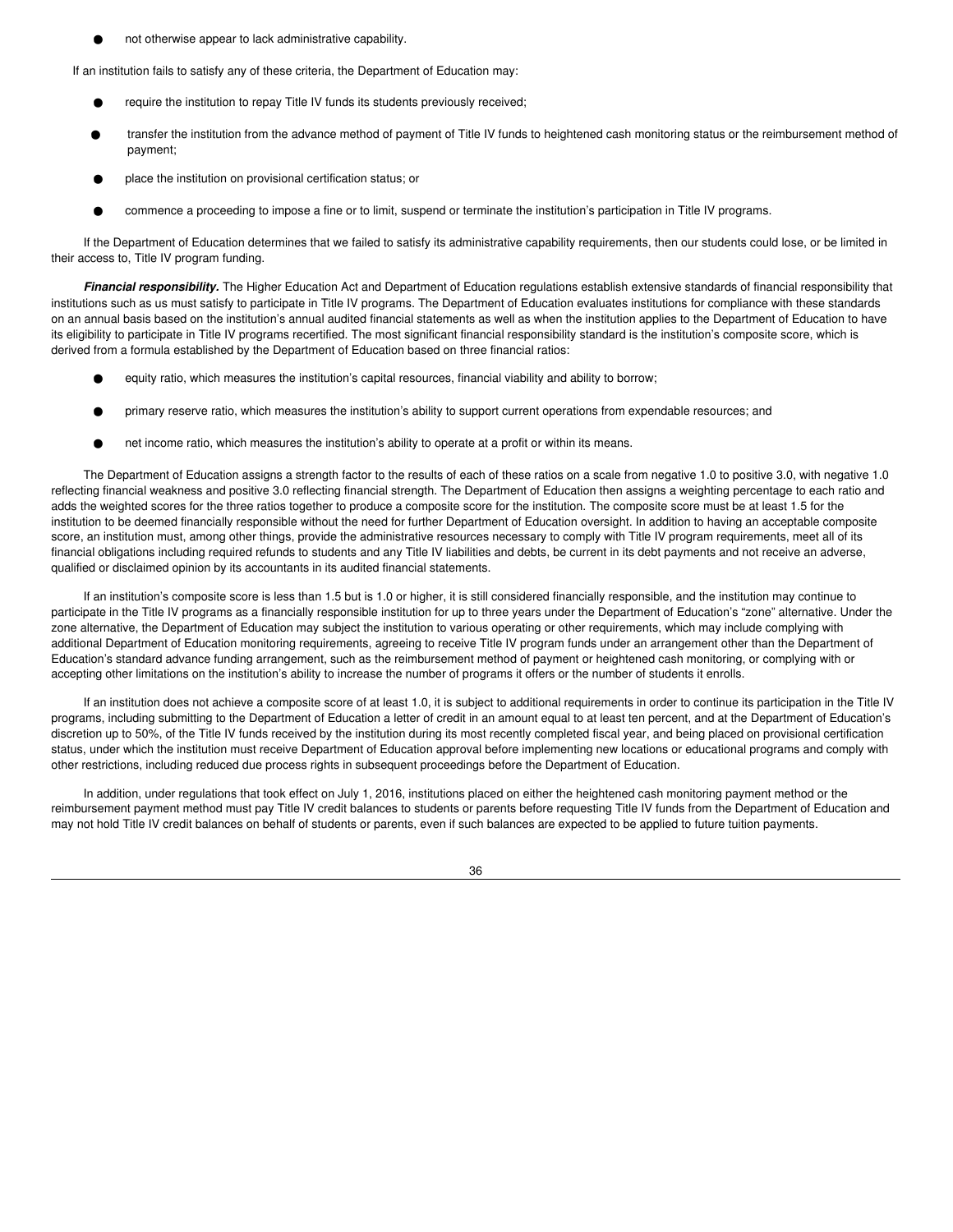Our audited financial statements for the fiscal year ended May 31, 2017 indicated our composite scores was 1.8, which is sufficient to be deemed financially responsible under the Department of Education's requirements. Our audited financial statements for the fiscal year ended May 31, 2018 indicate our composite score is 1.3. This score is subject to a final determination by the Department of Education once it receives and reviews our consolidated audited financial statements for the 2018 fiscal year, but we believe it is likely that the Department of Education will determine that our institutions are "in the zone" and that we will be required to operate under the "zone alternative" requirements as well as any other requirements that the Department of Education might impose in its discretion. If we are unable to meet the minimum composite score or to comply with the other standards of financial responsibility, and could not post a required letter of credit or comply with the alternative bases for establishing financial responsibility, then our students could lose their access to Title IV program funding.

Additionally, as part of the 2016 Borrower Defense Final Rule, the Department of Education revised its general standards of financial responsibility to include various actions and events that would require institutions to provide the Department of Education with irrevocable letters of credit. Similarly, the 2018 Borrower Defense Proposed Rule includes various actions and events that would require institutions to provide additional surety, including irrevocable letters of credit. For additional information regarding this proposed rule, see "Item 1 – Business – Regulatory Matters –Changes in Department of Education Regulations."

*Return of Title IV funds for students who withdraw.* When a student who has received Title IV funds withdraws from school, the institution must determine the amount of Title IV program funds the student has "earned." If the student withdraws during the first 60% of any period of enrollment or payment period, the amount of Title IV program funds that the student has earned is equal to a pro rata portion of the funds the student received or for which the student would otherwise be eligible. If the student withdraws after the 60% threshold, then the student is deemed to have earned 100% of the Title IV program funds he or she received. The institution must then return the unearned Title IV program funds to the appropriate lender or the Department of Education in a timely manner, which is generally no later than 45 days after the date the institution determined that the student withdrew. If such payments are not timely made, the institution will be required to submit a letter of credit to the Department of Education equal to 25% of the Title IV funds that the institution should have returned for withdrawn students in its most recently completed fiscal year. Under Department of Education regulations, late returns of Title IV program funds for 5% or more of the withdrawn students in the audit sample in the institution's annual Title IV compliance audit for either of the institution's two most recent fiscal years or in a Department of Education program review triggers this letter of credit requirement. NAU did not exceed this 5% threshold in our annual Title IV compliance audit for either of our two most recent fiscal years.

*The "90/10" Rule.* A requirement of the Higher Education Act, commonly referred to as the "90/10 Rule," provides that an institution will be placed on provisional certification and may be subject to other conditions from the Department of Education if, under a complex regulatory formula that requires cash basis accounting and other adjustments to the calculation of revenue, the institution derives more than 90% of its revenues for any fiscal year from Title IV program funds, and, further, the institution is subject to loss of eligibility to participate in Title IV programs if it exceeds the 90% threshold for two consecutive fiscal years. This rule applies only to for-profit postsecondary educational institutions, including NAU.

Using the Department of Education's formula under the 90/10 Rule, for the 2018, 2017 and 2016 fiscal years, we derived approximately 82.1%, 82.6% and 86.8%, respectively, of our revenues (calculated on a cash basis) from Title IV program funds. Recent changes in federal law that increased Title IV grant and loan limits, and any additional increases in the future, may result in an increase in the revenues NAU receives from Title IV programs, which could make it more difficult for us to satisfy the 90/10 Rule. In addition, economic downturns that adversely affect students' employment circumstances could also increase their reliance on Title IV programs. Furthermore, from time to time, legislation is introduced that would make a proprietary institution ineligible to participate in Title IV programs if it derives more than 85% of its revenues from federal funds, including Title IV programs, revenues from the GI Bill and Department of Defense Tuition Assistance funds. We are exploring the feasibility of various potential measures that would be intended to reduce the percentage of NAU's cash basis revenue attributable under the 90/10 Rule to Title IV Program funds. Among other things, we expect to expand our non-Title IV education programming.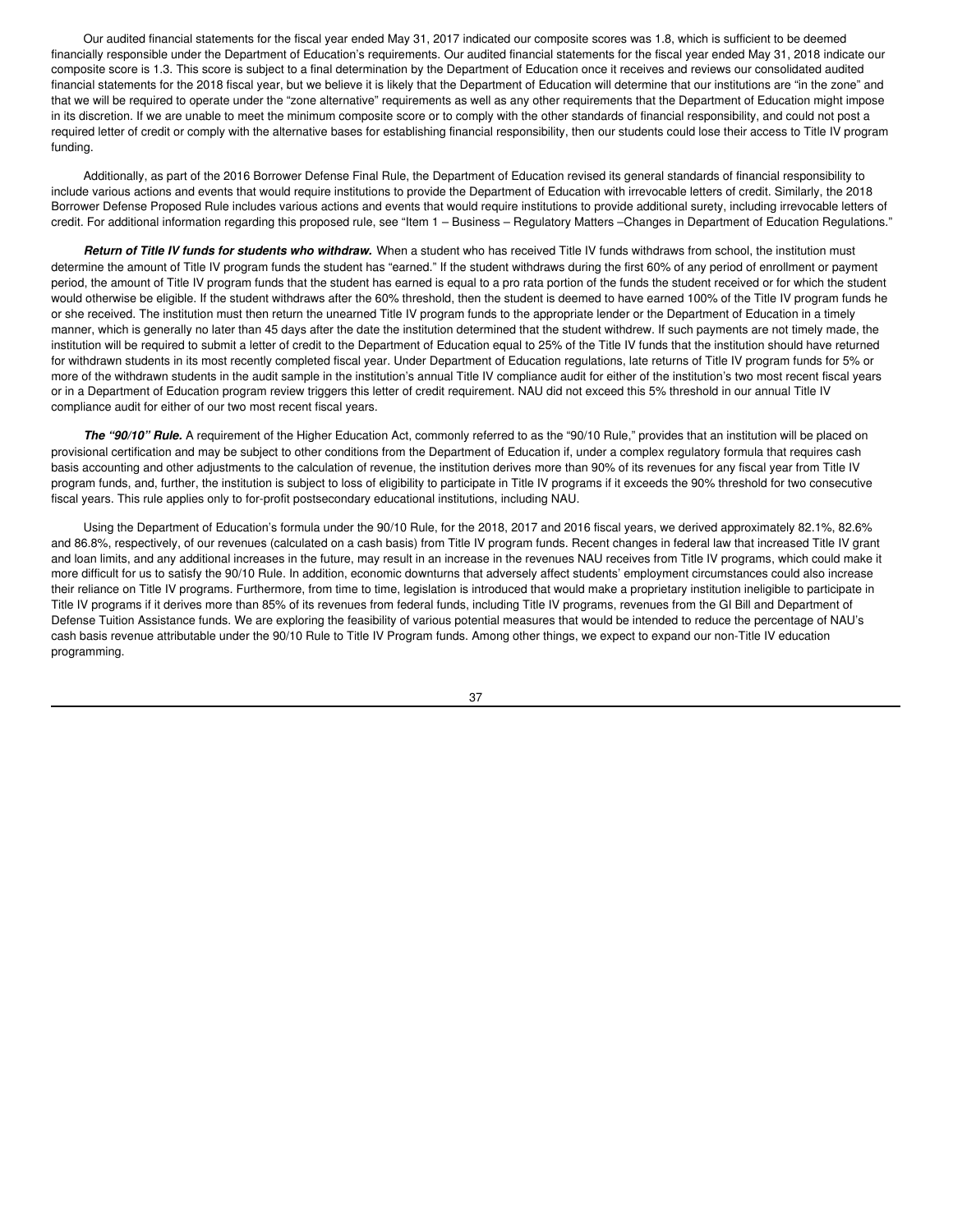*Student loan defaults.* Under the Higher Education Act, an educational institution may lose its eligibility to participate in some or all Title IV programs if defaults by its students on the repayment of loans received through either the Federal Family Education Loan ("FFEL") Program or the Federal Direct Loan programs exceed certain levels. For each federal fiscal year, the Department of Education calculates a rate of student defaults on such loans for each institution, known as a "cohort default rate." An institution's cohort default rate for a federal fiscal year is calculated by determining the rate at which borrowers that became subject to their repayment obligation in that federal fiscal year defaulted by the end of the following federal fiscal year. Before July 1, 2010, we participated in both the FFEL and Federal Direct Loan programs. As of July 1, 2010, following the elimination of the FFEL program under federal law, we participate only in the Federal Direct Loan program. Defaults by students on the repayment of loans received through the FFEL program still will be counted; however, in the calculation to determine our eligibility to participate in the Federal Direct Loan program.

If the Department of Education notifies an institution that its cohort default rates for each of the three most recent federal fiscal years are 30% or greater, the institution's participation in the Federal Direct Loan and Pell Grant programs ends 30 days after that notification, unless the institution appeals the determination in a timely manner on specified grounds and according to specified procedures. In addition, an institution's participation in the Federal Direct Loan programs ends 30 days after notification by the Department of Education that the institution's most recent cohort default rate is greater than 40%, unless the institution timely appeals that determination on specified grounds and according to specified procedures. An institution whose participation ends under either of these provisions may not participate in the Federal Direct Loan and Pell Grant programs, as applicable, for the remainder of the fiscal year in which the institution receives the notification and for the next two federal fiscal years.

If an institution's cohort default rate equals or exceeds 30% in any single federal fiscal year or any subsequent fiscal year, the institution may be placed on provisional certification status. Provisional certification does not limit an institution's access to Title IV program funds, but it does subject an institution to closer review by the Department of Education if the institution applies for recertification or approval to open a new location, add an educational program, acquire another school or make any other significant change. Additionally, the Department of Education may revoke the certification of a provisionally-certified institution without advance notice if the Department of Education determines that the institution is not fulfilling material Title IV program requirements. We were approved to participate in the FFEL program before its expiration on July 1, 2010, and we currently are approved to participate in the Federal Direct Loan program. The potential sanctions discussed in this section are based on the combined cohort default rate for loans issued to students under both the FFEL program and the Federal Direct Loan program.

The Department of Education generally publishes draft cohort default rates in February of each year for the repayment period that ended the prior September 30. Draft cohort default rates do not result in sanctions, are subject to subsequent data corrections and appeals by an institution, and can change between their issuance to institutions and the Department of Education's release of official cohort default rates, which are typically issued annually in September. Our official cohort default rates for federal fiscal years 2014 and 2013 are 24.1% and 23.4%, respectively. The draft cohort rate for federal fiscal year 2015 is 23.7%.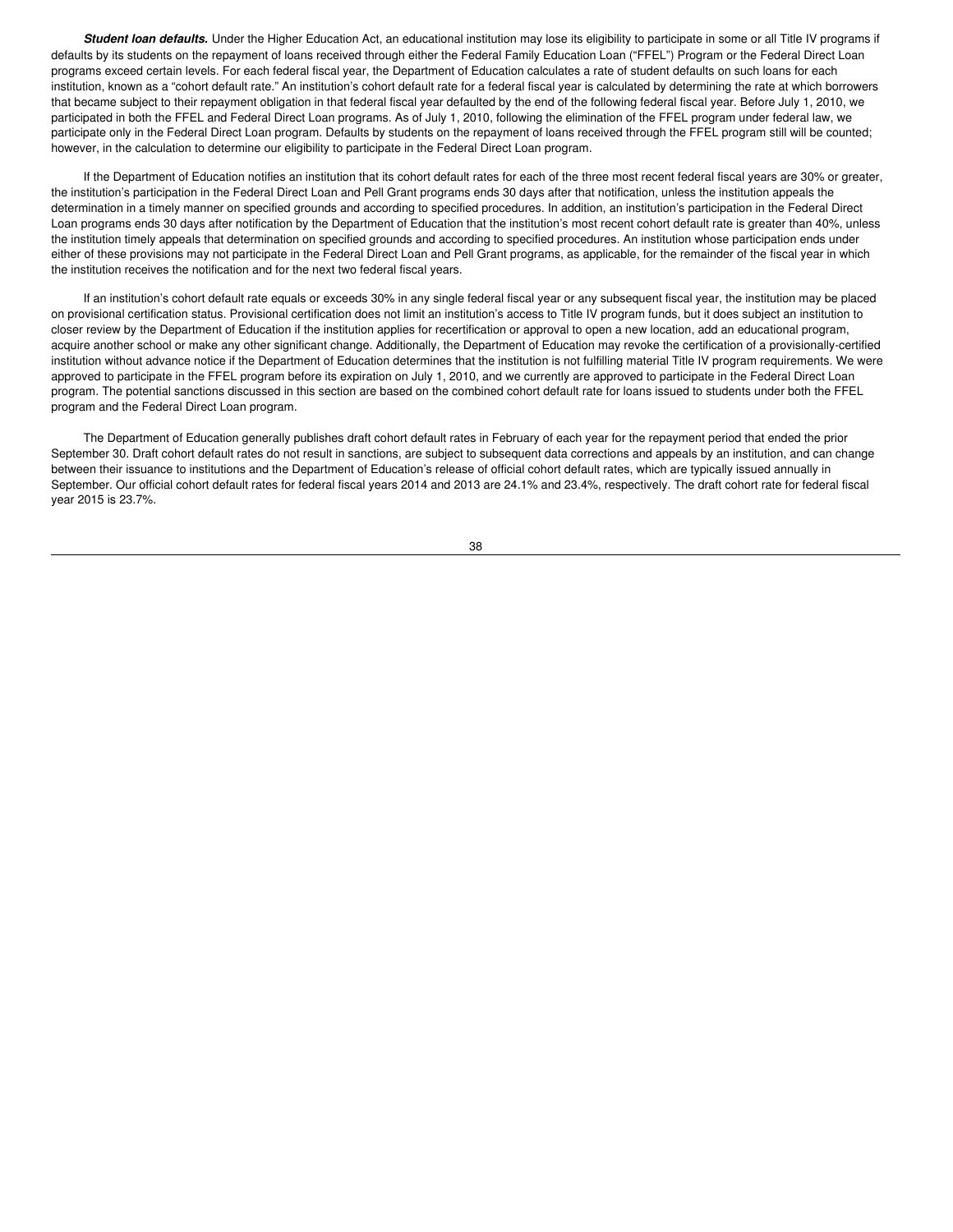*Compliance reviews.* We are subject to announced and unannounced compliance reviews and audits by various external agencies, including the Department of Education, its Office of Inspector General, institutional and programmatic accreditors, state licensing agencies, agencies that have previously guaranteed FFEL loans, various state approving agencies for financial assistance to veterans and accrediting commissions. As part of the Department of Education's ongoing monitoring of institutions' administration of Title IV programs, the Higher Education Act also requires institutions to annually submit to the Department of Education a Title IV compliance audit conducted by an independent certified public accountant in accordance with applicable federal and Department of Education audit standards. In addition, to enable the Department of Education to make a determination of an institution's financial responsibility, each institution must annually submit audited financial statements prepared in accordance with Department of Education regulations.

*Data privacy and protection of personal information.* The Family Educational Rights and Privacy Act of 1974, or FERPA, and the Department of Education's FERPA regulations require educational institutions to protect the privacy of students' educational records by limiting an institution's disclosure of a student's personally identifiable information without the student's prior written consent. FERPA also requires institutions to allow students to review and request changes to their educational records maintained by the institution, to notify students at least annually of this inspection right and to maintain records in each student's file listing requests for access to and disclosures of personally identifiable information and the interest of such party in that information. If an institution fails to comply with FERPA, the Department of Education may require corrective actions by the institution or may terminate an institution's receipt of further federal funds. In addition, educational institutions are obligated to safeguard student information pursuant to the Gramm-Leach-Bliley Act, or GLBA, a federal law designed to protect consumers' personal financial information held by financial institutions and other entities that provide financial services to consumers. GLBA and the applicable GLBA regulations require an institution to, among other things, develop and maintain a comprehensive, written information security program designed to protect against the unauthorized disclosure of personally identifiable financial information of students, parents or other individuals with whom such institution has a customer relationship. If an institution fails to comply with the applicable GLBA requirements, it may be required to take corrective actions, be subject to monitoring and oversight by the Federal Trade Commission, or FTC, and be subject to fines or penalties imposed by the FTC. For-profit educational institutions are also subject to the general deceptive practices jurisdiction of the FTC with respect to their collection, use and disclosure of student information. The institution must also comply with the FTC Red Flags Rule, a section of the federal Fair Credit Reporting Act, that requires the establishment of guidelines and policies regarding identity theft related to student credit accounts. Possession and use of personal information in our operations also subjects us to various U.S. state regulatory requirements with respect to such information. Moreover, certain of our operations may involve the collection of personal information from individuals outside the U.S., which may render us subject to global privacy and data security laws. For example, the European Union General Data Protection Regulation ("GDPR"), which became enforceable May 25, 2018, contains a number of requirements that are different from or exceed those in U.S. federal and state privacy and data security laws. The GDPR may apply to certain of our operations. Were it to apply and if we were out of compliance, there is the potential for administrative, civil, or criminal liability with significant monetary penalties as well as reputational harm to us and our employees.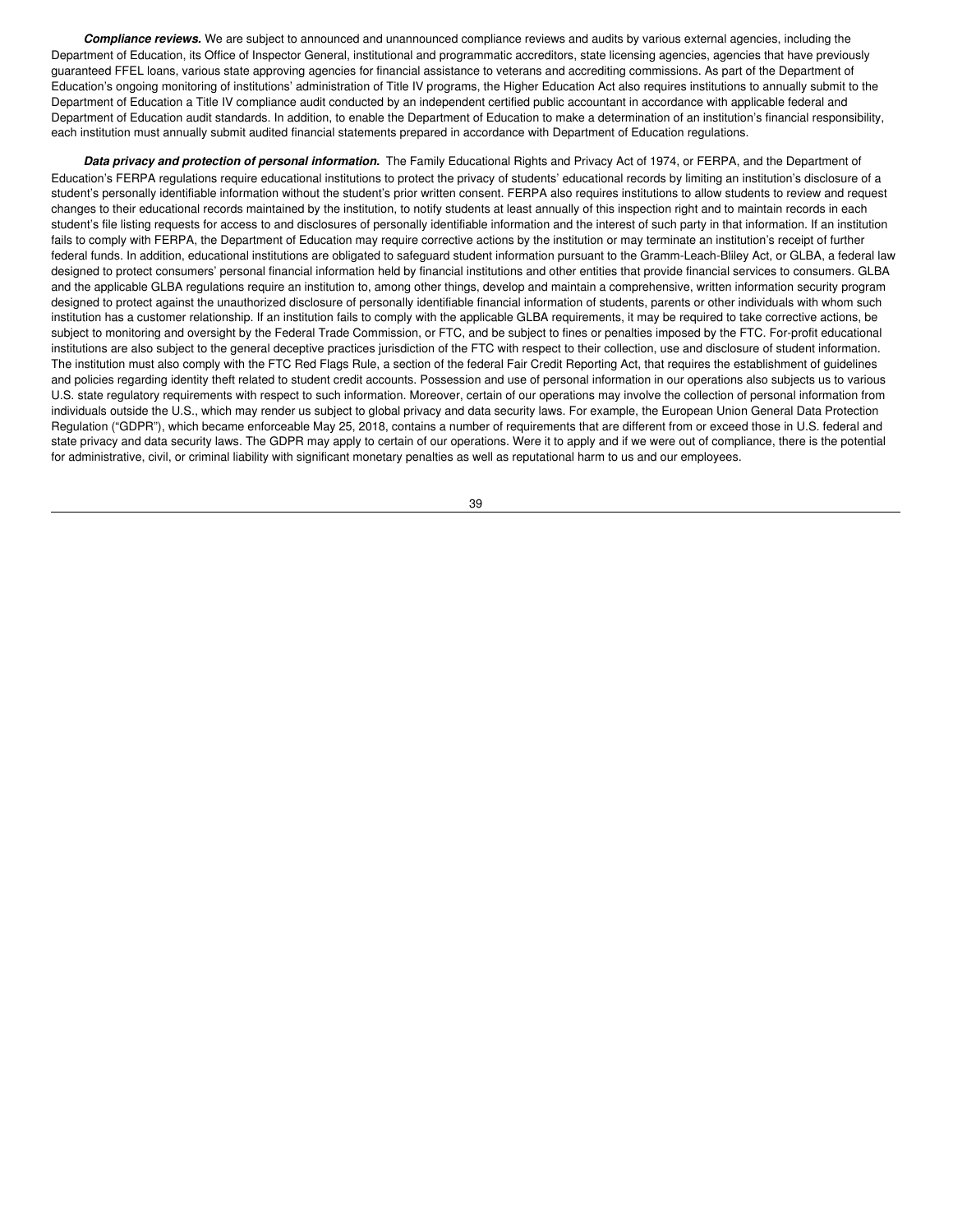*Potential effect of regulatory violations.* If we fail to comply with the regulatory standards governing Title IV programs, the Department of Education could impose one or more sanctions, including transferring NAU to the reimbursement or cash monitoring method of payment, requiring us to repay Title IV program funds, requiring us to post a letter of credit in favor of the Department of Education as a condition for continued Title IV certification, taking emergency action against us, initiating proceedings to impose a fine or to limit, suspend or terminate our participation in Title IV programs or referring the matter for civil or criminal prosecution. If such sanctions or proceedings were imposed against us and resulted in a substantial curtailment or termination of our participation in Title IV programs, our enrollments, revenues and results of operations could be materially affected.

In addition to the actions that may be brought against us as a result of our participation in Title IV programs, we are also subject to complaints and lawsuits relating to regulatory compliance brought not only by regulatory agencies, but also by other government agencies and third parties, such as current or former students or employees and other members of the public.

## **Regulatory Standards that May Restrict Institutional Expansion or Other Changes**

Many actions that we may wish to take in connection with expanding our operations or other changes are subject to review or approval by the applicable regulatory agencies.

*Adding teaching locations, implementing new educational programs and increasing enrollment.* The requirements and standards of state education agencies, accrediting commissions and the Department of Education limit our ability in certain instances to establish additional teaching locations, implement new educational programs or increase enrollment in certain programs. Many states require review and approval before institutions can add new locations or programs. The state educational agencies, the HLC and the specialized accrediting commissions that authorize or accredit us and our programs generally require institutions to notify them in advance of adding new locations or implementing new programs, and upon notification may undertake a review of the quality of the facility or the program and the financial, academic, and other qualifications of the institution.

As a condition for an institution to participate in Title IV programs on a provisional basis, the Department of Education can require prior approval of such programs or otherwise restrict the number of programs an institution may add or the extent to which an institution can modify existing educational programs. If an institution that is required to obtain the Department of Education's advance approval for the addition of a new program or new location fails to do so, the institution may be liable for repayment of the Title IV program funds received by the institution or students in connection with that program or enrolled at that location. Additionally, any delay in obtaining a required Department of Education approval could delay the introduction of the program, which could negatively impact our enrollment growth.

*Provisional certification.* Each institution must apply to the Department of Education for continued certification to participate in Title IV programs at least every six years and when it undergoes a change in control. An institution may also come under the Department of Education's review when it expands its activities in certain ways, such as opening an additional location, adding an educational program or modifying the academic credentials that it offers.

The Department of Education may place an institution on provisional certification status if it finds that the institution does not fully satisfy all of the eligibility and certification standards. In addition, if a company acquires a school from another entity, the acquired school will automatically be placed on provisional certification when the Department of Education approves the transaction. During the period of provisional certification, the institution must comply with any additional conditions or restrictions included in its program participation agreement with the Department of Education. Students attending provisionally certified institutions remain eligible to receive Title IV program funds, but if the Department of Education finds that a provisionally certified institution is unable to meet its responsibilities under its program participation agreement, it may seek to revoke the institution's certification to participate in Title IV programs without advance notice or advance opportunity for the institution to challenge that action. In addition, the Department of Education may more closely review an institution that is provisionally certified if it applies for recertification or approval to open a new location, add an educational program, acquire another school or make any other significant change.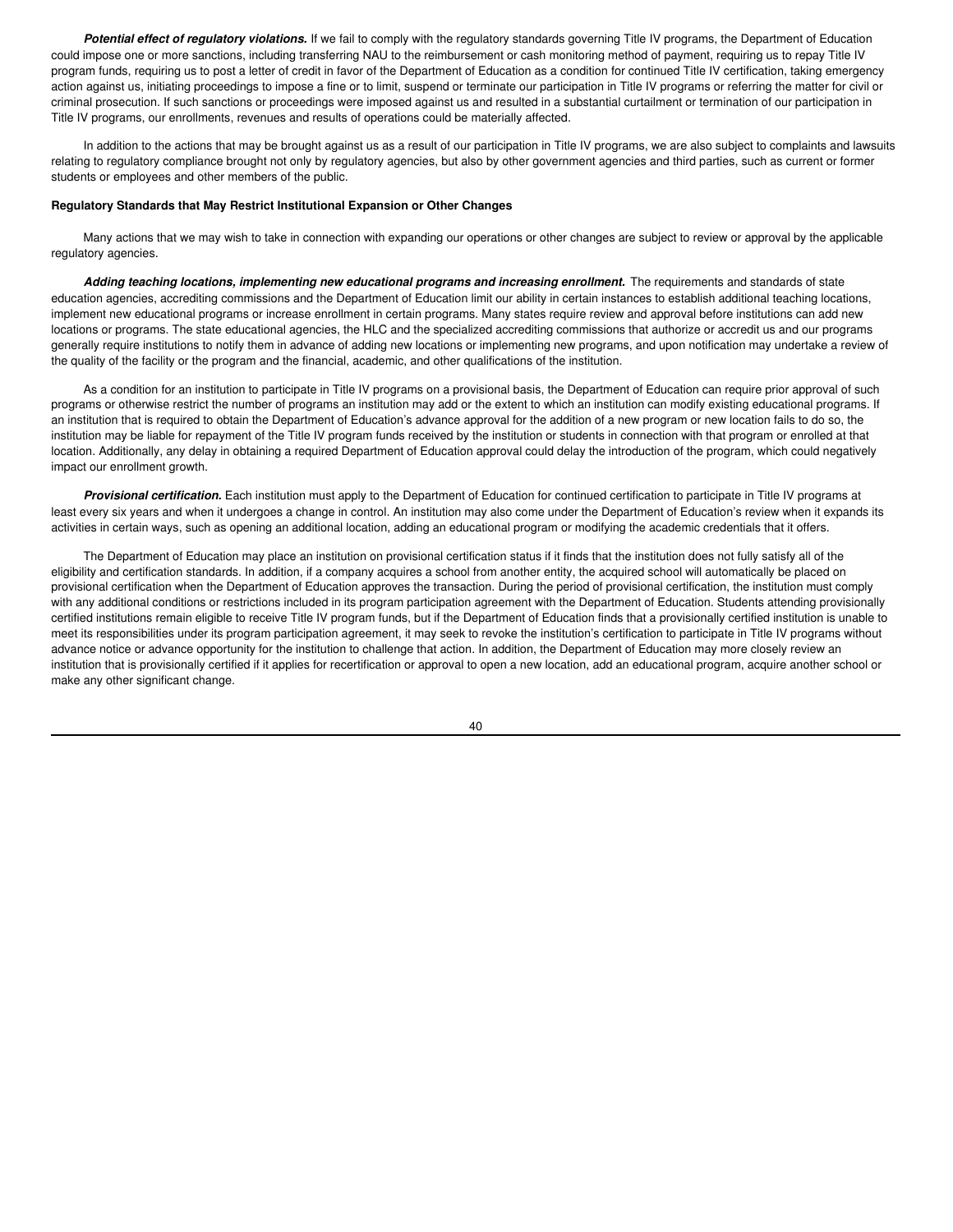*Acquiring other schools.* The Department of Education and virtually all state education agencies and accrediting commissions require a company to obtain their approval if it wishes to acquire another school. The level of review varies by individual state and accrediting commission, with some requiring approval of such an acquisition before it occurs while others only consider approval after the acquisition has occurred. The approval of the applicable state education agencies and accrediting commissions is a necessary prerequisite to the Department of Education certifying the acquired school to participate in Title IV programs. The restrictions imposed by any of the applicable regulatory agencies could delay or prevent our acquisition of other schools in some circumstances.

On July 21, 2017, we entered into an agreement to acquire substantially all of the assets of Henley-Putnam University ("H-PU"), a for profit, postsecondary educational institution that offers 100% online programs focused in the field of strategic security. The transaction, which closed on March 21, 2018, did not contemplate the continued operation of HPU as a stand-alone postsecondary institution following the closing of the transaction. Rather, upon the closing of the transaction, HPU's educational programs became part of NAU's degree and certificate program offerings. Subsequent to the transaction closing date, we were granted approval from the Department of Education in order to disburse Title IV program funds to students in the acquired programs.

*Change in ownership resulting in a change in control.* Many states and accrediting commissions require institutions of higher education to report or obtain approval of certain changes in control and changes in other aspects of institutional organization or control. The types of and thresholds for such reporting and approval vary among the states and accrediting commissions. The HLC provides that an institution must obtain its approval in advance of a change in control, structure, or organization for the institution to retain its accredited status. In addition, in the event of a change in control, structure, or organization, the HLC requires a post-transaction focused visit or other evaluation to review the appropriateness of its approval of the change and whether the institution has met the commitment it made to the HLC prior to the approval. Other specialized accrediting commissions also require an institution to obtain similar approval before or after the event that constitutes a change in control under their standards.

Many states include the transfer of a controlling interest of common stock in the definition of a change in control requiring approval, but their thresholds for determining a change in control vary widely. A change in control under the definition of one state educational agency that regulates us might require us to obtain approval of the change in control to maintain authorization to operate in that state, and in some cases such states could require us to obtain advance approval of the change in control.

Under Department of Education regulations, an institution that undergoes a change in control loses its eligibility to participate in Title IV programs and must apply to the Department of Education to reestablish such eligibility. If an institution files the required application and follows other procedures, the Department of Education may temporarily certify the institution on a provisional basis following the change in control, so that the institution's students retain access to Title IV program funds until the Department of Education completes its full review. In addition, the Department of Education will extend such temporary provisional certification if the institution timely files other required materials, including the approval of the change in control by its state authorizing agency and accrediting commission and an audited balance sheet showing the financial condition of the institution or its parent corporation as of the date of the change in control. If the institution fails to meet any of these applications and other deadlines, its certification will expire and its students will not be eligible to receive Title IV program funds until the Department of Education completes its full review, which commonly takes several months and may take longer. If the Department of Education approves the application after a change in control, it will certify the institution on a provisional basis for a period of up to approximately three years.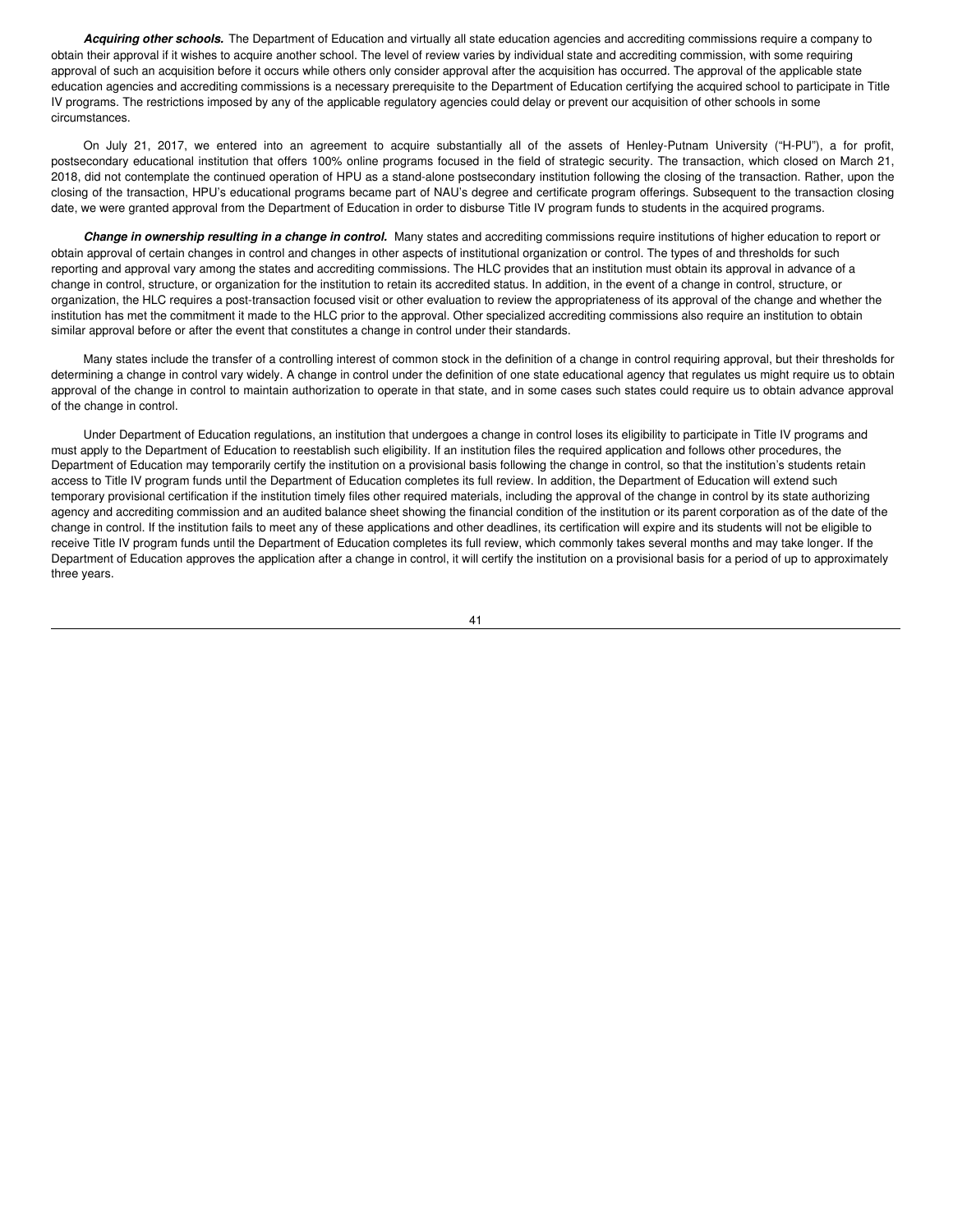Any failure by us to comply with the requirements of the Department of Education, the HLC or the state educational agencies from which we have a license or authorization, or a failure to obtain their approval of the change in control, could result in loss of authorization, accreditation, or eligibility to participate in Title IV programs and cause a significant decline in our student enrollments.

A change in control also could occur as a result of future transactions in which we are involved. Some corporate reorganizations and some changes in the board of directors are examples of such transactions. In addition, Department of Education regulations provide that a change in control occurs for a publicly traded corporation if either: (a) there is an event that would obligate the corporation to file a Current Report on Form 8-K with the Securities and Exchange Commission disclosing a change in control, or (b) the corporation has a stockholder that owns at least 25% of the total outstanding voting stock of the corporation and is the largest stockholder of the corporation, and that stockholder ceases to own at least 25% of such stock or ceases to be the largest stockholder. These standards are subject to interpretation by the Department of Education. A significant purchase or disposition of our voting stock in the future, including a disposition of our voting stock by Robert Buckingham's partnership or living trust, could be determined by the Department of Education to be a change in control under this standard. The potential adverse effects of a change in control could influence future decisions by us and our stockholders regarding the sale, purchase, transfer, issuance or redemption of stock. In addition, the adverse regulatory effect of a change in control also could discourage bids for our common stock and could have an adverse effect on the market price of our common stock.

### **Item 1A. Risk Factors.**

The following risk factors and other information included in this Form 10-K should be carefully considered. The risks and uncertainties described below are not the only ones we face. Additional risks and uncertainties not presently known to us or that we currently believe are not material may also adversely *affect our business, financial condition, operating results, cash flows and prospects.*

### **Risks Related to the Extensive Regulation of our Business**

# If we fail to comply with the extensive regulatory requirements governing our university, we could incur significant monetary liabilities, fines and penalties, including loss of access to federal student loans and grants for our students, on which we are substantially dependent.

For our fiscal year ended May 31, 2018, we derived approximately 82.1% of our revenues (calculated on a cash basis) from federal student financial aid programs, known as Title IV programs, administered by the United States Department of Education, or the Department of Education**.** A significant percentage of our students rely on the availability of Title IV program funds to finance their cost of attending NAU. To participate in Title IV programs, a postsecondary institution must be authorized by the appropriate state education agency or agencies, be accredited by an accrediting commission recognized by the Department of Education, and be certified as an eligible institution by the Department of Education. In addition, NAU's operations and programs are regulated by other state education agencies and additional accrediting commissions. We are subject to extensive regulation by the education agencies of multiple states, the HLC, which is our institutional accrediting commission, various specialized accrediting commissions, and the Department of Education. These regulatory requirements cover the vast majority of our operations, including our educational programs, instructional and administrative staff, administrative procedures, marketing, student recruiting and admissions, and financial operations. These regulatory requirements also affect our ability to open additional schools and locations, add new educational programs, change existing educational programs and change our ownership structure.

The agencies and commissions that regulate our operations periodically revise their requirements and modify their interpretations of existing requirements. Regulatory requirements are not always precise and clear, and regulatory agencies may sometimes disagree with the way we interpret or apply these requirements. Any misinterpretation by us of requiatory requirements could adversely affect our business, financial condition and results of operations. If we fail to comply with any of these regulatory requirements, we could suffer financial penalties, limitations on our operations, loss of accreditation, termination of or limitations on our ability to grant degrees and certificates, or limitations on or termination of our eligibility to participate in Title IV programs, each of which could materially affect our business, financial condition and results of operations. In addition, if we are charged with regulatory violations, our reputation could be damaged, which could have a negative impact on our enrollments and materially affect our business, financial condition and results of operations. We cannot predict with certainty how all of these regulatory requirements will be applied, or whether we will be able to comply with all of the applicable requirements in the future.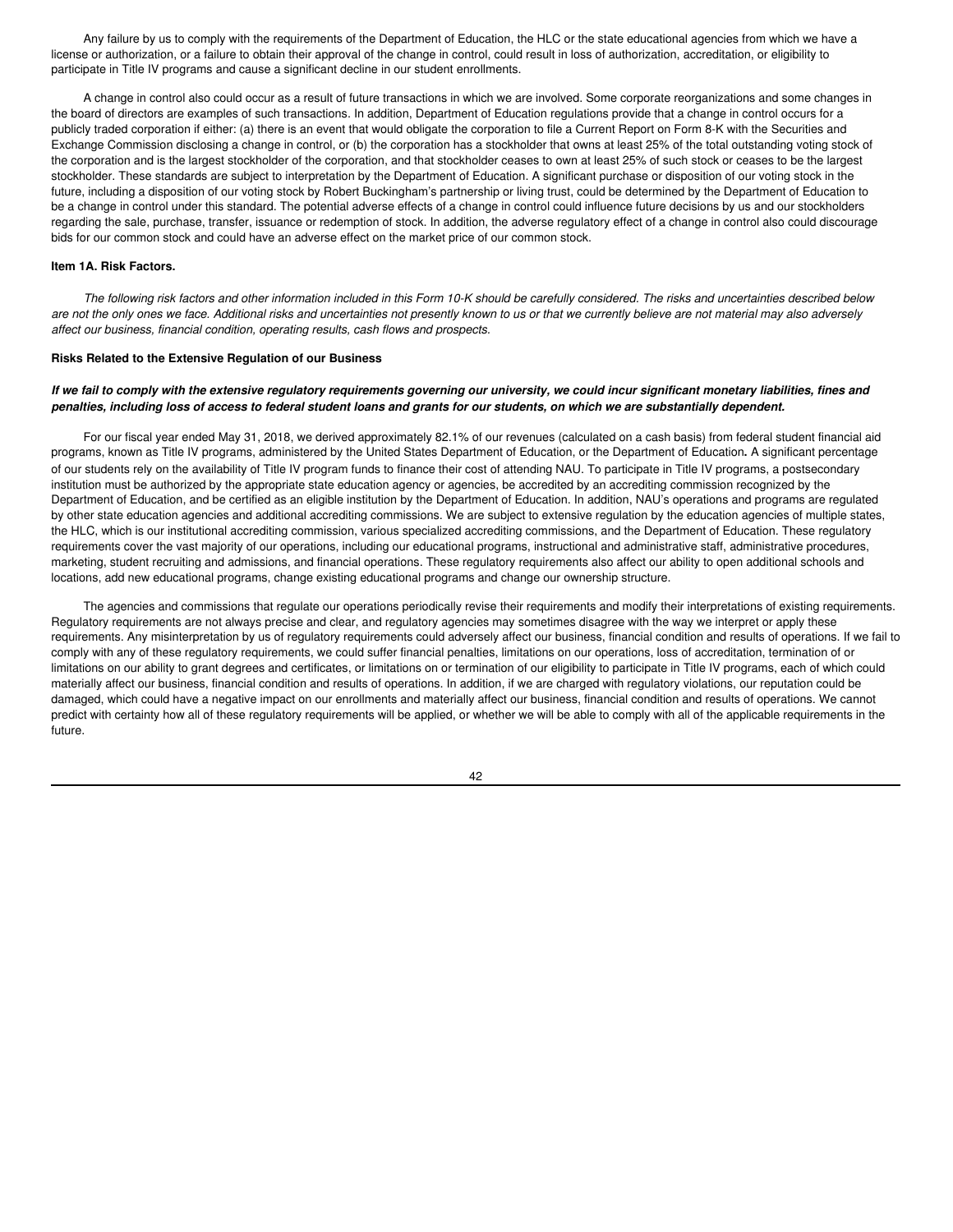If we lose our eligibility to participate in Title IV programs for any reason, we would experience a dramatic and adverse decline in revenue, financial condition, results of operations and future growth prospects. Furthermore, we would be unable to continue our business as it currently is conducted, which would be expected to have a material effect on our ability to continue as a going concern.

# Congress may revise the laws governing Title IV programs or reduce funding for those programs which could reduce our enrollment and revenue *and increase costs of operations.*

Political and budgetary concerns significantly affect Title IV programs. The Higher Education Act of 1965, as amended (the "HEA"), which is a federal law that governs Title IV programs, must be periodically reauthorized by Congress and was most recently reauthorized in August 2008. Congress also must determine funding levels for Title IV programs on an annual basis and can change the laws governing Title IV programs at any time. Apart from Title IV programs, eligible veterans and military personnel may receive educational benefits for the pursuit of higher education. A reduction in federal funding levels for Title IV programs, or for programs providing educational benefits to veterans and military personnel, could reduce the ability of some students to finance their education. We cannot predict with certainty the nature of any new regulatory requirements, other future revisions to the law or funding levels for Title IV programs. Because a significant percentage of our revenue is and is expected to be derived from Title IV programs, any action by Congress that significantly reduces Title IV program funding or the ability of us or our students to participate in Title IV programs could have a material effect on our enrollments, business, financial condition and results of operations. Congressional action also may require us to modify our practices in ways that could increase administrative costs and reduce profit margins, which could have a material effect on our business, financial condition, and results of operations.

If Congress significantly reduced the amount of available Title IV program funding, we would attempt to arrange for alternative sources of financial aid for our students, such as private sources. We cannot provide assurance that one or more private organizations would be willing or able to provide sufficient loans to students attending one of our schools or programs, or that the interest rate and other terms of such loans would be as favorable as Title IV program loans or acceptable to our students or that such private sources would be adequate to replace the full amount of the reduction in Title IV program funding. Therefore, even if some form of private financing sources becomes available, our enrollment could be materially affected. In addition, private organizations could require us to guarantee all or part of this assistance resulting in additional costs to us. If we were to provide more direct financial assistance to our students, we would assume increased credit risks and incur additional costs, which could have a material effect on our business, financial condition, and results of operations.

On December 13, 2017, the Committee on Education and the Workforce of the U.S. House of Representatives approved legislation to reauthorize the HEA. If enacted in its current form, this legislation would substantially amend the HEA, including changes to Title IV programs and provisions governing institutional participation therein. We cannot predict when or whether the full House of Representatives will vote on the legislation, nor when or whether similar legislation will be considered by the U.S. Senate. Furthermore, we cannot predict with any certainty the outcome of the HEA reauthorization process nor the extent to which any legislation, if adopted, could materially affect our business, financial condition, and results of operations.

## New rulemaking by the Department of Education could result in regulatory changes that could reduce our enrollment and revenue, increase costs *of operations, and adversely affect our business.*

Negotiated rulemaking is a process whereby the Department of Education consults with members of the postsecondary education community to identify issues of concern and attempts to agree on proposed regulatory revisions to address those issues before the Department of Education formally proposes any regulations. If the Department of Education and negotiators cannot reach consensus on the entire package of draft regulations, the Department of Education is authorized to propose regulations without being bound by any agreements made in the negotiation process. In recent years, the Department of Education has held negotiated rulemaking sessions and published regulations on various topics, as described further in "Item 1 – Business – Regulatory Matters – Changes in Department of Education Regulations."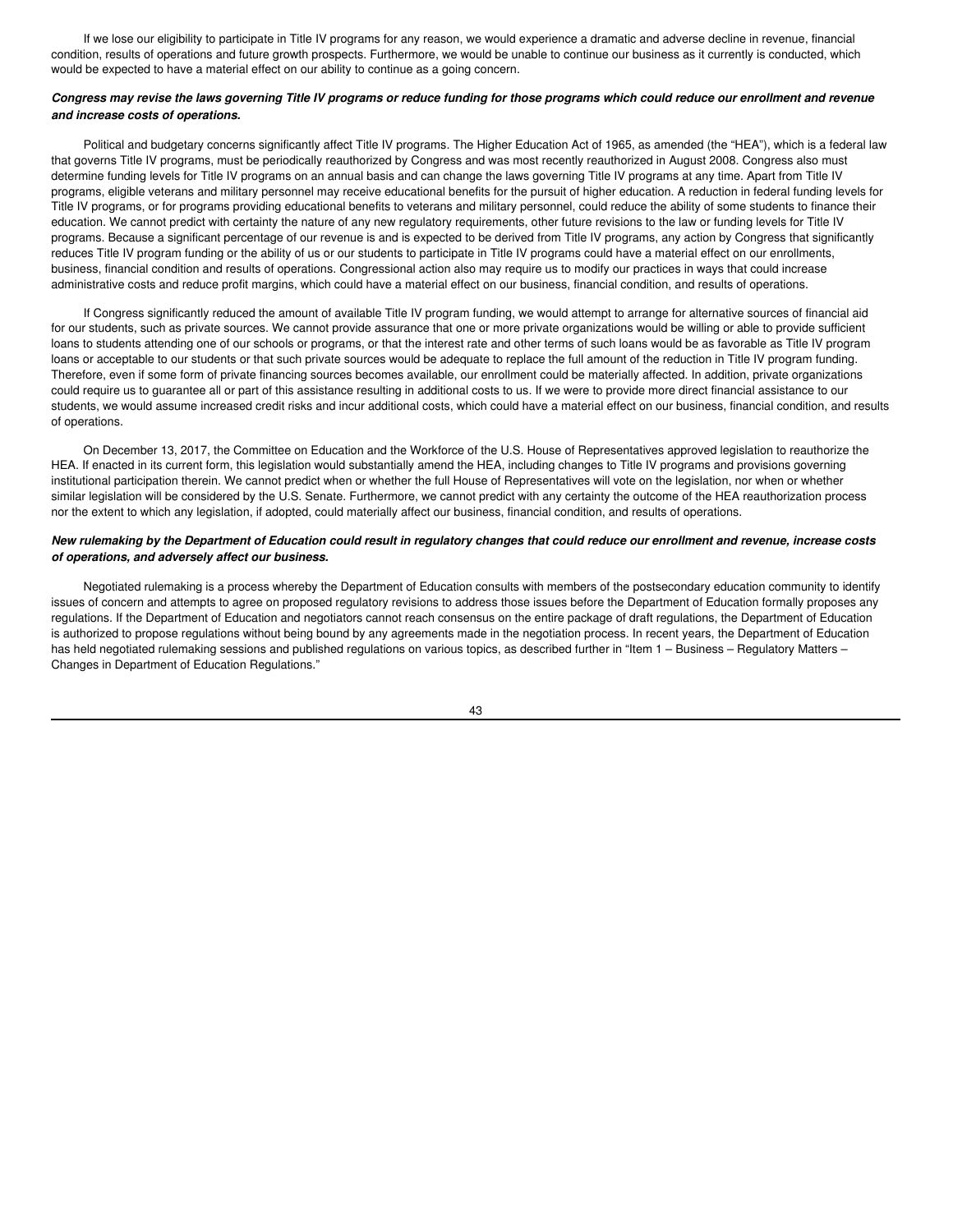We cannot predict with certainty when or whether the Department of Education will propose or finalize regulations on topics that may impact us, or the impact of any regulations resulting from the Department of Education's current or future rulemaking activities. In addition, Congress may promulgate legislation, and the executive branch may issue executive orders which would impact us. Any such actions could reduce our enrollments, increase our cost of doing business, and have a material effect on our business. In addition, any regulations that reduce or eliminate our students' access to Title IV program funds, that require us to change or eliminate programs or that increase our costs of compliance could have an adverse effect on our business.

# The recently increased focus by Congress on the for-profit education sector could result in legislation or further Department of Education rulemaking restricting Title IV program participation by proprietary schools in a manner that could materially affect our business.

In recent years, Congress has placed increased focus on the role that for-profit educational institutions play in higher education, which is described further in "Item 1 – Business – Regulatory Matters – Changes in Department of Education Regulations." As described above, the HELP Committee and other Congressional members and committees have scrutinized various aspects of the education industry, including student debt, student recruiting, student outcomes and accreditation matters. The HELP Committee held a series of hearings on the proprietary education sector and released a report in July 2012, which could lead to further investigations of proprietary schools and additional regulations promulgated by the Department of Education. The executive branch and the Department of Defense have also increased their focus on the provision of educational benefits for military personnel and veterans.

We cannot predict whether, or the extent to which, these hearings, reports and review will result in legislation or further rulemaking affecting our participation in Title IV programs. To the extent that any laws or regulations are adopted that limit our participation in Title IV programs or the amount of student financial aid for which the students at our institutions are eligible, our enrollments, revenues and results of operation could be materially affected. Any actions that change the requirements for our participation in Title IV Programs or the amount of student financial aid for which our students are eligible would negatively impact our business.

# Recent statutory and regulatory changes substantially increased reporting and other requirements that could impair our reputation and adversely affect our enrollments. Our failure to comply with or accurately interpret pertinent disclosure requirements may subject us to penalties and other *sanctions.*

The most recent reauthorization of the Higher Education Act, in August 2008, contains numerous revisions to the requirements governing Title IV programs. Among other things, institutions participating in Title IV programs are subject to extensive additional reporting and disclosure requirements. Additionally, the Department of Education's gainful employment regulations require a number of specific disclosures to students and prospective students regarding our educational programs. Such disclosures include the occupations that NAU's educational programs prepare students to enter upon completing their program, total program costs and median student debt incurred for our programs, along with program completion and placement rates for our programs. Any failure by us to properly interpret these new requirements could subject us to limitation, suspension or termination of our eligibility to participate in Title IV programs, the imposition of conditions on our participation in Title IV programs, monetary liabilities, fines and penalties or other sanctions imposed by the Department of Education, which could have a material effect on our business, financial condition and results of operations. The prospect of such sanctions may cause us to conservatively interpret the new reporting requirements of Title IV programs by the Department of Education, which may limit our flexibility in operating our business.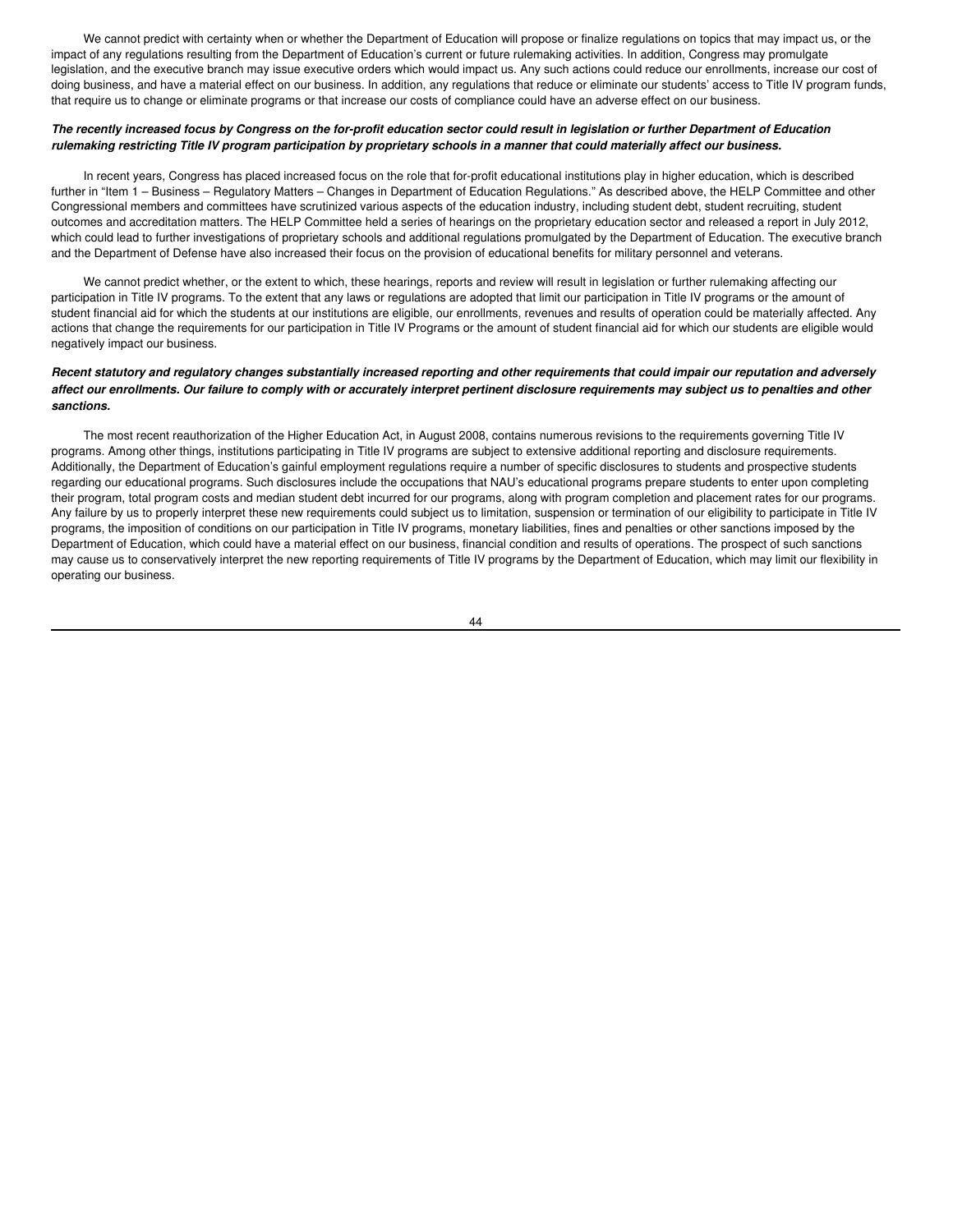## If any of the education regulatory agencies or commissions that regulate us do not approve or delay any required approvals of transactions involving a change of control, our ability to operate or participate in Title IV programs may be impaired.

If we experience a change in control under the standards of the Department of Education, the HLC, any applicable state educational licensing agency, or any specialized accrediting agency commission, we must notify or seek the approval of each such agency. These agencies do not have uniform criteria for what constitutes a change in control. Transactions or events that typically constitute a change in control include significant acquisitions or dispositions of the voting stock of an institution or its parent company, and significant changes in the composition of the board of directors of an institution or its parent company. Some of these transactions or events may be beyond our control. Our failure to obtain, or a delay in receiving, approval of any change in control from the Department of Education, the HLC or applicable state educational licensing agencies could impair our ability to operate or participate in Title IV programs, which could have a material effect on our business, financial condition and results of operations. Failure to obtain, or a delay in receiving, approval of any change in control from any state in which we are currently licensed or authorized, or from any of our specialized accrediting commissions, could require us to suspend our activities in that state or suspend offering the applicable programs until we receive the required approval, or could otherwise impair our operations. The potential adverse effects of a change in control could influence future decisions by us and our stockholders regarding the sale, purchase, transfer, issuance or redemption of our stock, which could discourage bids for outstanding shares of the stock and could have an adverse effect on the market price of our shares.

# We cannot offer new programs, expand our operations into certain states or acquire additional schools if such actions are not approved by the applicable regulatory and accrediting agencies, and we may have to repay Title IV funds disbursed to students enrolled in any such programs, *schools or states if we do not obtain prior approval.*

Our expansion plans include offering new educational programs, expanding operations in additional states and potentially acquiring existing schools from other companies. If we are unable to obtain the necessary approvals for such new programs, operations or acquisitions from the Department of Education, the HLC or any applicable state educational licensing agency or accrediting commission, or if we are unable to obtain such approvals in a timely manner, our ability to consummate the planned actions and provide Title IV program funds to any affected students would be impaired, which could have a material effect on our expansion plans and growth. If we were to determine erroneously that any such action did not need approval or that we had obtained all required approvals, including all required approvals for each of our current programs and locations, we could be liable for repayment of Title IV program funds provided to students in that program or at that location.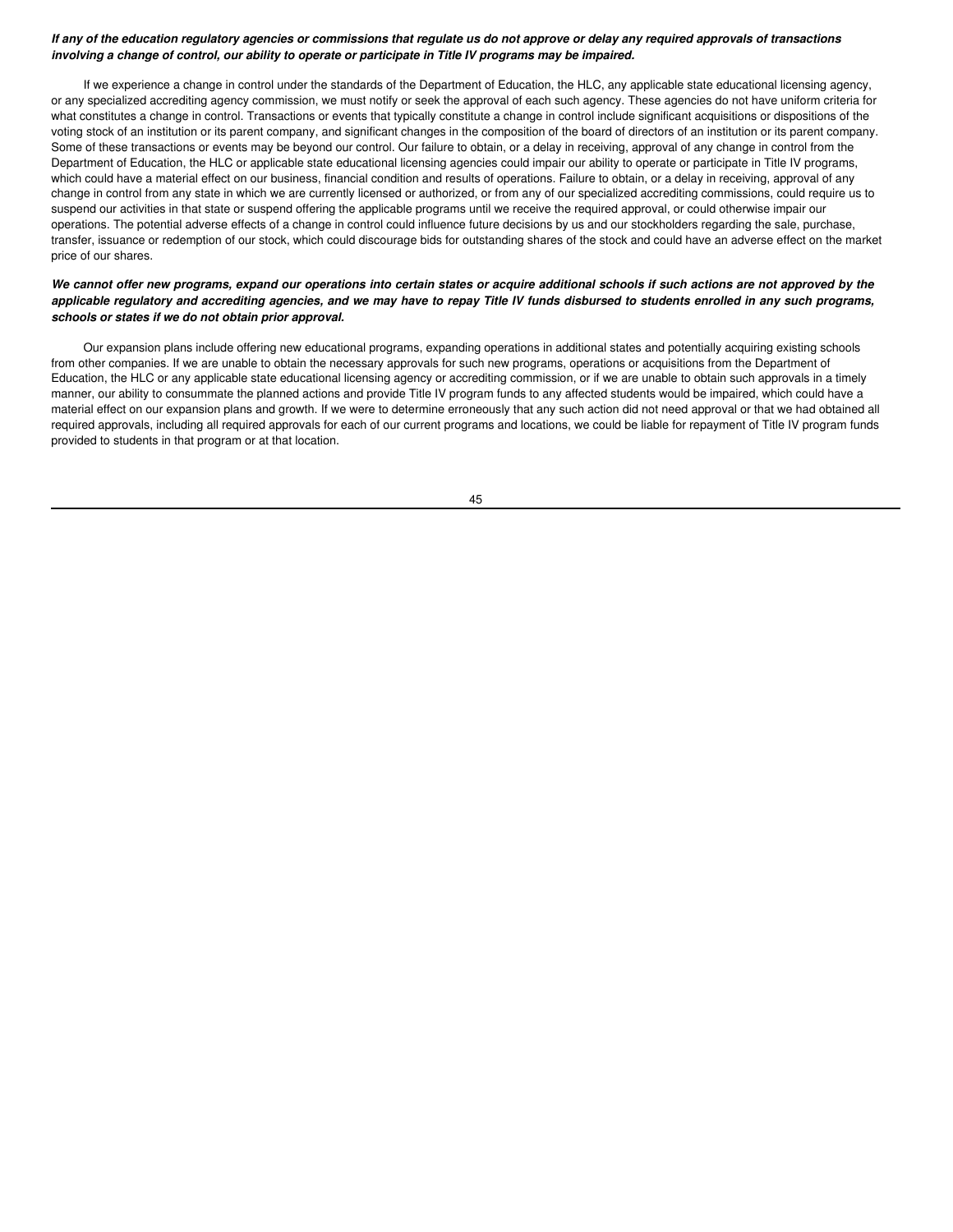# If the Department of Education does not recertify us to continue participating in Title IV programs, our students would lose their access to Title IV program funds, or we could be recertified but required to accept significant limitations as a condition of our continued participation in Title IV *programs.*

The Department of Education certification to participate in Title IV programs lasts a maximum of six years, and institutions are required to seek recertification from the Department of Education on a regular basis to continue their participation in Title IV programs. An institution must also apply for recertification by the Department of Education if it undergoes a change in control, as defined by Department of Education regulations, and may be subject to similar review if it expands its operations or educational programs in certain ways. Generally, the recertification process includes a review by the Department of Education of the institution's educational programs and locations, administrative capability, financial responsibility and other oversight categories. The Department of Education could limit, suspend or terminate an institution's participation in Title IV programs for violations of the Higher Education Act or Title IV regulations. Our current certification to participate in the Title IV programs became effective in June 2013 and extends through March 31, 2019. There can be no assurance that the Department of Education will recertify us after our current period of certification or that it would not impose restrictions in connection with any such recertification. In addition, the Department of Education may take emergency action to suspend our certification without advance notice if it receives reliable information that we are violating Title IV requirements and it determines that immediate action is necessary to prevent misuse of Title IV funds. If the Department of Education does not renew or withdraws our certification to participate in Title IV programs at any time, our students would no longer be able to receive Title IV program funds. Similarly, the Department of Education could renew our certification, but restrict or delay our students' receipt of Title IV funds, limit the number of students to whom it could disburse such funds or impose other restrictions. Any of these outcomes could have a material effect on NAU's enrollments and our business, financial condition and results of operations.

# We would lose our ability to participate in Title IV programs if we fail to maintain our institutional accreditation, and our student enrollments could *decline if we fail to maintain any of our accreditations or approvals.*

An institution must be accredited by a postsecondary accrediting commission recognized by the Department of Education to participate in Title IV programs. We have been granted institutional accreditation by the HLC, which is a regional accrediting agency recognized by the Department of Education. To remain accredited, we must continuously meet accreditation standards relating to, among other things, performance, governance, institutional integrity, educational quality, faculty, administrative capability, resources and financial stability. Our accreditation by the HLC was most recently continued in January 2015. In addition, many of our individual educational programs are also accredited by specialized accrediting commissions or approved by specialized state agencies. If we fail to satisfy the standards of any of those specialized accrediting commissions or state agencies, we could lose the specialized accreditation or approval for the affected programs, which could result in materially reduced student enrollments in those programs and have a material effect on our business, financial condition and results of operations.

# If we fail to maintain any of our state authorizations, we would lose our ability to operate in that state and for campuses in the state to participate in *Title IV programs.*

We operate physical facilities offering educational programs in South Dakota, Colorado, Indiana, Kansas, Minnesota, Missouri, Nebraska, New Mexico, Oklahoma and Texas. To maintain our state authorizations, we must continuously meet standards relating to, among other things, educational programs, facilities, instructional and administrative staff, marketing and recruitment, financial operations, addition of new locations and educational programs and various operational and administrative procedures. We may need to apply for additional authorization in these or other states in which we are authorized in order to comply with the Department of Education's state authorization requirements, and the authorization process could result in unexpected delays or other setbacks that could jeopardize our Title IV eligibility. If we fail to satisfy any of these standards, we could lose our authorization from the applicable state educational agency to offer educational programs and could be forced to cease operations in such state. Such a loss of authorization would also cause our physical campus in the state to lose eligibility to participate in Title IV programs. Some states may also prescribe financial regulations that are different from those of the Department of Education and many require the posting of surety bonds. If we fail to comply with state licensing requirements, we may lose our state licensure or authorizations. If we lose state licensure in a state in which we have a physical location, we would also lose Title IV eligibility in that state. Any such event could have a material effect on our business, financial condition and results of operations.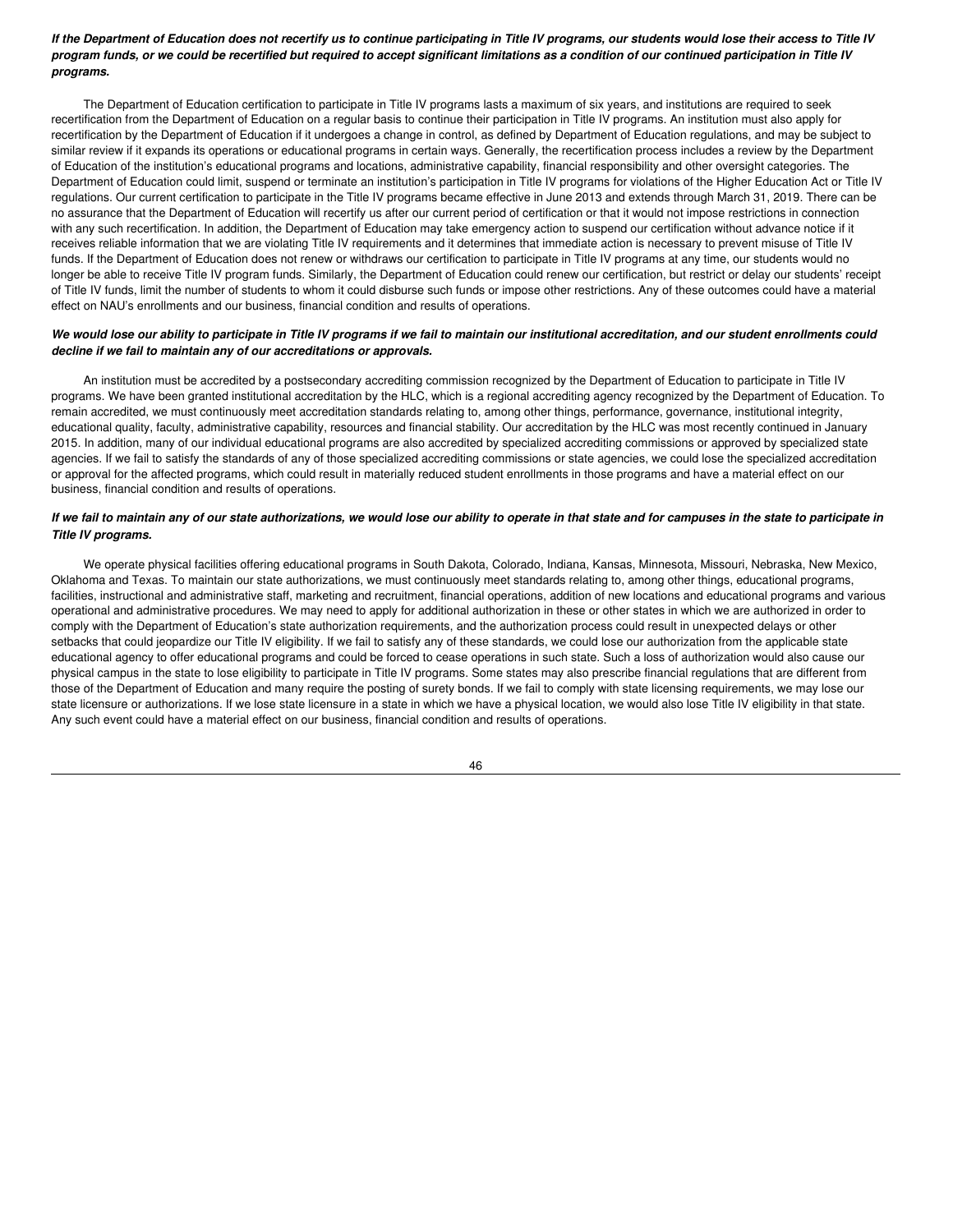On December 19, 2016, the Department of Education published final regulations regarding state authorization for programs offered through distance education and state authorization for foreign locations of institutions. Among other provisions, these final regulations require that an institution participating in the Title IV federal student aid programs and offering postsecondary education through distance education be authorized by each state in which the institution enrolls students, if such authorization is required by the state. These final regulations, which became effective July 1, 2018, are further described in See "Item 1 -Business – Regulation of Federal Financial Aid Programs – State Authorization." Independent of this matter of federal regulation, several states have asserted jurisdiction over educational institutions offering online programs that have no physical location or other presence in the state, but that have some activity in the state, such as enrolling or offering educational services to students who reside in the state, conducting practice or sponsoring internships in the state, employing faculty who reside in the state or advertising to or recruiting prospective students in the state. Thus, our activities in certain states constitute a presence requiring licensure or authorization under requirements of state law, regulation or policy of the state educational agency, even though we do not have a physical facility in such states. Therefore, in addition to the states where we maintain physical facilities, we have either obtained approvals or exemptions, or are currently in the process of obtaining such approvals or exemptions, that we believe are necessary in connection with our activities that may constitute a presence in such states requiring licensure or authorization by the state educational agency based on the laws, rules or regulations of that state. Notwithstanding our efforts to obtain approvals or exemptions, state regulatory requirements for online education vary among the states, are not well developed in many states, are imprecise or unclear in some states and can change frequently. Because we enroll students in online programs in all 50 states and the District of Columbia, we expect that regulatory authorities in other states where we are not currently licensed or authorized may request that we seek additional licenses or authorizations for these institutions in their states in the future. In recent years several states have voluntarily entered into State Authorization Reciprocity Agreements ("SARA") that establish standards for interstate offering of post-secondary distance education courses and programs. If an institution's home state participates in SARA and authorizes the institution to provide distance education in accordance with SARA standards, then the institution need not obtain additional authorizations for distance education from any other SARA member state. The SARA participation requirements and process are administered by the four regional higher education compacts in the United States (the Midwestern Higher Education Compact, the New England Board of Higher Education, the Southern Regional Education Board and the Western Interstate Commission for Higher Education) and are overseen by the National Council for State Authorization Reciprocity Agreements. NAU is approved to participate in SARA, through the SARA Coordinator of the South Dakota Board of Regents as a state portal agency with its most recent approval effective from April 20, 2018 through April 19, 2019.

If we fail to comply with state licensing or authorization requirements for a state, or fail to obtain licenses or authorizations when required, we could lose state licensure or authorization by that state, which could prohibit us from recruiting prospective students or offering services to current students in that state. We could also be subject to other sanctions, including restrictions on activities in that state, fines and penalties. We review the licensure requirements of other states when we believe that it is appropriate to determine whether our activities in those states may constitute a presence or otherwise may require licensure or authorization by the respective state education agencies. New laws, regulations or interpretations related to offering educational programs online could increase our cost of doing business and affect our ability to recruit students in particular states, which could, in turn, adversely affect our enrollments and revenues and have a material effect on our business.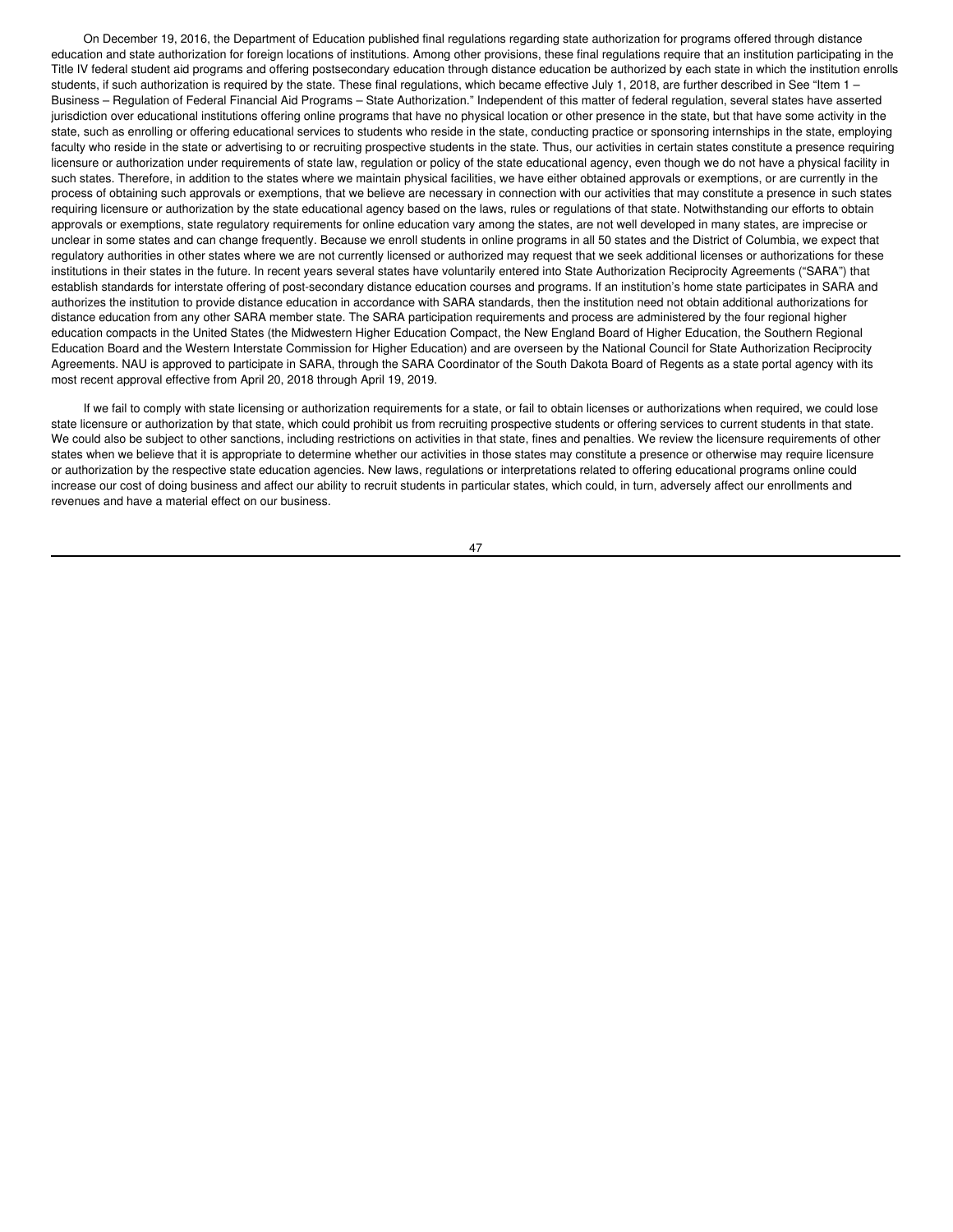# If we do not comply with the Department of Education's "administrative capability" standards, we could suffer financial penalties, be required to accept other limitations to continue participating in Title IV programs or lose our eligibility to participate in Title IV programs.

Department of Education regulations specify extensive criteria an institution must satisfy to establish that it has the requisite "administrative capability" to participate in Title IV programs. These criteria require, among other things, that we:

- comply with all applicable Title IV program regulations;
- **●** have capable and sufficient personnel to administer the federal student financial aid programs;
- not have student loan cohort default rates in excess of specified levels;
- have acceptable methods of defining and measuring the satisfactory academic progress of our students;
- have various procedures in place for safeguarding federal funds;
- **●** not be, and not have any principal or affiliate who is, debarred or suspended from federal contracting or engaging in activity that is cause for debarment or suspension;
- provide financial aid counseling to our students;
- refer to the Department of Education's Office of Inspector General any credible information indicating that any applicant, student, employee or agent of the institution has been engaged in any fraud or other illegal conduct involving Title IV programs;
- submit in a timely manner all reports and financial statements required by Title IV regulations; and
- **●** not otherwise appear to lack administrative capability.

If an institution fails to satisfy any of these criteria or comply with any other Department of Education regulations, the Department of Education may:

- **●** require the institution to repay Title IV program funds;
- **●** transfer the institution from the "advance" system of payment of Title IV program funds to cash monitoring status or to the "reimbursement" system of payment;
- **●** place the institution on provisional certification status; or
- **●** commence a proceeding to impose a fine or to limit, suspend or terminate the participation of the institution in Title IV programs.

If we were found not to have satisfied the Department of Education's "administrative capability" requirements, we could be limited in our access to, or lose, Title IV program funding, which could significantly reduce our enrollments and have a material effect on our business, financial condition and results of operations.

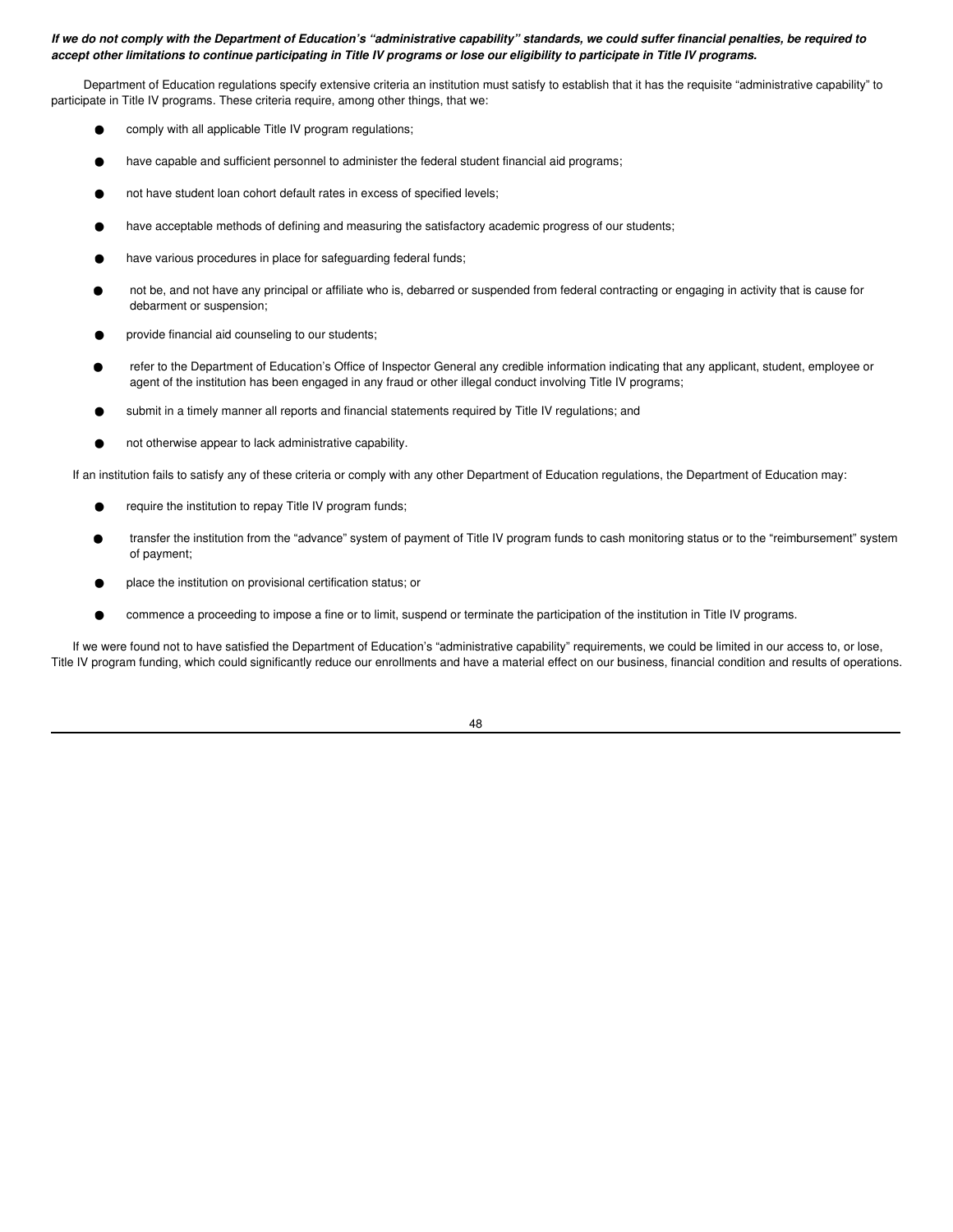## The Department of Education may adopt regulations governing federal student loan debt forgiveness that could result in liability for amounts based *on borrower defenses or affect the Department of Education's assessment of our institutional capability.*

On November 1, 2016, the Department of Education published final regulations that among other provisions, establish new standards and processes for determining whether a Direct Loan Program borrower has a defense to repayment on a loan due to acts or omissions by the institution at which the loan was used by the borrower for educational expenses. These final regulations (the "2016 Borrower Defense Final Rule") were published with an effective date of July 1, 2017. Among other topics, the 2016 Borrower Defense Final Rule establishes permissible borrower defense claims for discharge, procedural rules under which claims will be adjudicated, time limits for borrowers' claims, and guidelines for recoupment by the Department of Education of discharged loan amounts from institutions of higher education. The 2016 Borrower Defense Final Rule also prohibits schools from using any pre-dispute arbitration agreements, prohibits schools from prohibiting relief in the form of class actions by student borrowers, and invalidates clauses imposing requirements that students pursue an internal dispute resolution process before contacting authorities regarding concerns about an institution. For proprietary institutions, the 2016 Borrower Defense Final Rule describes the threshold for loan repayment rates that will require specific disclosures to current and prospective students and the applicable loan repayment rate methodology. The 2016 Borrower Defense Final Rule also establishes important new financial responsibility and administrative capacity requirements for both not-for-profit and for-profit institutions participating in the Title IV programs. For example, certain events would automatically trigger the need for a school to obtain a letter of credit, including for publicly traded institutions, if the SEC warns the school that it may suspend trading on the school's stock, the school failed to timely file a required annual or quarterly report with the SEC, or the exchange on which the stock is traded notifies the school that it is not in compliance with exchange requirements or the stock is delisted. Other events would will require a recalculation of an institution's composite score of financial responsibility, including, for a proprietary institution whose score is less than 1.5, any withdrawal of an owner's equity by any means, including by declaring a dividend, unless the equity is transferred within the affiliated entity group on whose basis the composite score was calculated. The 2016 Borrower Defense Final Rule also sets forth events that are discretionary triggers for letters of credit, meaning that if any of them occur, the Department of Education may choose to require a letter of credit, increase an existing letter of credit requirement or demand some other form of surety from the institution. The 2016 Borrower Defense Final Rule provides that if an institution fails to meet the composite score requirement for longer than three years under provisional certification, the Department of Education may mandate additional financial protection from the institution or any party with "substantial control" over the institution. Such parties with "substantial control" must agree to jointly and severally guarantee the Title IV program liabilities of the institution at the end of the three-year provisional certification period. Under current regulations, a party may be deemed to have "substantial control" over an institution if, among other factors, the party directly or indirectly holds an ownership interest of 25% or more of an institution, or is a member of the board of directors, a general partner, the chief executive officer or other executive officer of the institution.

On June 15, 2017, the Department of Education announced an indefinite delay to its implementation of the 2016 Borrower Defense Final Rule, and on June 16, 2017 published a notice of intent to establish a negotiated rulemaking committee to develop proposed revisions to the rule. On August 30, 2017, the Department of Education published a Federal Register notice requesting nominations for individuals to serve on this negotiated rulemaking committee, and on October 24, 2017, the Department of Education promulgated an interim final rule under which the effective date of most substantive provisions of the 2016 Borrower Defense Final Rule were delayed until July 1, 2019. The negotiated rulemaking committee sessions occurred in November 2017, January 2018, and February 2018, during which the Department of Education and negotiators failed to reach consensus on a revised regulation. Additionally, on July 6, 2017, the attorneys general of 18 states and the District of Columbia filed suit against the Department of Education claiming that its delay of the 2016 Borrower Defense Final Rule violated applicable law, including the Administrative Procedure Act. On September 12, 2018, the U.S. District Court for the District of Columbia issued a decision concluding that the above-describeddelay of the 2016 Borrower Defense Final Rule was improper. The Court further ordered additional oral argument on the matter of remedies, and thus has not yet entered or finalized a remedial order in connection with its decision. The Department of Education may appeal the court's decision and any subsequent remedial order. We therefore cannot predict with any certainty the final outcome or impact of this litigation.

On July 31, 2018, the Department of Education published in the Federal Register a proposed rule (the "2018 Borrower Defense Proposed Rule") which would replace most substantive provisions of the 2016 Borrower Defense Final Rule. The 2018 Borrower Defense Proposed Rule would establish a federal standard for individual borrowers to raise as a defense to repaying loans disbursed on or after July 1, 2019. This proposed regulation would permit borrowers to challenge repayment of loans based on misrepresentation, defined to include acts or omissions by an institution which are false, misleading or deceptive, and which are made with knowledge of their falsity, deception, or misleading nature, or with reckless disregard for the truth. The 2018 Borrower Defense Proposed Rule seeks comment as to whether such a defense may be raised affirmatively or may only arise defensively, out of a collection action. The proposed regulation also would establish a five-year window following a final decision on borrower defense for the Department of Education to seek recoupment from an institution. The 2018 Borrower Defense Proposed Rule would permit schools to use class-action waivers and pre-dispute arbitration agreements, but would require schools to provide additional disclosures and borrower counseling when including such provisions in enrollment agreements. The 2018 Borrower Defense Proposed rule also sets forth automatic and discretionary triggers under which the Department of Education may require the school to provide a letter of credit, cash, or other form of surety, or may agree to provide surety through an offset of future Title IV funds for a six-to-twelve month period. For example, certain events would automatically trigger the need for a school to obtain a letter of credit or other surety, including for publicly traded institutions, if the SEC warns the school that it may suspend trading on the school's stock, the school failed to timely file a required annual or quarterly report with the SEC, or the exchange on which the stock is traded notifies the school that it is not in compliance with exchange requirements or the stock is delisted. Other events would require a recalculation of an institution's composite score of financial responsibility including, for a proprietary institution whose score is less than 1.5, any withdrawal of an owner's equity by any means, including by declaring a dividend, unless the equity is transferred within the affiliated group on whose basis the composite score was calculated; or for any institution, the incursion of a borrower defense liability which reduces the institution's composite score to under 1.0. The 2018 Borrower Defense Proposed Rule also sets forth events that are discretionary triggers for letters of credit or other forms of surety, meaning that if any of them occur, the Department of Education may choose to require a letter of credit, increase an existing letter of credit requirement or demand some other form of surety from the institution. The 2018 Borrower Defense Proposed Rule also includes provisions regarding the treatment of operating leases in the financial responsibility composite score methodology, would more specifically define and require disclosures concerning the composite score's inclusion of debt obtained for long-term purposes, and would revise limited aspects of the composite score formula to account for changes in accounting terminology. Following a 30-day public comment period, the Department of Education is expected to issue a final rule by November 1, 2018, taking effect July 1, 2019. We cannot predict the extent to which that final rule may differ from the 2018 Borrower Defense Proposed Rule, or may differ from the previously promulgated 2016 Borrower Defense Final Rule, or the impact that any such revised rule might have on our business. Any regulation that increases potential borrower defense liabilities or affects the Department of Education's assessment of our institutional capability could have a material effect on our business, financial condition and results of operations.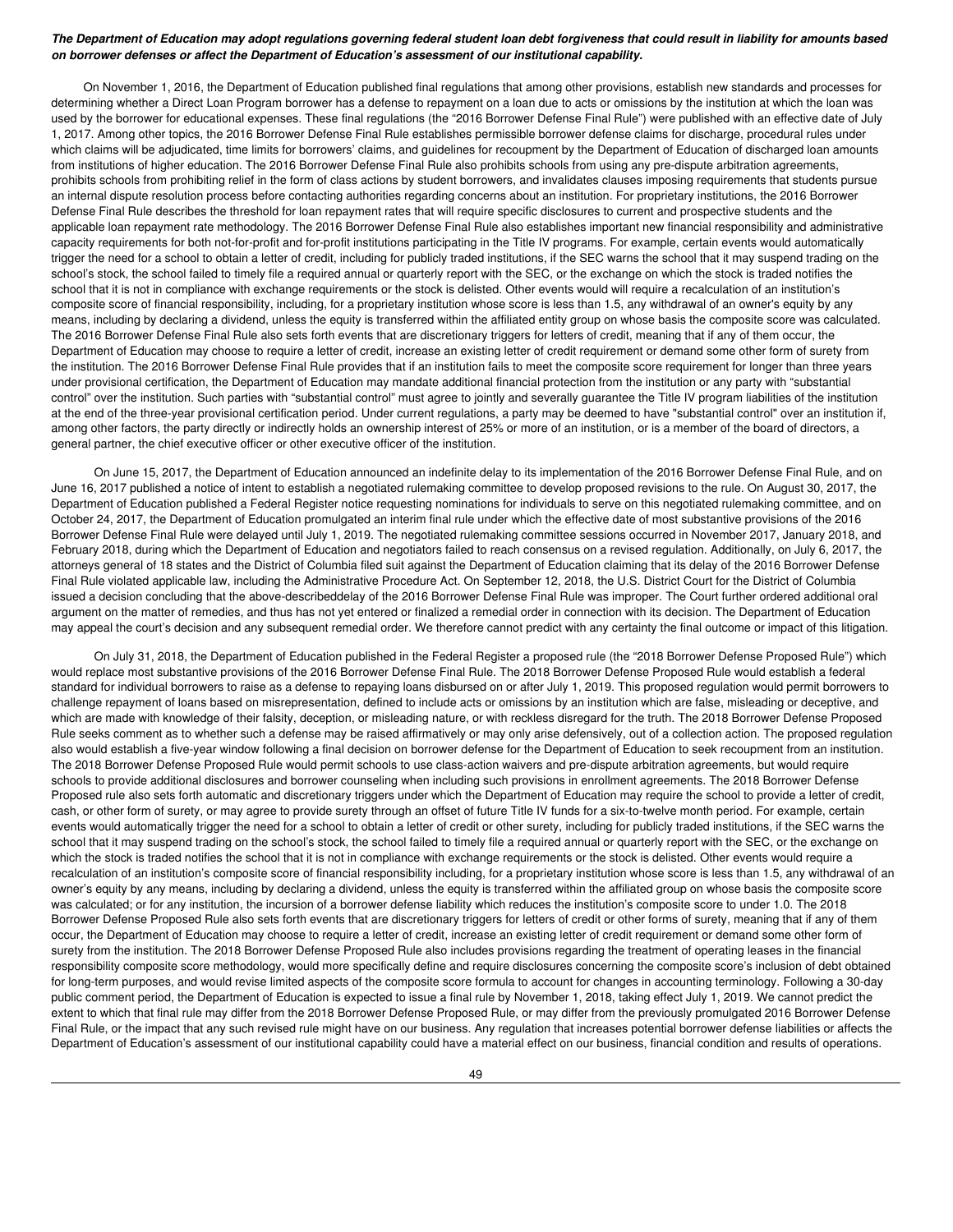## If we do not meet specific financial responsibility standards established by the Department of Education, we may be required to post a letter of credit or accept other limitations to continue participating in Title IV programs, or we could lose our eligibility to participate in Title IV programs.

To participate in Title IV programs, an eligible institution must satisfy specific measures of financial responsibility prescribed by the Department of Education, or post a letter of credit in favor of the Department of Education and possibly accept other conditions on its participation in Title IV programs. These financial responsibility tests are applied to each institution on an annual basis based on the institution's audited financial statements, and may be applied at other times, such as if the institution undergoes a change in control. The Department of Education may also apply such measures of financial responsibility to the operating company and ownership entities of an eligible institution and, if such measures are not satisfied by the operating company or ownership entities, require the institution to post a letter of credit in favor of the Department of Education and possibly accept other conditions on its participation in Title IV programs. The operating restrictions that may be placed on an institution that does not meet the quantitative standards of financial responsibility include being transferred from the "advance payment" method of receiving Title IV program funds to either the "reimbursement" or the "heightened cash monitoring" system, which could result in a significant delay in the institution's receipt of those funds. Limitations on, or termination of, our participation in Title IV programs as a result of our failure to demonstrate financial responsibility would limit our students' access to Title IV program funds, which could significantly reduce enrollments and have a material effect on our business, financial condition and results of operations.

As described in more detail under "Item 1 – Business - Regulatory Matters — Regulation of Federal Student Aid Programs — Financial Responsibility," the Department of Education annually assesses our financial responsibility through a composite score determination. Our audited financial statements for the fiscal year ended May 31, 2017 indicated our composite score was 1.8, respectively, which is sufficient to be deemed financially responsible under the Department of Education's requirements. Our audited financial statements for the fiscal year ended May 31, 2018 indicate our composite score is 1.3. This score is subject to a final determination by the Department of Education once it receives and reviews our consolidated audited financial statements for the 2018 fiscal year, but we believe it is likely that the Department of Education will determine that we are "in the zone" and that we will be required to operate under the "zone alternative" requirements as well as any other requirements that the Department of Education might impose in its discretion. If we are unable to meet the minimum composite score or to comply with the other standards of financial responsibility, and could not post a required letter of credit or comply with the alternative bases for establishing financial responsibility, then our students could lose their access to Title IV program funding.

On November 1, 2016, as part of the 2016 Borrower Defense Final Rule, the Department of Education adopted final regulations that revise its general standards of financial responsibility to include various actions and events that would require institutions to provide the Department of Education with irrevocable letters of credit. On June 15, 2017, the Department of Education announced an indefinite delay to its implementation of the 2016 Borrower Defense Final Rule, and on June 16, 2017 published a notice of intent to establish a negotiated rulemaking committee to develop proposed revisions to the rule. Additionally, on July 6, 2017, the attorneys general of 18 states and the District of Columbia filed suit against the Department of Education claiming that its delay of the 2016 Borrower Defense Final Rule violated applicable law, including the Administrative Procedure Act. On September 12, 2018, the U.S. District Court for the District of Columbia issued a decision concluding that the above-described delay of the 2016 Borrower Defense Final Rule was improper. The Court further ordered additional oral argument on the matter of remedies, and thus has not yet entered or finalized a remedial order in connection with its decision. The Department of Education may appeal the court's decision and any subsequent remedial order. We therefore cannot predict with any certainty the final outcome or impact of this litigation. In addition, on August 30, 2017, the Department of Education published a Federal Register notice requesting nominations for individuals to serve on this negotiated rulemaking committee, and on October 24, 2017, the Department of Education promulgated an interim final rule under which the effective date of most substantive provisions of the 2016 Borrower Defense Final Rule were delayed until July 1, 2019. The rulemaking committee sessions occurred in November 2017, January 2018, and February 2018, during which the Department of Education and negotiators failed to reach consensus on a revised regulation.

On July 31, 2018, the Department of Education published in the Federal Register the 2018 Borrower Defense Proposed Rule, which would replace most substantive provisions of the 2016 Borrower Defense Final Rule. For additional information regarding the 2016 Borrower Defense Final Rule and the 2018 Borrower Defense Proposed Rule, see "— The Department of Education may adopt regulations governing federal student loan debt forgiveness that could result in liability for amounts based on borrower defenses or affect the Department of Education's assessment of our institutional capability." We cannot predict with certainty the timing or substance of any future regulations concerning financial responsibility standards for Title IV program participation, nor the impact that such regulations might have on our business. Any Department of Education regulations that require NAU to post letters of credit or accept other limitations to continue participating in Title IV programs could materially affect our business, financial condition and results of operations.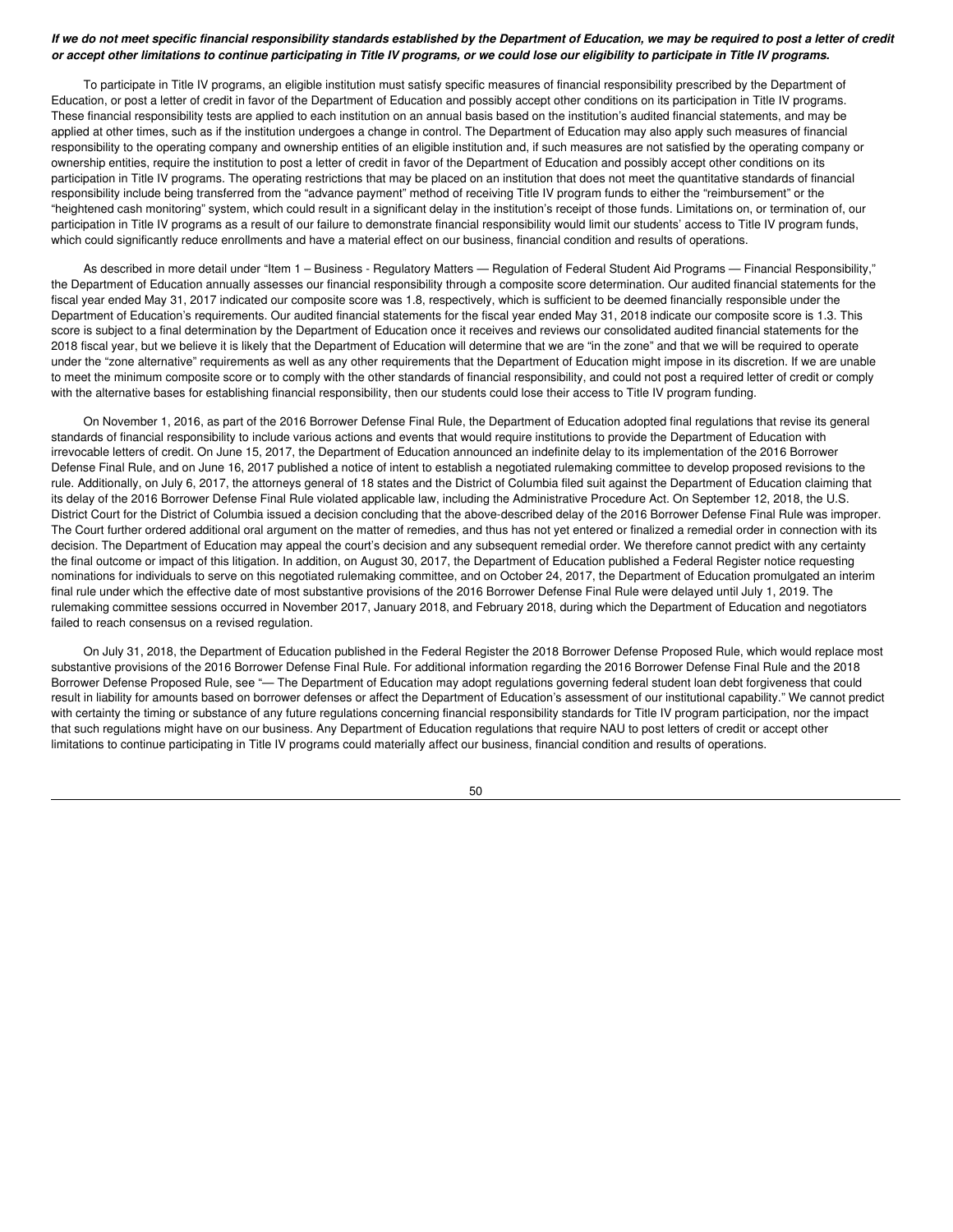## We may lose our eligibility to participate in the federal student financial aid programs if the percentage of our revenues derived from Title IV *programs is too high.*

A provision of the Higher Education Act commonly referred to as the 90/10 Rule, as amended in August 2008, provides that a for-profit educational institution loses its eligibility to participate in Title IV programs if, under a complex regulatory formula that requires cash basis accounting and other adjustments to the calculation of revenue, the institution derives more than 90% of its revenues from Title IV program funds for any two consecutive fiscal years. An institution that derives more than 90% of its revenue (on a cash basis) from Title IV programs for any single fiscal year will be placed on provisional certification for at least two fiscal years and may be subject to additional conditions or sanctions imposed by the Department of Education. During the period of provisional certification, the institution must comply with any additional conditions included in the institution's program participation agreement with the Department of Education. In addition, the Department of Education may more closely review an institution that is provisionally certified if it applies for recertification or approval to open a new location, add an educational program, acquire another school or make any other significant change. If the Department of Education determines that a provisionally certified institution is unable to meet its responsibilities under its program participation agreement, the Department of Education may seek to revoke the institution's certification to participate in Title IV programs without advance notice or opportunity for the institution to challenge the action. If we were to violate the 90/10 Rule, we would become ineligible to participate in Title IV programs as of the first day of the fiscal year following the second consecutive fiscal year in which we exceeded the 90% threshold and would be unable to regain eligibility for two fiscal years thereafter. Under regulations that were published by the Department of Education in October 2009, a proprietary institution must disclose in a footnote to its annual audited financial statements its 90/10 calculation and the amounts of the federal and non-federal revenues, by source, included in its 90/10 calculation. The certified public accountant that prepares the institution's audited financial statements is required to review that information and test the institution's calculation. For our 2018, 2017 and 2016 fiscal years, we derived approximately 82.1%, 82.6% and 86.8%, respectively, of our revenues (calculated on a cash basis) from Title IV program funds. If we violate the 90/10 Rule and continue to disburse Title IV program funds to students after the effective date of our loss of eligibility to participate in Title IV programs, we would be required to return those funds to the Department of Education. We are exploring the feasibility of various potential measures that would be intended to reduce the percentage of NAU's cash basis revenue attributable under the 90/10 Rule to Title IV Program funds. Among other things, we expect to expand our non-Title IV continuing education programming. If we were to violate the 90/10 Rule, we would become ineligible to participate in Title IV programs as of the first day of the fiscal year following the second consecutive fiscal year in which we exceeded the 90% Title IV program funds threshold and would be unable to regain eligibility for two fiscal years thereafter.

Increases in Title IV grant and loan limits currently or in the future may result in an increase in the revenues we receive from Title IV programs. Further, a significant number of states in which we operate have faced budget constraints, which have caused or may cause them to reduce state appropriations in a number of areas, including with respect to the amount of financial assistance provided to postsecondary students, which could further increase our percentage of revenues derived from Title IV program funds. Also, the employment circumstances of our students or their parents could also increase reliance on Title IV program funds. Furthermore, from time to time, legislation is introduced that would make a proprietary institution ineligible to participate in Title IV programs if it derives more than 85% of its revenues from federal funds, including Title IV programs, revenues from the GI Bill and Department of Defense Tuition Assistance funds. We are exploring the feasibility of various potential measures that would be intended to reduce the percentage of NAU's cash basis revenue attributable under the 90/10 Rule to Title IV Program funds. Certain measures that could be taken to maintain compliance with the 90/10 Rule may reduce our revenues, increase our operating expenses, or both, perhaps significantly. If we become ineligible to participate in Title IV programs as a result of noncompliance with the 90/10 Rule, it can be expected to have a material effect on our business, financial condition and results of operations.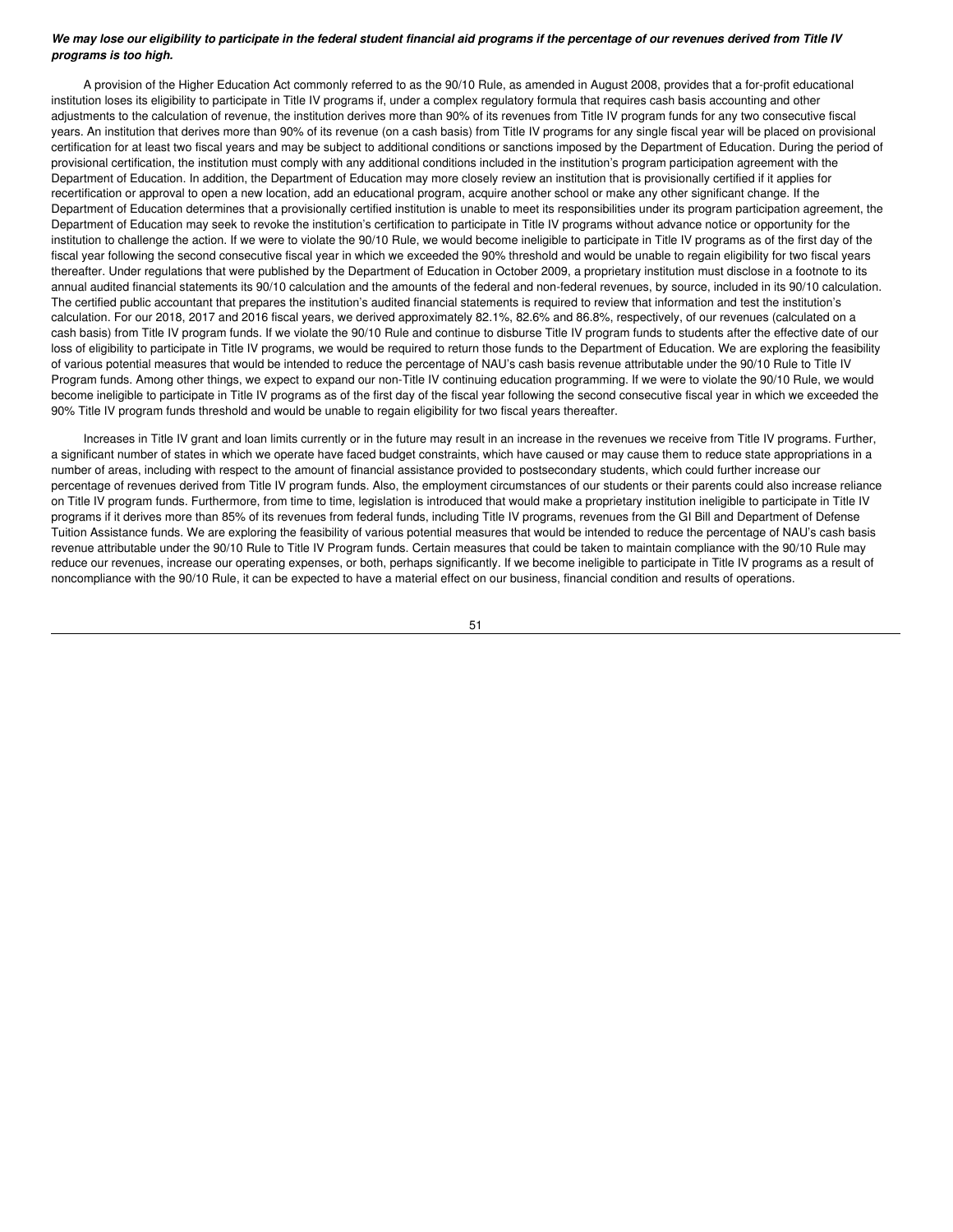#### We may lose our eligibility to participate in Title IV programs if our student loan default rates are too high.

An educational institution may lose its eligibility to participate in Title IV programs if, for three consecutive years, 30% or more of its students who were required to begin repayment on their student loans in the relevant fiscal year default on their payment by the end of the next federal fiscal year or the subsequent fiscal year. In addition, an institution may lose its eligibility to participate in Title IV programs if the default rate of its students exceeds 40% for any single year.

The Department of Education generally publishes draft cohort default rates in February of each year for the prepayment period that ended the prior September. Draft cohort default rates do not result in sanctions, are subject to subsequent data corrections and appeals by an institution, and can change between their issuance to institutions and the Department of Education's release of official cohort default rates, which are typically issued annually in September. Our official cohort default rates for federal fiscal years 2014 and 2013 are 24.1% and 23.4%, respectively. The draft cohort rate for federal fiscal year 2015 is 23.7%. Any increase in interest rates or reliance on "self-pay" students, as well as declines in income or job losses for our students, could contribute to higher default rates on student loans. Exceeding the student loan default rate thresholds and losing eligibility to participate in Title IV programs would have a material effect on our business, financial condition and results of operations. Any future changes in the formula for calculating student loan default rates, economic conditions or other factors that cause our default rates to increase, could place us in danger of losing our eligibility to participate in Title IV programs, which would have a material effect on our business, financial condition and results of operations.

## We would be subject to sanctions if we were to pay impermissible commissions, bonuses or other incentive payments to individuals involved in *certain recruiting, admission or financial aid activities.*

The Higher Education Act prohibits an educational institution that participates in Title IV programs from making any commission, bonus or other incentive payments based directly or indirectly on securing enrollments or financial aid to any persons or entities involved in student recruiting or admissions activities, or in making decisions about the award of student financial assistance. The statutory prohibition against incentive compensation applies to any person engaged in student recruitment or admissions activities or in making financial aid award decisions, and any higher level employees with responsibility for such activities. Since July 1, 2011, the Department of Education's implementing regulations have effectively deemed any commission, bonus or other incentive compensation based in any part, directly or indirectly, on securing enrollment or awarding financial aid to be inconsistent with the statutory prohibition against incentive compensation payments. The Department of Education also issued a "Dear Colleague" letter in March 2011, providing additional guidance regarding the scope of the prohibition on incentive compensation and to what employees and types of activities the prohibition applies. The July 1, 2011 revisions to the Department of Education's regulations required us to change our compensation practices and has had and will continue to have a significant impact on the rate at which students enroll in our programs and on our business, financial condition and results of operations.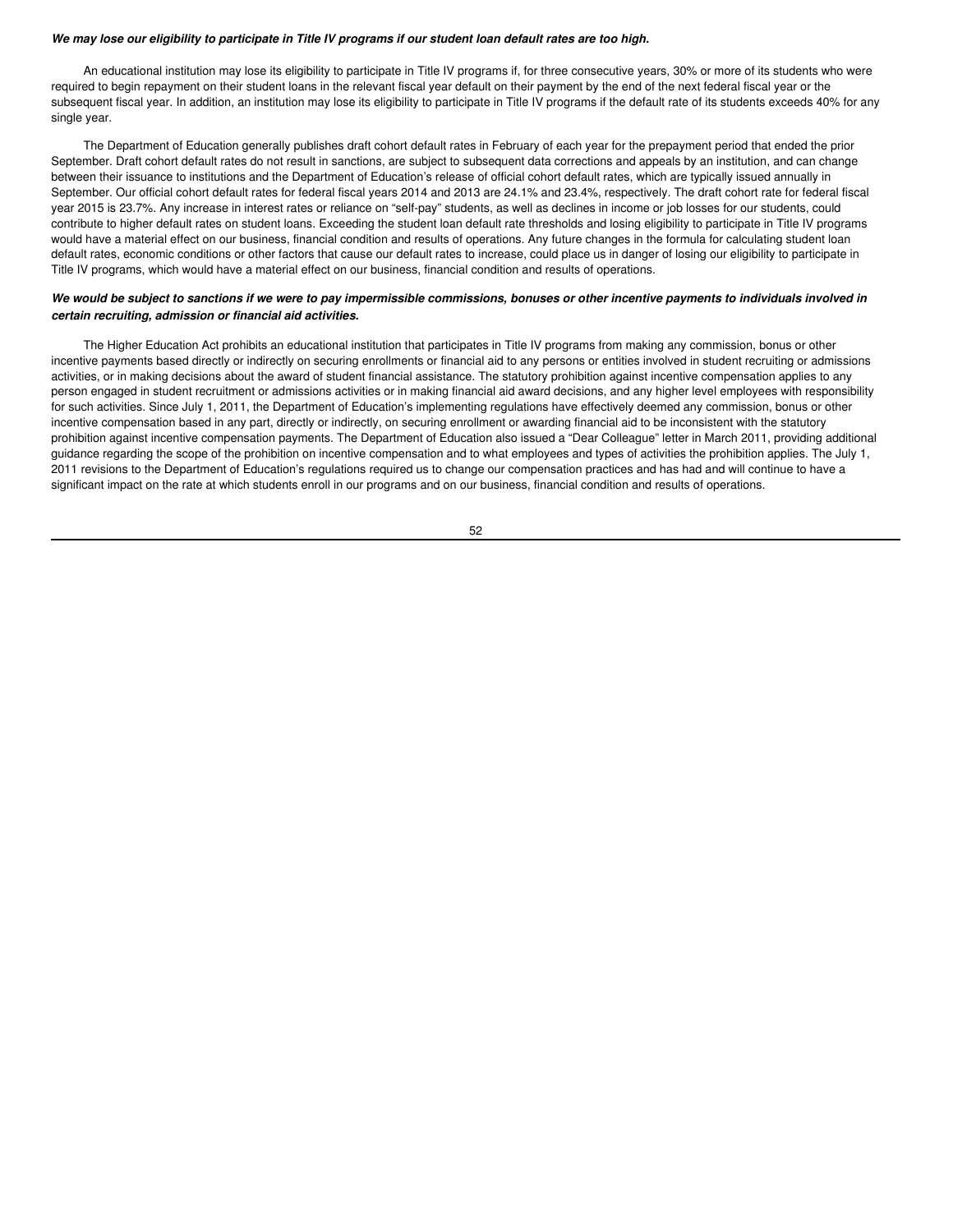In addition, in recent years, other postsecondary educational institutions have been named as defendants to whistleblower lawsuits, known as "qui tam" cases, brought by current or former employees pursuant to the Federal False Claims Act, alleging that their institution's compensation practices did not comply with the incentive compensation rule. A qui tam case is a civil lawsuit brought by one or more individuals, referred to as a relator, on behalf of the federal government for an alleged submission to the government of a false claim for payment. The relator, often a current or former employee, is entitled to a share of the government's recovery in the case, including the possibility of treble damages. A qui tam action is always filed under seal and remains under seal until the government decides whether to intervene in the case. If the government intervenes, it takes over primary control of the litigation. If the government declines to intervene in the case, the relator may nonetheless elect to continue to pursue the litigation at his or her own expense on behalf of the government. Any such litigation could be costly and could divert management's time and attention away from the business, regardless of whether a claim has merit.

# We are subject to sanctions if we fail to correctly calculate and timely return Title IV program funds for students who withdraw before completing *their educational program.*

An institution participating in Title IV programs must calculate the amount of unearned Title IV program funds that it has disbursed to students who withdraw from their educational programs before completing such programs and must return those unearned funds to the appropriate lender or the Department of Education in a timely manner, generally within 45 days of the date the institution determines that the student has withdrawn. If the unearned funds are not properly calculated and timely returned for a sufficient percentage of students, we may have to post a letter of credit in favor of the Department of Education equal to 25% of Title IV program funds that should have been returned for such students in the prior fiscal year, and we could be fined or otherwise sanctioned by the Department of Education. If we do not correctly calculate and timely return unearned Title IV program funds, we may have to post letters of credit in favor of the Department of Education, may be liable for repayment of Title IV funds and related interest and may otherwise be subject to adverse actions by the Department of Education, including termination of our participation in Title IV programs, any of which could increase our cost of regulatory compliance and have a material effect on our business, financial condition and results of operations.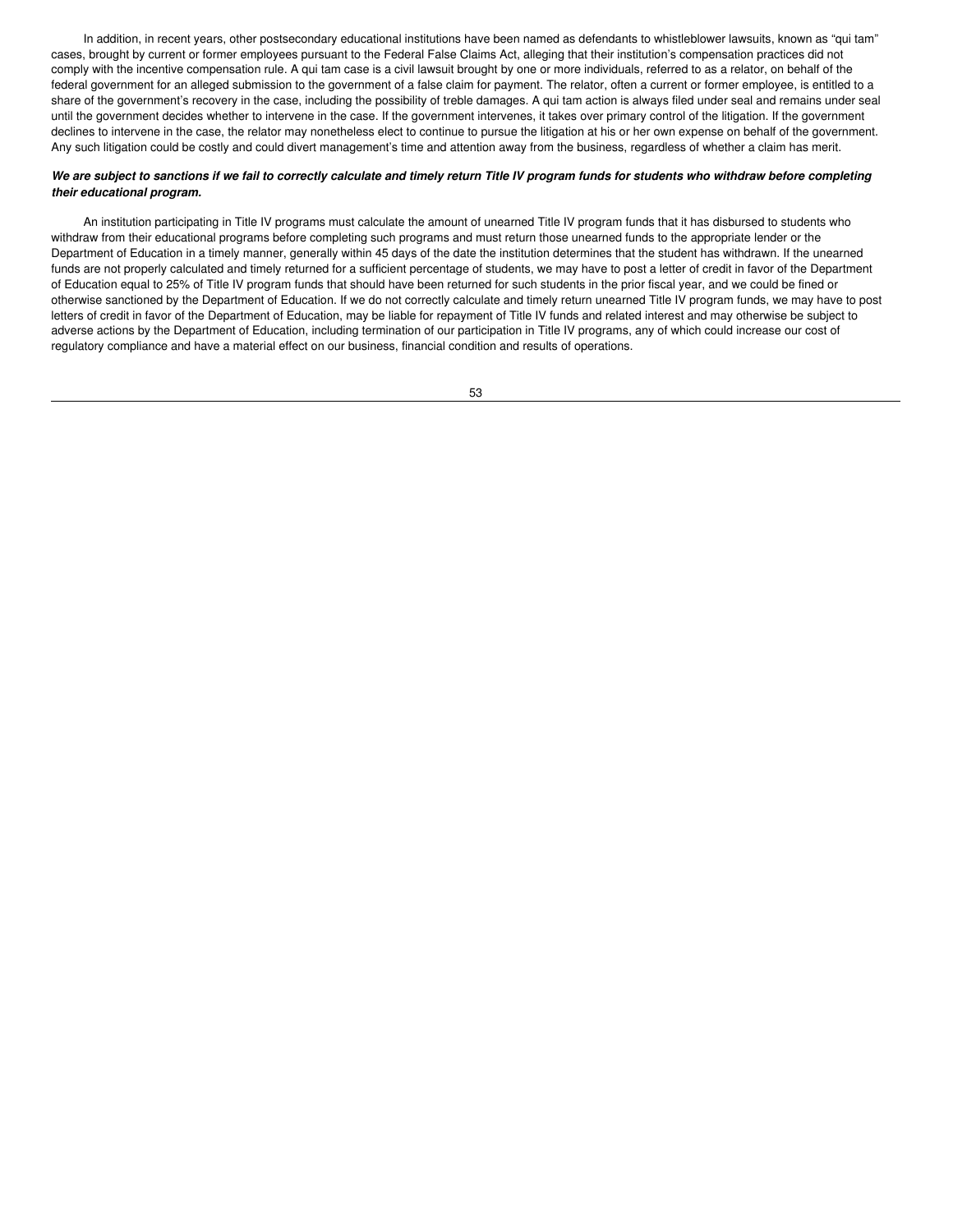## If any of our educational programs fail to qualify as programs that lead to gainful employment in a recognized occupation, it could reduce our *enrollment and revenue, increase costs of operations, and adversely affect our business.*

Under the Higher Education Act, proprietary schools generally are eligible to participate in Title IV programs in respect of educational programs that lead to "gainful employment in a recognized occupation." Historically, the concept of "gainful employment" has not been defined in detail. On October 31, 2014, the Department of Education published final regulations to define "gainful employment" which became effective on July 1, 2015. The gainful employment regulations define this concept using ratios, one based on annual DTE and another based on DTI ratio. Under the gainful employment regulations, an educational program with a DTE ratio at or below 8% or a DTI ratio at or below 20% is considered "passing." An educational program with a DTE ratio greater than 8% but less than or equal to 12% or a DTI ratio greater than 20% but less than or equal to 30% is considered to be "in the zone." An educational program with a DTE ratio greater than 12% and a DTI ratio greater than 30% is considered "failing." An educational program will cease to be eligible for students to receive Title IV program funds if its DTE and DTI ratios are failing in to out of any three consecutive award years or if both of these rates are failing or in the zone for four consecutive award years. On January 9, 2017, the Department of Education issued final debt-to-earnings rates to institutions for the first gainful employment debt measurement year. For a discussion of the performance of our current educational programs against the required debt measures, see "Item 1. Business – Regulatory Matters – Regulation of Federal Student Financial Aid Programs."

Additionally, the gainful employment regulations require an institution to certify to the Department of Education that its educational programs subject to the regulations, which include all programs offered by us, meet the applicable requirements for graduates to be professionally or occupationally licensed or certified in the state in which the institution is located. If we are unable to certify that our programs meet the applicable state requirements for graduates to be professionally or occupationally certified in that state, then we may need to cease offering certain programs in certain states or to students who are residents in certain states. The gainful employment regulations further include requirements for the reporting of student and program data by institutions to the Department of Education and expand the disclosure requirements that have been in effect since July 1, 2011.

On June 16, 2017, the Department of Education published a notice of intent to establish a negotiated rulemaking committee to develop proposed revisions to the gainful employment regulations. On August 30, 2017, the Department of Education published a Federal Register notice requesting nominations for individuals to serve on this negotiated rulemaking committee, and announced that this committee would meet for three sessions. The sessions occurred in December 2017, February 2018, and March 2018. The Department of Education and negotiators failed to reach consensus on a revised rule, and on August 14, 2018, the Department of Education published in the Federal Register a proposed rule (the "Gainful Employment Proposed Rule") which, if enacted as a final rule, would rescind the current gainful employment regulations applicable to all of our educational programs. Among other things, the Gainful Employment Proposed Rule would remove from the Department of Education's regulations the debt-to-earnings metric calculations for our programs, and sanctions and alternate earnings appeals related to those calculations, and related reporting, disclosure, and certification requirements. In the Gainful Employment Proposed Rule, the Department of Education also seeks comment on whether all institutions participating in the federal student financial aid programs should be required to disclose net price, completion rates, withdrawal rates, program size, graduate eligibility for state licensure, or any other items currently required under the gainful employment regulations. Following a 30-day public comment period, the Department of Education is expected to issue a final rule by November 1, 2018, taking effect July 1, 2019. We cannot predict the extent to which that final rule may differ from the Gainful Employment Proposed Rule, or may differ from the current gainful employment regulations, or the impact that any such revised rule might have on our business.

On July 5, 2017, the Department of Education announced that it would allow additional time, until July 1, 2018, for institutions to comply with certain disclosure requirements in the gainful employment regulations. On June 15, 2018, the Department of Education further announced that it would allow more additional time, until July 1, 2019, for institutions to comply with those disclosure requirements. Continued compliance with the gainful employment regulations could increase our cost of doing business, reduce our enrollments and have a material adverse effect on our business, financial condition, results of operations and cash flows.

The failure of any program or programs offered by NAU to satisfy any gainful employment regulations could render that program or programs ineligible for Title IV program funds. Additionally, any gainful employment data released by the Department of Education about our programs or warnings provided to students under the regulations could influence current students not to continue their studies, discourage prospective students from enrolling in our programs or negatively impact our reputation. If a particular educational program ceased to become eligible for Title IV program funds, either because it fails to prepare students for gainful employment in a recognized occupation or due to other factors, we may choose to cease offering the program. We could also be required to make changes to certain programs in the future in order to comply with the regulations or to avoid the uncertainty associated with such compliance. Any of these factors could materially affect our business, financial condition and results of operations.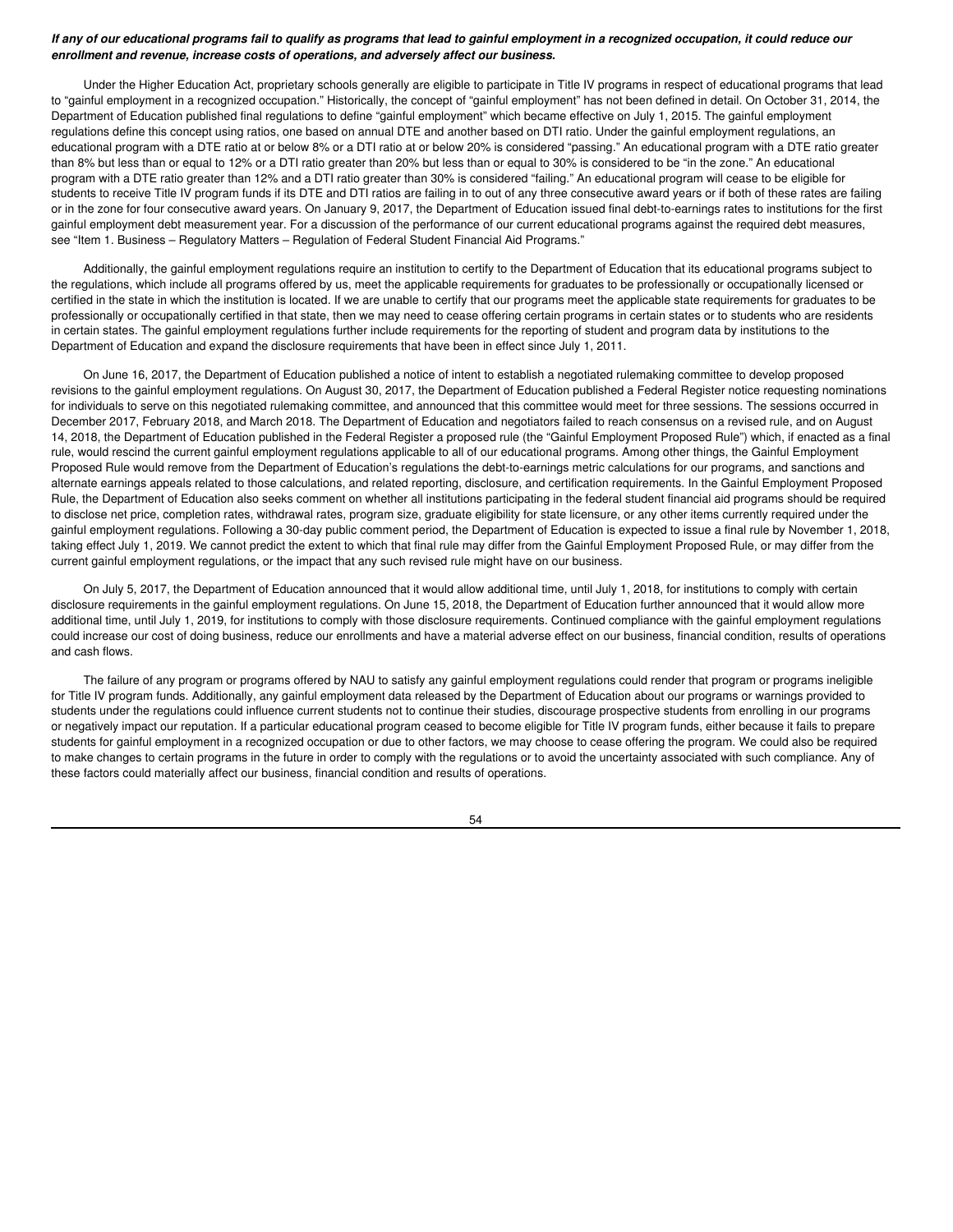# We could be held liable for any misrepresentation regarding the nature of our educational programs, financial charges and financial assistance or the *employability of our graduates.*

An institution participating in Title IV programs is prohibited from making misrepresentations regarding the nature of its educational programs, the nature of financial charges and availability of financial assistance, or the employability of graduates. A misrepresentation is defined in the regulations as any false, erroneous or misleading statement to any student or prospective student, any member of the public, an accrediting agency, a state agency or the Department of Education. If we – or any entity, organization, or person with whom we have an agreement to provide educational programs or to provide marketing, advertising, recruiting, or admissions services – commit a misrepresentation for which a person could reasonably be expected to rely, or has reasonably relied, to that person's detriment, the Department of Education could initiate proceedings to revoke our Title IV eligibility, deny applications made by us, impose fines, or initiate a limitation, suspension or termination proceeding against us. Further, although the Department of Education claims not to have created any private right of action, the Department of Education's recent modifications to its misrepresentation regulations could increase risk of qui tam actions under the False Claims Act.

# If we fail to maintain adequate systems and processes to detect and prevent fraudulent activity in student enrollment and financial aid, our business *could be materially adversely affected.*

Institutions of higher education are susceptible to an increased risk of fraudulent activity by outside parties with respect to student enrollment and student financial aid programs. The Department of Education's regulations require institutions that participate in Title IV programs to refer to the Office of Inspector General credible information indicating that any applicant, employee, third-party servicer or agent of the institution that acts in a capacity that involves administration of the Title IV programs has been engaged in any fraud or other illegal conduct involving Title IV programs. We cannot be certain that our systems and processes will always be adequate in the face of increasingly sophisticated and ever-changing fraud schemes. The potential for outside parties to perpetrate fraud in connection with the award and disbursement of Title IV program funds, including as a result of identity theft, may be heightened due to our offering various educational programs via distance education. Any significant failure by NAU to adequately detect fraudulent activity related to student enrollment and financial aid could result in loss of accreditation, which would result in the institution losing eligibility for Title IV programs, or in direct action by the Department of Education to limit or terminate NAU's Title IV program participation. Any of these outcomes could have a material adverse effect on our business, financial condition and results of operations.

## *If our students experience a loss or reduction of state financial aid, we could be materially affected.*

Some of our students rely on state financial aid to fund a portion of their education. Many states in which we operate have faced budget constraints, which have caused or may cause them to reduce or eliminate state appropriations, including with respect to the amount of financial assistance provided to postsecondary students, and additional states may reduce or eliminate such appropriations in the future. In addition, state financial aid programs generally are subject to annual appropriation by the state legislatures, which may eliminate or significantly decrease the amount of state financial aid available to students. We cannot predict whether future reductions in state financial aid programs will occur or how long such reductions will persist. For fiscal year ended May 31, 2018, we derived less than 1% of our total revenue from state financial aid programs, although the percentage derived by each of our campus locations may vary on an individual basis. The loss or reduction of state financial aid could decrease our student enrollment and could have a material effect on our business.

# A substantial decrease in private student financing options or a significant increase in financing costs for our students could have a material effect *on us.*

Some of our eligible students have used private (i.e., non-Title IV) loan programs to fund a portion of their education costs not covered by Title IV program funds or state financial aid sources. Recent adverse market conditions for consumer and federally guaranteed student loans (including lenders' increasing difficulties in reselling or syndicating student loan portfolios) have resulted, and could continue to result, in providers of private loans reducing the availability of or increasing the costs associated with providing private loans to postsecondary students. In particular, loans to students with low credit scores who would not otherwise be eligible for credit-based private loans have become increasingly difficult to obtain. Prospective students may find that these increased financing costs make borrowing prohibitively expensive and abandon or delay enrollment in postsecondary education programs. If our students are unable to finance their education our student population could decrease, which would have a material effect on our business, financial condition and results of operations.

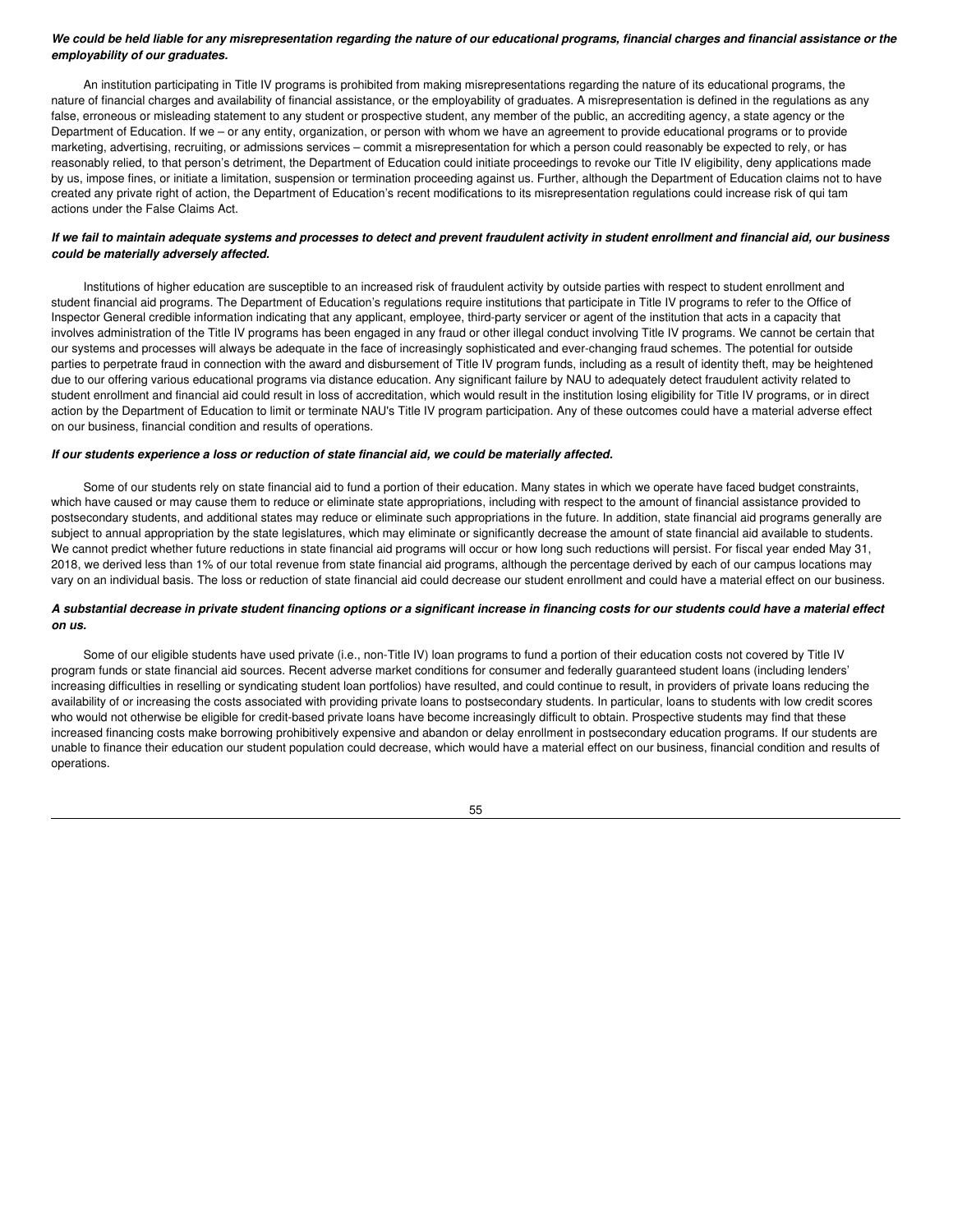#### Government and regulatory agencies and third parties may conduct compliance reviews, bring claims or initiate litigation against us.

Because we operate in a highly regulated industry, we may be subject to compliance reviews and claims of non-compliance and lawsuits by government agencies, regulatory agencies and third parties, including claims brought by third parties on behalf of the federal government. If the results of these reviews or proceedings are unfavorable to us, or if we are unable to defend successfully against lawsuits or claims, we may be required to pay money damages or be subject to fines, limitations, loss of eligibility for Title IV funding, injunctions or other penalties. Even if we adequately address issues raised by an agency review or successfully defend a lawsuit or claim, we may have to divert significant financial and management resources from our ongoing business operations to address issues raised by those reviews or to defend against those lawsuits or claims. Additionally, we may experience adverse collateral consequences as a result of any negative publicity associated with such claims, including declines in student enrollments and lessened willingness of third parties to do business with us. Claims and lawsuits brought against us may damage our reputation or cost us to incur expenses, even if such claims and lawsuits are without merit.

#### Our regulatory environment and our reputation may be negatively influenced by the actions of other postsecondary institutions.

In recent years, regulatory investigations and civil litigation have been commenced against several postsecondary educational institutions. These investigations and lawsuits have alleged, among other things, deceptive trade practices and non-compliance with Department of Education regulations. These allegations have attracted adverse media coverage and have been the subject of federal and state legislative hearings. Although the media, regulatory and legislative focus has been primarily on the allegations made against these specific companies, broader allegations against the overall postsecondary sector may negatively impact public perceptions of postsecondary educational institutions, including us. Such allegations could result in increased scrutiny and regulation by the Department of Education, U.S. Congress, accrediting bodies, state legislatures or other governmental authorities on all postsecondary institutions.

## **Risks Related to Our Business**

## If we continue to decline in revenue and profitability, we may not have adequate liquidity and capital resources to execute our business plan.

The Company has experienced a decrease in revenue since 2013 due to enrollment declines at National American University, and this long-term decline in revenue has resulted in increasing net losses and decreases in our liquidity and capital resources. To counter the decrease in net losses, the Company consolidated students at thirteen locations into locations in the same market since the third quarter of 2017. Ten locations were consolidated in the third quarter of fiscal year 2018. The reduction of overhead as the result of these campus consolidations, while maintaining student services, has positively impacted operating cash flow and cash balances. The recent formation of the College of Military Studies and the acquisition of academic programs in strategic security and related fields from Henley Putnam University also have positive impact on our enrollment.

For the year ended May 31, 2018, our cash used in operating activities was \$3.7 million. As of May 31, 2018, the Company had \$5.3 million of unrestricted cash and cash equivalents and negative working capital of \$652 thousand, which may not be sufficient to fund our forecasted operating and cash requirements without additional financing or other actions by management. The following management actions occurred after May 31, 2018, the results of which management believes are probable of occurring and will be sufficient to meet its forecasted liquidity needs for the next twelve months from the issuance of the Company's financial statements:

- The Company has identified certain, non-revenue producing assets, specifically two aircraft that it will divest in order to further reduce operating expenses and support its liquidity needs. The estimated proceeds from the sale of the assets as well as the savings from the related maintenance and operating costs are approximately \$2.3 million.
- The Company estimates a \$3 million decrease in payroll expenses by eliminating positions through the reorganization of our enrollment function, which is now under one leadership team to provide transparency and accountability.

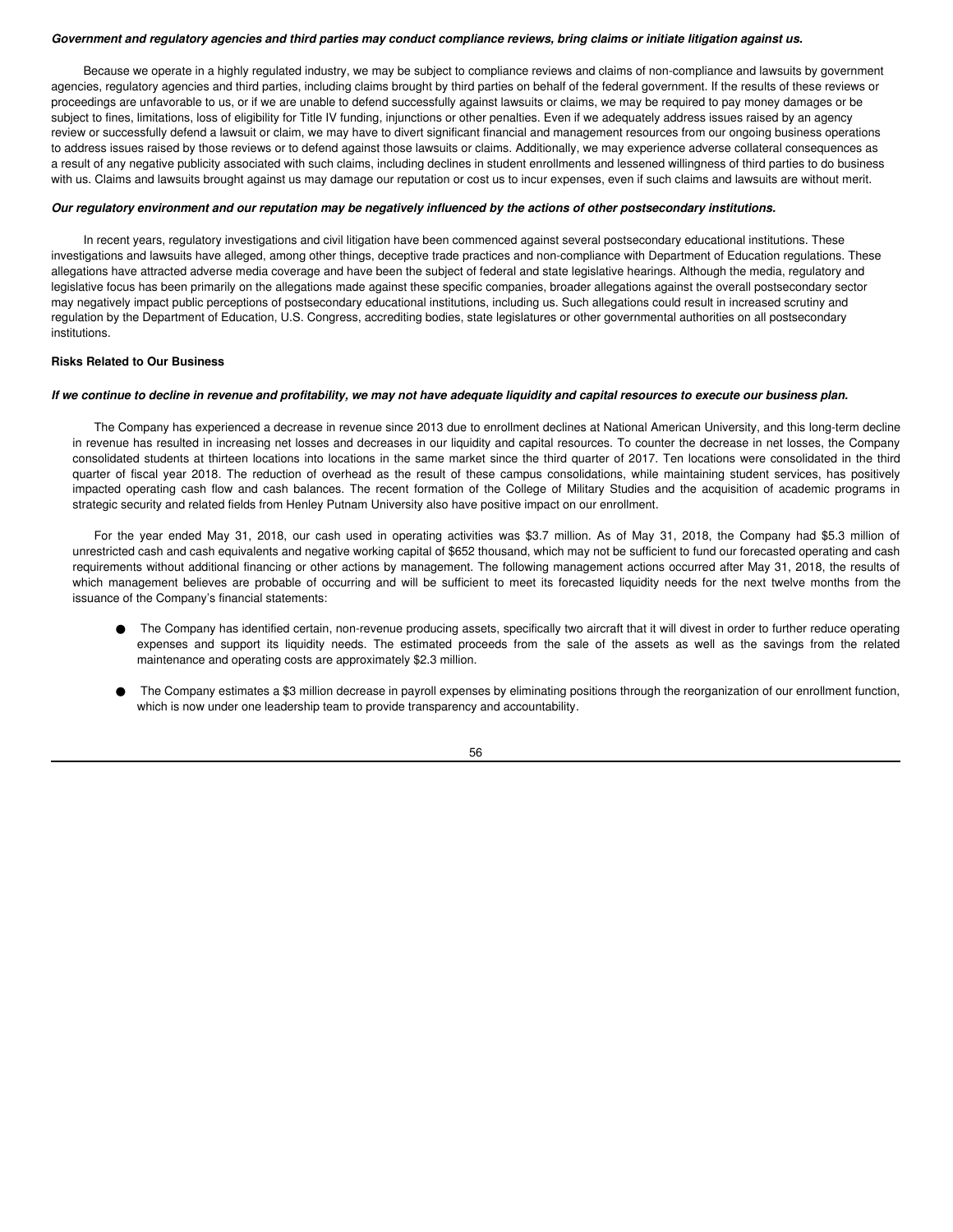# We operate in a highly competitive industry, and competitors with greater resources could harm our business, decrease market share and put *downward pressure on our tuition rates.*

The postsecondary education market is highly fragmented and competitive. We compete for students with traditional public and private two-year and four- year colleges and universities, and other for-profit schools, including those that offer online learning programs, and alternatives to higher education, such as employment and military service. Many public and private schools, colleges and universities, including most major colleges and universities, offer online programs. We expect to experience additional competition in the future as more colleges, universities and for-profit schools offer an increasing number of online programs. Public institutions receive substantial government subsidies, and public and private non-profit institutions have access to government and foundation grants, tax-deductible contributions and other financial resources generally not available to for-profit schools. Accordingly, public and private nonprofit institutions may have instructional and support resources superior to those in the for-profit sector, and public institutions can offer substantially lower tuition prices. Some of our competitors in both the public and private sectors also have substantially greater financial and other resources than us. We may not be able to compete successfully against current or future competitors and may face competitive pressures that could have a material effect on our business, financial condition and results of operations.

### Our online and distance learning programs operate in a highly competitive market with rapid technological changes.

Online education is a highly fragmented and competitive market subject to rapid technological change. Competitors vary in size and organization from traditional colleges and universities, many of which offer some form of online education programs, to for-profit schools and software companies providing online education and training software. We expect the online education and training market to be subject to rapid changes in delivery, interaction and other future innovation and advancement. Our success will depend, in part, on our ability to adapt to changing technologies in online and distance learning and offer an attractive online/distance education option while maintaining competitive pricing. Furthermore, the expansion of our online programs and the development of new programs may not be accepted by the online education market. In addition, a general decline in Internet use for any reason, including due to security or privacy concerns, the cost of Internet service or changes in government regulation of Internet use, may result in less demand for online educational services, in which case we may not be able to recruit and retain students and grow our online programs as planned. Accordingly, if we are unable to keep pace with changes in technology or maintain technological relevance, or if the use of the Internet changes, our business, financial condition and results of operations may be adversely affected.

# If our graduates are unable to obtain professional licenses or certifications in their chosen field of study, we may face declining enrollments and *revenues or be subject to student litigation.*

Certain students, particularly in the healthcare programs, require or desire professional licenses or certifications after graduation to obtain employment in their chosen fields. Their success in obtaining such licensure depends on several factors, including the individual merits of the student, whether the institution and the program were approved by the state or by a professional association, whether the program from which the student graduated meets all state requirements and whether the institution is accredited. If one or more states refuses to recognize our graduates for professional licensure in the future based on factors relating to us or our programs, the potential growth of our programs would be negatively impacted, which could have a material effect on our business, financial condition and results of operations. In addition, we could be exposed to litigation that would force us to incur legal and other expenses that could have a material effect on our business, financial condition and results of operations.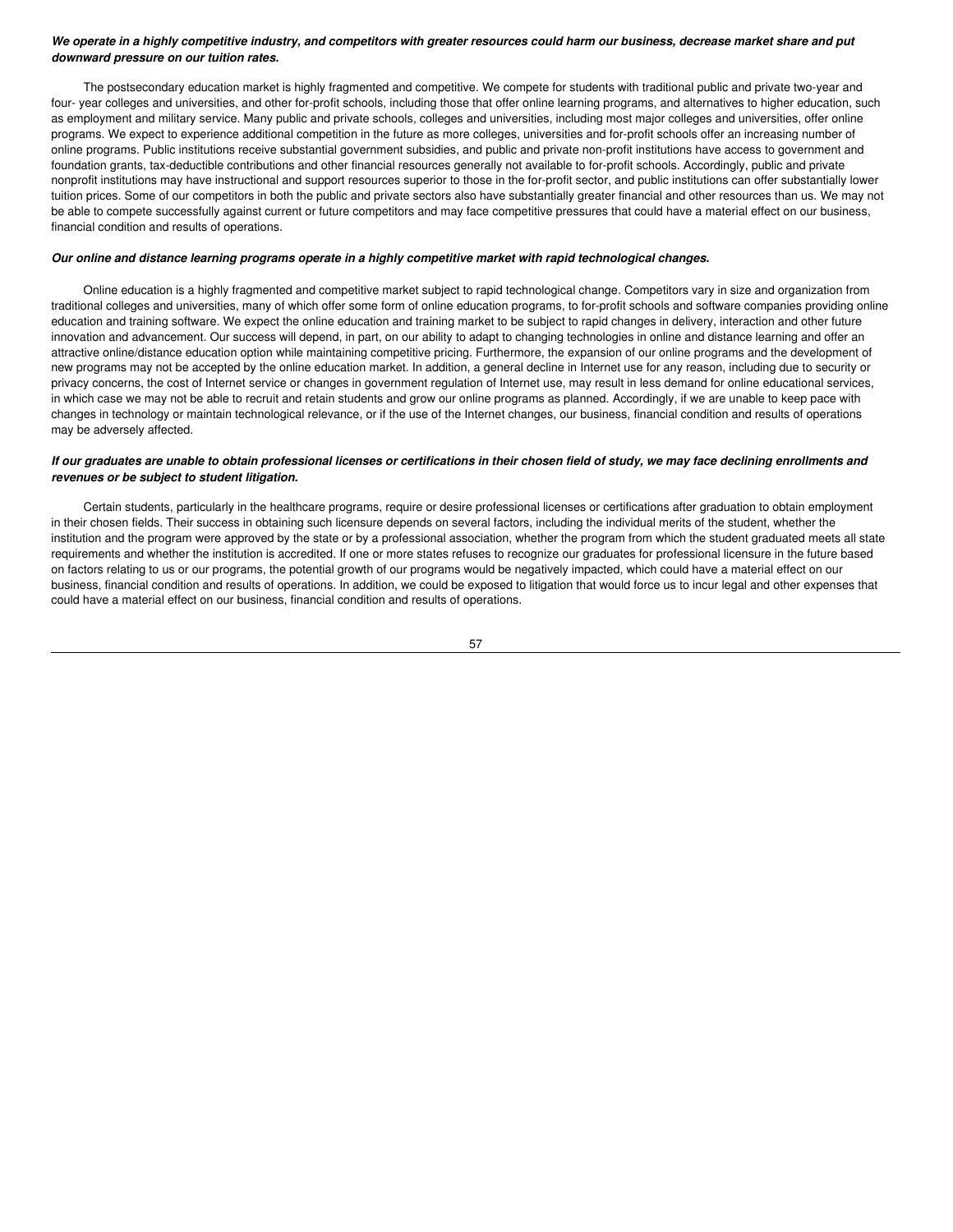# The payment and amount of future dividends is subject to Board of Director discretion and to various risks and uncertainties.

The payment and amount of future quarterly dividends is within the discretion of the Board of Directors and will depend on factors the Board deems relevant at the time declaration of a dividend is considered. These factors include, but are not limited to: available cash; management's expectations regarding future performance and free cash flow; and the effect of various risks and uncertainties described in this "Risk Factors" section.

#### Our financial performance depends on our ability to continue to develop awareness among, and attract and retain, new students.

Building awareness of NAU and the programs and services we offer is critical to our ability to attract prospective students. If we are unable to successfully market and advertise our educational programs, our ability to attract and enroll students could be adversely affected, and, consequently, our ability to increase revenue or generate profitability could be impaired. It is also critical to our success that we convert prospective students to enrolled students in a cost-effective manner and that these enrolled students remain active in our programs. Some of the factors that could prevent us from successfully enrolling and retaining students include:

- **●** the reduced availability of, or higher interest rates and other costs associated with, Title IV loan funds or other sources of financial aid;
- the emergence of more successful competitors;
- factors related to our marketing, including the costs and effectiveness of Internet advertising and broad-based branding campaigns and recruiting efforts;
- performance problems with our online systems;
- failure to maintain institutional and specialized accreditations;
- failure to obtain and maintain required state authorizations;
- **●** the requirements of the education agencies that regulate us that restrict the initiation of new locations, new programs and modification of existing programs;
- **●** the requirements of the education agencies that regulate us that restrict the ways schools can compensate their recruitment personnel;
- **●** increased regulation of online education, including in states in which we do not have a physical presence;
- restrictions that may be imposed on graduates of online programs that seek certification or licensure in certain states;
- student dissatisfaction with our services and programs;
- adverse publicity regarding us, our competitors, or online or for-profit education generally;
- price reductions by competitors that we are unwilling or unable to match;
- **●** a decline in the acceptance of online education;
- an adverse economic or other development that affects job prospects in our core disciplines;
- a decrease in the perceived or actual economic benefits that students derive from our programs;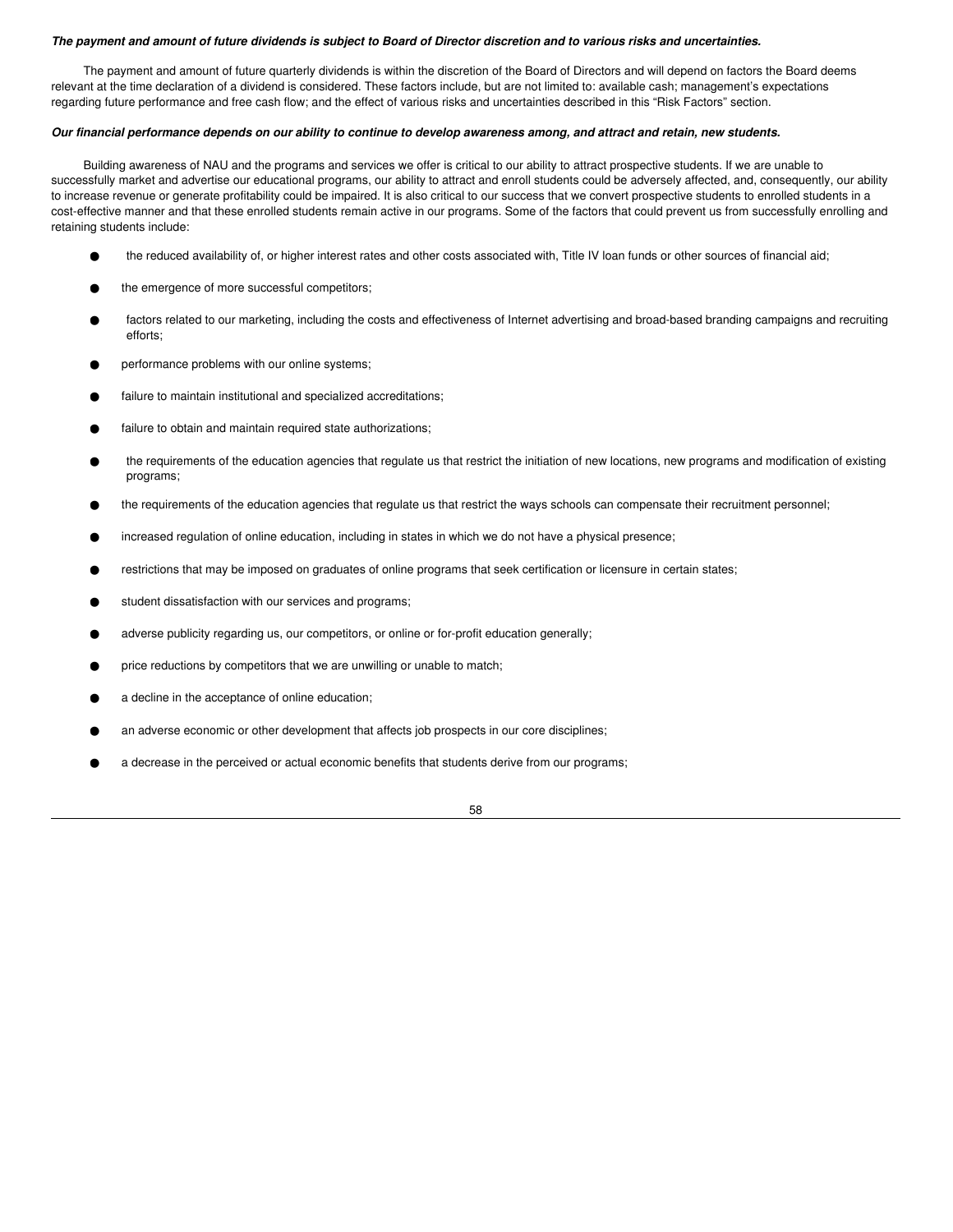- litigation or regulatory investigations that may damage our reputation; and
- **●** changes in the general economy, including employment.

If, for any reason or reasons, including those presented above, we are unable to maintain and increase our awareness among prospective students, recruit students and convert prospective students into enrolled students, our business, financial condition and results of operations could be adversely affected.

## Our growth may place a strain on our resources that could adversely affect our systems, controls and operating efficiency.

We believe that future growth will be based upon an expansion of our current programs, the addition of new programs, an increase in our online presence, affiliation agreements and increasing enrollments. The growth and expansion of our domestic and international operations may place a significant strain on our resources and increase demands on our management information and reporting systems, financial management controls and personnel. Any failure to effectively manage or maintain growth could have a material effect on our business, financial condition and results of operations.

### *If we cannot maintain student enrollments, our results of operations may be adversely affected.*

Our strategy for growth and profitability depends, in part, upon the retention of our students. While we provide certain services to our students (e.g., tutoring) in an effort to retain students and lower attrition rates, many of our students face financial, personal or family constraints that require them to withdraw within a term or at the end of a given term. Additionally, some students may decide to continue their education at a different institution. If for any reason, we are unable to predict and manage student attrition, our overall enrollment levels would likely decline, which could have a material effect on our business, financial condition and results of operations.

## If the proportion of students who are enrolled in our Associate degree programs increases, we may experience increased costs and reduced *margins.*

If increases in Associate degree programs take effect, we may experience additional consequences, such as higher costs per start, lower retention rates, higher student services costs, an increase in the percentage of our revenue derived from Title IV programs under the 90/10 Rule, more limited ability to implement tuition price increases and other effects that could have a material effect on our business, financial condition and results of operations.

#### *An increase in interest rates could adversely affect our ability to attract and retain students.*

For the fiscal years ended May 31, 2018, 2017, and 2016, NAU derived cash receipts equal to approximately 82.1%, 82.6%, and 86.8%, respectively, of its net revenue from tuition financed under Title IV programs, which include student loans with interest rates subsidized by the federal government. Additionally, some students finance their education through private loans that are not subsidized. If our students' employment circumstances are adversely affected by regional or national economic downturns, they may be more heavily dependent on student loans. Interest rates have reached relatively low levels in recent years, creating a favorable borrowing environment for students. However, if interest rates increase or Congress decreases the amount available for Title IV funding, our students may have to pay higher interest rates on their loans. Any future increase in interest rates will result in a corresponding increase in educational costs to our existing and prospective students, which could result in a significant reduction in our student population and revenues. Higher interest rates could also contribute to higher default rates with respect to our students' repayment of their education loans. Higher default rates may in turn adversely impact our eligibility to participate in some or all of the Title IV programs, which could result in a material effect on our enrollments and future growth prospects and our business, financial condition and results of operations.

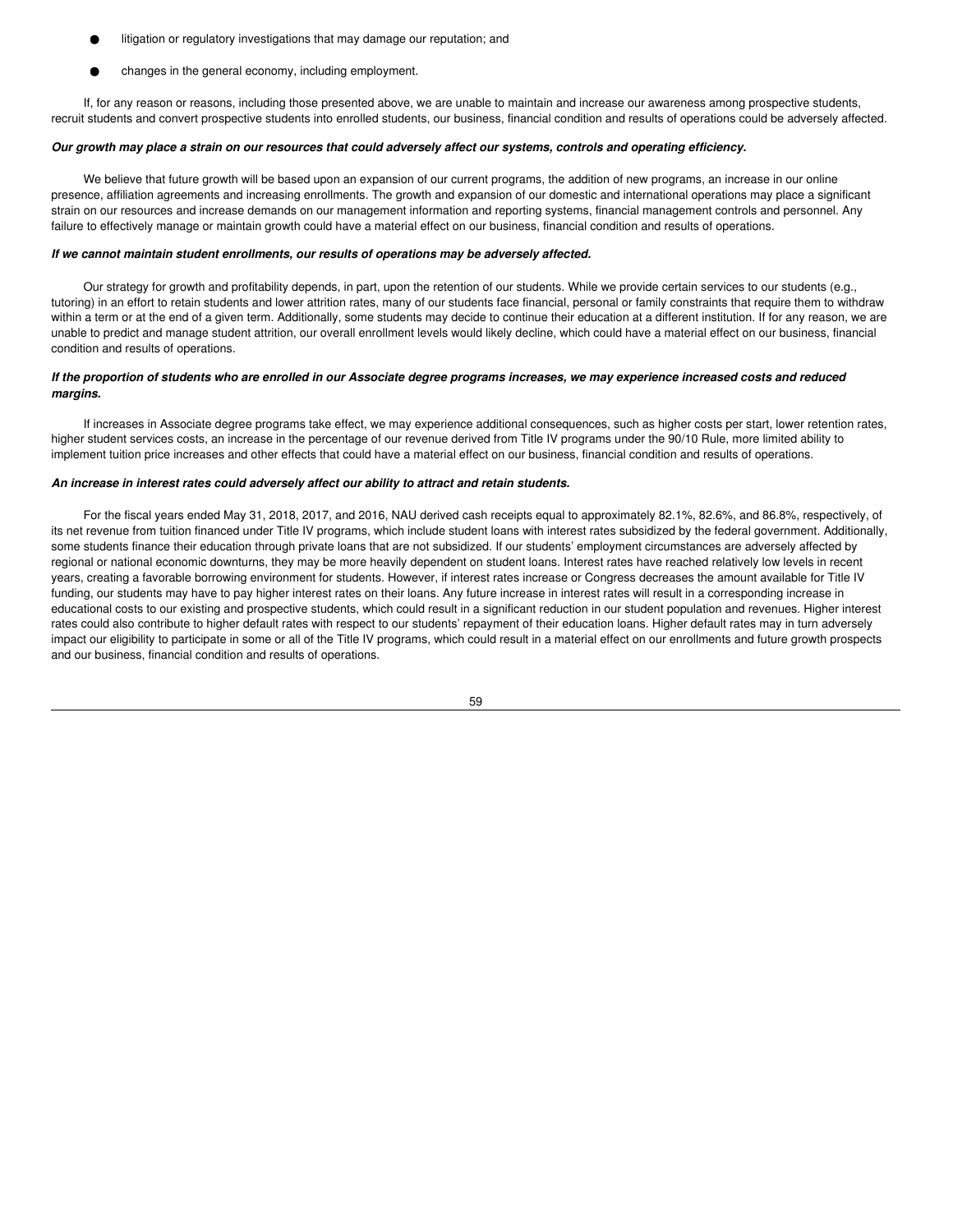#### Our reputation and the value of our stock may be negatively affected by the actions of other postsecondary educational institutions.

In recent years, regulatory proceedings and litigation have been commenced against various postsecondary educational institutions relating to, among other things, deceptive trade practices, false claims against the government and non-compliance with Department of Education requirements, state education laws and state consumer protection laws. These proceedings have been brought by students, the Department of Education, the United States Department of Justice, the United States Securities and Exchange Commission and state governmental agencies, among others. These allegations have attracted adverse media coverage and have been the subject of legislative hearings and regulatory actions at both the federal and state levels, focusing not only on the individual schools but in some cases on the larger for-profit postsecondary education sector as a whole. Adverse media coverage regarding other for-profit education companies or other educational institutions could damage our reputation, result in lower enrollments, revenues and results of operations and have a negative impact on the value of our stock. Such coverage could also result in increased scrutiny and regulation by the Department of Education, Congress, accrediting commissions, state legislatures, state attorneys general, state education agencies or other governmental authorities of all educational institutions, including us.

# Our expansion into new markets outside the United States will subject us to risks inherent in international operations, are subject to significant *start- up costs and will place strain on our management.*

As part of our growth strategy, we intend to continue to establish markets outside the United States, subject to approvals from the HLC and other appropriate accrediting or regulatory agencies. Our operations in each of the foreign jurisdictions may subject us to additional educational and other regulations of foreign jurisdictions, which may differ materially from the regulations applicable to our domestic operations. Such international expansion is expected to require a significant amount of start-up costs. Additionally, our management does not have significant experience in operating a business at the international level. As a result, we may be unsuccessful in carrying out our plans for international expansion, obtaining the necessary licensing, permits or market saturation, or in successfully navigating other challenges posed by operating an international business.

#### If we do not maintain existing and develop additional relationships with employers, our future growth may be impaired.

Currently, we have relationships with certain employers to provide their employees with an opportunity to enroll in classes and obtain degrees through us while maintaining their employment. These relationships are an important part of our strategy because they provide us with a steady source of potential working adult students for particular programs and increase our reputation among employers. If we are unable to develop new relationships or maintain our existing relationships, this source of potential students may be impaired and enrollments and revenue may decrease, any of which could have a material effect on our business, financial condition and results of operations.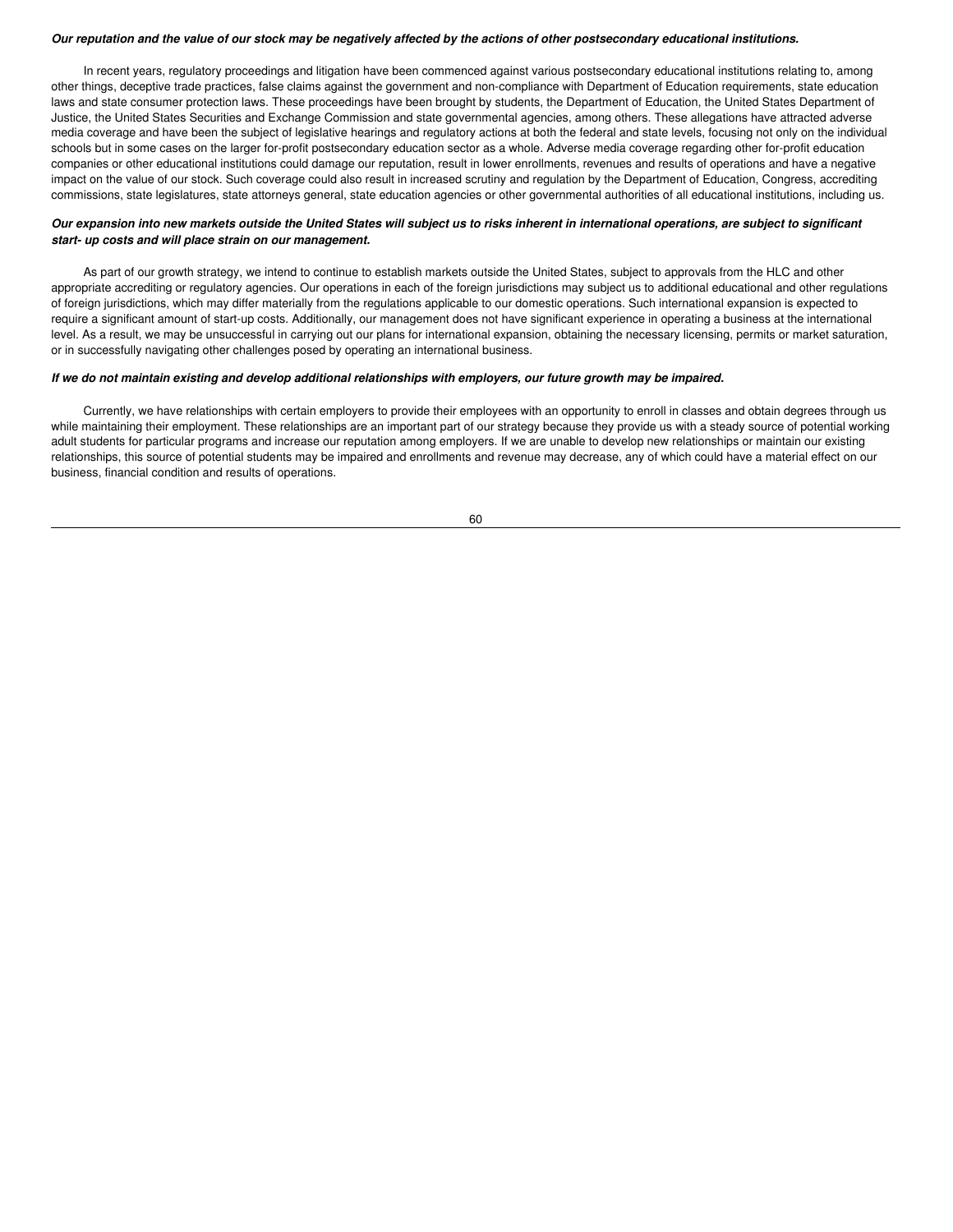#### *If students fail to pay their outstanding balances, our business may be harmed.*

From time to time, students may carry balances on portions of their education expense not covered by financial aid programs. These balances are unsecured and not guaranteed. Furthermore, disruptive economic events could adversely affect the ability or willingness of our former students to repay student loans, which may increase our student loan cohort default rate and require the devotion of increased time, attention and resources to manage these defaults. As a result, losses related to unpaid student balances in excess of the amounts we have reserved for bad debts, or the failure of students to repay their debt obligations, could have a material effect on our business, financial condition and results of operations.

#### Government regulations relating to the Internet could increase our cost of doing business and affect our ability to grow.

The increasing popularity and use of the Internet and other online services has led and may lead to the adoption of new laws and regulatory practices in the United States or foreign countries and to new interpretations of existing laws and regulations. These new laws and interpretations may relate to issues such as online privacy, copyrights, trademarks and service marks, sales taxes, fair business practices and the requirement that online education institutions qualify to do business as foreign corporations or be licensed in one or more jurisdictions where they have no physical location. As the proportion of our students who take online courses increases, new laws, regulations or interpretations related to doing business over the Internet could increase our costs of compliance or doing business and materially affect our ability to offer online courses, which would have a material effect on our business, financial condition and results of operations.

### *Our financial performance depends, in part, on our ability to keep pace with changing market needs.*

Increasingly, prospective employers of NAU students require their new employees to possess appropriate technological skills and interpersonal skills, such as communication, critical thinking and teamwork skills. These skills evolve rapidly in a changing economic and technological environment. Accordingly, it is important for our programs to evolve in response to those economic and technological changes. The expansion of existing programs and the development of new programs may not be accepted by current or prospective students or the employers of our graduates. Even if NAU is able to develop acceptable new programs, we may not be able to begin offering those new programs as quickly as required by prospective employers or as quickly as our competitors offer similar programs. In addition, we may be unable to obtain specialized accreditations or licensures that may make certain programs desirable to students. To offer a new academic program, NAU may be required to obtain appropriate federal, state and accrediting agency approvals that may be conditioned or delayed in a manner that could significantly affect our growth plans. In addition, to be eligible for Title IV programs, a new academic program may need to be approved by the Department of Education, the HLC and state educational agencies. If we are unable to adequately respond to changes in market requirements due to regulatory or financial constraints, unusually rapid technological changes or other factors, our ability to attract and retain students could be impaired, the rates at which our graduates obtain jobs involving their fields of study could suffer and our reputation among students, prospective students and employers may be impaired, which could have a material effect on our business, financial condition and results of operations.

Establishing new academic programs or modifying existing programs requires us to invest in management and business development, incur marketing expenses and reallocate other resources. We may have limited experience with any courses in new academic areas and may need to modify our systems, strategy and delivery platform or enter into arrangements with other educational institutions to provide such programs effectively and profitably. If we are unable to offer new courses and programs in a cost-effective manner, or are otherwise unable to effectively manage the operations of newly established academic programs, it could have a material effect on our business, financial condition and results of operations.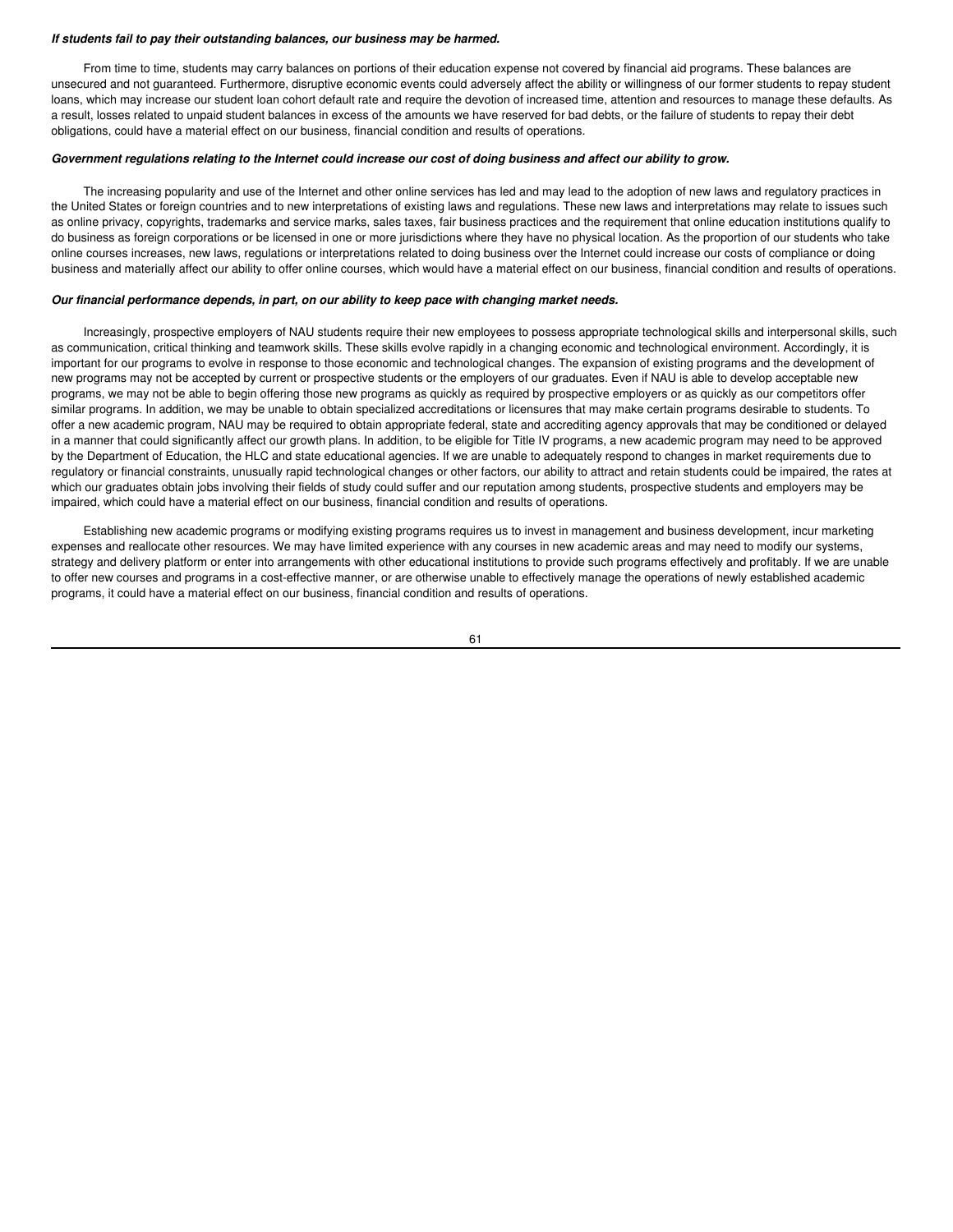# Capacity constraints of our computer networks and changes to the acceptance and regulation of online programs could have a material effect on *student retention and growth.*

If we are successful in increasing student enrollments, additional resources in the forms of human, intellectual and financial capital, as well as information technology resources, will be necessary. We have invested and continue to invest significant resources in information technology when such technology systems and tools have become impaired or obsolete. In an attempt to utilize recent technology, we could install new information technology systems without accurately assessing its costs or benefits or experience delayed or ineffective implementation of new information technology systems. Similarly, we could fail to respond in a timely or sufficiently competitive way to future technological developments in our industry. As a result, this growth may place a significant strain on our operational resources, including our computer networks and information technology infrastructure, thereby restricting our ability to enroll and retain students and grow our online programs.

#### System disruptions and security threats to our computer networks could have a material effect on our ability to attract and retain students.

The performance and reliability of our computer network infrastructure is critical to our reputation and ability to attract and retain students. Any computer system error or failure, or a sudden and significant increase in traffic on our computer networks, including those that host our online programs, may cause network outages and disrupt our online and on-ground operations that may damage our reputation.

Additionally, we face a number of threats to our computer systems, including unauthorized access, computer hackers, computer viruses and other security problems and system disruptions. We have devoted and will continue to devote significant resources to the security of our computer systems, but they are still vulnerable to security threats. A user or hacker who circumvents security measures could misappropriate proprietary information or cause interruptions or malfunctions in operations. As a result, we expend significant resources to protect against the threat of these system disruptions and security breaches and may have to spend more to alleviate problems caused by these disruptions and breaches, which could have a material effect on our reputation, ability to retain and store data and our business, financial condition and results of operations.

# A failure of our information systems to store, process and report relevant data may reduce management's effectiveness, interfere with regulatory *compliance and increase operating expenses.*

We are heavily dependent on the integrity of our data management systems. If these systems do not effectively collect, store, process and report relevant data for the operation of our business, whether due to equipment malfunction or constraints, software deficiencies or human error, our ability to plan, forecast and execute our business plan and comply with applicable laws and regulations, including the Higher Education Act, will be impaired. Any such impairment of our information systems could materially affect our reputation and our ability to provide student services or accurately budget or forecast operating activity, thereby adversely affecting our financial condition and results of operations.

# The personal information that we collect may be vulnerable to breach, theft or loss, and could subject us to liability or adversely affect our reputation *and operations.*

Possession and use of personal information in our operations subjects us to risks and costs that could harm our business and reputation. We collect, use and retain large amounts of personal information regarding our students and their families, including social security numbers, tax return information, personal and family financial data and credit card numbers. We also collect and maintain personal information of our employees in the ordinary course of business. Some of this personal information is held and managed by certain of our vendors. Although we use security and business controls to limit access and use of personal information, a third party may be able to circumvent those security and business controls, which could result in a breach of student or employee privacy. In addition, errors in the storage, use or transmission of personal information could result in a breach of student or employee privacy. Possession and use of personal information in our operations also subjects us to U.S. federal and state legislative and regulatory burdens that could require us to implement certain policies and procedures, such as the procedures we adopted to comply with the Red Flags Rule that was promulgated by the Federal Trade Commission under the federal Fair Credit Reporting Act, which requires the establishment of guidelines and policies regarding identity theft related to student credit accounts, and could require us to make certain notifications of data breaches and restrict our use of personal information. The risk of hacking and cyber-attacks has increased, as has the sophistication of such attacks, including email phishing schemes targeting employees to give up their credentials. We cannot provide any assurances that a breach, loss, or theft of personal information will not occur. A breach, theft, or loss of personal information regarding our students and their families or our employees that is held by us or our vendors could have a material adverse effect on our reputation and results of operations and result in liability under U.S. federal and state privacy statutes and legal actions by state authorities and private litigants, any of which could have a material adverse effect on our business. Moreover, certain of our operations may involve the collection of personal information from individuals outside the U.S., which may render us subject to global privacy and data security laws. For example, the European Union General Data Protection Regulation ("GDPR"), which became enforceable May 25, 2018, contains a number of requirements that are different from or exceed those in U.S. federal and state privacy and data security laws. The GDPR may apply to certain of our operations. Were it to apply and if we were out of compliance, there is the potential for administrative, civil, or criminal liability with significant monetary penalties as well as reputational harm to us and our employees.

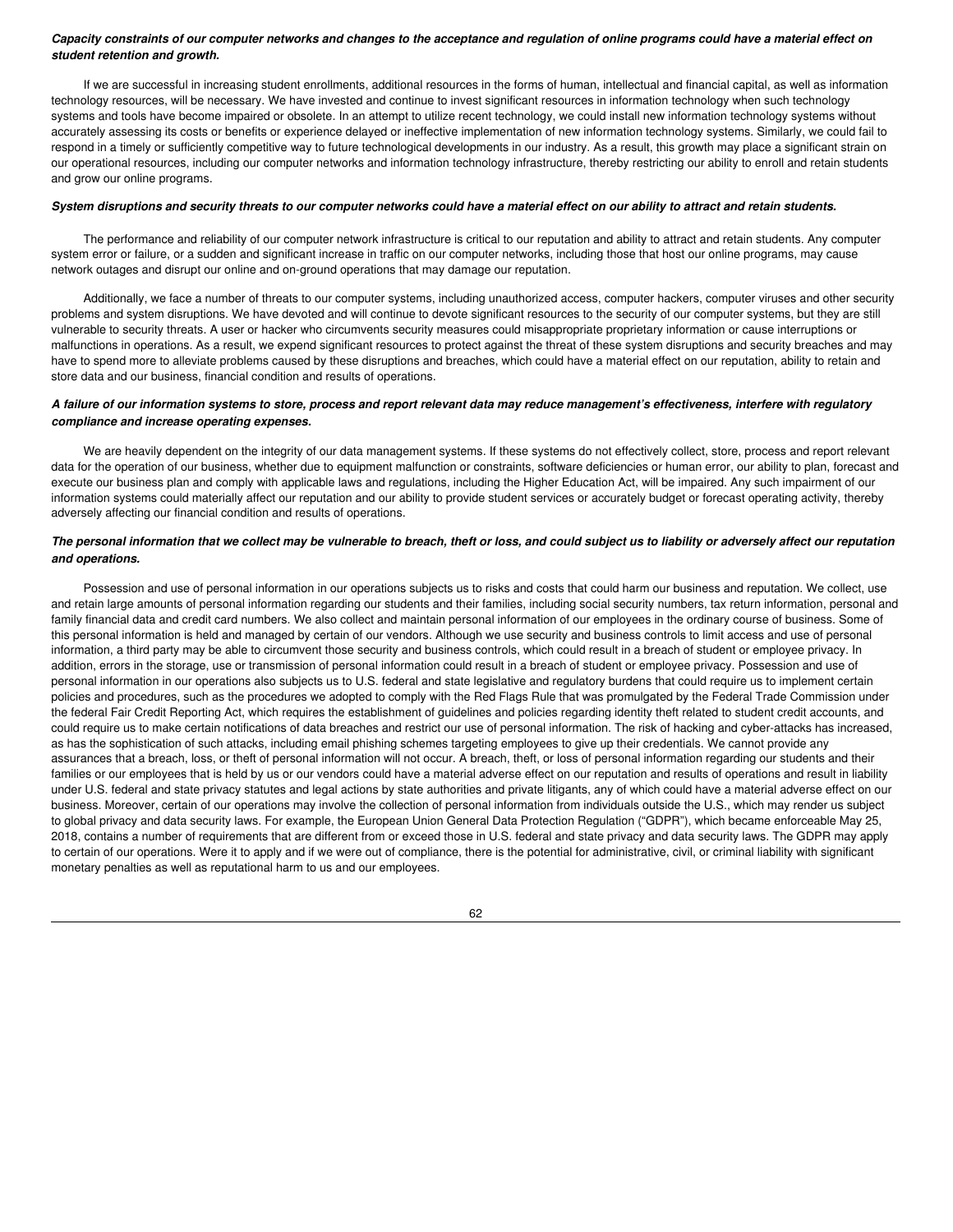#### We may incur liability for the unauthorized duplication or distribution of class materials posted online for class discussions.

In some instances, our faculty members or students may distribute to students in class or post various articles or other third-party content on class discussion boards. We may incur liability for the unauthorized duplication or distribution of this material distributed in class or posted online for class discussions. As a for-profit organization, we may be subject to a greater risk of liability for the unauthorized duplication of materials under the Copyright Act than a non-profit institution of higher education. Third parties may raise claims against us for the unauthorized duplication of this material. Any such claims could subject us to costly litigation and impose a significant strain on financial resources and management personnel, regardless of whether the claims have merit. Our general liability insurance may not cover potential claims of this type adequately or at all, and we may be required to alter the content of our courses or pay monetary damages, which could have a material effect on our business, financial condition and results of operations.

### We rely on exclusive proprietary rights and intellectual property that may not be adequately protected under current laws.

Our success depends, in part, on our ability to protect our proprietary rights and intellectual property. We rely on a combination of copyrights, trademarks, trade secrets, domain names and contractual agreements to protect our proprietary rights. We rely on trademark protection in both the United States and certain foreign jurisdictions to protect our rights to various marks, as well as distinctive logos and other marks associated with them. We also rely on agreements under which we obtain intellectual property or license rights to own or use content developed by faculty members, content experts and other third-parties. We cannot assure that these measures are adequate, that we have secured, or will be able to secure, appropriate protections for all of our proprietary rights in the United States or any foreign jurisdictions, or that third parties will not terminate license rights or infringe upon or otherwise violate our proprietary rights. Despite our efforts to protect these rights, unauthorized third parties may attempt to infringe our trademarks, use, duplicate or copy the proprietary aspects of our student recruitment and educational delivery methods, curricula, online resource material and other content. Our management's attention may be diverted by these attempts and we have in the past, and may in the future, need to use funds in litigation to protect our proprietary rights against any infringement or violation, which could have a material effect on our business, financial condition and results of operations.

#### We may be involved in disputes from time to time relating to our intellectual property and the intellectual property of third parties.

We have in the past, and may in the future, become parties to disputes from time to time over rights and obligations concerning intellectual property, and we may not always prevail in these disputes. Third parties may allege that we have not obtained sufficient rights in the content of a course or other intellectual property. Third parties may also raise claims against us alleging infringement or violation of the intellectual property of that third party. Some third party intellectual property rights may be extremely broad, and it may not be possible for us to conduct our operations in such a way as to avoid violating those intellectual property rights. Any such intellectual property claim could subject us to costly litigation and impose a significant strain on our financial resources and management personnel regardless of whether such claim has merit. Our general liability and cyber liability insurance, if any, may not cover potential claims of this type adequately or at all, and we may be required to alter the content of our courses or pay monetary damages or license fees to third parties, which could have a material effect on our business, financial condition and results of operations.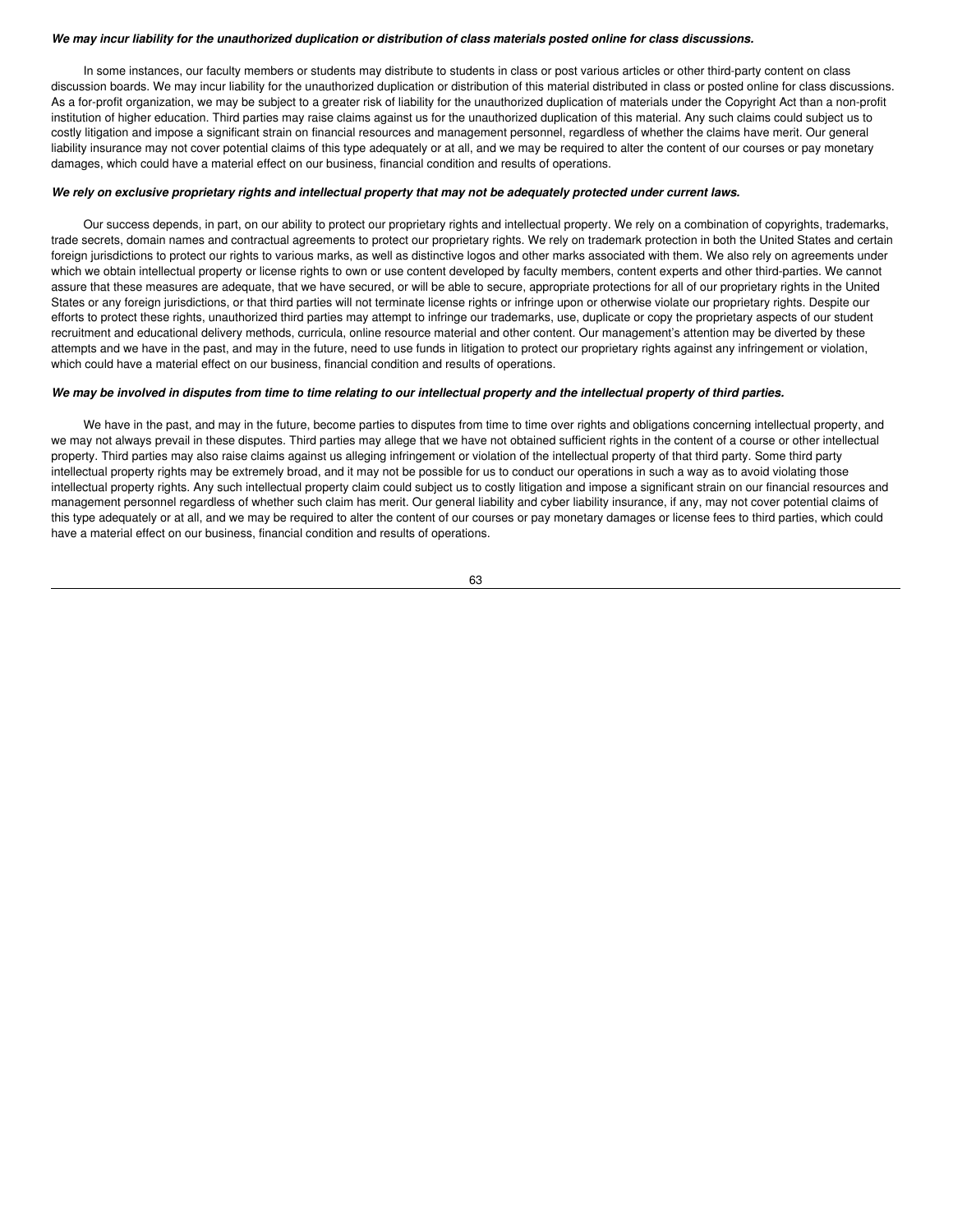#### We may not be able to retain key personnel or hire and retain the personnel we need to sustain and grow our business.

Our success depends largely on the skills, efforts and motivations of our executive officers, who have significant experience with our business and within the education industry. Due to the nature of the education industry, we face significant competition in attracting and retaining personnel who possess the skills necessary to sustain and grow our business. The loss of the services of any of our key personnel, or failure to attract and retain other qualified and experienced faculty members and staff members on acceptable terms, could impair our ability to sustain and grow our business.

### *Our business may be affected by changing economic conditions.*

The United States economy and the economies of other key industrialized countries currently have recessionary characteristics, including reduced economic activity, increased unemployment and substantial uncertainty about the financial markets. In addition, homeowners in the United States have experienced an unprecedented reduction in wealth due to the decline in residential real estate values across much of the country. The reduction in wealth, unavailability of credit and unwillingness of employers to sponsor non-traditional educational opportunities for their employees could have a material effect on our business, financial condition and results of operations.

#### Terrorist attacks and other acts of violence or war, natural disasters or breaches of security could have an adverse effect on our operations.

Terrorist attacks and other acts of violence or war, hurricanes, earthquakes, floods, tornadoes and other natural disasters or breaches of security at our educational sites could disrupt our operations. Terrorist attacks and other acts of violence or war, natural disasters or breaches of security that directly impact our physical facilities, online offerings or ability to recruit and retain students and employees could adversely affect our ability to deliver our programs to our students and, thereby, adversely affect our business, financial condition and results of operations. Furthermore, terrorist attacks and other acts of violence or war, natural disasters or breaches of security could adversely affect the economy and demographics of the affected region, which could cause significant declines in the number of our students in that region and could have a material effect on our business, financial condition and results of operations.

## **Item 1B. Unresolved Staff Comments.**

None.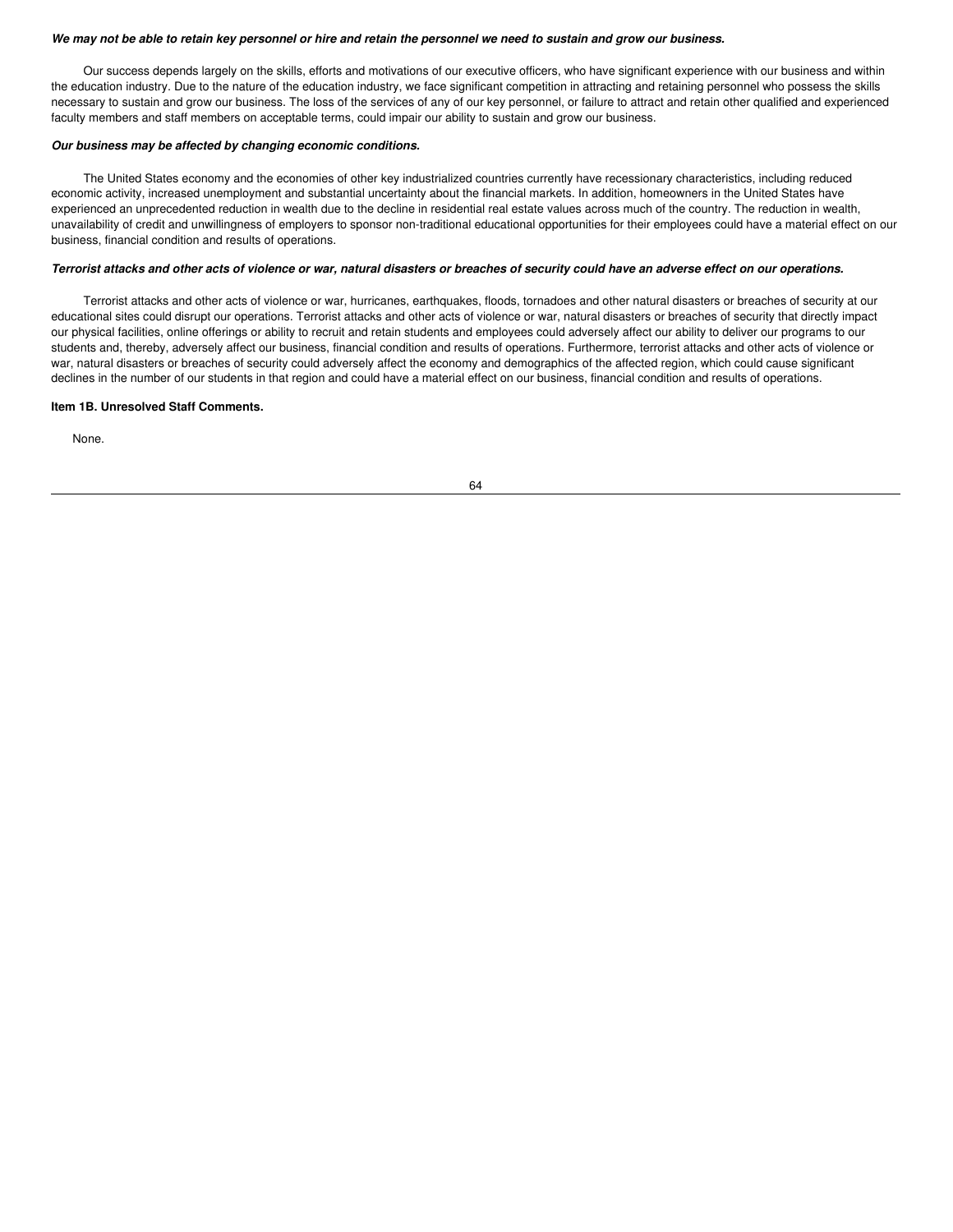# **Item 2. Properties.**

We lease all of our educational sites and administrative facilities (including those that are pending regulatory approval) located in Colorado, Indiana, Kansas, Minnesota, Missouri, Nebraska, New Mexico, Oklahoma, South Dakota, and Texas. Our corporate headquarters is located in Rapid City, South Dakota, as set forth under the heading "Educational and Administrative Sites" under Item 1. As of July 31, 2018, we operate in 33 educational sites, distance learning service centers, and administrative facilities.

We evaluate current utilization of our facilities and projected enrollment growth to determine facility needs. We believe our existing facilities are adequate for current requirements and that additional space can be obtained on commercially reasonable terms to meet future requirements.

Our real estate business, Fairway Hills, rents apartment units and develops and sells condominium units in Rapid City, South Dakota, a further description of which is set forth under "Real Estate Operations" in Item 1.

#### **Item 3. Legal Proceedings.**

From time to time, we are a party to various lawsuits, claims and other legal proceedings that arise in the ordinary course of our business. We are not at this time a party, as plaintiff or defendant, to any legal proceedings that, individually or in the aggregate, would be expected to have a material effect on our business, financial condition or results of operation.

#### **Item 4. Mine Safety Disclosures**

**Not applicable.**

#### **PART II**

## Item 5. Market for Registrant's Common Equity, Related Stockholder Matters and Issuer Purchases of Equity Securities. Market **Information**

Our common stock is traded on the Nasdaq Global Market under the symbol "NAUH".

The following table sets forth the high and low sales price, and dividends declared and paid per share of our common stock by quarter for our two most recent fiscal years.

|                      |                          | Fiscal 2018     |      |      |     |       |          | Fiscal 2017              |      |      |     |                  |  |  |
|----------------------|--------------------------|-----------------|------|------|-----|-------|----------|--------------------------|------|------|-----|------------------|--|--|
|                      | Cash<br><b>Dividends</b> |                 |      |      |     |       |          | Cash<br><b>Dividends</b> |      |      |     |                  |  |  |
|                      |                          | <b>Declared</b> | High |      | Low |       | Declared |                          | High |      | Low |                  |  |  |
| <b>First Quarter</b> |                          | 0.045           |      | 2.77 |     | l .91 |          | 0.045                    |      | 2.30 |     | 1.80             |  |  |
| Second Quarter       |                          | 0.000           |      | 2.32 | \$  | .00   |          | 0.045                    |      | 2.18 |     | l.78             |  |  |
| <b>Third Quarter</b> |                          | 0.000           | \$   | .70  | \$  | .00.  |          | 0.045                    |      | 2.67 |     | .90 <sub>1</sub> |  |  |
| Fourth Quarter       |                          | 0.000           |      | .38  | \$  | 0.76  |          | 0.045                    |      | 2.72 |     | 2.29             |  |  |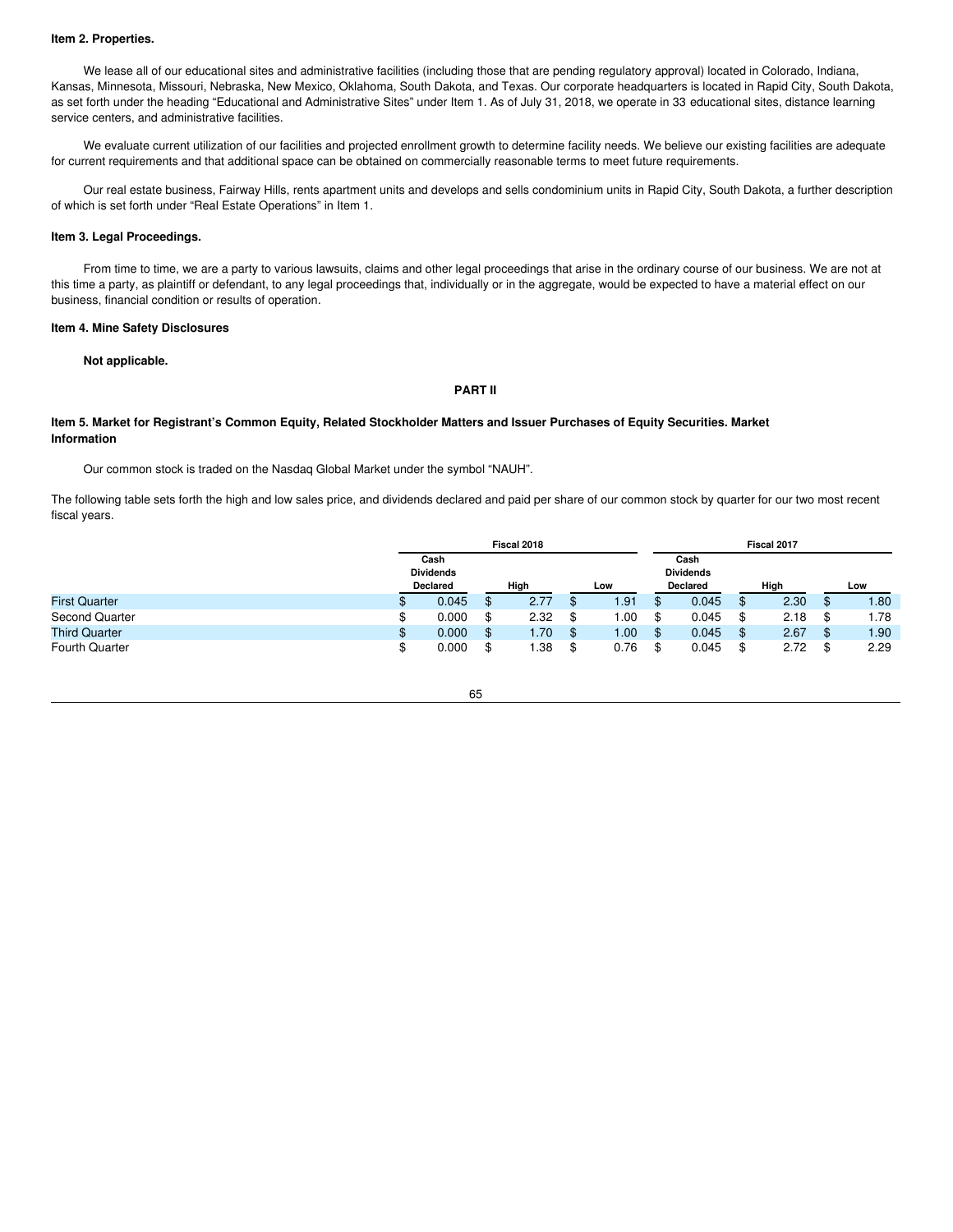# **Stockholders**

As of July 31, 2018, there were approximately 37 holders of record of our common stock, including The Depository Trust Company, which holds shares of our common stock on behalf of an indeterminate number of beneficial owners.

# **Dividends**

During our fiscal year 2017 our board of directors declared quarterly cash dividends on our common stock. During fiscal year 2018, our board of directors declared a dividend only in the first quarter. The payment of any dividends in the future will be at the discretion of our board of directors and will depend upon our financial condition, results of operations, earnings, capital requirements, contractual restrictions, outstanding indebtedness and other factors deemed relevant by our board of directors.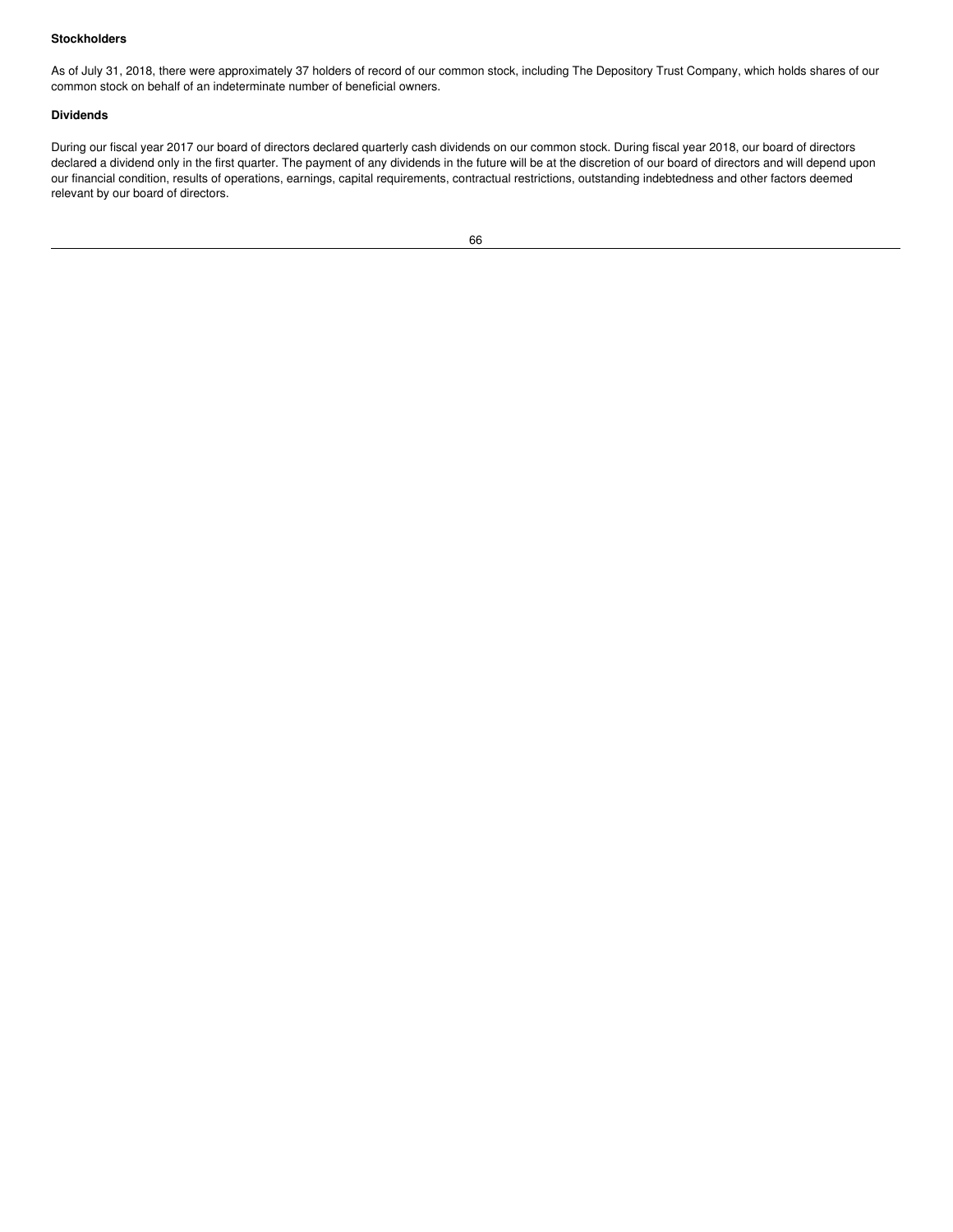# **Item 6. Selected Financial Data.**

The following table shows our selected consolidated financial and operating data for each of the fiscal years ended May 31, 2018, 2017, 2016, 2015 and 2014. The selected consolidated statements of financial data for the fiscal years ended May 31, 2018, 2017, 2016, 2015 and 2014 are derived from the Company's audited consolidated financial statements included in this document and those documents filed in prior years, prepared in accordance with accounting standards generally accepted in the United States. Our historical results are not necessarily indicative of our results for any future period.

This information should be read in conjunction with "Management's Discussion and Analysis of Financial Condition and Results of Operations" and our consolidated financial statements and related notes.

|                                                                                   | Year Ended May 31, |            |            |              |            |              |            |             |            |              |
|-----------------------------------------------------------------------------------|--------------------|------------|------------|--------------|------------|--------------|------------|-------------|------------|--------------|
|                                                                                   | 2018               |            | 2017       |              | 2016       |              | 2015       |             |            | 2014         |
|                                                                                   |                    |            |            |              |            |              |            |             |            |              |
| <b>Income Statement</b>                                                           |                    |            |            |              |            |              |            |             |            |              |
| <b>Total revenues</b>                                                             | \$                 | 77,184     | \$         | 86,587       | \$         | 96,113       | \$         | 117,891     | \$         | 127,753      |
| Operating expenses:                                                               |                    |            |            |              |            |              |            |             |            |              |
| Cost of educational services                                                      |                    | 26,146     |            | 27,657       |            | 26,093       |            | 28,551      |            | 29,478       |
| Selling, general and administrative                                               |                    | 56,183     |            | 61,639       |            | 72,211       |            | 73,301      |            | 85,286       |
| Auxiliary expense                                                                 |                    | 2,741      |            | 3,477        |            | 4,667        |            | 5,629       |            | 6,236        |
| Cost of condominium sales                                                         |                    | 709        |            | $\mathbf{0}$ |            | $\mathbf{0}$ |            | 368         |            | 386          |
| Loss on course development impairment                                             |                    | 286        |            | $\mathbf 0$  |            | $\mathbf 0$  |            | $\mathbf 0$ |            | <sup>0</sup> |
| Loss on lease termination and acceleration                                        |                    | 362        |            | 285          |            | $\mathbf{0}$ |            | $\mathbf 0$ |            | $\mathbf{0}$ |
| Loss (gain) on disposition of property and equipment                              |                    | 2,258      |            | 767          |            | 735          |            | (1,710)     |            | 114          |
| Total operating expenses                                                          |                    | 88.685     |            | 93,825       |            | 103,706      |            | 106,139     |            | 121,500      |
| Operating (loss) income                                                           |                    | (11,501)   |            | (7, 238)     |            | (7, 593)     |            | 11,752      |            | 6,253        |
| Other (expense) income                                                            |                    | (842)      |            | (539)        |            | (605)        |            | (565)       |            | (479)        |
| (Loss) income before income taxes                                                 |                    | (12, 343)  |            | (7, 777)     |            | (8, 198)     |            | 11,187      |            | 5,774        |
| Income tax benefit (expense)                                                      |                    | 232        |            | 1,550        |            | 2,894        |            | (4, 433)    |            | (2,306)      |
| Net (loss) income                                                                 |                    | (12, 111)  |            | (6, 227)     |            | (5, 304)     |            | 6,754       |            | 3,468        |
| Net loss (income) attributable to non-controlling interest                        |                    | (50)       |            | (48)         |            | (44)         |            | (38)        |            | 17           |
| Net (loss) income attributable to National American University Holdings, Inc. and |                    |            |            |              |            |              |            |             |            |              |
| subsidiaries                                                                      | \$                 | (12, 161)  | \$         | (6, 275)     | \$         | (5,348)      | \$         | 6,716       | \$         | 3,485        |
|                                                                                   |                    |            |            |              |            |              |            |             |            |              |
| (Loss) income from operations per Common Share                                    |                    |            |            |              |            |              |            |             |            |              |
| <b>Basic</b>                                                                      |                    | (0.50)     |            | (0.26)       |            | (0.22)       |            | 0.27        |            | 0.14         |
| <b>Diluted</b>                                                                    |                    | (0.50)     |            | (0.26)       |            | (0.22)       |            | 0.27        |            | 0.14         |
| <b>Balance Sheet</b>                                                              |                    |            |            |              |            |              |            |             |            |              |
| Total assets                                                                      | \$                 | 48.807     | \$         | 57,592       | \$         | 68,526       | \$         | 86,544      | \$         | 88,457       |
| Long-term obligations                                                             | \$                 | 20,745     | \$         | 15,441       | \$         | 16,253       | \$         | 21,183      | \$         | 22.696       |
| Cash Dividends declared per Common Share                                          | \$                 | 0.045      | \$         | 0.18         | \$         | 0.18         | \$         | 0.18        | \$         | 0.18         |
| <b>Weighted Average Shares</b>                                                    |                    |            |            |              |            |              |            |             |            |              |
| <b>Basic EPS Common</b>                                                           |                    | 24,239,888 |            | 24,154,541   |            | 24,651,521   |            | 25,160,729  |            | 25,093,096   |
| <b>Diluted EPS Common</b>                                                         |                    | 24,239,888 | 24,154,541 |              | 24,651,521 |              | 25,165,732 |             | 25,094,361 |              |
| <b>Other Data (Unaudited)</b>                                                     |                    |            |            |              |            |              |            |             |            |              |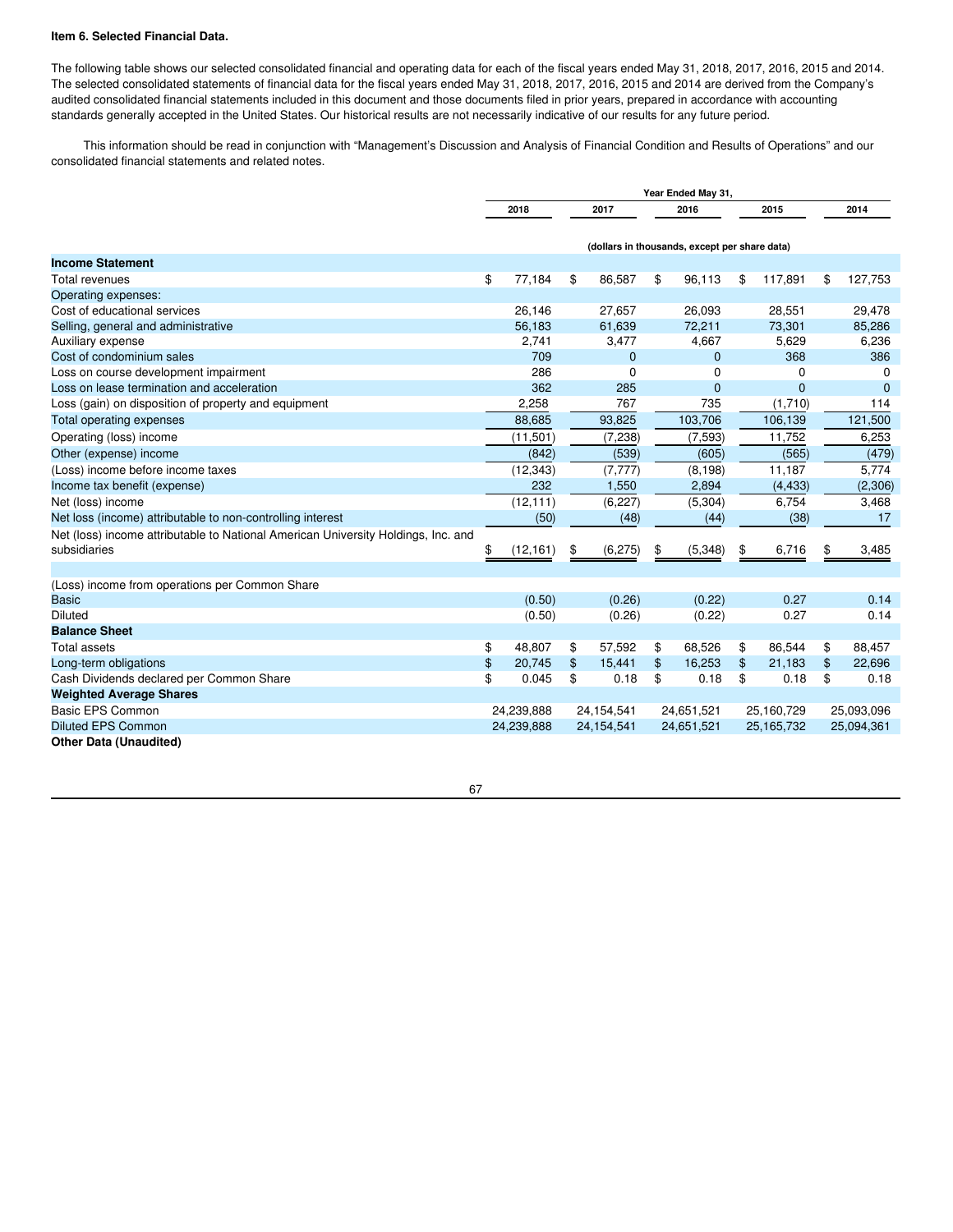We believe EBITDA is useful to an investor in evaluating our operating performance because it is widely used to measure a company's operating performance without regard to certain non-cash expenses (such as depreciation and amortization) and expenses that are not reflective of our core operating results over time. We believe EBITDA presents a meaningful measure of corporate performance exclusive of our capital structure, the method by which assets were acquired and non-cash charges, and provides us with additional useful information to measure our performance on a consistent basis, particularly with respect to changes in performance from period to period.

The following table provides a reconciliation of net income attributable to the Company to EBITDA:

|                                                        | Year Ended May 31, |           |      |          |      |          |      |        |      |        |  |
|--------------------------------------------------------|--------------------|-----------|------|----------|------|----------|------|--------|------|--------|--|
|                                                        | 2018               |           | 2017 |          | 2016 |          | 2015 |        | 2014 |        |  |
| Net (loss) income attributable to the Company          | \$                 | (12, 161) | \$   | (6, 275) | \$   | (5,348)  | \$   | 6,716  | \$   | 3,485  |  |
| Income (loss) attributable to non-controlling interest |                    | 50        |      | 48       |      | 44       |      | 38     |      | (17)   |  |
| Interest income                                        |                    | (76)      |      | (102)    |      | (87)     |      | (148)  |      | (142)  |  |
| Interest expense                                       |                    | 846       |      | 850      |      | 870      |      | 891    |      | 770    |  |
| Income taxes                                           |                    | (232)     |      | (1,550)  |      | (2,894)  |      | 4,433  |      | 2,306  |  |
| Depreciation and amortization                          |                    | 4,642     |      | 5,086    |      | 5,596    |      | 6,127  |      | 6,356  |  |
| <b>EBITDA</b>                                          |                    | (6,931)   |      | (1,943)  |      | (1, 819) |      | 18,057 |      | 12,758 |  |

**<sup>1</sup>** Consists of income attributable to the Company plus income (loss) from non-controlling interest, minus interest income, plus interest expense, plus income taxes, plus depreciation and amortization. We use EBITDA as a measure of operating performance. However, EBITDA is not a recognized measurement under U.S. generally accepted accounting principles, or GAAP, and when analyzing our operating performance, investors should use EBITDA in addition to, and not as an alternative for, income as determined in accordance with GAAP. Because not all companies use identical calculations, our presentation of EBITDA may not be comparable to similarly titled measures of other companies and is therefore limited as a comparative measure. Furthermore, as an analytical tool, EBITDA has additional limitations, including that (a) it is not intended to be a measure of free cash flow, as it does not consider certain cash requirements such as tax payments; (b) it does not reflect changes in, or cash requirements for, our working capital needs; and (c) although depreciation and amortization are non-cash charges, the assets being depreciated and amortized often will have to be replaced in the future, and EBITDA does not reflect any cash requirements for such replacements, or future requirements for capital expenditures or contractual commitments. To compensate for these limitations, we evaluate our profitability by considering the economic effect of the excluded expense items independently as well as in connection with our analysis of cash flows from operations and through the use of other financial measures.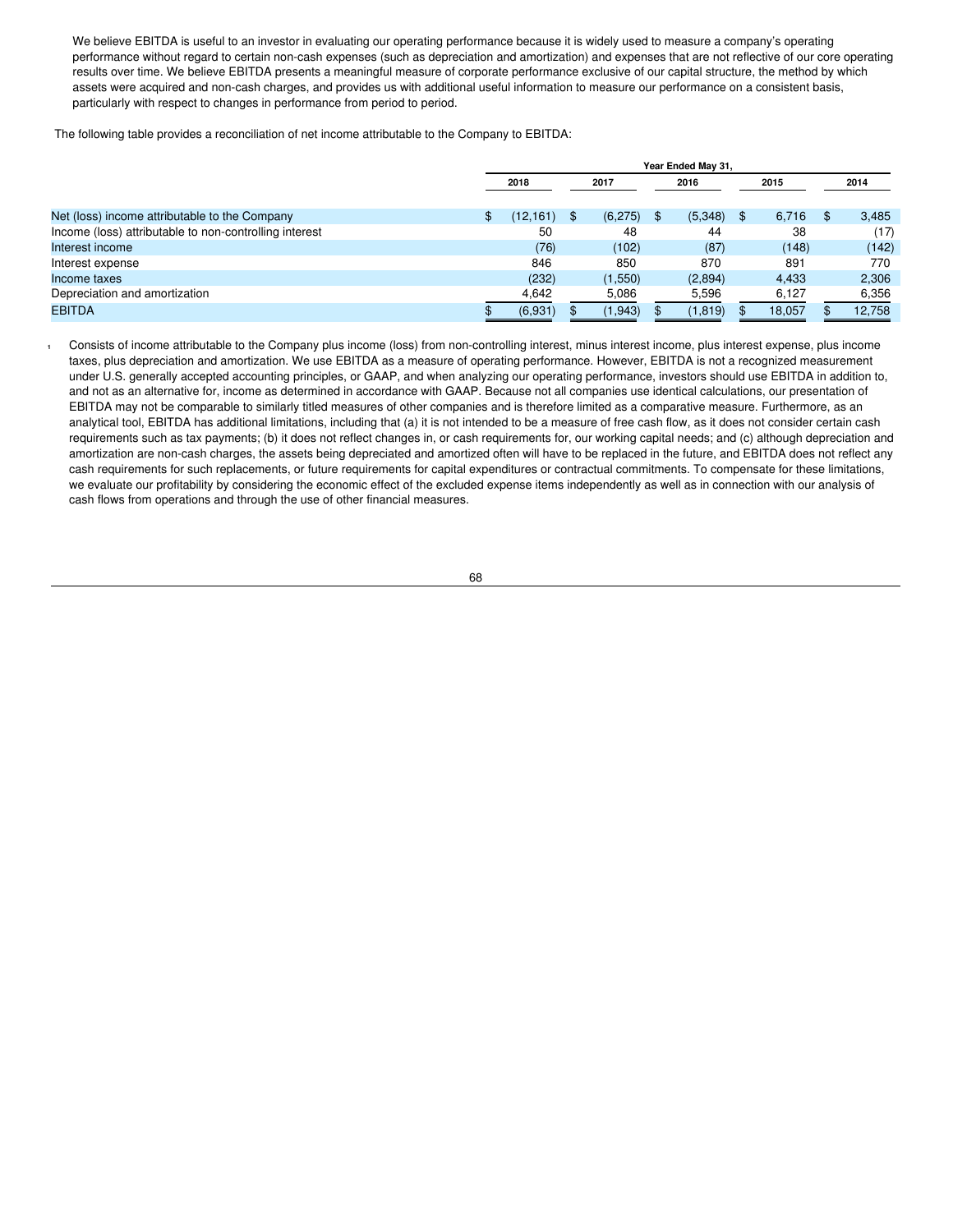# **Item 7. Management's Discussion and Analysis of Financial Condition and Results of Operations.**

You should read the following discussion together with the financial statements and the related notes included elsewhere in this annual report. This discussion contains forward-looking statements that are based on management's current expectations, estimates and projections about our business and operations, and involves risks and uncertainties. Our actual results may differ materially from those currently anticipated and expressed in such forward-looking statements as a result of a number of factors, including those we discuss under "Risk Factors," "Special Note Regarding Forward-Looking Statements" and *elsewhere in this annual report.*

## **Background**

National American University, or NAU, is a regionally accredited, for-profit, multi-campus institution of higher learning offering diploma, associates, bachelor's, master's and doctoral degree programs in business-related disciplines, such as accounting, applied management, business administration and information technology; legal-related disciplines, such as paralegal, criminal justice; and in healthcare-related disciplines, such as nursing, medical assisting, surgical technology and healthcare management; and higher education. Courses are offered through physical educational sites as well as online via the internet. As of May 31, 2018, our operations had 33 locations, including educational sites located in Colorado, Indiana, Kansas, Minnesota, Missouri, Nebraska, New Mexico, Oklahoma, South Dakota and Texas, and distance learning operations and central administration offices in Rapid City, South Dakota.

During the third quarter of the 2018 fiscal year, the Company consolidated its operations of the Albuquerque West, Bloomington, Brooklyn Center, Burnsville, Colorado Springs South, Houston, Lewisville, Richardson and Watertown locations. In addition, the Wichita West location was closed down as the result of a fire and its ground students transferred to the Wichita location. During the term prior to the consolidation, nearly 100% of the students at the consolidated locations participated in classes exclusively through online delivery. Therefore, the Company expects a reduction of expenses with little impact on revenues as a result of the consolidation.

We continue to assist students impacted by schools that have closed or have announced that they are discontinuing enrollments. Over the past year, NAU has enrolled students from other institutions where students have been unable to complete their education. We have worked closely with these institutions and new enrollees to highlight our academic programs and the commitment we have to our students' success. We have entered into agreements with these institutions to facilitate degree completion for their students. These institutions vary in size, programmatic offerings and geographic locations. These agreements are unique by institution and include teach-out and transfer agreements. In summary, these agreements stipulate how students will be admitted to NAU's academic programs if they choose, how their credits will transfer, what services will be available to these students, and at what location(s) the degree programs will be offered.

In June 2017, the university launched the College of Military Studies (CMS) to focus and provide informed quality education and a premier customer service platform response to the needs and demands of servicemen and women, their dependents, and veterans. The CMS is also focusing on safeguarding veterans' benefits and ensuring the military student population is well-served. We are strengthening relationships with key organizations.

In addition, we have made progress in executing our plans to enroll Canadian students in NAU courses and programs. We continue to build the infrastructure that will allow us to scale our efforts while maintaining the compliance requirements of various Canadian regulatory authorities.

As of May 31, 2018, NAU had 724 students enrolled at its physical locations, 4,342 students for its online programs, and 582 students that attend hybrid learning locations. As of May 31, 2018, NAU supports the instruction of approximately 3,735 additional students at affiliated institutions for whom NAU provides online course hosting and technical assistance. NAU provides courseware development, technical support and online class hosting services to various colleges, technical schools and training institutions in the United States and Canada who do not have the capacity to develop and operate their own inhouse online curriculum for their students. NAU does not share revenues with these institutions, but rather charges a fee for its services, enabling it to generate additional revenue by leveraging its current online program infrastructure.

The real estate operations, Fairway Hills, consist of apartment facilities, condominiums and other real estate holdings in Rapid City, South Dakota. The real estate operations generated approximately 3.1% of our revenues for the fiscal year ended May 31, 2018. Arrowhead View Apartments, a 24-unit luxury apartment building, began leasing to tenants on June 1, 2017.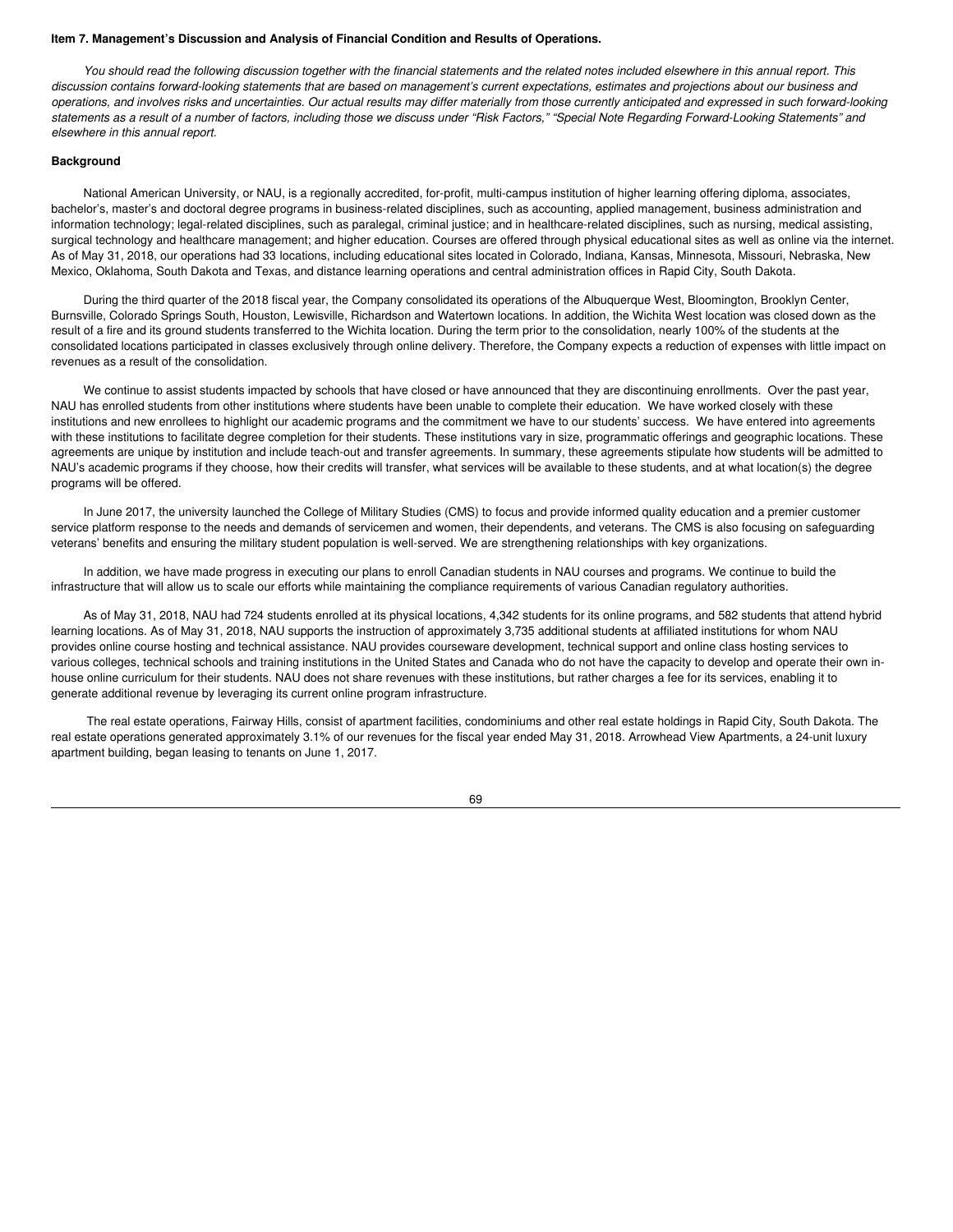#### **Key Financial Results Metrics**

*Revenue.* Revenue is derived mostly from NAU's operations. For fiscal year ended May 31, 2018, approximately 91.8% of our revenue was generated from NAU's academic revenue, which consists of tuition and fees. The remainder of our revenue comes from NAU's auxiliary revenue from sources such as NAU's book sales and the real estate operations' rental income and condominium sales. Tuition revenue is reported net of adjustments for refunds and scholarships and is recognized on a daily basis over the length of the term. During the second quarter of fiscal year 2018, we began allowing students to take classes in the 2<sup>nd</sup> or 3<sup>rd</sup> month within a term rather than waiting to enroll the following term. Upon withdrawal, students generally are refunded tuition based on the uncompleted portion of the term, unless they have already finished 60% or more of the term. Auxiliary revenue is recognized as items are sold and services are performed and is net of any applicable sales tax.

Factors affecting revenue include:

- the number of students who are enrolled and who remain enrolled in courses throughout the term;
- the number of credit hours per student;
- the student's degree and program mix;
- **●** changes in tuition rates;
- **●** the affiliates with which NAU is working as well as the number of students at the affiliates; and
- the amount of scholarships for which students qualify.

We record unearned tuition for academic services to be provided in future periods. Similarly, we record a tuition receivable for the portion of the tuition that has not been paid. Tuition receivable at the end of any calendar quarter largely represents student tuition due for the prior academic quarter. Based upon past experience and judgment, we establish an allowance for doubtful accounts to recognize those receivables we anticipate will not be paid. Any uncollected account more than six months past due on students who have left NAU is charged against the allowance. Bad debt expense as a percentage of academic revenue for the fiscal years ended May 31, 2018, 2017, and 2016 was 3.0%, 4.6% and 6.1%, respectively.

We define enrollments for a particular reporting period as the number of students registered in a course on the last day of the reporting period. Enrollments are a function of the number of continuing students registered and the number of new enrollments registered during the specified period. Enrollment numbers are offset by inactive students, graduations and withdrawals occurring during the period. Inactive students for a particular period are students who are not registered in a class and, therefore, are not generating net revenue for that period.

We believe the principal factors affecting NAU's enrollments and net revenue are the number and breadth of the programs being offered; the effectiveness of our marketing, recruiting and retention efforts; the quality of our academic programs and student services; the convenience and flexibility of our online delivery platform; the availability and amount of federal and other funding sources for student financial assistance; and general economic conditions.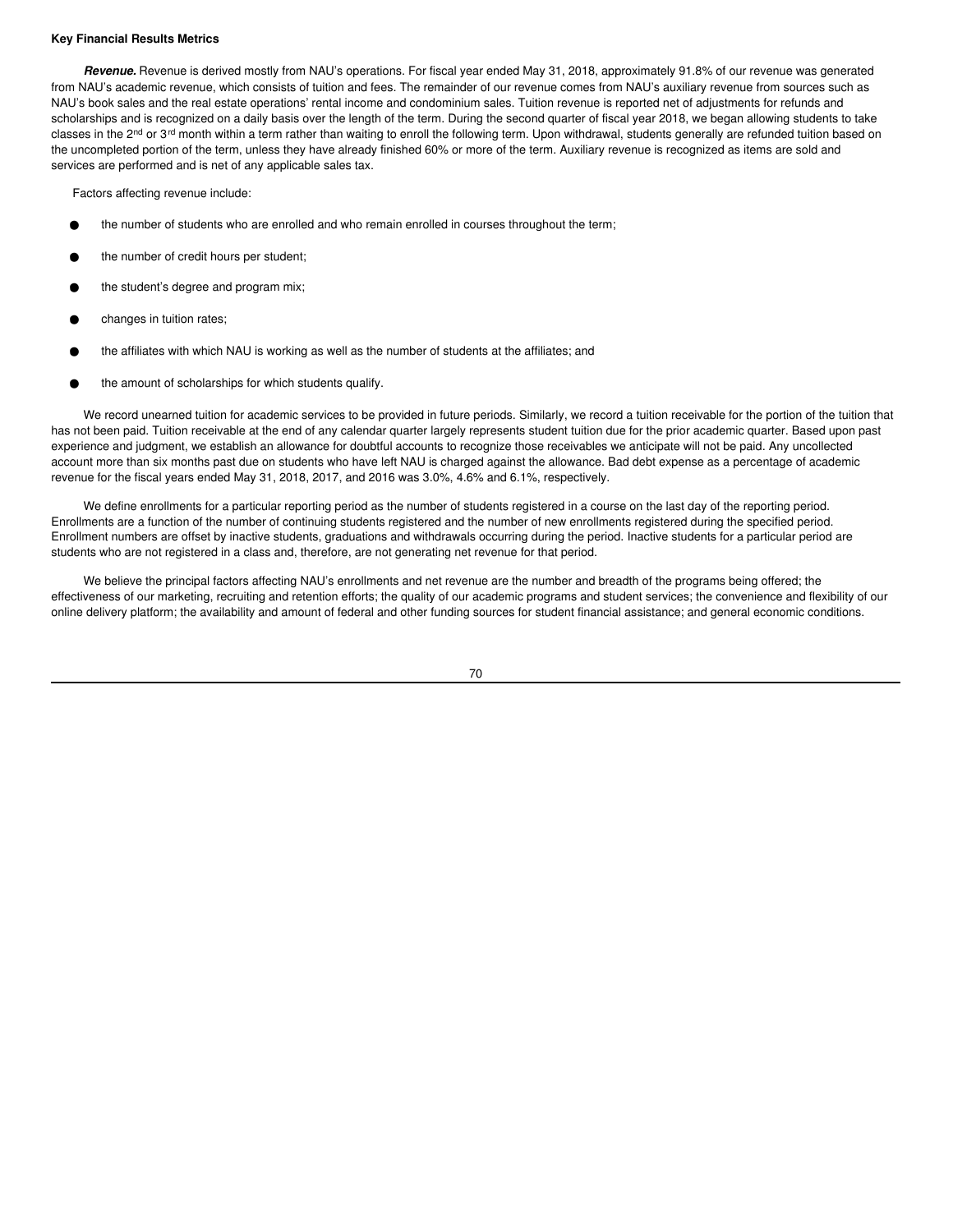The following chart is a summary of our student enrollment on May 31, 2018, and May 31, 2017, by degree type and by instructional delivery method.

|                                  | May 31, 2018 (Spring '18 Qtr)<br>Number of<br><b>Students</b><br>% of Total |        | May 31, 2017 (Spring '17 Qtr) |            |                                                 |
|----------------------------------|-----------------------------------------------------------------------------|--------|-------------------------------|------------|-------------------------------------------------|
|                                  |                                                                             |        | Number of<br><b>Students</b>  | % of Total | % Change for<br>same quarter<br>over prior year |
| <b>Continuing Ed</b>             | 59                                                                          | 1.0%   | 170                           | 2.5%       | $-65.3%$                                        |
| <b>Doctoral</b>                  | 111                                                                         | 2.0%   | 98                            | 1.5%       | 13.3%                                           |
| <b>Graduate</b>                  | 449                                                                         | 8.0%   | 366                           | 5.5%       | 22.7%                                           |
| <b>Undergraduate and Diploma</b> | 5,029                                                                       | 89.0%  | 6,069                         | 90.5%      | $-17.1%$                                        |
| Total                            | 5,648                                                                       | 100.0% | 6,703                         | 100.0%     | $-15.7%$                                        |
| <b>On-Campus</b>                 | 724                                                                         | 12.8%  | 1,309                         | 19.5%      | $-44.7%$                                        |
| Online                           | 4,342                                                                       | 76.9%  | 4,691                         | 70.0%      | $-7.4%$                                         |
| <b>Hybrid</b>                    | 582                                                                         | 10.3%  | 703                           | 10.5%      | $-17.2%$                                        |
| Total                            | 5,648                                                                       | 100.0% | 6,703                         | 100.0%     | $-15.7%$                                        |

We experienced a 15.7% decline in enrollment in spring term 2018 from spring term 2017. The undergraduate and diploma degree education programs had a 17.1% decline while the continuing education students who enroll in one-off courses had a 65.3% decline. The doctoral and master's programs had 13.3%, and 22.7% increases, respectively. The on-campus, online and hybrid delivery methods saw a 44.7%, 7.4% and 17.2% decrease, respectively. We believe our investment to expand academic programming and our growth strategies detailed earlier in this document will be critical in growing all segments.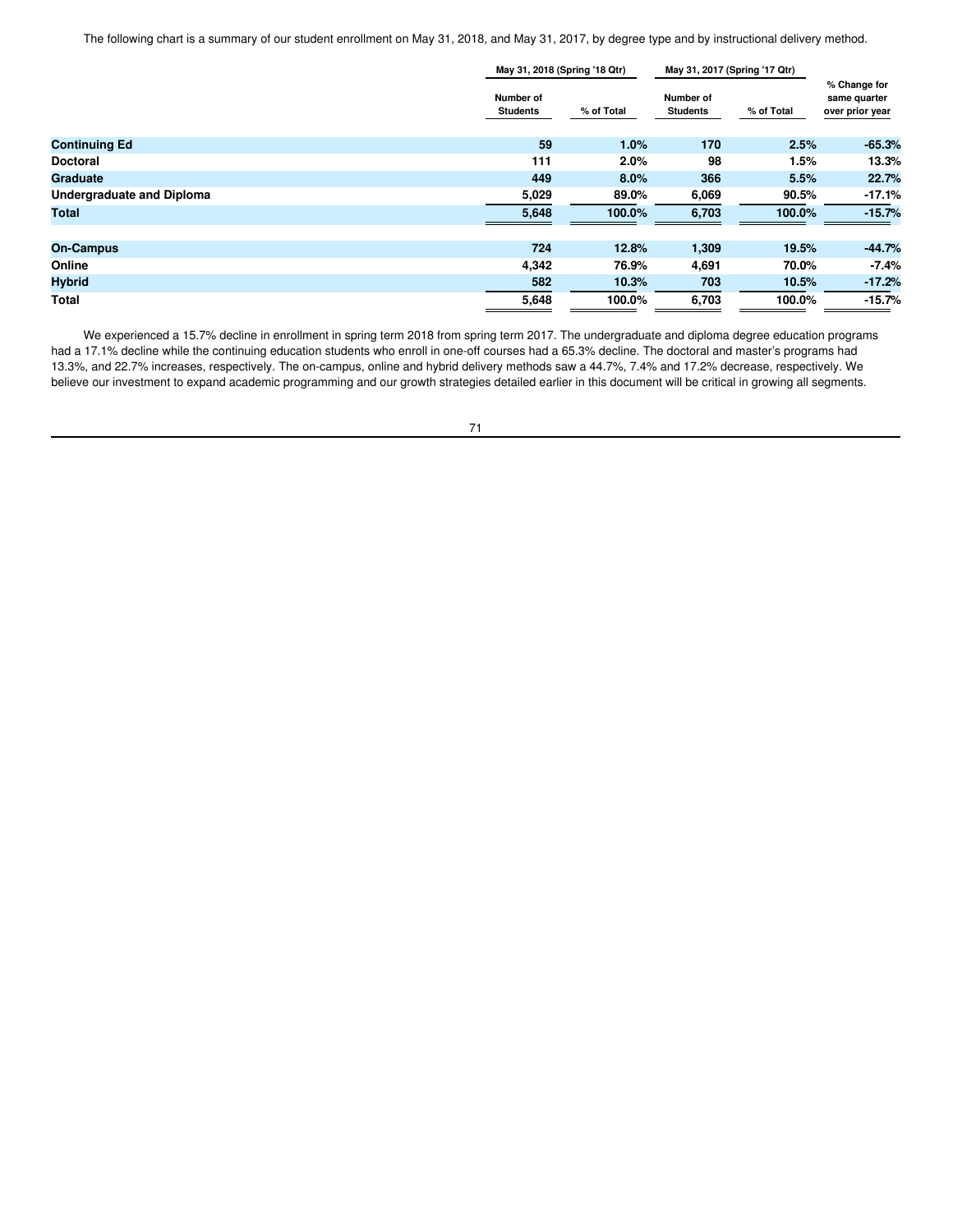We plan to continue expanding and developing our academic programming focusing on growth at our approximately two dozen existing locations and potentially making acquisitions of other schools or programs. This growth will be subject to applicable regulatory requirements and market conditions. With these efforts, we anticipate positive enrollment trends. Our ability to maintain or increase enrollment will depend on how economic factors are perceived by our target student market in relation to the advantages of pursuing higher education. If current market conditions continue, we believe that the extent to which we are able to increase enrollment will be correlated with the creation of new delivery mechanisms, the number of academic programs that are developed, the number of programs that are expanded to other locations, and, potentially, the number of locations and programs added through acquisitions. If market conditions decline or if we are unable to open new physical locations, develop or expand academic programming or make acquisitions, whether as a result of regulatory limitations or other factors, our enrollment rate will likely decline.

*Expenses.* Expenses consist of cost of educational services, selling, general and administrative, auxiliary expenses, the cost of condominium sales, loss on course development impairment, loss on lease termination and acceleration, and the loss on impairment and disposition of property and equipment. Cost of educational services expenses contains expenditures attributable to the educational activity of NAU. This expense category includes salaries and benefits of faculty and academic administrators, costs of educational supplies, faculty reference and support material and related academic costs, and facility costs. Selling, general and administrative expenses include the salaries of the learner services positions (and other expenses related to support of students), salaries and benefits of admissions staff, marketing expenditures, salaries of other support and leadership services (including finance, human resources, compliance and other corporate functions), as well as depreciation and amortization, bad debt expenses and other related costs associated with student support functions. Auxiliary expenses include expenses for the cost of goods sold, including costs associated with books. The cost of condominium sales is the expense related to condominiums that are sold during the reporting period. The gain or loss on disposition of property and equipment expense records the cost incurred or income received in the disposal of assets that are no longer used by us.

#### **Factors affecting comparability**

Set forth below are selected factors we believe have had, or which we expect to have, a significant effect on the comparability of our recent or future results of operations:

*Introduction of new programs and specializations.* We plan to develop additional degree, non-credit, and diploma programs over the next several years. When introducing new programs and specializations, we invest in curriculum development, support infrastructure and marketing research. Revenues associated with these new programs are dependent upon enrollments, which are lower during the periods of introduction. During this period of introduction and development, the rate of growth in revenues and operating income has been, and may be, adversely affected, in part, due to these factors. Historically, as the new programs and specializations mature, increases in enrollment are realized, cost-effective delivery of instructional and support services are achieved, economies of scale are recognized and more efficient marketing and promotional processes are gained.

Seasonality. Our operations are generally subject to seasonal trends. While we enroll students throughout the year, summer and winter quarter new enrollments and revenue are generally lower than enrollments and revenue in other quarters due to the traditional custom of summer breaks and the holiday break in December and January. In addition, we generally experience an increase in enrollments in the fall of each year when most students seek to begin their postsecondary education. We cannot predict at this time the effect on seasonality due to the monthly start program that began in the second quarter of fiscal year 2018.

#### **Critical Accounting Policies and Estimates**

The discussion of our financial condition and results of operations are based upon our consolidated financial statements, which have been prepared in accordance with GAAP. The preparation of these consolidated financial statements requires management to make estimates and assumptions that affect the reported amounts of assets, liabilities, revenues, costs and expenses and related disclosures. Management evaluates its estimates and judgments, including those discussed below, on an ongoing basis. These estimates are based on historical experience and on various other assumptions that management believes to be reasonable under the circumstances. The results of our analysis form the basis for making assumptions about the carrying values of assets and liabilities that are not readily apparent from other sources. Actual results may differ from these estimates under different assumptions or conditions, and the impact of such differences may be material to the consolidated financial statements. We believe the following critical accounting policies involve more significant judgments and estimates than others used in the preparation of our consolidated financial statements: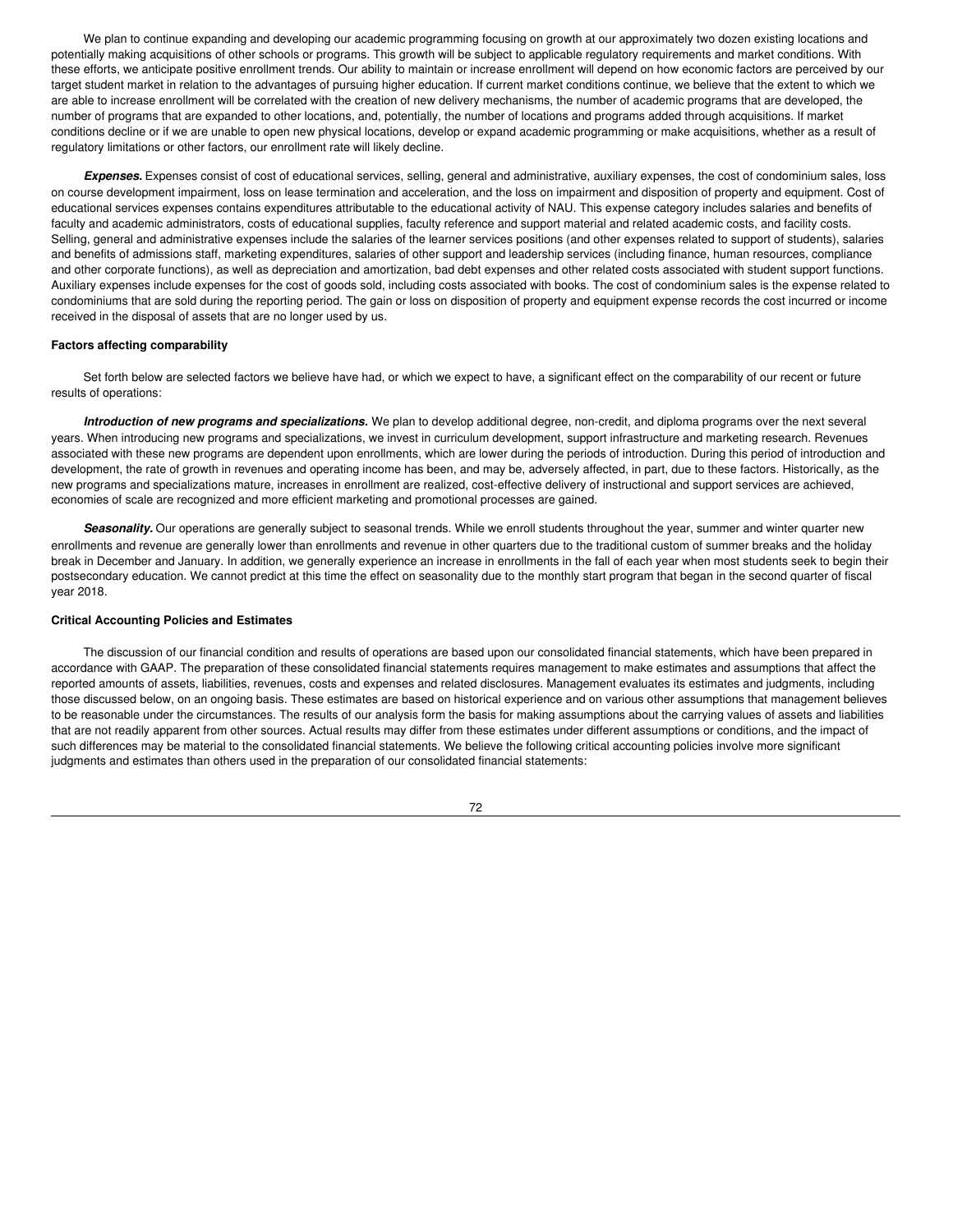*Allowance for doubtful accounts.* We maintain an allowance for doubtful accounts for estimated losses resulting from the inability, failure or refusal of the students to make required payments. We determine the adequacy of the allowance for doubtful accounts based on an analysis of aging of the accounts receivable and with regard to historical bad debt experience. Accounts receivable balances are generally written off when deemed uncollectible at the time the account is returned by an outside collection agency. Bad debt expense is recorded as a selling, general and administrative expense. As of May 31, 2018, and 2017, the allowance for doubtful accounts was approximately \$0.6 million and \$1.2 million, respectively.During the fiscal years ended May 31, 2018, 2017, and 2016, bad debt expense was \$2.2 million, \$3.7 million, and \$5.4 million, respectively. The bad debt expense was 3.0%, 4.6%, and 6.1% of academic revenue for the fiscal years ended May 31, 2018, 2017 and 2016, respectively.

Accounting for Income Taxes. The objectives of accounting for income taxes are to recognize the amount of taxes payable or refundable for the current year and deferred tax liabilities and assets for the future tax consequences of events that have been recognized in an entity's financial statements or tax returns. Deferred tax assets and liabilities are measured using enacted tax rates in effect for the year in which those temporary differences are expected to be recovered or settled. The effect on deferred tax assets and liabilities of a change in tax rates is recognized in earnings in the period when the new rate is enacted. We recognize a valuation allowance if, based on the weight of available evidence, it is more likely than not that some portion, or all, of a deferred tax asset will not be realized. During the quarter ended February 28, 2017, the Company determined that it is more likely than not that it will not realize its deferred tax asset. As such, a valuation allowance totaling \$1,035 was recorded at February 28, 2017. A primary factor in the assessment of this non-cash charge is that the Company is in a cumulative loss position over the three-year period ended February 28, 2017. During fiscal year 2018, a full valuation allowance was booked against the Company's deferred tax assets as the result of the fact that the Company's net operating losses could no longer be carried back.

The Company's effective tax rate was 1.9% for the twelve months ended May 31, 2018 as compared to 19.9% for the corresponding period in 2017. The effective rate varies from the statutory rate primarily due to the deferred tax asset valuation allowance. In addition, there is a fluctuation in state income taxes as a result of the Company's net loss position, as well as nondeductible meals.

We evaluate and account for uncertain tax positions using a two-step approach. Recognition (step one) occurs when we conclude that a tax position, based solely on its technical merits, is more-likely-than-not to be sustained upon examination. Measurement (step two) determines the amount of benefit that is greater than 50% likely to be realized upon ultimate settlement with a taxing authority that has full knowledge of all relevant information. De-recognition of a tax position that was previously recognized would occur when we subsequently determine that a tax position no longer meets the more-likely-than-not threshold of being sustained.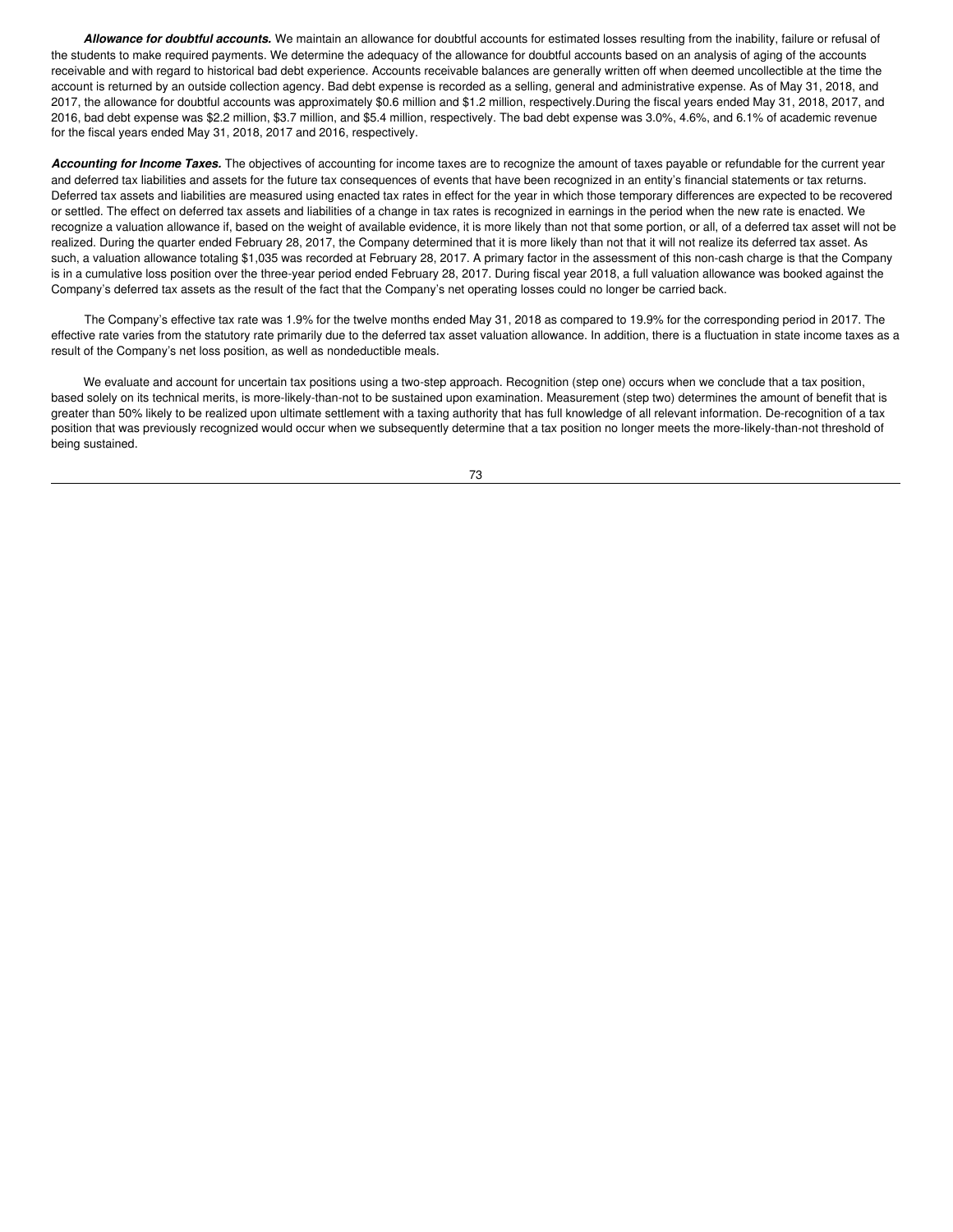*Share-Based Compensation.* We measure and recognize compensation expense for all share-based awards issued to employees and directors based on estimated fair values of the share awards on the date of grant. We record compensation expense for all share-based awards over the vesting period. Annually, we make predictive assumptions regarding future stock price volatility, employee exercise behavior, dividend yield, and the forfeiture rate. For more information on these assumptions, please refer to Note 10 to the consolidated financial statements in Item 8 of this report.

*Impairment of Long-Lived Assets.* Long-lived assets are reviewed for impairment when circumstances indicate the carrying value of an asset may not be recoverable. For assets that are to be held and used, an impairment loss is recognized when the estimated undiscounted cash flows associated with the asset or group of assets is less than their carrying value. If impairment exists, an adjustment is made to write the asset down to its fair value, and a loss is recorded for the difference between the carrying value and fair value. Fair values are determined based on quoted market values, discounted cash flows, or internal and external appraisals, as applicable. Assets to be held for sale are carried at the lower of carrying value or fair value, less cost to sell.

#### **Regulation and Oversight**

We are subject to extensive regulation by state education agencies, accrediting commissions and federal government agencies, particularly by the Department of Education under the Higher Education Act and the regulations promulgated thereunder by the Department of Education. The regulations, standards and policies of these agencies cover substantially all of our operations. For a more complete description of this regulation and oversight, see "Item I - Business -Regulatory Matters."

Any regulations that reduce or eliminate our students' access to Title IV program funds, that require us to change or eliminate programs or that increase our costs of compliance could have an adverse effect on our business.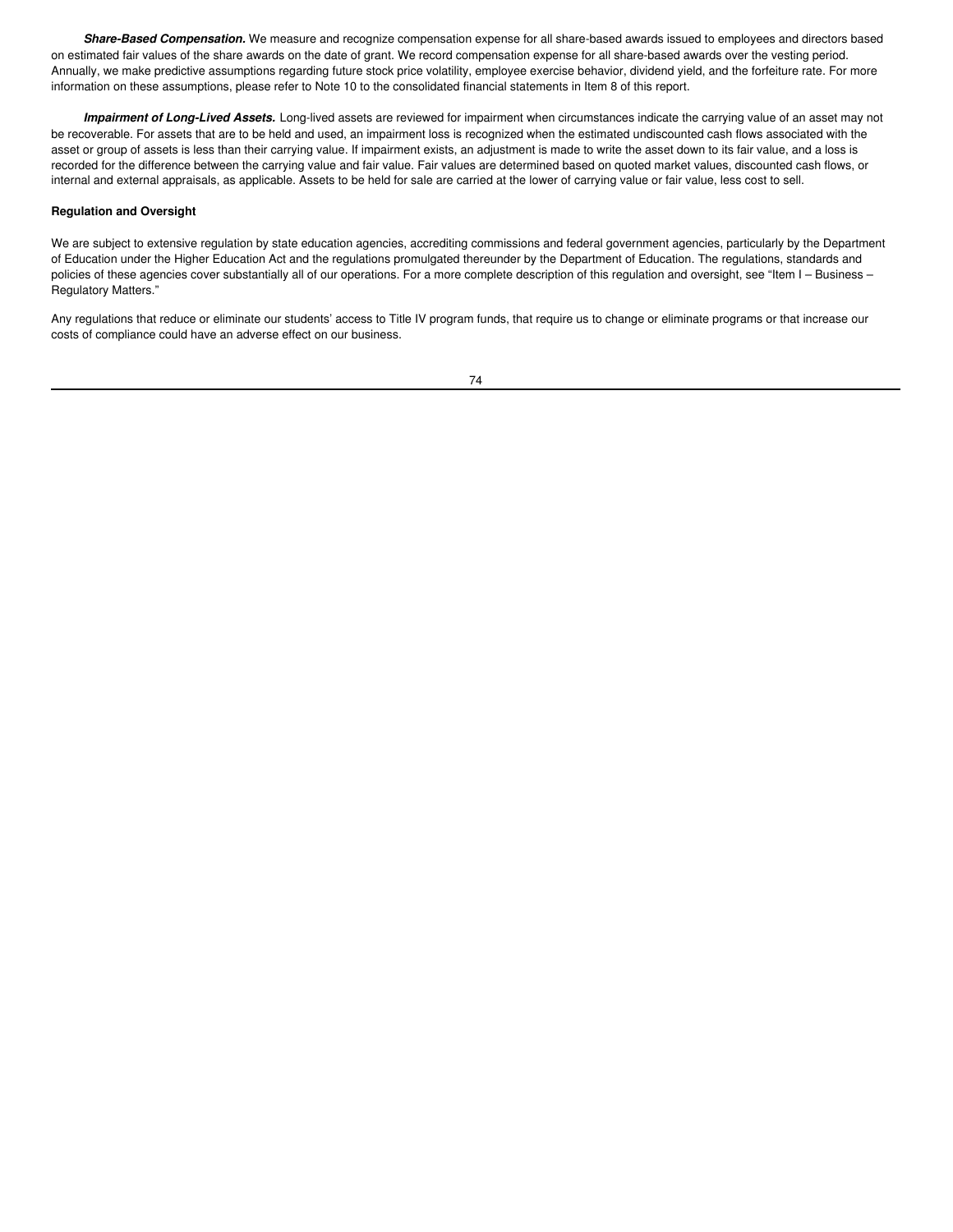### Results of Operations - For the Year Ended May 31, 2018 Compared to the Year Ended May 31, 2017

#### **National American University Holdings, Inc.**

The following table sets forth statements of operations data as a percentage of total revenue for each of the periods indicated:

|                                                     | <b>Percent of Revenue</b> |        |
|-----------------------------------------------------|---------------------------|--------|
|                                                     | 2018                      | 2017   |
| <b>Total revenue</b>                                | 100.0%                    | 100.0% |
|                                                     |                           |        |
| Operating expenses:                                 |                           |        |
| Cost of educational services                        | 33.9                      | 31.9   |
| Selling, general and administrative                 | 72.8                      | 71.2   |
| Auxiliary expense                                   | 3.6                       | 4.0    |
| Cost of condominium sales                           | 0.9                       |        |
| Loss on course development impairment               | 0.4                       |        |
| Loss on lease termination and acceleration          | 0.5                       | 0.3    |
| Loss on impairment and disposition of property      | 2.9                       | 0.9    |
| Total operating expenses                            | 114.9                     | 108.4  |
| Operating loss                                      | (14.9)                    | (8.4)  |
|                                                     |                           |        |
| Other income (expense)                              |                           |        |
| Interest income                                     | 0.1                       | 0.1    |
| Interest expense                                    | (1.1)                     | (1.0)  |
| Other income $-$ net                                | (0.1)                     | 0.2    |
| Total other expense                                 | (1.1)                     | (0.6)  |
| Loss before income taxes                            | (16.0)                    | (9.0)  |
| Income tax benefit                                  | 0.3                       | 1.8    |
| <b>Net loss</b>                                     | (15.7)                    | (7.2)  |
| Net income attributable to non-controlling interest | (0.1)                     | (0.1)  |
| Net loss attributable to the company                | $(15.8)\%$                | (7.2)% |
|                                                     |                           |        |

For the year ended May 31, 2018, we generated \$77.2 million in revenue, a decrease of 10.9% compared to the same period in 2017. This decrease was attributable to a decline in enrollment that was partially offset by a new tuition plan effective March 1, 2017. Our revenue for the year ended May 31, 2018 consisted of \$74.8 million from our NAU operations and \$2.4 million from our other operations. Total operating expenses were \$88.7 million or 114.9% of total revenue for the year ended May 31, 2018, an increase of 6.5% compared to the same period in 2017. Loss before income taxes was \$12.3 million or 16% of total revenue for the year ended May 31, 2018, an increase of \$4.6 million compared to the same period in 2017. Net loss attributable to the Company was \$12.2 million or 15.8% of total revenue for the year ended May 31, 2018, an increase of \$5.9 million compared to the same period in 2017. The additional details regarding these variances are described in greater detail below.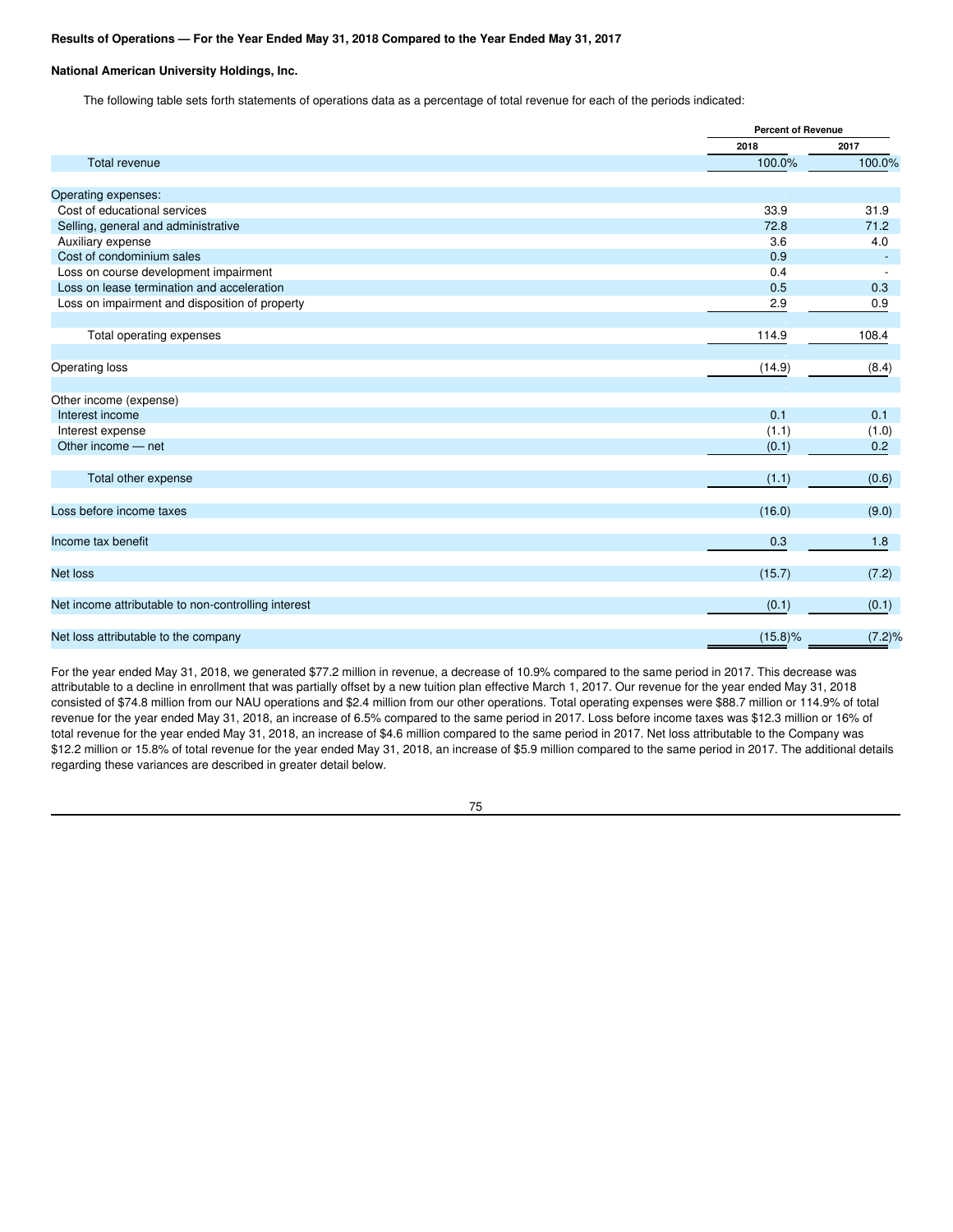The following table sets forth statements of operations data as a percentage of total revenue for each of the periods indicated:

|                                                       | <b>Percent of Revenue</b> |           |
|-------------------------------------------------------|---------------------------|-----------|
|                                                       | 2018                      | 2017      |
| Total revenue                                         | 100.0%                    | 100.0%    |
|                                                       |                           |           |
| Operating expenses:                                   |                           |           |
| Cost of educational services                          | 35.0                      | 32.4      |
| Selling, general and administrative                   | 72.6                      | 70.4      |
| Auxiliary expense                                     | 3.7                       | 4.1       |
| Loss on course development impairment                 | 0.4                       |           |
| Loss on lease termination and acceleration            | 0.5                       | 0.3       |
| Loss on impairment and disposition of property        | 3.0                       | 1.0       |
|                                                       |                           |           |
| Total operating expenses                              | 115.1                     | 108.2     |
| <b>Operating loss</b>                                 | (15.1)                    | (8.2)     |
| Other income (expense)                                |                           |           |
| Interest income                                       | 0.1                       | 0.1       |
| Interest expense                                      | (1.1)                     | (1.0)     |
| Other income - net                                    | (0.1)                     |           |
|                                                       |                           |           |
| Total other expense                                   | (1.1)                     | (0.9)     |
| Loss before income taxes and non-controlling interest | $(16.2)\%$                | $(9.1)\%$ |

*Total revenue.* The total revenue for NAU for the year ended May 31, 2018 was \$74.8 million, a decrease of \$10.7 million or 12.5%, as compared to total revenue of \$85.4 million for the year ended May 31, 2017. The decrease was primarily due to decreased enrollments, partially offset by a new tuition plan that was approved by NAU's board of governors in November 2016 and became effective in March 2017.

The academic revenue for the year ended May 31, 2018 was \$70.9 million, a decrease of \$9.7 million or 12.0%, as compared to \$80.6 million for the year ended May 31, 2017. The decrease was primarily due to the decreased enrollments compared to the prior year, as discussed above. The auxiliary revenue was \$3.9 million, a decrease of \$0.9 million or 19.6%, as compared to \$4.8 million for the year ended May 31, 2017. The decrease in auxiliary revenue was primarily driven by decreased enrollments that translated into decreased book sales in addition to many students purchasing books from other online alternatives.

*Cost of educational services.* The educational services expense increased as a percentage of revenue from 32.4% for the year ended May 31, 2017 to 35.0% for the year ended May 31, 2018. The expense decreased \$1.5 million primarily due to a \$1.3 million decrease in salary expense for faculty and other staff reductions. The remaining decrease is primarily related to \$0.2 million for professional services and \$0.1 million for depreciation.

*Selling, general and administrative expenses.* These expenses as a percentage of total revenue, increased from 70.4% for the year ended May 31, 2017 to 72.6%, for the year ended May 31, 2018. Selling, general and administrative expenses for the year ended May 31, 2018 decreased \$5.9 million as compared to the year ended May 31, 2017. The dollar decrease is primarily due to a \$2.7 million reduction in labor expenses due to staff reductions, a \$1.6 million reduction in bad debt expense due to lower revenue and improved collection efforts, a \$0.5 million reduction in depreciation expense primarily due to impairments, and \$0.3 million related to advertising.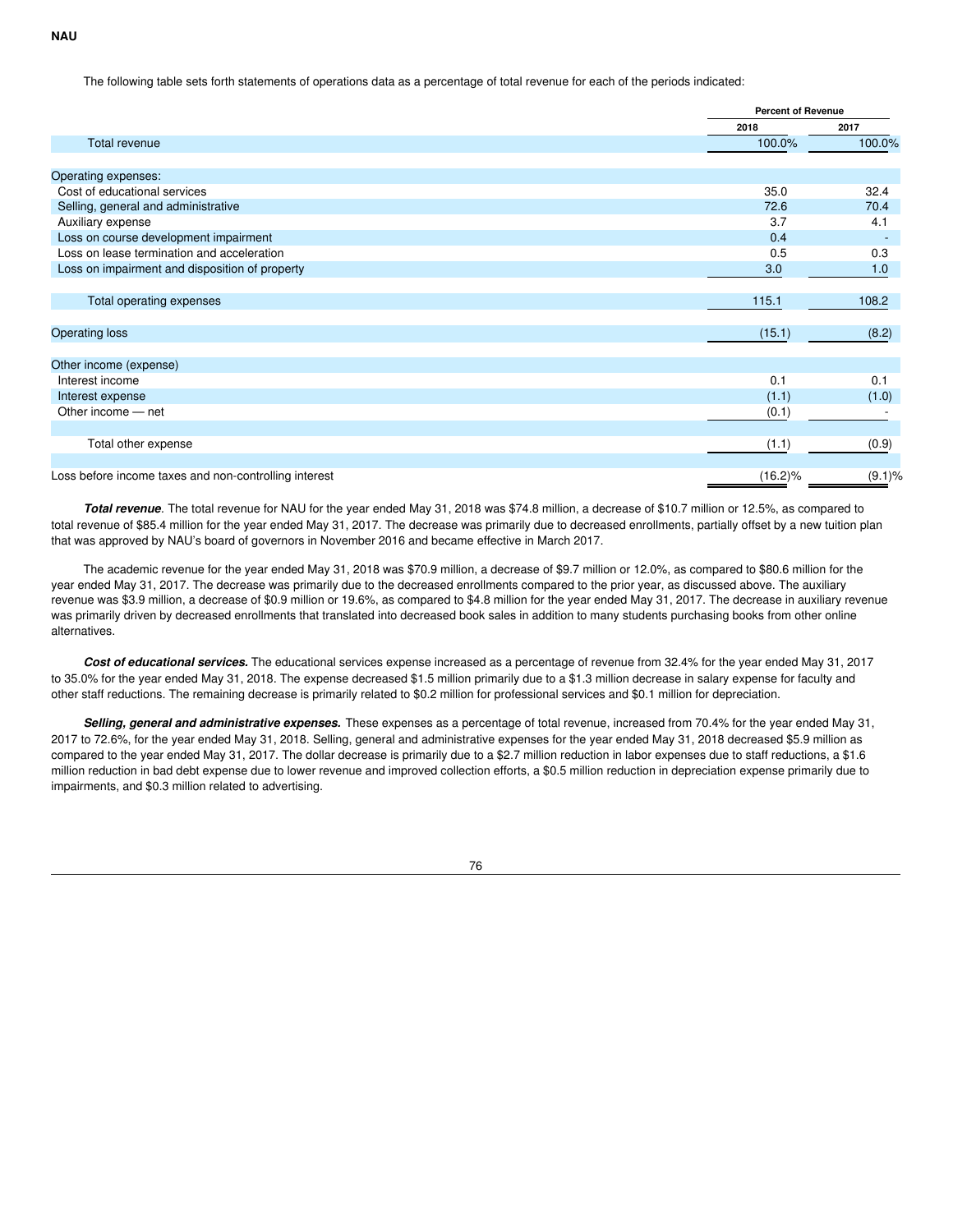*Auxiliary expenses.* Auxiliary expenses for the year ended May 31, 2018 were \$2.7 million, a decrease of \$0.7 million or 21.2%, as compared to \$3.5 million for the year ended May 31, 2017. This decrease was primarily due to lower enrollments that translated into lower book sales and cost of books sold.

*Loss before non-controlling interest and taxes.* The loss before non-controlling interest and taxes for the year ended May 31, 2018, was \$12.1 million, an increase of \$4.4 million, compared to a \$7.8 million loss for the year ended May 31, 2017. The impact is due to factors as explained above.

#### Results of Operations - For the Year Ended May 31, 2017 Compared to the Year Ended May 31, 2016

#### **National American University Holdings, Inc.**

The following table sets forth statements of operations data as a percentage of total revenue for each of the periods indicated:

|                                                     | <b>Percent of Revenue</b> |                |
|-----------------------------------------------------|---------------------------|----------------|
|                                                     | 2017                      | 2016           |
| Total revenue                                       | 100.0%                    | 100.0%         |
| Operating expenses:                                 |                           |                |
| Cost of educational services                        | 31.9                      | 27.1           |
| Selling, general and administrative                 | 71.2                      | 75.1           |
| Auxiliary expense                                   | 4.0                       | 4.9            |
| Cost of condominium sales                           |                           |                |
| Loss on course development impairment               |                           |                |
| Loss on lease termination and acceleration          | 0.3                       | $\blacksquare$ |
| Loss on impairment and disposition of property      | 0.9                       | 0.8            |
|                                                     |                           |                |
| Total operating expenses                            | 108.4                     | 107.9          |
|                                                     |                           |                |
| Operating loss                                      | (8.4)                     | (7.9)          |
|                                                     |                           |                |
| Other income (expense)                              |                           |                |
| Interest income                                     | 0.1                       | 0.1            |
| Interest expense                                    | (1.0)                     | (0.9)          |
| Other income - net                                  | 0.2                       | 0.2            |
| Total other expense                                 | (0.6)                     | (0.6)          |
| Loss before income taxes                            | (9.0)                     | (8.5)          |
| Income tax benefit                                  | 1.8                       | 3.0            |
| <b>Net loss</b>                                     | (7.2)                     | (5.5)          |
| Net income attributable to non-controlling interest | (0.1)                     | (0.0)          |
| Net loss attributable to the company                | (7.2)%                    | (5.6)%         |

For the year ended May 31, 2017, we generated \$86.6 million in revenue, a decrease of 9.9% compared to the same period in 2016. This decrease was attributable to a decline in enrollment that was partially offset by a new tuition plan effective March 1, 2017, fees billed to affiliated institutions for our courseware development, technical support and online class hosting services, and programmatic expansion. Our revenue for the year ended May 31, 2017 consisted of \$85.4 million from our NAU operations and \$1.2 million from our other operations. Total operating expenses were \$93.8 million or 108.3% of total revenue for the year ended May 31, 2017, a decrease of 9.5% compared to the same period in 2016. Loss before income taxes was \$7.8 million or 9.0% of total revenue for the year ended May 31, 2017, a decrease of \$0.4 million compared to the same period in 2016. Net loss attributable to the Company was \$6.3 million or 7.3% of total revenue for the year ended May 31, 2017, an increase of \$0.9 million compared to the same period in 2016. The additional details regarding these variances are described in greater detail below.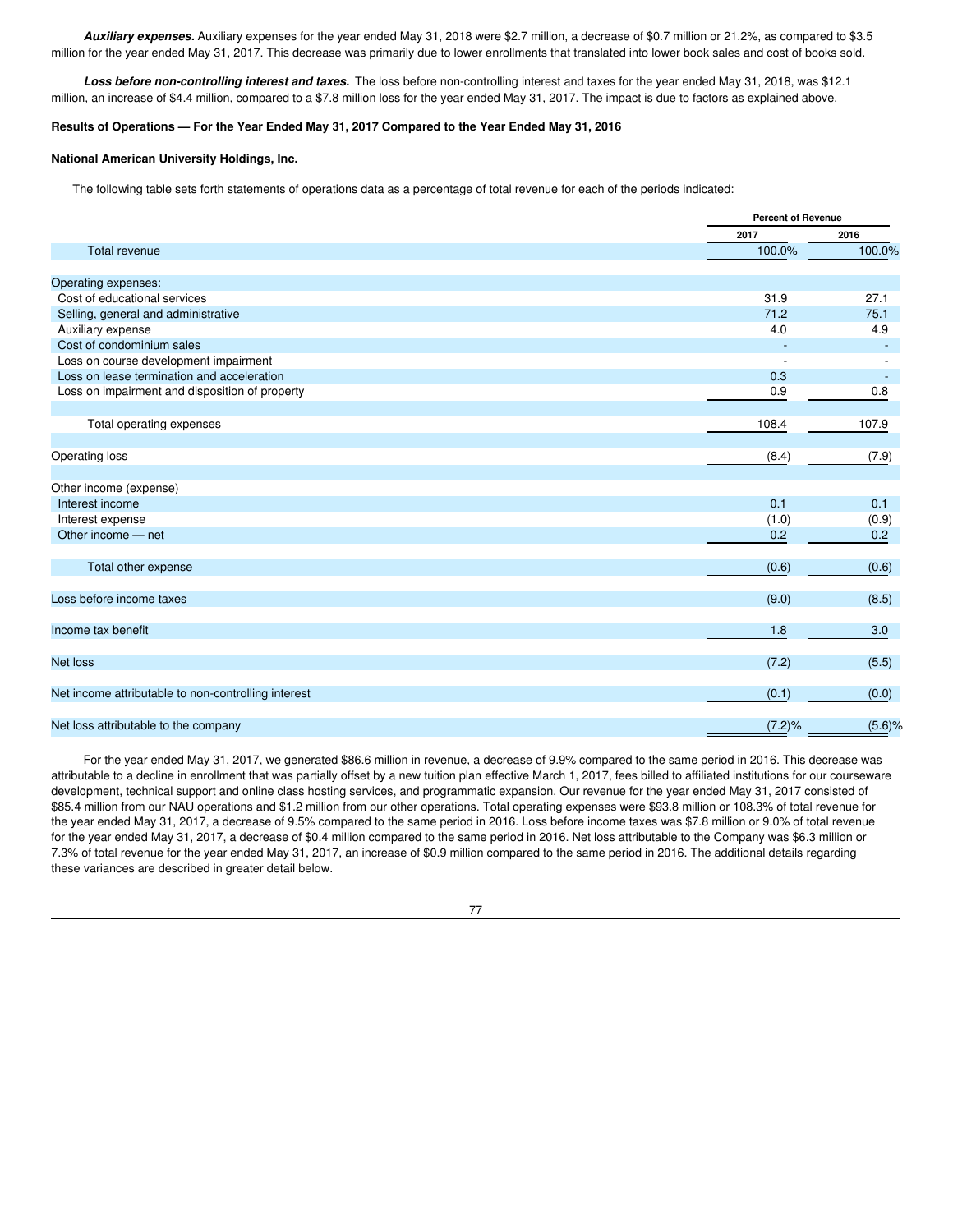The following table sets forth statements of operations data as a percentage of total revenue for each of the periods indicated:

|                                                       | <b>Percent of Revenue</b> |           |
|-------------------------------------------------------|---------------------------|-----------|
|                                                       | 2017                      | 2016      |
| Total revenue                                         | 100.0%                    | 100.0%    |
|                                                       |                           |           |
| Operating expenses:                                   |                           |           |
| Cost of educational services                          | 32.4                      | 27.5      |
| Selling, general and administrative                   | 70.4                      | 74.5      |
| Auxiliary expense                                     | 4.1                       | 4.9       |
| Loss on course development impairment                 |                           |           |
| Loss on lease termination and acceleration            | 0.3                       |           |
| Loss on impairment and disposition of property        | 1.0                       | 0.9       |
|                                                       |                           |           |
| Total operating expenses                              | 108.2                     | 107.8     |
|                                                       |                           |           |
| <b>Operating loss</b>                                 | (8.2)                     | (7.8)     |
| Other income (expense)                                |                           |           |
| Interest income                                       | 0.1                       | 0.1       |
| Interest expense                                      | (1.0)                     | (0.9)     |
| Other income - net                                    |                           |           |
|                                                       |                           |           |
| Total other expense                                   | (0.9)                     | (0.8)     |
|                                                       |                           |           |
| Loss before income taxes and non-controlling interest | $(9.1)\%$                 | $(8.6)$ % |

*Total revenue.* The total revenue for NAU for the year ended May 31, 2017 was \$85.4 million, a decrease of \$9.6 million or 10.1%, as compared to total revenue of \$95.0 million for the year ended May 31, 2016. The decrease was primarily due to decreased enrollments which can be attributed, in part, to the current improving economic climate, in which many working adults have chosen not to attend school. The decreased enrollment rates were offset by a new tuition plan that was approved by NAU's board of governors in November 2016 and became effective in March 2017, and fees billed to affiliated institutions for our courseware development, technical support and online class hosting services.

The academic revenue for the year ended May 31, 2017 was \$80.6 million, a decrease of \$8.1 million or 9.1%, as compared to \$88.7 million for the year ended May 31, 2016. The decrease was primarily due to the decreased enrollments compared to the prior year, as discussed above. The auxiliary revenue was \$4.8 million, a decrease of \$1.5 million or 23.4%, as compared to \$6.3 million for the year ended May 31, 2016. The decrease in auxiliary revenue was primarily driven by decreased enrollments that translated into decreased book sales in addition to many students purchasing books from other on-line alternatives.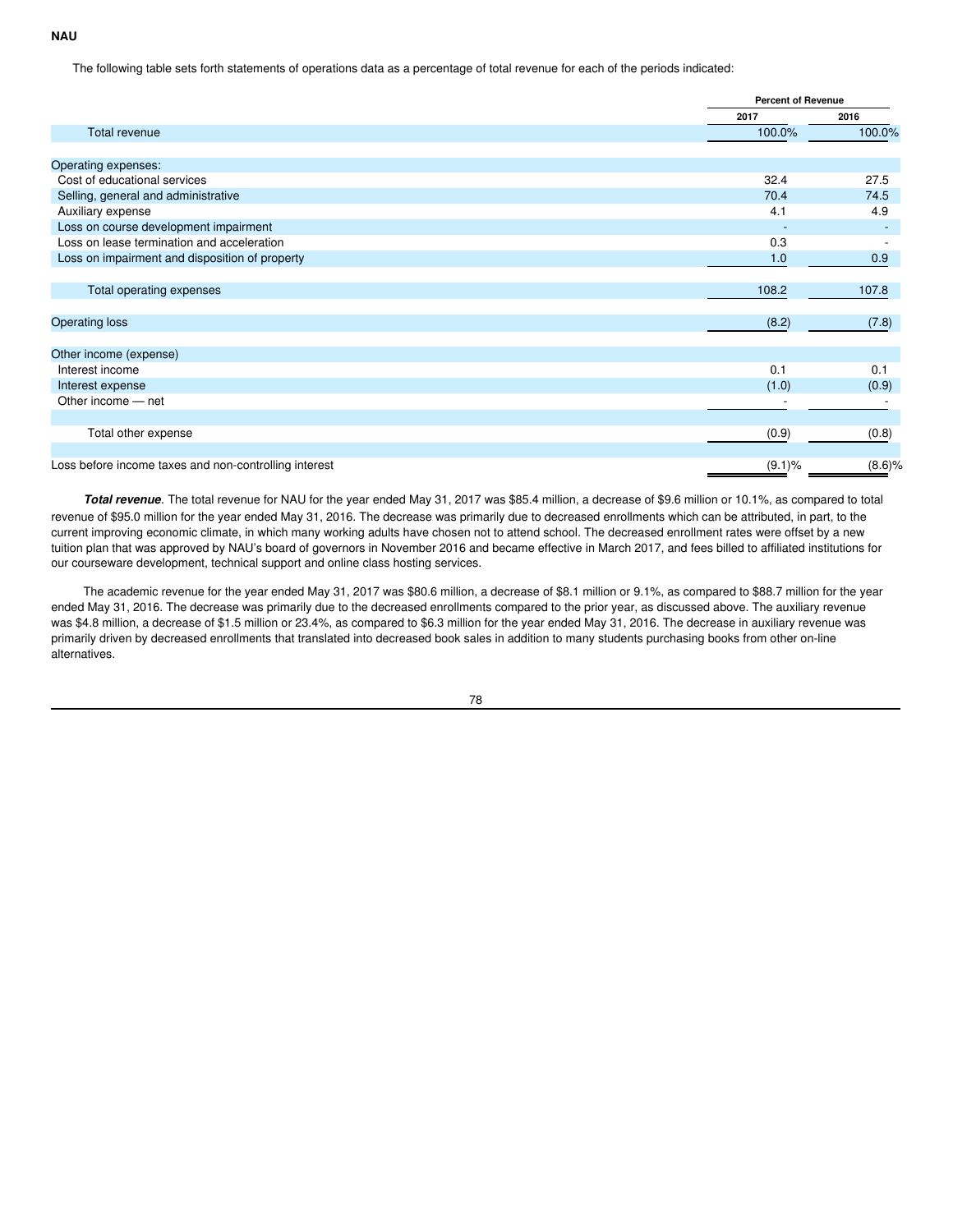*Cost of educational services.* The educational services expense increased as a percentage of revenue from 27.5% for the year ended May 31, 2016 to 32.4% for the year ended May 31, 2017. The expense increased \$1.6 million primarily due to \$1.2 million for full-time faculty and other staff that were hired to support new academic programs. This remaining increase was a result of other expenses necessary to maintain minimum class sizes on a decreasing revenue base.

*Selling, general and administrative expenses.* Selling, general, and administrative expenses decreased \$10.6 million; in addition, the expenses as a percentage of total revenue, decreased from 74.5% for the year ended May 31, 2016 to 70.4% for the year ended May31, 2017. This decrease is primarily due to \$1.7 million reduction in bad debt expense, \$3.0 million reduction in labor expenses, a \$3.2 million reduction in other institutional support costs and \$1.6 million reduction in other admissions expense. We continue to identify and execute cost cutting initiatives to better align with the decreasing enrollments and needs of the Company.

*Auxiliary expenses.* Auxiliary expenses for the year ended May 31, 2017 were \$3.5 million, a decrease of \$1.2 million, or 25.5%, as compared to \$4.7 million for the year ended May 31, 2016. This decrease was primarily the result of lower enrollments that translated into lower book sales and cost of books sold.

*Loss before non-controlling interest and taxes.* The loss before non-controlling interest and taxes for the year ended May 31, 2017, was \$7.8 million, a decrease of \$0.4 million, compared to an \$8.2 million loss for the year ended May 31, 2016. The impact is due to factors as explained above.

#### **Liquidity and Capital Resources**

The Company has experienced a decrease in revenue since 2013 due to enrollment declines at National American University, and this long-term decline in revenue has resulted in increasing net losses and decreases in our liquidity and capital resources. To counter the decrease in net losses, the Company consolidated students at thirteen locations into locations in the same market since the third quarter of 2017. Ten locations were consolidated in the third quarter of fiscal year 2018. The reduction of overhead as the result of these campus consolidations, while maintaining student services, has positively impacted operating cash flow and cash balances. The recent formation of the College of Military Studies and the acquisition of academic programs in strategic security and related fields from Henley Putnam University also have positive impact on our enrollment.

For the year ended May 31, 2018, our cash used in operating activities was \$3.7 million. As of May 31, 2018, the Company had \$5.3 million of unrestricted cash and cash equivalents and negative working capital of \$652 thousand, which may not be sufficient to fund our forecasted operating and cash requirements without additional financing or other actions by management. The following management actions occurred after May 31, 2018, the results of which management believes are probable of occurring and will be sufficient to meet its forecasted liquidity needs for the next twelve months from the issuance of the Company's financial statements:

- The Company has identified certain, non-revenue producing assets, specifically two aircraft that it will divest in order to further reduce operating expenses and support its liquidity needs. The estimated proceeds from the sale of the assets as well as the savings from the related maintenance and operating costs are approximately \$2.3 million.
- The Company estimates a \$3 million decrease in payroll expenses by eliminating positions through the reorganization of our enrollment function, which is now under one leadership team to provide transparency and accountability.

*Operating Activities.* Net cash used in operating activities was \$3.8 million for the year ended May 31, 2018 compared to net cash provided by operating activities of \$0.8 million for the year ended May 31, 2017. This decrease in cash was primarily due to an increase in the net loss, largely the result of decreased enrollment. In addition, the Company paid \$1.0 million in 2018 for early termination of operating leases, compared to zero in 2017.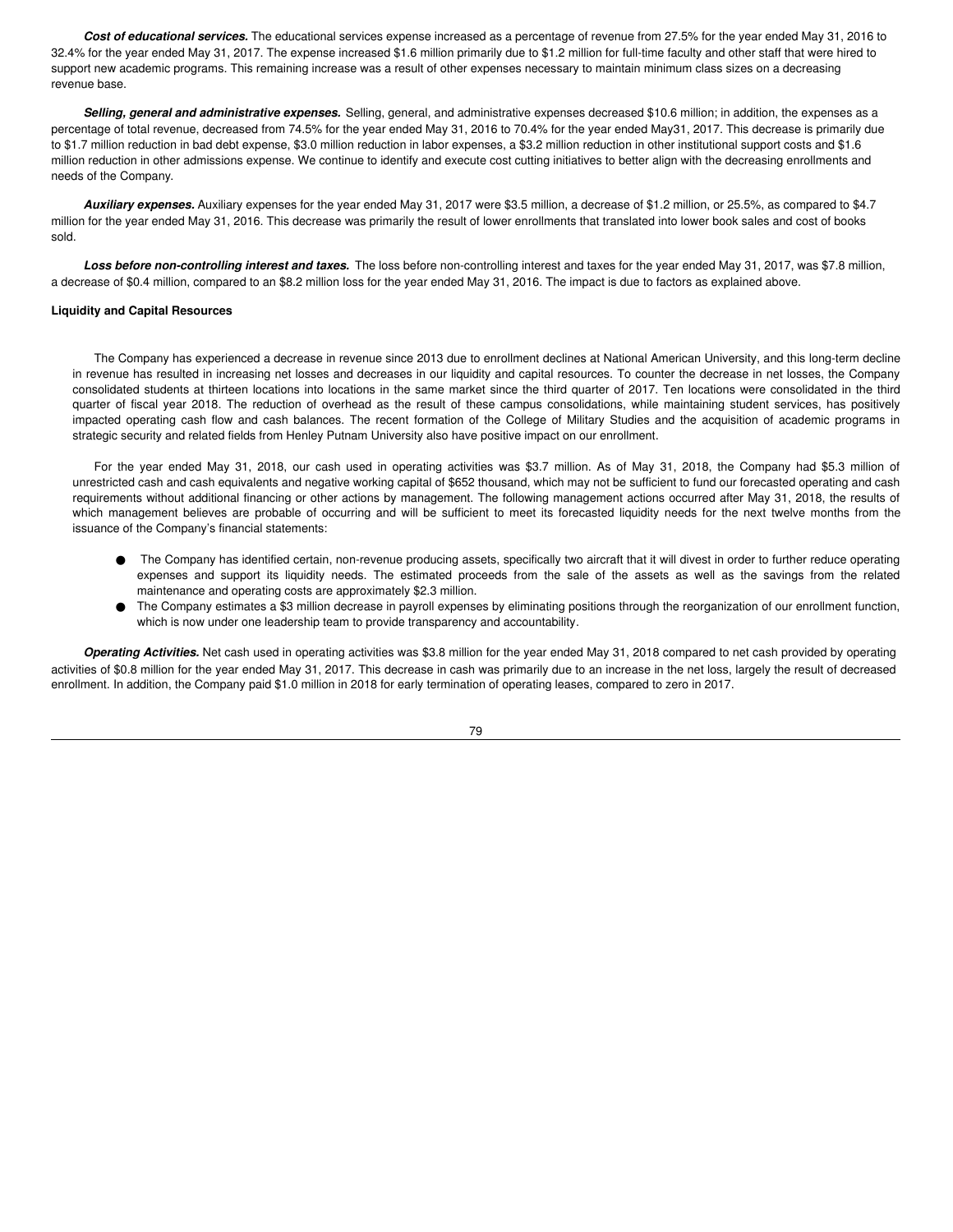Net cash provided by operating activities was \$0.8 million for the year ended May 31, 2017 compared to net cash provided by operating activities of \$7.3 million for the year ended May 31, 2016. This decrease is primarily due to an increase in net loss and a decrease in cash flows caused by the change in student accounts receivable, which is due to a timing difference in cash receipts; and a reduction in the provision for uncollectable tuition partially offset by a decrease in income taxes receivable. The increase in net loss was largely the result of decreased enrollment. This enrollment reduction is due, in part, to the current improving economic climate, in which many working adults have chosen not to attend school.

*Investing Activities.* Net cash used in investing activities was \$0.3 million for the year ended May 31, 2018, and \$5.9 million for the year ended May 31, 2017. The decrease in the cash used in investing activities was primarily due to lower purchases of property and equipment in fiscal 2018 as compared to fiscal 2017, due to the new apartment building constructed by Fairway Hills in fiscal 2017. In 2018 we had \$2.9 million net proceeds from the sale of investments, partially offset by the use of \$1.3 million for the acquisition of Henley-Putnam University on March 21, 2018.

Net cash used in investing activities was \$5.9 million for the year ended May 31, 2017, and \$1.2 million for the year ended May 31, 2016. The increase in the cash used in investing activities was due mostly to an additional \$4.6 million of asset purchases, primarily related to the 24-unit luxury apartment complex. Through May 31, 2017, the new apartment complex purchases were \$4.9 million.

*Financing Activities.* Net cash used by financing activities was \$2.5 million for the year ended May 31, 2018 as compared to net cash used in financing activities of \$4.6 million for the year ended May 31, 2017. The decrease in funds used was the result of lower dividend payments. Dividends paid were cut in half since the year ended May 31, 2018 had two quarterly dividends paid, whereas fiscal year 2017 had four quarterly dividends paid.

Net cash used in financing activities was \$4.6 million for May 31, 2017 as compared to net cash used in financing activities of \$7.7 million for the year ended May 31, 2016. The decrease in funds used was due to \$3.0 million in stock repurchases in 2016.

The table below sets forth our contractual commitments as of May 31, 2018:

|                         |        |               |             |             | More than 5 |
|-------------------------|--------|---------------|-------------|-------------|-------------|
|                         | Total  | Within 1 Year | 1 - 3 Years | 3 - 5 Years | Years       |
| <b>Operating leases</b> | 23,258 | 5,590         | 8,553       | 5,096       | 4,019       |
| Capital leases          | 17,992 | .183          | 2,438       | 2,535       | 11.836      |
| Long term debt          | 8,000  | 800           | 2,400       | 4,800       |             |

#### **Off-Balance Sheet Arrangements**

Other than operating leases, we do not have any off-balance sheet arrangements that have or are reasonably likely to have a material current or future effect on our financial condition, changes in financial condition, revenues or expenses, results of operations, liquidity, capital expenditures or capital resources.

### **Impact of Inflation**

We increase tuition (usually once a year) to assist in offsetting inflationary impacts without creating a hardship for students. Consistent with our operating plan, a yearly salary increase in December (supported by evaluations and recommendations from supervisors) is considered to help alleviate the inflationary effects on staff. There can be no assurance that future inflation will not have an impact on operating results and financial condition.

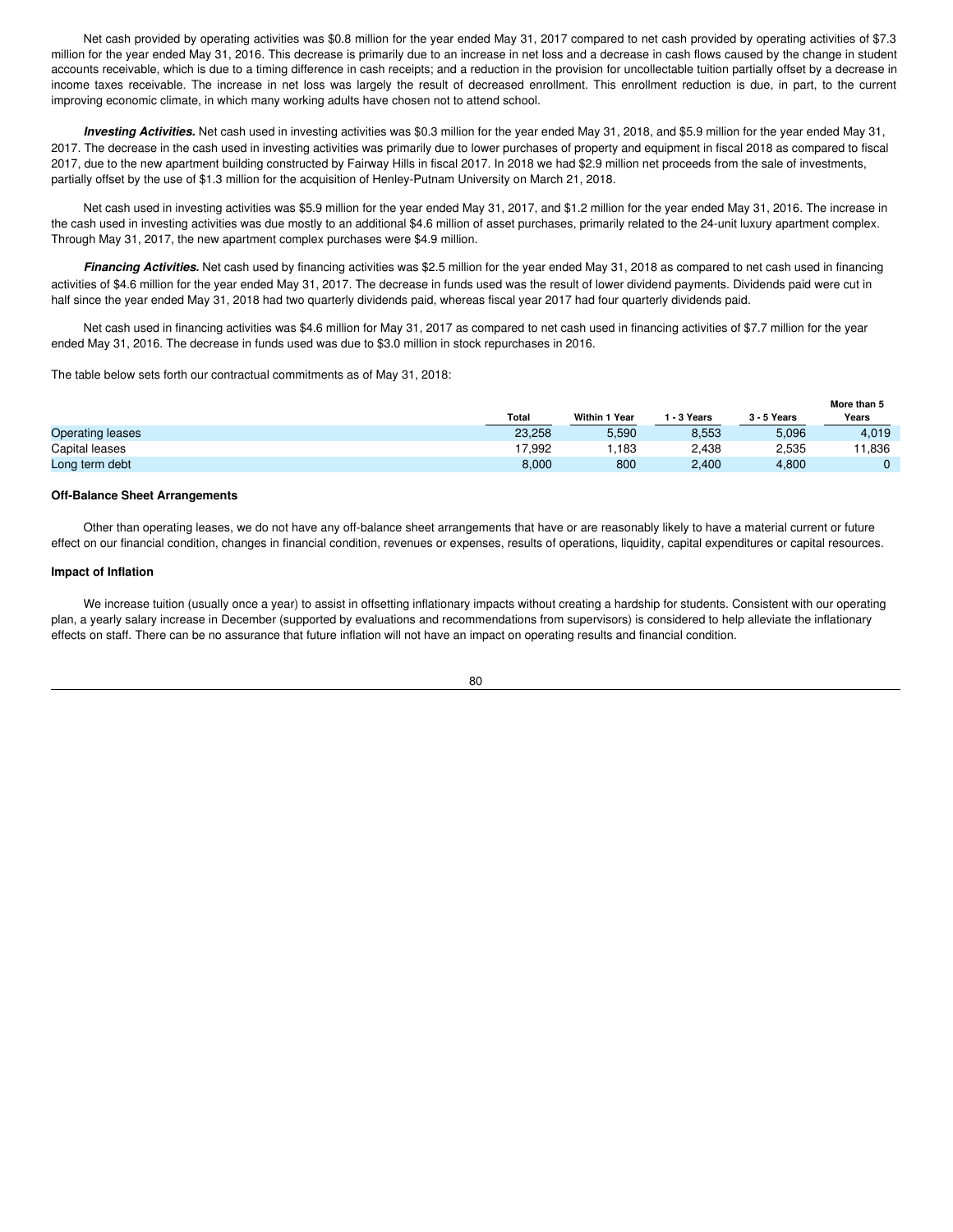#### **Item 7A. Quantitative and Qualitative Disclosure About Risk.**

*Market risk.* We have no derivative financial instruments or derivative commodity instruments. Cash in excess of current operating requirements is invested in short-term certificates of deposit and money market instruments.

*Interest rate risk.* Interest rate risk is managed by investing excess funds in cash equivalents and marketable securities bearing variable interest rates tied to various market indices. As such, future investment income may fall short of expectations due to changes in interest rates or losses in principal may occur if securities are forced to be sold which have declined in market value due to changes in interest rates. At May 31, 2018, a 10% increase or decrease in interest rates would not have a material impact on future earnings, fair values or cash flows.

#### **Item 8. Financial Statements and Supplementary Data.**

#### **INDEX TO CONSOLIDATED FINANCIAL STATEMENTS**

### **National American University Holdings, Inc. and Subsidiaries**

**Page**

| <b>Consolidated Annual Financial Statements:</b>                                                             |    |
|--------------------------------------------------------------------------------------------------------------|----|
| Report of Independent Registered Public Accounting Firm                                                      | 82 |
| Consolidated Balance Sheets as of May 31, 2018 and 2017                                                      | 83 |
| Consolidated Statements of Operations and Comprehensive Loss for the years ended May 31, 2018, 2017 and 2016 | 84 |
| Consolidated Statements of Stockholders' Equity for the years ended May 31, 2018, 2017 and 2016              | 85 |
| Consolidated Statements of Cash Flows for the years ended May 31, 2018, 2017 and 2016                        | 86 |
| Notes to Consolidated Financial Statements                                                                   | 88 |
| <b>Financial Statement Schedules</b>                                                                         |    |
| All schedules are omitted because they are not applicable or not required.                                   |    |
|                                                                                                              |    |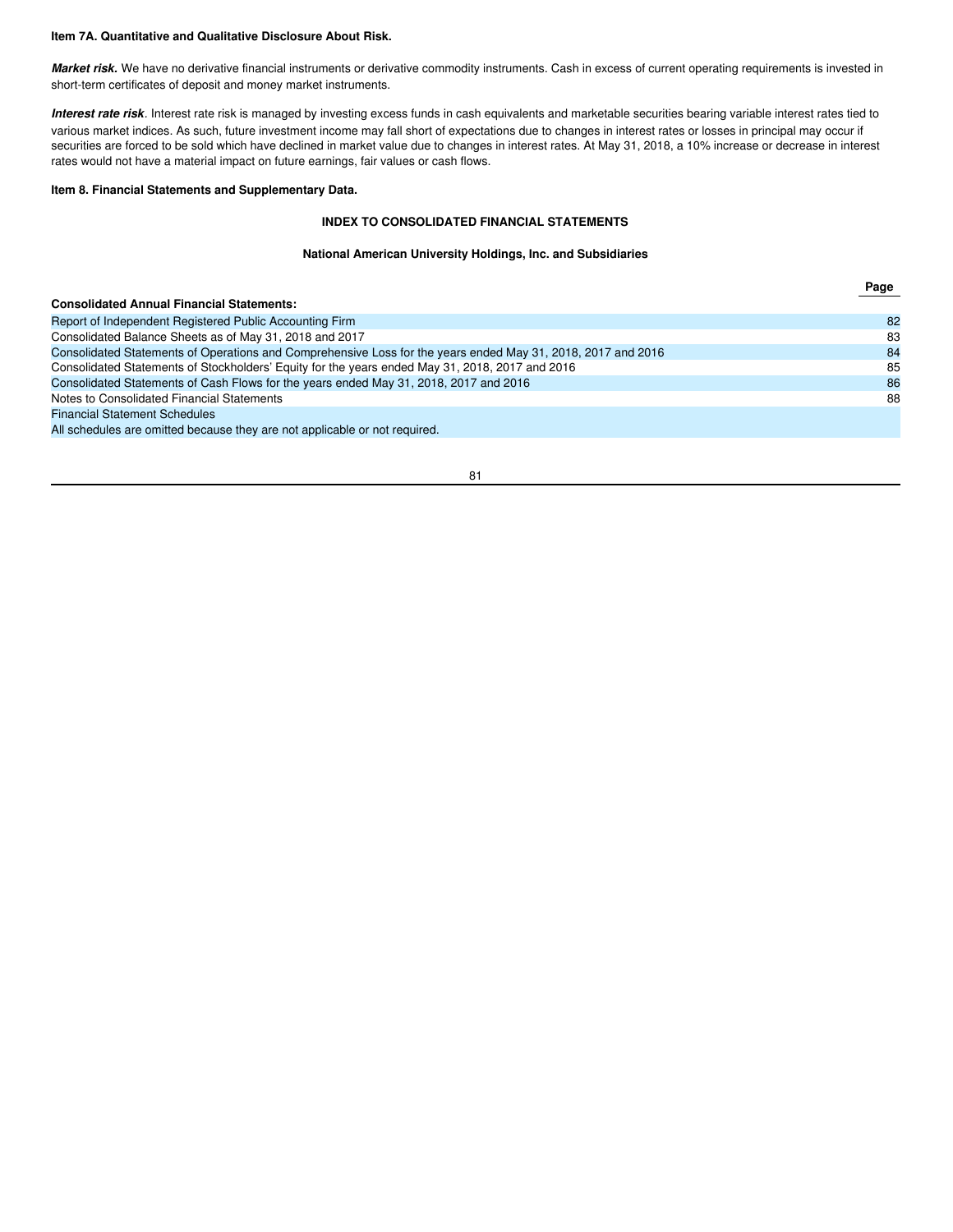### **REPORT OF INDEPENDENT REGISTERED PUBLIC ACCOUNTING FIRM**

To the stockholders and the Board of Directors of National American University Holdings, Inc. and subsidiaries: Rapid City, South Dakota

#### **Opinion on the Financial Statements**

We have audited the accompanying consolidated balance sheets of National American University Holdings, Inc. and subsidiaries (the "Company") as of May 31, 2018 and 2017, the related consolidated statements of operations and comprehensive loss, stockholders' equity, and cash flows for each of the three years in the period ended May 31, 2018, and the related notes (collectively referred to as the "financial statements"). In our opinion, the financial statements present fairly, in all material respects, the financial position of the Company as of May 31, 2018 and 2017, and the results of its operations and its cash flows for each of the three years in the period ended May 31, 2018, in conformity with accounting principles generally accepted in the United States of America.

#### **Basis for Opinion**

These financial statements are the responsibility of the Company's management. Our responsibility is to express an opinion on the Company's financial statements based on our audits. We are a public accounting firm registered with the Public Company Accounting Oversight Board (United States) (PCAOB) and are required to be independent with respect to the Company in accordance with the U.S. federal securities laws and the applicable rules and regulations of the Securities and Exchange Commission and the PCAOB.

We conducted our audits in accordance with the standards of the PCAOB. Those standards require that we plan and perform the audit to obtain reasonable assurance about whether the financial statements are free of material misstatement, whether due to error or fraud. The Company is not required to have, nor were we engaged to perform, an audit of its internal control over financial reporting. As part of our audits, we are required to obtain an understanding of internal control over financial reporting but not for the purpose of expressing an opinion on the effectiveness of the Company's internal control over financial reporting. Accordingly, we express no such opinion.

Our audits included performing procedures to assess the risks of material misstatement of the financial statements, whether due to error or fraud, and performing procedures that respond to those risks. Such procedures included examining, on a test basis, evidence regardingthe amounts and disclosures in the financial statements. Our audits also included evaluating the accounting principles used and significant estimates made by management, as well as evaluating the overall presentation of the financial statements. We believe that our audits provide a reasonable basis for our opinion.

/s/ Deloitte & Touche LLP

Minneapolis, MN August 17, 2018

We have served as the Company's auditor since 2009.

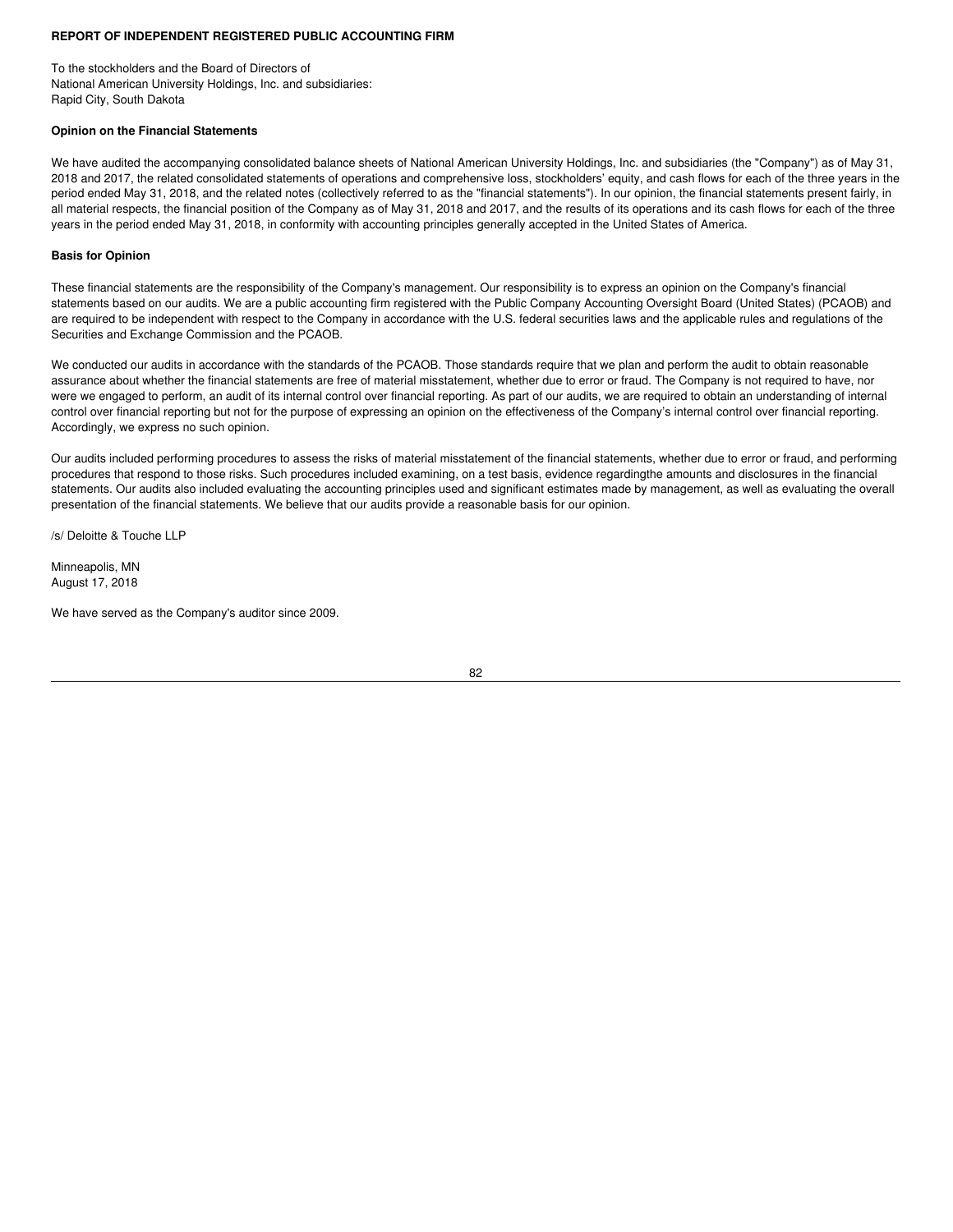# **CONSOLIDATED BALANCE SHEETS**

# **AS OF MAY 31, 2018 AND 2017**

| (In thousands, except share and per share amounts) |  |
|----------------------------------------------------|--|
|----------------------------------------------------|--|

|                                                                                |    | May 31,<br>2018 | May 31,<br>2017          |  |
|--------------------------------------------------------------------------------|----|-----------------|--------------------------|--|
| <b>ASSETS</b>                                                                  |    |                 |                          |  |
| CURRENT ASSETS:                                                                |    |                 |                          |  |
| Cash and cash equivalents                                                      | \$ | 5,324           | \$<br>11,974             |  |
| Available for sale investments                                                 |    |                 | 4,183                    |  |
| Student receivables — net of allowance of \$587 and \$1,195 at May 31, 2018    |    |                 |                          |  |
| and May 31, 2017, respectively                                                 |    | 2,893           | 2,895                    |  |
| Other receivables                                                              |    | 563             | 458                      |  |
| Income taxes receivable                                                        |    | 105             | 2,301                    |  |
| Prepaid and other current assets                                               |    | 1,552           | 1,649                    |  |
| Total current assets                                                           |    | 10,437          | 23,460                   |  |
| Total property and equipment - net                                             |    | 25,228          | 31,318                   |  |
| OTHER ASSETS:                                                                  |    |                 |                          |  |
| Restricted certificates of deposit                                             |    | 9,250           | $\overline{\phantom{a}}$ |  |
| Condominium inventory                                                          |    | 512             | 621                      |  |
| Land held for future development                                               |    | 414             | 229                      |  |
| Course development — net of accumulated amortization of \$3,577 and \$3,322 at |    |                 |                          |  |
| May 31, 2018 and May 31, 2017, respectively                                    |    | 1,841           | 1,111                    |  |
| Goodwill                                                                       |    | 363             |                          |  |
| Other intangibles — net of accumulated amortization of \$22 and \$0 at         |    |                 |                          |  |
| May 31, 2018 and May 31, 2017, respectively                                    |    | 207             |                          |  |
| Other                                                                          |    | 555             | 853                      |  |
| Total other assets                                                             |    | 13,142          | 2,814                    |  |
| <b>TOTAL</b>                                                                   | \$ | 48,807          | \$<br>57,592             |  |
|                                                                                |    |                 |                          |  |
| <b>LIABILITIES AND STOCKHOLDERS' EQUITY</b>                                    |    |                 |                          |  |
| <b>CURRENT LIABILITIES:</b>                                                    |    |                 |                          |  |
| Current portion of capital lease payable                                       | \$ | 380             | \$<br>331                |  |
| Current portion of long-term debt                                              |    | 800             |                          |  |
| Accounts payable                                                               |    | 1,991           | 3,076                    |  |
| Dividends payable                                                              |    |                 | 1,094                    |  |
| Income taxes payable                                                           |    | 70              | 113                      |  |
| Deferred income                                                                |    | 3,758           | 1,691                    |  |
| Accrued and other liabilities                                                  |    | 4,090           | 5,906                    |  |
| Total current liabilities                                                      |    | 11,089          | 12,211                   |  |
| DEFERRED INCOME TAXES                                                          |    | $\mathbf 0$     | 194                      |  |
| OTHER LONG-TERM LIABILITIES                                                    |    | 2,688           | 4,010                    |  |
| CAPITAL LEASE PAYABLE, NET OF CURRENT PORTION                                  |    | 10,857          | 11,237                   |  |
| LONG-TERM DEBT, NET OF CURRENT PORTION                                         |    | 7,200           | 0                        |  |
| COMMITMENTS AND CONTINGENCIES (Notes 9 and 15)                                 |    |                 |                          |  |
| STOCKHOLDERS' EQUITY:                                                          |    |                 |                          |  |
|                                                                                |    |                 |                          |  |
| Common stock, \$0.0001 par value (50,000,000 authorized; 28,685,195 issued and |    |                 |                          |  |
| 24,344,122 outstanding as of May 31, 2018; 28,557,968 issued and 24,224,924    |    |                 |                          |  |
| outstanding as of May 31, 2017)<br>Additional paid-in capital                  |    | 3<br>59,305     | 3<br>59,060              |  |
| <b>Accumulated deficit</b>                                                     |    | (19, 873)       | (6,622)                  |  |
| Treasury stock, at cost (4,341,073 shares at May 31, 2018 and 4,333,044        |    |                 |                          |  |
| shares at May 31, 2017)                                                        |    | (22, 496)       | (22, 481)                |  |
| Accumulated other comprehensive loss, net of taxes - unrealized loss           |    |                 |                          |  |
| on available for sale securities                                               |    | $\mathbf 0$     | (4)                      |  |
| Total National American University Holdings, Inc. stockholders' equity         |    | 16,939          | 29,956                   |  |
| Non-controlling interest                                                       |    | 34              | (16)                     |  |
| Total stockholders' equity                                                     |    | 16,973          | 29,940                   |  |
|                                                                                |    |                 |                          |  |
| <b>TOTAL</b>                                                                   | \$ | 48,807          | \$<br>57,592             |  |

The accompanying notes are an integral part of these consolidated financial statements.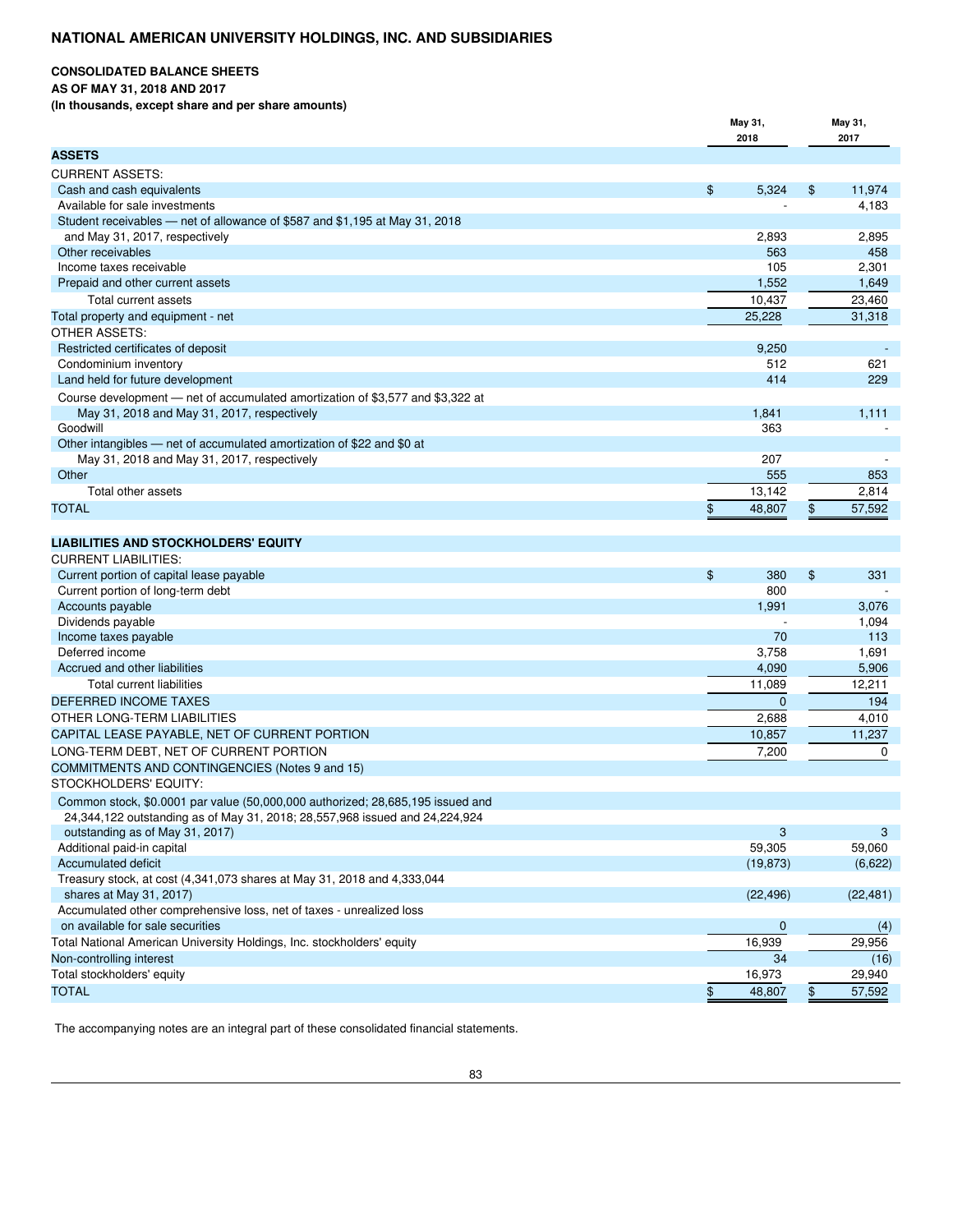# **CONSOLIDATED STATEMENTS OF OPERATIONS AND COMPREHENSIVE LOSS FOR THE YEARS ENDED MAY 31, 2018, 2017 AND 2016**

**(In thousands, except share and per share amounts)**

|                                                                        |      | 2018           | 2017           | 2016           |
|------------------------------------------------------------------------|------|----------------|----------------|----------------|
| <b>REVENUE:</b>                                                        |      |                |                |                |
| Academic revenue                                                       | \$   | 70,885         | \$<br>80,595   | \$<br>88,697   |
| Auxiliary revenue                                                      |      | 3,885          | 4,832          | 6,306          |
| Rental income - apartments                                             |      | 1,404          | 1,160          | 1,110          |
| Condominium sales                                                      |      | 817            | 0              | $\mathbf 0$    |
| Other real estate income                                               |      | 193            | 0              | 0              |
|                                                                        |      |                |                |                |
| Total revenue                                                          |      | 77,184         | 86,587         | 96,113         |
|                                                                        |      |                |                |                |
| <b>OPERATING EXPENSES:</b>                                             |      |                |                |                |
| Cost of educational services                                           |      | 26,146         | 27,657         | 26,093         |
| Selling, general and administrative                                    |      | 56,183         | 61,639         | 72,211         |
| Auxiliary expense                                                      |      | 2,741          | 3,477          | 4,667          |
| Cost of condominium sales                                              |      | 709            | 0              | 0              |
| Loss on course development impairment                                  |      | 286            | $\mathbf 0$    | $\mathbf 0$    |
| Loss on lease termination and acceleration                             |      | 362            | 285            | $\mathbf 0$    |
| Loss on impairment and disposition of property and equipment           |      | 2,258          | 767            | 735            |
|                                                                        |      |                |                |                |
| Total operating expenses                                               |      | 88,685         | 93,825         | 103,706        |
|                                                                        |      |                |                |                |
| <b>OPERATING LOSS</b>                                                  |      | (11, 501)      | (7, 238)       | (7, 593)       |
|                                                                        |      |                |                |                |
| OTHER INCOME (EXPENSE):                                                |      |                |                |                |
| Interest income                                                        |      | 76             | 102            | 87             |
| Interest expense                                                       |      | (846)          | (850)          | (870)          |
| Other (expense) income - net                                           |      | (72)           | 209            | 178            |
|                                                                        |      |                |                |                |
| Total other expense                                                    |      | (842)          | (539)          | (605)          |
|                                                                        |      |                |                |                |
| <b>LOSS BEFORE INCOME TAXES</b>                                        |      | (12, 343)      | (7, 777)       | (8, 198)       |
|                                                                        |      |                |                |                |
| <b>INCOME TAX BENEFIT</b>                                              |      | 232            | 1,550          | 2,894          |
|                                                                        |      |                |                |                |
| <b>NET LOSS</b>                                                        |      | (12, 111)      | (6, 227)       | (5,304)        |
|                                                                        |      |                |                |                |
| NET INCOME ATTRIBUTABLE TO NON-CONTROLLING                             |      | (50)           | (48)           | (44)           |
| <b>INTEREST</b>                                                        |      |                |                |                |
|                                                                        |      |                |                |                |
| NET LOSS ATTRIBUTABLE TO NATIONAL AMERICAN                             |      |                |                |                |
| UNIVERSITY HOLDINGS, INC. AND SUBSIDIARIES                             |      | (12, 161)      | (6, 275)       | (5,348)        |
|                                                                        |      |                |                |                |
| OTHER COMPREHENSIVE INCOME (LOSS), NET OF TAX                          |      |                |                |                |
| Unrealized gains (losses) on investments, net of tax benefit (expense) |      | $\overline{4}$ | (2)            | (1)            |
| Income tax benefit related to items of other comprehensive loss        |      |                |                |                |
|                                                                        |      |                |                |                |
| COMPREHENSIVE LOSS ATTRIBUTABLE TO                                     |      |                |                |                |
| NATIONAL AMERICAN UNIVERSITY HOLDINGS, INC.                            | $\,$ | (12, 157)      | \$<br>(6, 277) | \$<br>(5, 349) |
|                                                                        |      |                |                |                |
|                                                                        |      |                |                |                |
| Basic net loss attributable to National American University            | \$   | (0.50)         | \$<br>(0.26)   | \$<br>(0.22)   |
| Holdings, Inc.                                                         |      |                |                |                |
| Diluted net loss attributable to National American University          | \$   | (0.50)         | \$<br>(0.26)   | \$<br>(0.22)   |
| Holdings, Inc.                                                         |      |                |                |                |
| Basic weighted average shares outstanding                              |      | 24,239,888     | 24,154,541     | 24,651,521     |
| Diluted weighted average shares outstanding                            |      | 24,239,888     | 24, 154, 541   | 24,651,521     |
|                                                                        |      |                |                |                |

The accompanying notes are an integral part of these consolidated financial statements.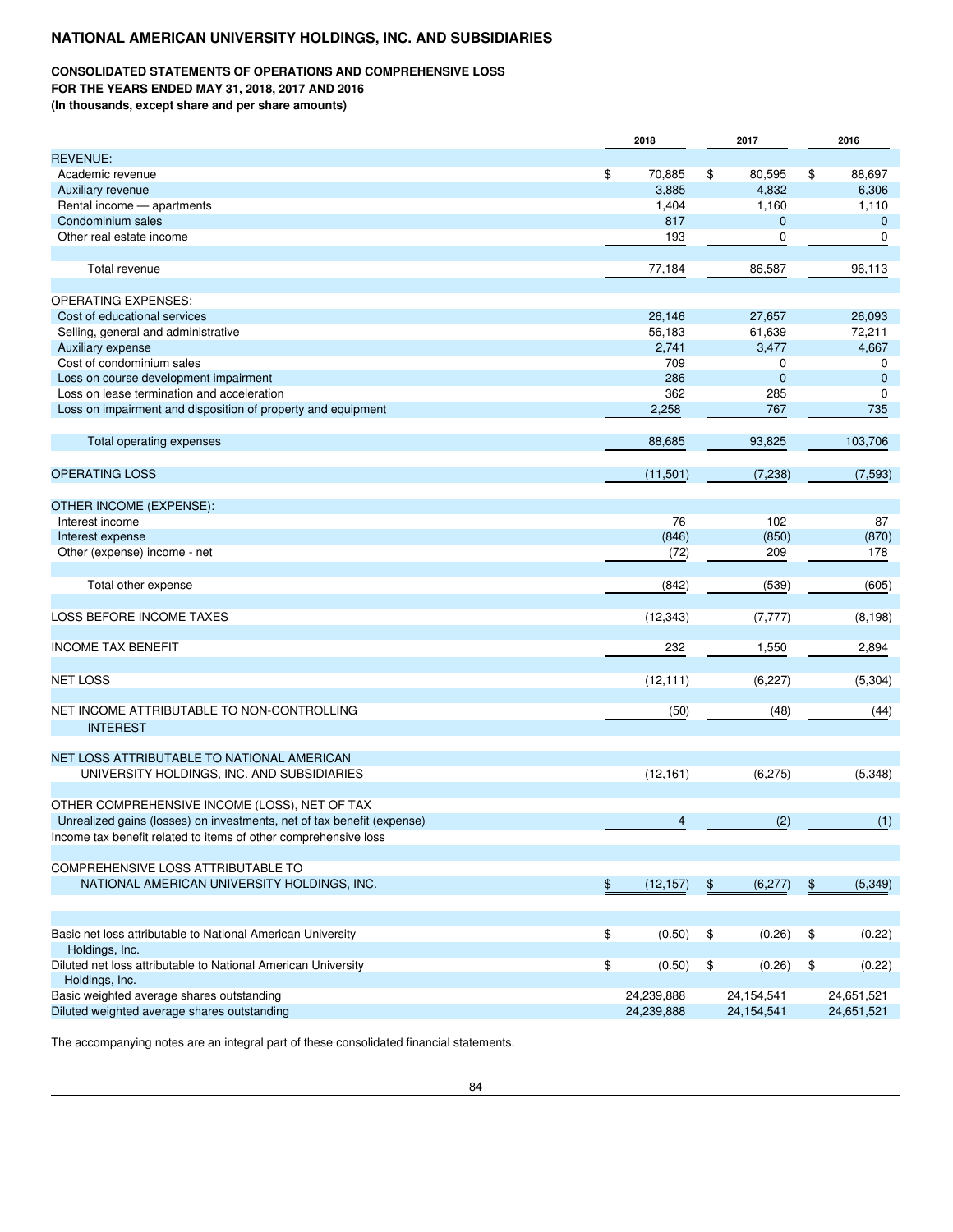# **CONSOLIDATED STATEMENTS OF STOCKHOLDERS' EQUITY FOR THE YEARS ENDED MAY 31, 2018, 2017 AND 2016 (In thousands, except share and per share amounts)**

|                                        |    |                 |                   |                                             |          | Accumulated              |                |                       |                |                                 |                |                         |               |           |
|----------------------------------------|----|-----------------|-------------------|---------------------------------------------|----------|--------------------------|----------------|-----------------------|----------------|---------------------------------|----------------|-------------------------|---------------|-----------|
|                                        |    |                 | <b>Additional</b> |                                             | Retained |                          |                |                       | other          |                                 |                |                         | Total         |           |
|                                        |    | Common<br>stock |                   | paid-in<br>earnings<br>capital<br>(deficit) |          | <b>Treasury</b><br>stock |                | comprehensive<br>loss |                | Non-<br>controlling<br>interest |                | stockholders'<br>equity |               |           |
|                                        |    |                 |                   |                                             |          |                          |                |                       |                |                                 |                |                         |               |           |
| Balance - May 31, 2015                 | \$ | 3               | $\$\$             | 58,336                                      | \$       | 13,751                   | $\mathfrak{S}$ | (19, 455)             | $\mathfrak{F}$ | (1)                             | $\mathfrak{F}$ | (108)                   | $\frac{3}{2}$ | 52,526    |
| Purchase of 1,260,330 shares common    |    |                 |                   |                                             |          |                          |                |                       |                |                                 |                |                         |               |           |
| stock for the treasury                 |    | $\mathbf{0}$    |                   | $\mathbf 0$                                 |          | $\mathbf 0$              |                | (3,022)               |                | $\mathbf{0}$                    |                | $\mathbf 0$             |               | (3,022)   |
| Share based compensation expense       |    | $\Omega$        |                   | 557                                         |          | $\Omega$                 |                | $\Omega$              |                | $\Omega$                        |                | $\mathbf 0$             |               | 557       |
| Dividends declared                     |    | $\mathbf{0}$    |                   | $\mathbf 0$                                 |          | (4, 391)                 |                | $\mathbf 0$           |                | $\mathbf 0$                     |                | $\mathbf 0$             |               | (4, 391)  |
| Net (loss) income                      |    | 0               |                   | $\mathbf 0$                                 |          | (5, 348)                 |                | $\mathbf 0$           |                | 0                               |                | 44                      |               | (5, 304)  |
| Other comprehensive loss, net of tax   |    | $\overline{0}$  |                   | 0                                           |          | 0                        |                | $\mathbf 0$           |                | (1)                             |                | $\mathbf 0$             |               | (1)       |
| Balance - May 31, 2016                 |    | 3               | \$                | 58,893                                      |          | 4,012                    | \$             | (22, 477)             | \$             | (2)                             |                | (64)                    |               | 40,365    |
|                                        |    |                 |                   |                                             |          |                          |                |                       |                |                                 |                |                         |               |           |
| Purchase of 1,887 shares common        |    |                 |                   |                                             |          |                          |                |                       |                |                                 |                |                         |               |           |
| stock for the treasury                 |    | $\mathbf{0}$    |                   | $\mathbf 0$                                 |          | $\mathbf 0$              |                | (4)                   |                | $\mathbf{0}$                    |                | $\mathbf 0$             |               | (4)       |
| Share based compensation expense       |    | 0               |                   | 167                                         |          | $\Omega$                 |                | $\mathbf 0$           |                | 0                               |                | 0                       |               | 167       |
| Dividends declared                     |    | $\mathbf{0}$    |                   | $\mathbf 0$                                 |          | (4,359)                  |                | $\mathbf{0}$          |                | $\mathbf{0}$                    |                | $\mathbf 0$             |               | (4,359)   |
| Net (loss) income                      |    | $\Omega$        |                   | 0                                           |          | (6, 275)                 |                | $\mathbf 0$           |                | $\Omega$                        |                | 48                      |               | (6, 227)  |
| Other comprehensive loss, net of tax   |    | $\Omega$        |                   | $\mathbf{0}$                                |          | 0                        |                | $\mathbf{0}$          |                | (2)                             |                | $\mathbf{0}$            |               | (2)       |
| Balance - May 31, 2017                 |    | 3               | \$                | 59,060                                      | \$       | (6,622)                  | \$             | (22, 481)             | \$             | (4)                             |                | (16)                    | S             | 29,940    |
| Balance - May 31, 2017                 | \$ | 3               | \$                | 59,060                                      | \$       | (6,622)                  | \$             | (22, 481)             | \$             | (4)                             | \$             | (16)                    | \$            | 29,940    |
| Purchase of 8,029 shares common        |    |                 |                   |                                             |          |                          |                |                       |                |                                 |                |                         |               |           |
| stock for the treasury                 |    | 0               |                   | $\mathbf 0$                                 |          | 0                        |                | (15)                  |                | 0                               |                | $\mathbf 0$             |               | (15)      |
| Share based compensation expense       |    | $\mathbf{0}$    |                   | 245                                         |          | 0                        |                | $\mathbf{0}$          |                | $\overline{0}$                  |                | $\mathbf{0}$            |               | 245       |
| Dividends declared                     |    | 0               |                   | $\mathbf 0$                                 |          | (1,090)                  |                | $\mathbf 0$           |                | $\Omega$                        |                | 0                       |               | (1,090)   |
| Net (loss) income                      |    | $\mathbf{0}$    |                   | $\mathbf 0$                                 |          | (12, 161)                |                | $\mathbf 0$           |                | $\overline{0}$                  |                | 50                      |               | (12, 111) |
| Other comprehensive income, net of tax |    |                 |                   |                                             |          |                          |                |                       |                |                                 |                | 0                       |               |           |
| Balance - May 31, 2018                 | \$ | 3               | $\$\$             | 59,305                                      | \$       | (19, 873)                | $\mathfrak{S}$ | (22, 496)             | $\mathfrak{S}$ | $\mathbf{0}$                    | \$             | 34                      | \$            | 16,973    |

The accompanying notes are an integral part of these consolidated financial statements.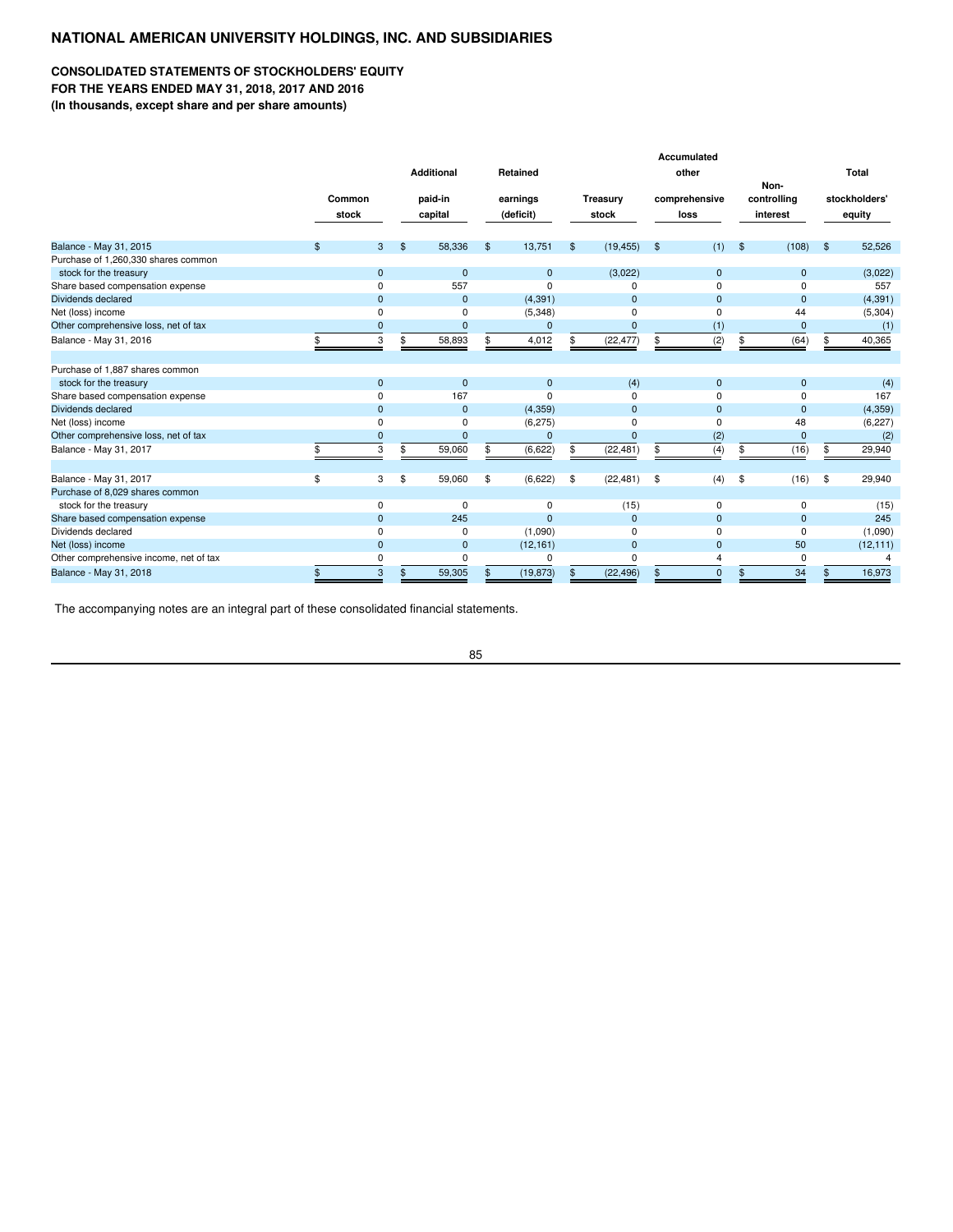# **CONSOLIDATED STATEMENTS OF CASH FLOWS FOR THE YEARS ENDED MAY 31, 2018, 2017 AND 2016**

**(In thousands)**

|                                                                    | 2018 |               | 2017 |                 | 2016          |
|--------------------------------------------------------------------|------|---------------|------|-----------------|---------------|
|                                                                    |      |               |      |                 |               |
| CASH FLOWS FROM OPERATING ACTIVITIES:                              |      |               |      |                 |               |
| Net loss                                                           | \$   | (12, 111)     | \$   | (6, 227)        | \$<br>(5,304) |
| Adjustments to reconcile net loss to net cash flows                |      |               |      |                 |               |
| (used in) provided by operating activities:                        |      |               |      |                 |               |
| Depreciation and amortization                                      |      | 4,642         |      | 5,086           | 5,596         |
| Loss on course development impairment                              |      | 286           |      | $\mathbf{0}$    | $\mathbf{0}$  |
| Loss on lease terminations and accelerations                       |      | 362           |      | 285             | 0             |
| Payments for lease terminations                                    |      | (1,010)       |      | $\Omega$        | $\Omega$      |
| Loss on impairment and disposition of property                     |      | 2,258         |      | 767             | 735           |
| Realized loss on sale of available-for-sale investments            |      | 16            |      | $\mathbf{0}$    | $\mathbf{0}$  |
| Provision for uncollectable tuition                                |      | 2,152         |      | 3,740           | 5,403         |
| Noncash compensation expense                                       |      | 245           |      | 167             | 557           |
| Deferred income taxes                                              |      | (194)         |      | 625             | (1, 379)      |
| Changes in assets and liabilities:                                 |      |               |      |                 |               |
| Student and other receivables                                      |      | (2,098)       |      | (3,707)         | 6,764         |
| Prepaid and other current assets                                   |      | 114           |      | 429             | 73            |
| Condominium inventory                                              |      | 713           |      | $\mathbf 0$     | (236)         |
| Other long-term assets                                             |      | 271           |      | 235             | 202           |
| Income taxes receivable/payable                                    |      | 2.153         |      | 482             | (2,671)       |
| Accounts payable                                                   |      | (698)         |      | (224)           | (372)         |
| Deferred income                                                    |      | 1,795         |      | 42              | 190           |
| Accrued and other liabilities                                      |      | (1, 106)      |      | $6\phantom{1}6$ | (891)         |
| Other long-term liabilities                                        |      | (1,586)       |      | (890)           | (1, 361)      |
|                                                                    |      |               |      |                 |               |
| Net cash flows (used in) provided by operating activities          |      | (3,796)       |      | 816             | 7,306         |
|                                                                    |      |               |      |                 |               |
| CASH FLOWS FROM INVESTING ACTIVITIES:                              |      |               |      |                 |               |
| Purchases of investments                                           |      | (9,747)       |      | (7, 721)        | (3,897)       |
| Proceeds from sale of available for sale investments               |      | 4.668         |      | 7.652           | 3,881         |
|                                                                    |      |               |      | $\mathbf{0}$    | $\mathbf{0}$  |
| Net cash paid for acquisition                                      |      | (1, 269)      |      | (5, 547)        |               |
| Purchases of property and equipment                                |      | (1,765)<br>26 |      | 215             | (959)         |
| Proceeds from sale of property and equipment<br>Course development |      |               |      | (565)           | 75            |
| Other                                                              |      | (260)<br>23   |      | 54              | (304)<br>17   |
|                                                                    |      |               |      |                 |               |
|                                                                    |      |               |      |                 |               |
| Net cash flows used in investing activities                        |      | (8, 324)      |      | (5, 912)        | (1, 187)      |
|                                                                    |      |               |      |                 |               |
| CASH FLOWS FROM FINANCING ACTIVITIES:                              |      |               |      |                 |               |
| Repayments of capital lease payable                                |      | (331)         |      | (284)           | (244)         |
| Borrowings of long-term debt                                       |      | 8,000         |      | $\mathbf{0}$    | $\mathbf{0}$  |
| Purchase of treasury stock                                         |      | (15)          |      | (4)             | (3,022)       |
| Dividends paid                                                     |      | (2, 184)      |      | (4,355)         | (4, 440)      |
|                                                                    |      |               |      |                 |               |
| Net cash flows provided by (used in) financing activities          |      | 5,471         |      | (4,643)         | (7,706)       |
|                                                                    |      |               |      |                 |               |

The accompanying notes are an integral part of these consolidated financial statements.

(Continued)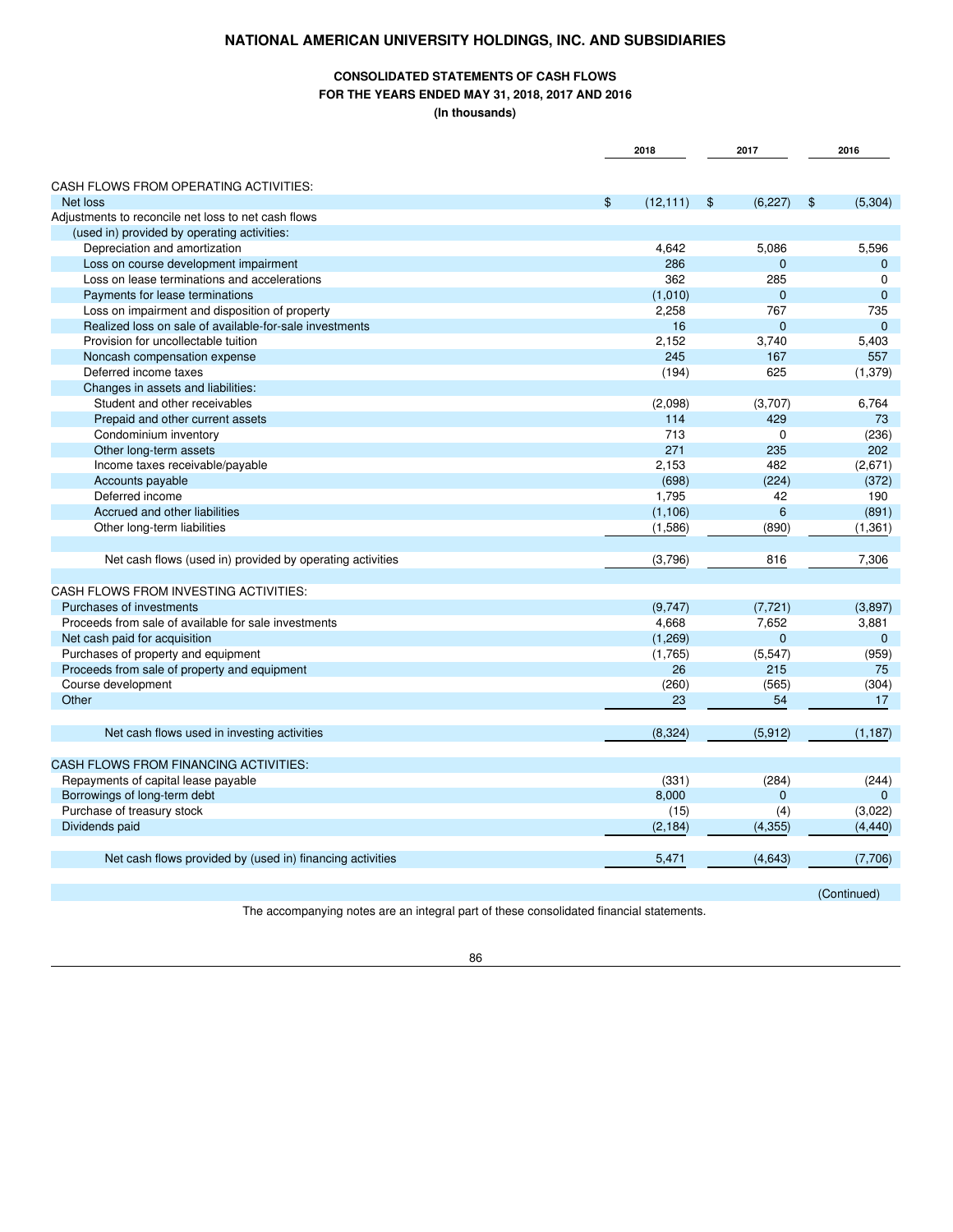# **CONSOLIDATED STATEMENTS OF CASH FLOWS**

**FOR THE YEARS ENDED MAY 31, 2018, 2017 AND 2016**

**(In thousands)**

|                                                                   | 2018          |     | 2017    | 2016          |
|-------------------------------------------------------------------|---------------|-----|---------|---------------|
| NET DECREASE IN CASH AND CASH EQUIVALENTS                         | \$<br>(6,650) | \$  | (9,739) | \$<br>(1,587) |
| CASH AND CASH EQUIVALENTS - Beginning of year                     | 11,974        |     | 21,713  | 23,300        |
| CASH AND CASH EQUIVALENTS - End of year                           | 5,324         | \$. | 11,974  | 21,713        |
| SUPPLEMENTAL DISCLOSURE OF CASH FLOW AND<br>NON-CASH INFORMATION: |               |     |         |               |
| Cash (received) paid for income taxes                             | (2, 192)      |     | (2,658) | 1,156         |
| Cash paid for interest                                            | 835           |     | 851     | 871           |
| Property and equipment sold under contract for deed               |               |     | 171     |               |
| Property and equipment purchases included in accounts payable     |               |     | 450     | 63            |
| Dividends declared and unpaid at May 31, 2018, 2017 and 2016      |               |     | ,094    | 090, ا        |

(Concluded)

The accompanying notes are an integral part of these consolidated financial statements.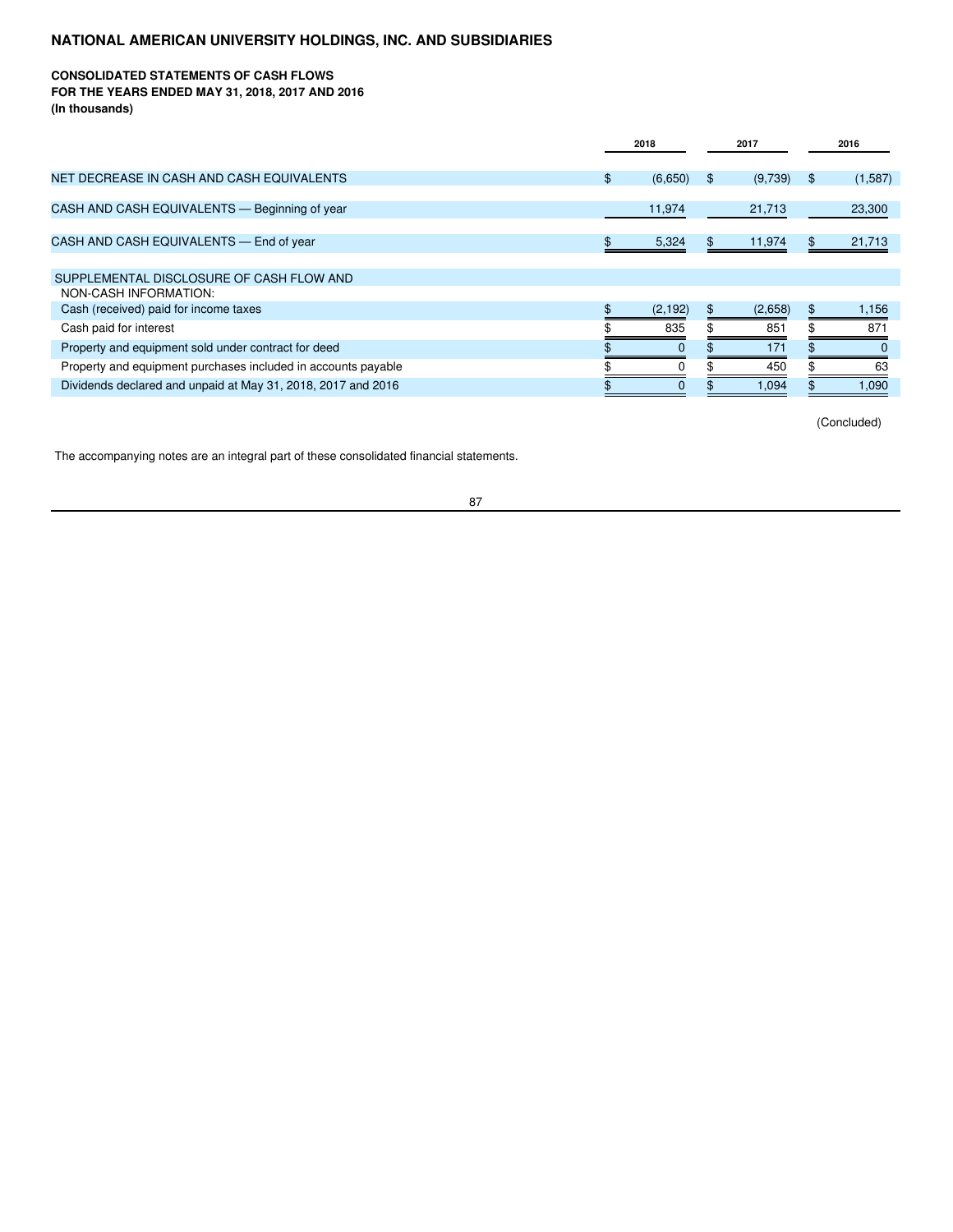# **NOTES TO CONSOLIDATED FINANCIAL STATEMENTS AS OF AND FOR THE YEARS ENDED MAY 31, 2018, 2017 AND 2016 (In thousands, except share and per share amounts)**

#### **1. STATEMENT PRESENTATION AND BASIS OF CONSOLIDATION**

The accompanying financial statements are presented on a consolidated basis and include the accounts of National American University Holdings, Inc. (the "Company"), its subsidiary, Dlorah, Inc. ("Dlorah"), and its divisions, National American University ("NAU" or the "University"), Fairway Hills, the Fairway Hills Park and Recreational Association, the Park West Owners' Association, the Vista Park Owners' Association ("Fairway Hills"), and the Company's interest in Fairway Hills Section III Partnership (the "Partnership"), collectively the "Company." The Partnership is 50% owned by Dlorah and 50% owned by individual family members, most of whom are either direct or indirect stockholders of the Company.

The Partnership is deemed to be a variable interest entity ("VIE") under Financial Accounting Standards Board ("FASB") Accounting Standards Codification ("ASC") Topic 810-10, *Consolidation.* The Company determines whether it is the primary beneficiary of an entity subject to consolidation based on a qualitative assessment of the purpose and design of the VIE, the risks that the VIE was designed to create and pass along to other entities, the activities of the VIE that most significantly impact the VIE's economic performance and which entity could direct those activities. The Company assesses its VIE determination with respect to an entity on an ongoing basis and has not identified any additional VIEs in which it holds a significant interest.

The Company has determined that the Partnership qualifies as a VIE and that the Company is the primary beneficiary of the Partnership. Accordingly, the Company consolidated assets, liabilities, and net income of the Partnership within its consolidated balance sheets and statements of operations and comprehensive loss and appropriately presented the balances as non-controlling interest within the consolidated balance sheets and statements of operations and comprehensive loss. As of May 31, 2018 and 2017, the consolidated balance sheets include Partnership assets of \$472 and \$543, respectively, and Partnership liabilities of \$88 and \$90, respectively. The consolidated statements of operations and comprehensive loss include Partnership net income of \$99, \$97, and \$88, for the years ended May 31, 2018, 2017, and 2016, respectively.

The accompanying consolidated financial statements have been prepared in accordance with accounting principles generally accepted in the United States of America ("U.S. GAAP"). Throughout the notes to consolidated financial statements, amounts in tables are in thousands of dollars, except for share and per share data as otherwise designated. The Company's fiscal year end is May 31. These financial statements include consideration of subsequent events through issuance. All intercompany transactions and balances have been eliminated in consolidation.

Unless the context otherwise requires, the terms "we", "us", "our" and the "Company" used throughout this document refer to National American University Holdings, Inc. and its wholly owned subsidiary, Dlorah, Inc., which owns and operates National American University and Fairway Hills.

**Estimates** — The preparation of financial statements in conformity with U.S. GAAP requires management to make estimates and assumptions that affect the amounts and disclosures reported in the financial statements. On an ongoing basis, the Company evaluates the estimates and assumptions, including those related to bad debts, income taxes and certain accruals. Actual results could differ from those estimates.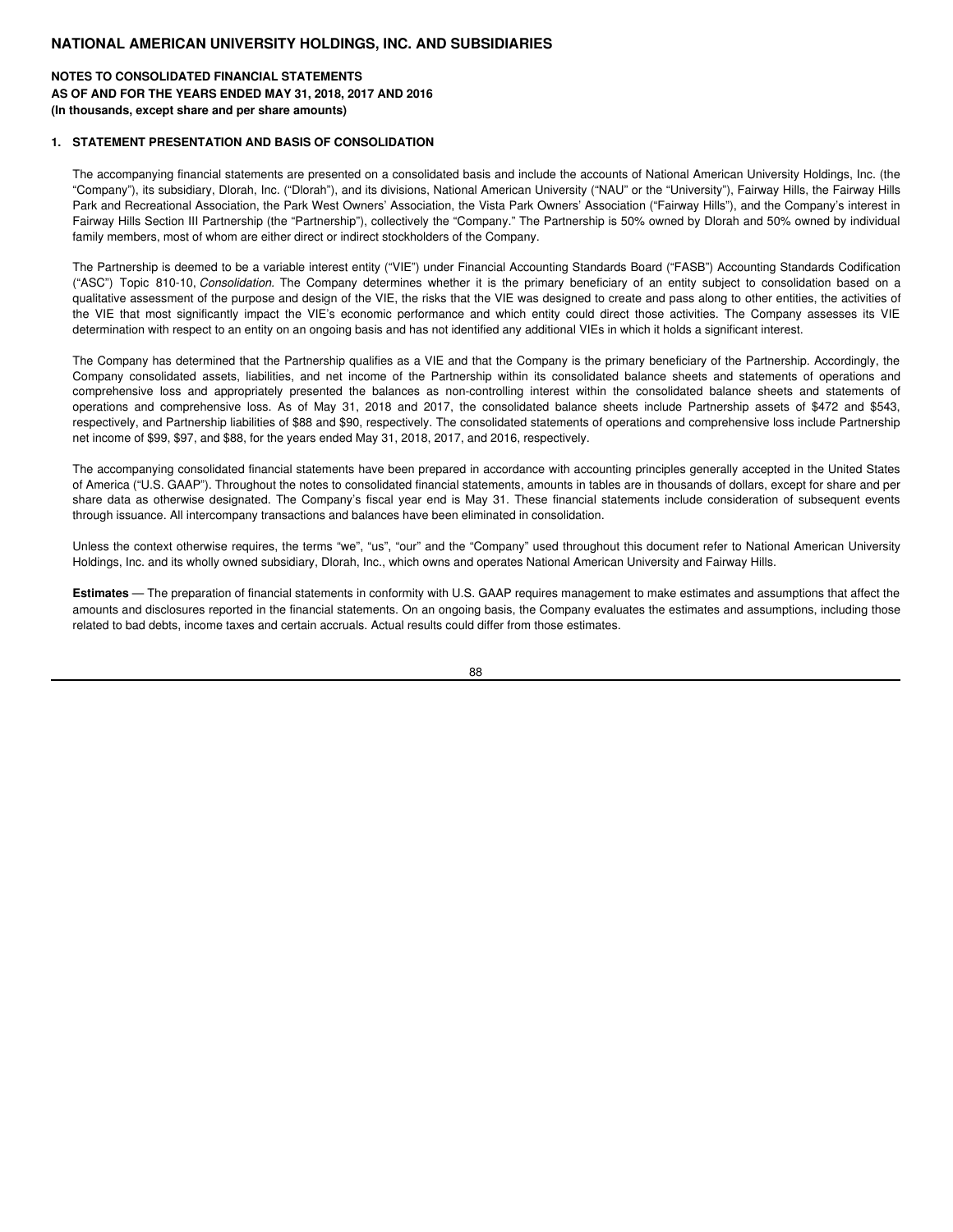#### **Financial Condition and Liquidity** —

The Company has experienced a decrease in revenue since 2013 due to enrollment declines at National American University, and this long-term decline in revenue has resulted in increasing net losses and decreases in our liquidity and capital resources. To counter the decrease in net losses, the Company consolidated students at thirteen locations into locations in the same market since the third quarter of 2017. Ten locations were consolidated in the third quarter of fiscal year 2018. The reduction of overhead as the result of these campus consolidations, while maintaining student services, has positively impacted operating cash flow and cash balances. The recent formation of the College of Military Studies and the acquisition of academic programs in strategic security and related fields from Henley Putnam University also have positive impact on our enrollment.

For the year ended May 31, 2018, our cash used in operating activities was \$3.7 million. As of May 31, 2018, the Company had \$5.3 million of unrestricted cash and cash equivalents and negative working capital of \$652 thousand, which may not be sufficient to fund our forecasted operating and cash requirements without additional financing or other actions by management. The following management actions occurred after May 31, 2018, the results of which management believes are probable of occurring and will be sufficient to meet its forecasted liquidity needs for the next twelve months from the issuance of the Company's financial statements:

The Company has identified certain, non-revenue producing assets, specifically two aircraft that it will divest in order to further reduce operating expenses and support its liquidity needs. The estimated proceeds from the sale of the assets as well as the savings from the related maintenance and operating costs are approximately \$2.3 million.

The Company estimates a \$3 million decrease in payroll expenses by eliminating positions through the reorganization of our enrollment function, which is now under one leadership team to provide transparency and accountability.

## **2. NATURE OF OPERATIONS**

National American University Holdings, Inc., formerly known as Camden Learning Corporation, was incorporated in the State of Delaware on April 10, 2007. On November 23, 2009, Dlorah, Inc., a South Dakota corporation ("Dlorah"), became a wholly-owned subsidiary of the Company pursuant to an Agreement and Plan of Reorganization between the Company and Dlorah.

The Company's common stock is listed as NAUH on the NASDAQ Global Market. The Company, through Dlorah, owns and operates National American University. NAU is a regionally accredited, proprietary, multi-campus institution of higher learning, offering associate, bachelor's, master's and doctoral degree programs in business-related disciplines, such as accounting, management, business administration, and information technology; in healthcarerelated disciplines, such as occupational therapy, medical assisting, nursing, surgical technology, and healthcare information and management; in legalrelated disciplines, such as paralegal, criminal justice, and professional legal studies; and in higher education. Courses are offered through educational sites and online. On March 21, 2018, the Company acquired substantially all of the net assets of Henley-Putnam University, a for-profit post-secondary educational institution that offers 100% online programs focused in the field of strategic security. During the fiscal year ended May 31, 2018, operations include educational sites located in Colorado, Indiana, Kansas, Minnesota, Missouri, Nebraska, New Mexico, Oklahoma, South Dakota, and Texas. Distance learning operations and central administration offices operate from Rapid City, South Dakota. A substantial portion of NAU's academic income is dependent upon federal student financial aid programs, employer tuition assistance, and contracts to provide online course development, hosting and technical assistance to other educational institutions. To maintain eligibility for financial aid programs, NAU must comply with U.S. Department of Education requirements, including the maintenance of certain financial ratios.

In addition to the university operations, the Company owns and operates a real estate business known as Fairway Hills Developments, or Fairway Hills. The real estate business rents apartment units and develops and sells condominium units in the Fairway Hills Planned Development area of Rapid City, South Dakota.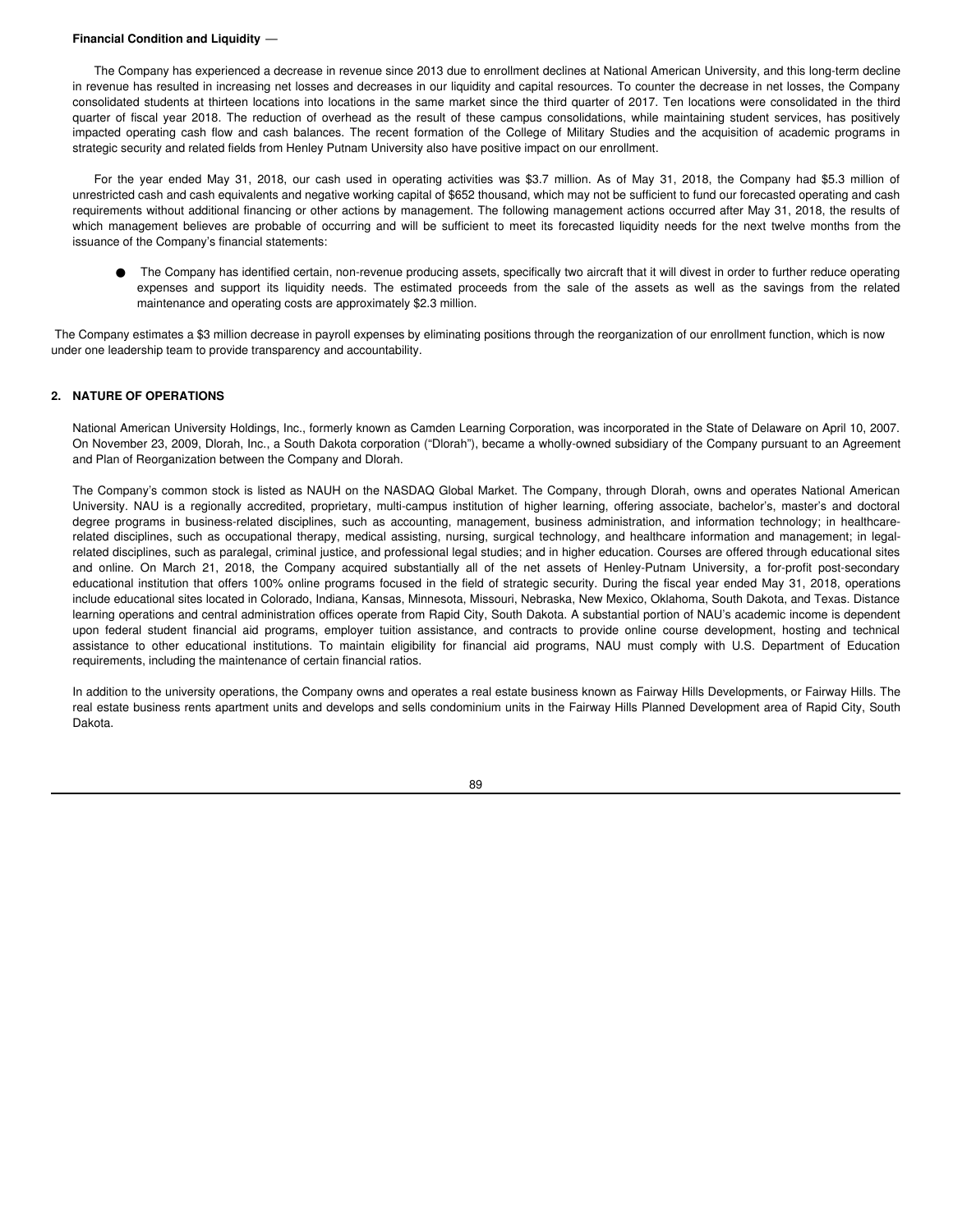Approximately 92% of the Company's total revenues for each of the years ended May 31, 2018, 2017, and 2016 - were derived from NAU's academic revenue.

# **3. SUMMARY OF SIGNIFICANT ACCOUNTING POLICIES**

**Cash and Cash Equivalents** — The Company considers all highly liquid debt instruments with original maturities of three months or less to be cash equivalents. Cash is held in bank accounts that periodically exceed insured limits; however, no losses have occurred, and the Company does not believe the risk of loss is significant.

**Investments** — The Company's investments consist of certificates of deposit, certain of which are brokered and classified as "available-for-sale." Availablefor-sale securities represent securities carried at fair value in the consolidated balance sheets. Certain of the Company's investments have maturity dates greater than one year. However, these certificates of deposit can be accessed at any time and are convertible to cash on demand. As such, the Company has classified these amounts as current assets in the consolidated balance sheets. Unrealized gains and losses deemed to be temporary are reported net of taxes and included in other comprehensive income within stockholders' equity. Realized gains and losses and declines in value deemed to be other-thantemporary on available-for-sale securities are included in other (expense) income – net in the consolidated statements of operations and comprehensive loss. Fair value of the securities is based upon quoted market prices in active markets or estimated fair value when quoted market prices are not available. The cost basis for realized gains and losses on available-for-sale securities is determined on a specific identification basis. Proceeds from the sale or call of investments totaled \$4,668, \$7,652 and \$3,881 for the years ended May 31, 2018, 2017 and 2016, respectively.

The Company's investments were comprised of the following at May 31:

|                                       | 2018                     |     |                                         |                |                                          | 2017 |                          |  |                          |  |                                         |  |                                          |  |               |
|---------------------------------------|--------------------------|-----|-----------------------------------------|----------------|------------------------------------------|------|--------------------------|--|--------------------------|--|-----------------------------------------|--|------------------------------------------|--|---------------|
|                                       | Amortized<br>Cost        |     | Gross<br>Unrealized<br>Holding<br>Gains |                | Gross<br>Unrealized<br>Holding<br>Losses |      | Fair<br>Value            |  | <b>Amortized</b><br>Cost |  | Gross<br>Unrealized<br>Holding<br>Gains |  | Gross<br>Unrealized<br>Holding<br>Losses |  | Fair<br>Value |
| Certificates of deposit               | $\overline{\phantom{0}}$ |     | $\sim$                                  | \$.            | $\overline{\phantom{a}}$                 |      | $\overline{\phantom{a}}$ |  | 4,187                    |  | -                                       |  | (4)                                      |  | 4,183         |
| Restricted certificates of<br>deposit | 9,250                    | \$. | $\overline{\phantom{0}}$                | $\mathfrak{L}$ | $\sim$                                   | £.   | 9,250                    |  | $\overline{\phantom{a}}$ |  | -                                       |  | $\sim$                                   |  |               |

Declines in the fair value of individual securities classified as available-for-sale below their amortized cost that are determined to be other than temporary result in write-downs of the individual securities to their fair value, with the resulting write-downs included in current earnings as realized losses. Unrealized losses that may occur are generally due to changes in interest rates and, as such, are considered by the Company to be temporary. Management evaluates securities for other-than-temporary impairment on at least a quarterly basis, and more frequently when economic or market concerns warrant such evaluation. Consideration is given to (1) length of time and the extent to which the fair value has been less than cost, (2) the financial condition and near-term prospects of the issuer, and (3) the intent and ability of the Company to retain its investments in the issuer for a period of time sufficient to allow for any anticipated recovery in fair value. The Company had no impairments during the years ended May 31, 2018, 2017, and 2016.

**Student Receivables** — Student receivables are recorded at estimated net realizable value and are revised periodically based on estimated future collections. Interest and service charges are applied to all past due student receivables; however, collections are first applied to principal balances until such time that the entire principal balance has been received. Student accounts are charged off only when reasonable collection means are exhausted. Bad debt expense is included in selling, general and administrative cost on the consolidated statements of operations and comprehensive loss.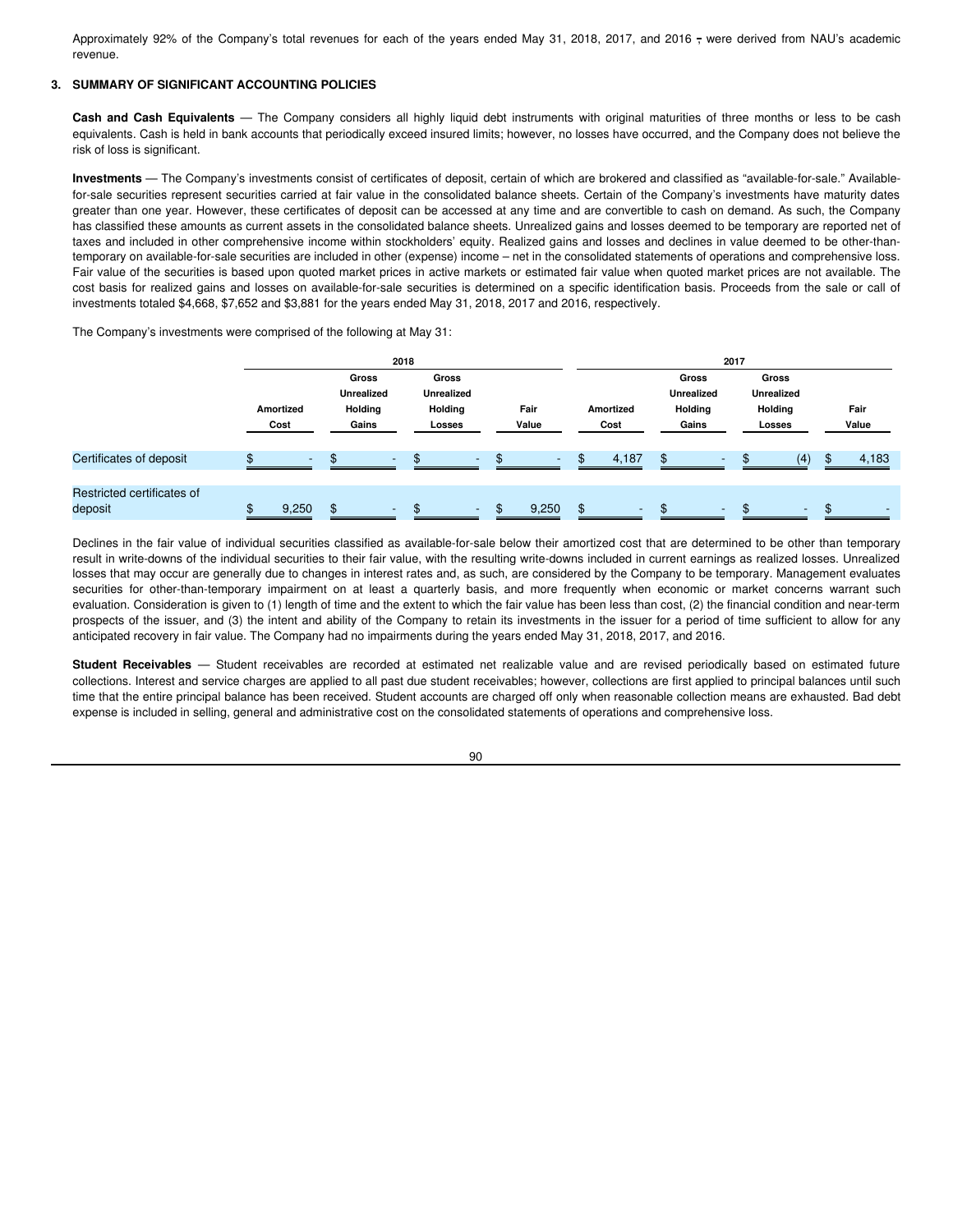**Other Receivables** — Other receivables consist primarily of financial aid amounts due from the federal government, and the current portion of institutional receivables, which are amounts due from students and are stated at net realizable value. Long-term portion of these institutional receivables are included in other assets.

**Property and Equipment** — Property and equipment are stated at cost. Renewals and improvements exceeding five hundred dollars and with an expected life greater than one vear are capitalized, while repairs and maintenance are expensed when incurred. Upon the retirement, sale or disposition of assets, costs and related accumulated depreciation are eliminated from the accounts and any gain or loss is reflected in loss on impairment and disposition of property. For financial statement purposes, depreciation includes the depreciation of the capital lease asset in the amount of \$530 for each of the fiscal years 2018, 2017 and 2016. The depreciation expense for property and equipment was \$4,309, \$4,815, and \$5,305 for the fiscal years 2018, 2017 and 2016, respectively. Depreciation is computed using the straight-line method over the following estimated useful lives:

|                                     | Years     |
|-------------------------------------|-----------|
| Buildings and building improvements | $19 - 40$ |
| Land improvements                   | $10 - 20$ |
| Furniture, vehicles, and equipment  | $5 - 15$  |

For tax purposes, depreciation is computed using the straight-line and accelerated methods.

Property and equipment — net consists of the following as of May 31:

|                                             |     | 2018     | 2017     |
|---------------------------------------------|-----|----------|----------|
| Land                                        | \$. | 211      | 119      |
| Land improvements                           |     | 691      | 23       |
| Construction in progress                    |     | 945      | 5,118    |
| Building under capital lease                |     | 10.600   | 10,600   |
| Buildings and building improvements         |     | 23,871   | 26,724   |
| Furniture, vehicles, and equipment          |     | 27,435   | 28,708   |
| Total gross property and equipment          |     | 63.753   | 71.292   |
| Less capital lease accumulated depreciation |     | (3,489)  | (2,959)  |
| Less other accumulated depreciation         |     | (35,036) | (37,015) |
| Total net property and equipment            |     | 25,228   | 31,318   |

**Condominium Inventory** — Condominium inventory is stated at cost (including capitalized interest). Condominium construction costs are accumulated on a specific identification basis. Under the specific identification basis, cost of revenues includes all applicable land acquisition, land development and specific construction costs (including direct and indirect costs) of each condominium paid to third parties. Land acquisition, land development and condominium construction costs do not include employee related benefit costs. The specific construction and allocated land costs of each condominium, including models, are included in direct construction. Allocated land acquisition and development costs are estimated based on the total costs expected in a project. Direct construction also includes amounts paid through the closing date of the condominium for construction materials and contractor costs. Should any condominium be leased while awaiting sale, the accumulated depreciation is a reduction of the carrying value. Condominium inventory is recorded as a long term asset due to the normal operating cycle being greater than one year.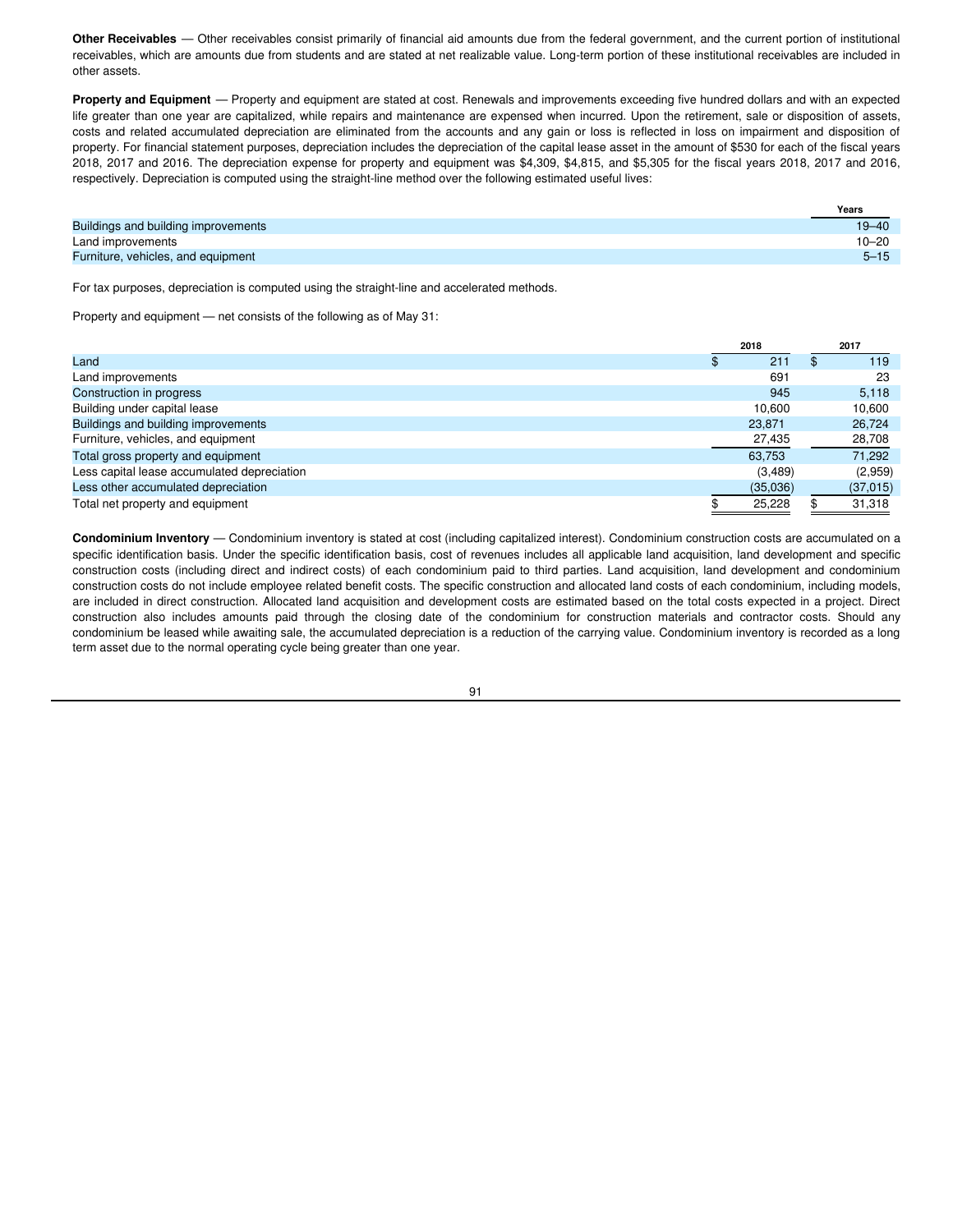**Capitalized Course Development Costs** — The University internally develops curriculum and electronic instructional materials for certain courses. The curriculum is primarily developed by employees and contractors. In fiscal year 2018 the Company purchased \$1,157 in curriculum in the acquisition of Henley-Putnam University. The curriculum is integral to the learning system. Customers do not acquire the curriculum or future rights to it.

The Company capitalizes course development costs. Costs that qualify for capitalization are external direct costs, payroll, and payroll-related costs. Costs related to general and administrative functions are not capitalizable and are expensed as incurred. Capitalization ends at such time that the course and/or material is available for general use by faculty and students. After becoming available for general use, the costs are amortized on a course-by-course basis over a period of three to five years. After the amortization period commences, the cost of maintenance and support is expensed as incurred, because it does not provide future benefit. If it is determined that the curriculum will not be used, the capitalized curriculum costs are written off and expensed in the period of this determination. The amortization of capitalized course development costs was \$311, \$271 and \$291 for the fiscal years 2018, 2017 and 2016, respectively.

**Goodwill and Other Intangible Assets** — Goodwill represents the excess of the acquisition cost over the fair value of the net assets acquired and is not subject to amortization. Other identified intangible assets are amortized over their estimated useful lives of four to five years. Goodwill and other intangible assets are evaluated annually for impairment or when events or circumstances indicate potential impairment.

**Impairment of Long-Lived Assets** — Long-lived assets are reviewed for impairment when circumstances indicate the carrying value of an asset may not be recoverable. For assets that are held and used, impairment exists when the estimated undiscounted cash flows associated with the asset or group of assets is less than their carrying value. If impairment exists, an adjustment is made to write the asset down to its fair value, and a loss is recorded as the difference between the carrying value and fair value. Fair values are determined based on quoted market values, discounted cash flows, or internal and external appraisals, as applicable. Assets to be held for sale are carried at the lower of carrying value or fair value, less cost to sell. All impairment charges are included in loss on impairment and disposition of property, within the NAU segment, in the consolidated financial statements.

In November 2017, upon review of assets for impairment, management determined the estimated future undiscounted cash flows associated with the assets of the Houston, Minnetonka, Bloomington, Brooklyn Center and Burnsville locations, as the result of continued decline in financial performance, are not sufficient to recover their carrying value. Accordingly, the carrying values of the assets, primarily leasehold improvements, were reduced to their fair value, which the Company believed to be minimal. An impairment charge of \$1,009 related to these five locations was recorded during the year ended May 31, 2018.

In February 2018, ten locations (including Houston and the four Minnesota locations above) were consolidated into other locations. The five other locations consolidated were Albuquerque West, Colorado Springs South, Lewisville, Richardson and Watertown. The Wichita West location was closed down as the result of a fire. An additional impairment charge of \$790 was recorded during the year ended May 31, 2018, for this location.

In addition, upon our fourth quarter review for impairment, we determined that the estimated future undiscounted cash flows associated with the assets of two other locations (Zona Rosa and Indianapolis), as the result of continued decline in financial performance, were not projected to be sufficient to recover their carrying value. Accordingly, their carrying values were reduced to their fair values. An impairment charge of \$436 related to these two locations was recorded during the fourth quarter of fiscal year 2018.

In February 2017, the Company announced the closure of our Allen and Austin South locations. In addition, upon our review for impairment, we determined that the estimated future undiscounted cash flows associated with the assets of two other campuses (Bellevue and Mesquite), as the result of continued decline in financial performance, were not projected to be sufficient to recover their carrying value. Accordingly, their carrying values were reduced to their fair values. An impairment charge of \$852 related to these four locations was recorded during the year ended May 31, 2017.

During November 2015, the Company announced the closure of the Denver campus, effective February 29, 2016. In January 2016, the Company announced the closure of two additional campuses: Weldon Spring, Missouri and Tigard, Oregon, both effective March 1, 2016. Due to the closure of these three campuses, undepreciated leasehold improvements and other fixed assets of \$85, \$328 and \$394, respectively, were fully written off during the year ended May 31, 2016.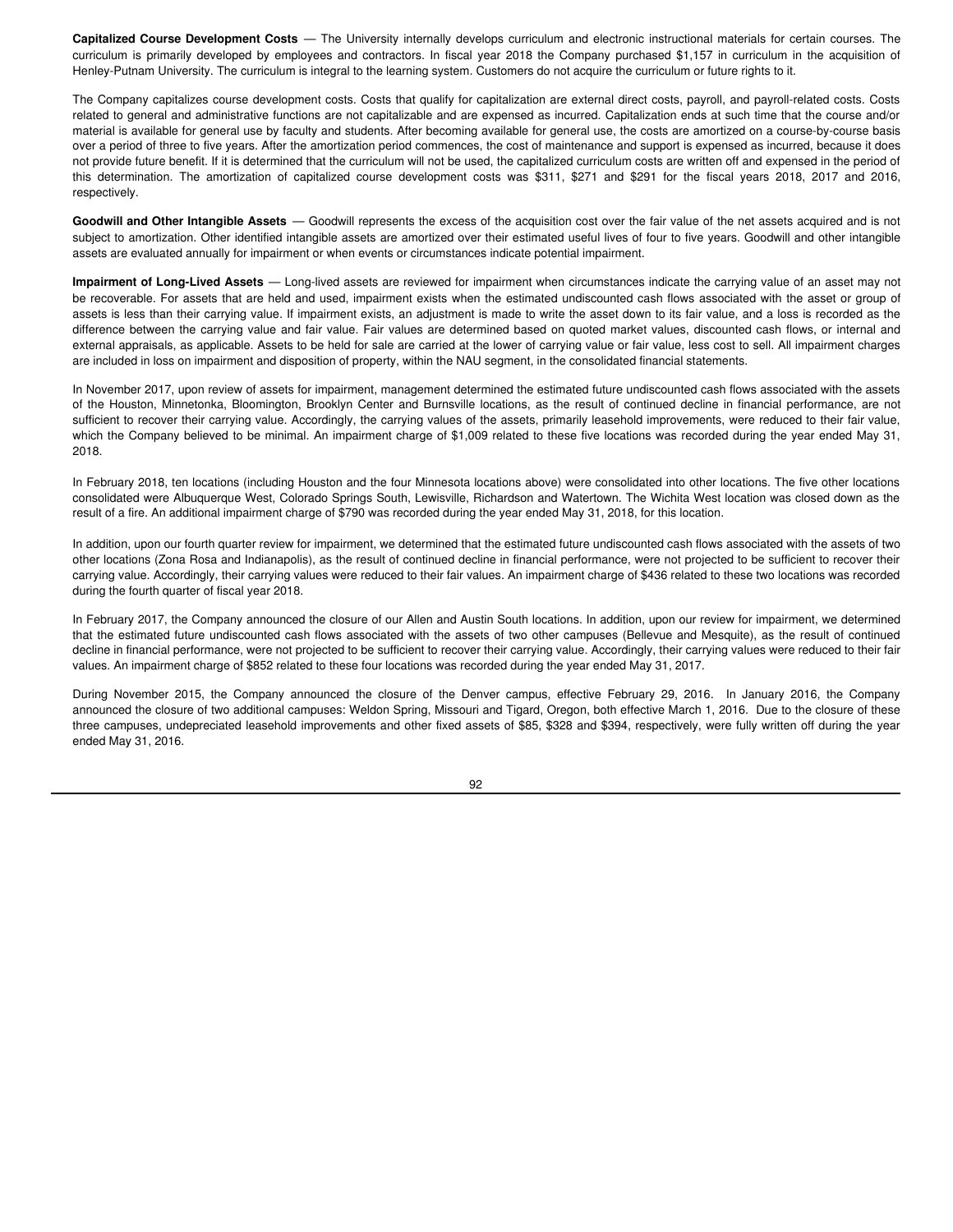**Deferred Income Taxes** — Deferred income taxes are provided using the asset and liability method whereby deferred tax assets and deferred tax liabilities are recognized for taxable temporary differences. Temporary differences are the differences between the carrying amount of assets and liabilities for financial reporting purposes and the amounts used for income tax purposes. We recognize a valuation allowance if, based on the weight of available evidence, it is more likely than not that some portion, or all, of a deferred tax asset will not be realized.

**Non-Controlling Interest** — The non-controlling interest presented on the consolidated statements of operations and comprehensive loss represents the individual owners' share of the Partnership's income or loss. The consolidated balance sheet amount "Non-controlling interest" represents the individual owners' share of the Partnership obligations in excess of Partnership assets or vice versa. The Company has determined the non-controlling owners have a legal obligation to fund such deficits and believes it is fully collectable at May 31, 2018.

**Leases** — Leases are evaluated and classified as either operating or capital leases. Leased property and equipment meeting certain criteria would be capitalized, and the present value of the related lease payments is recognized as a liability on the consolidated balance sheets. Amortization of capitalized leased assets is computed on the straight-line method over the term of the lease or the life of the related asset, whichever is shorter. Leasehold improvements are depreciated over the depreciable lives of the corresponding fixed asset or the related lease term, whichever is shorter.

**Academic Revenue Recognition** — Academic revenue represents tuition revenue and the revenue generated through NAU's teaching relationships with other non-related party institutions. Tuition revenue and affiliate revenue is recorded ratably over the length of the respective courses. Academic revenue also includes certain fees and charges assessed at the start of each term. The portion of tuition and registration fees payments received but not earned is recorded as deferred income and reflected as a current liability on the consolidated balance sheets, as such amount represents revenue the Company expects to earn within the next year. Academic revenue is reported net of adjustments for refunds and scholarships. If a student withdraws prior to the completion of the academic term, the respective portion of tuition and registration fees that the Company already received and is not entitled to are refunded back to the students and the Department of Education. Refunds and scholarships are recorded during the respective terms. For students that have withdrawn from all classes during an academic term, the University estimates the expected receivable balance that is due from such students and records a provision to reduce academic revenue for that amount calculated based on historical collection trends and adjusted for known current factors. The amount is then recognized as academic revenue at the time the receivable is collected (e.g. cash basis).

**Auxiliary Revenue** — Auxiliary revenue represents primarily revenues from the University's bookstore operations. Revenue is recognized as items are sold and is recorded net of any applicable sales tax. The Company does not have book inventory because the book operation is outsourced to a third party vendor. Since the Company has the discrete ability to set book prices and maintains inventory and credit risk, we utilize gross reporting of revenue and expenses. Book sales revenue is recorded as auxiliary revenue and the related costs are recorded as auxiliary expense.

**Rental Income** — Rental income is primarily obtained from tenants of four apartment complexes under short-term operating leases. One of these apartment complexes was recently constructed, with operations beginning June 1, 2017. Tenants are required to pay rent on a monthly basis. Rent not paid by the end of the month is considered past due, while significant amounts paid in advance are included in deferred income on the consolidated balance sheets. If a tenant becomes 60 days past due, eviction procedures are started.

**Other Real Estate Income** — This income is primarily obtained from members of Owners Associations who pay monthly dues. Special assessments are also charged when significant work is done on owner-occupied buildings, like exterior painting. Amounts not paid by the end of the month are considered past due.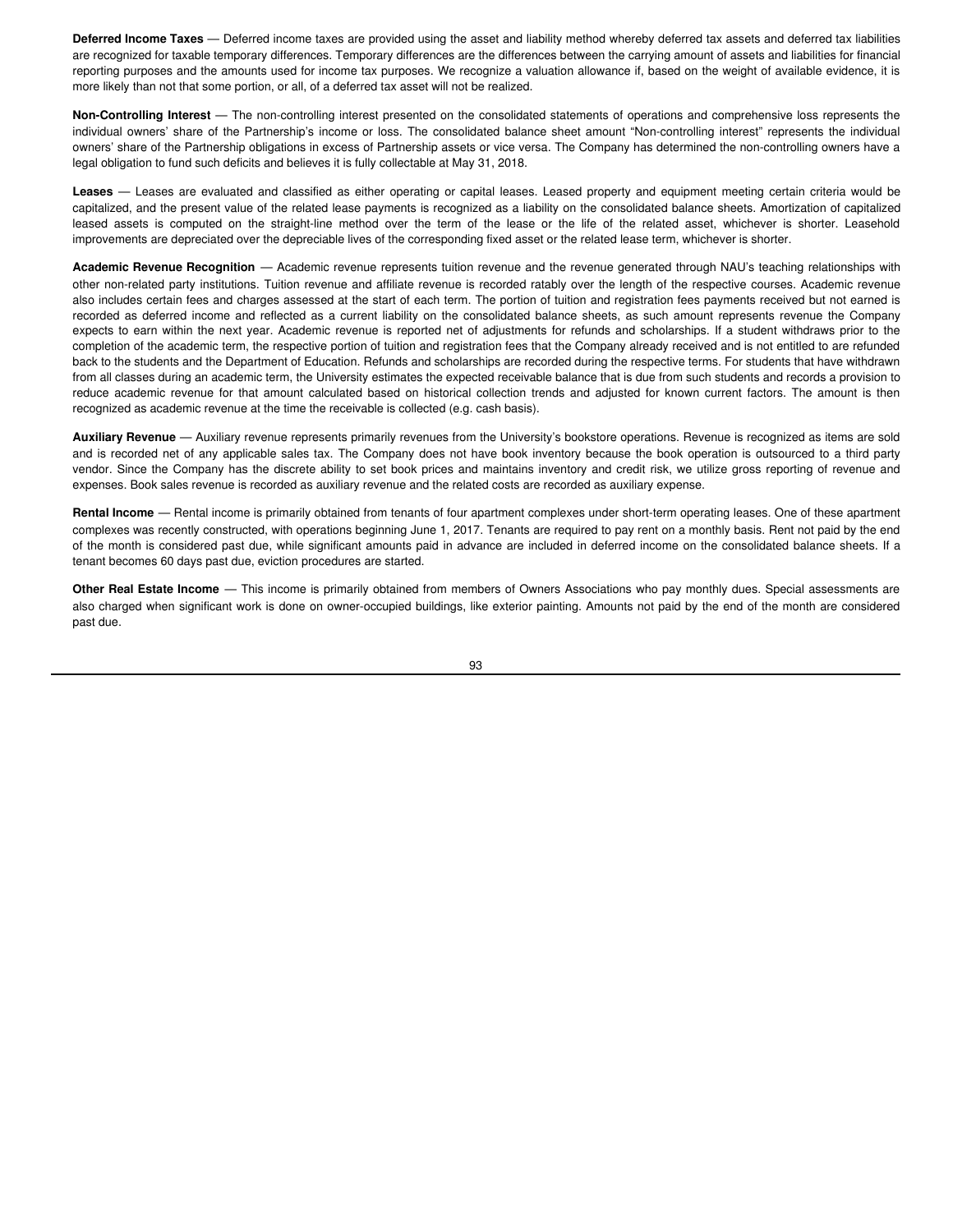**Rental Expense** — The University accounts for rent expense under its long-term operating leases using the straight-line method. Certain of the University's operating leases contain rent escalator provisions. Accordingly, a deferred rent and tenant improvement liability of \$3,538 and \$4,910, at May 31, 2018 and 2017, respectively, is recorded in accrued and other liabilities, and other long-term liabilities on the consolidated balance sheets. The 2017 liability amount also includes accelerated lease liability totaling \$285 due to the closure of the Allen campus.

**Accrued and other liabilities** — Accrued and other liabilities consisted primarily of payroll and related benefits of \$2,447 and \$4,160 and the current portion of the long-term deferred rent and tenant improvement liabilities of \$850 and \$900, for 2018 and 2017, respectively.

#### **4. RECENTLY ADOPTED AND NEW ACCOUNTING PRONOUNCEMENTS**

In May 2014, the Financial Accounting Standards Board issued Accounting Standard Update (ASU) No. 2014-09, *Revenue from Contracts with Customers (Topic 606)*, which removes inconsistencies and weaknesses in revenue requirements, provides a more robust framework for addressing revenue issues, improves comparability of revenue recognition practices across entities, provides more useful information to users of the consolidated financial statements through improved disclosure requirements, and simplifies the preparation of the consolidated financial statements by reducing the number of requirements to which an entity must refer. The ASU outlines five steps to achieve proper revenue recognition: identify the contract with the customer, identify the performance obligations in the contract, determine the transaction price, allocate the transaction price to the performance obligations in the contract, and recognize revenue when (or as) the entity satisfies the performance obligation. This standard is effective for public entities for annual reporting periods beginning after December 15, 2017, including interim periods within that reporting period. This standard will be effective for the Company's fiscal year 2019 in the first quarter ending August 31, 2018. The Company completed its evaluation of the impact on accounting policies and internal processes and controls the new standard may have on its revenue streams. Tuition revenue and affiliate revenue is recorded ratably over the length of respective courses, which the Company believes, based upon initial assessment, is reasonably consistent with the revenue recognition method required by the new standard. Under the guidance of Accounting Standards Codification Topic 605, *Revenue Recognition*, the Company recognizes revenue upon the receipt of cash in situations where collectability is not reasonably assured. This accounting treatment is not allowed under Topic 606 and will require modification; however, the impact on the modification is not material to the Company's consolidated financial statements as a whole.

In February 2016, the FASB issued ASU 2016-02, *Leases (Topic 842)*, which supersedes FASB ASC Topic 840, *Leases* and provides principles for the recognition, measurement, presentation and disclosure of leases for both lessees and lessors. The new standard requires lessees to apply a dual approach, classifying leases as either finance or operating leases based on the principle of whether or not the lease is effectively financed or purchased by the lessee. This classification will determine whether lease expense is recognized based on an effective interest method or on a straight-line basis over the term of the lease, respectively. A lessee is also required to record a right-of-use asset and a lease liability for all leases with a term of greater than twelve months regardless of classification. If the available accounting election is made, leases with a term of twelve months or less can be accounted for similar to existing guidance for operating leases. The standard will be effective for the Company's fiscal year ending 2020 in the first quarter ending August 31, 2019. The Company is currently evaluating and has not yet determined the impact implementation will have on the Company's consolidated financial statements.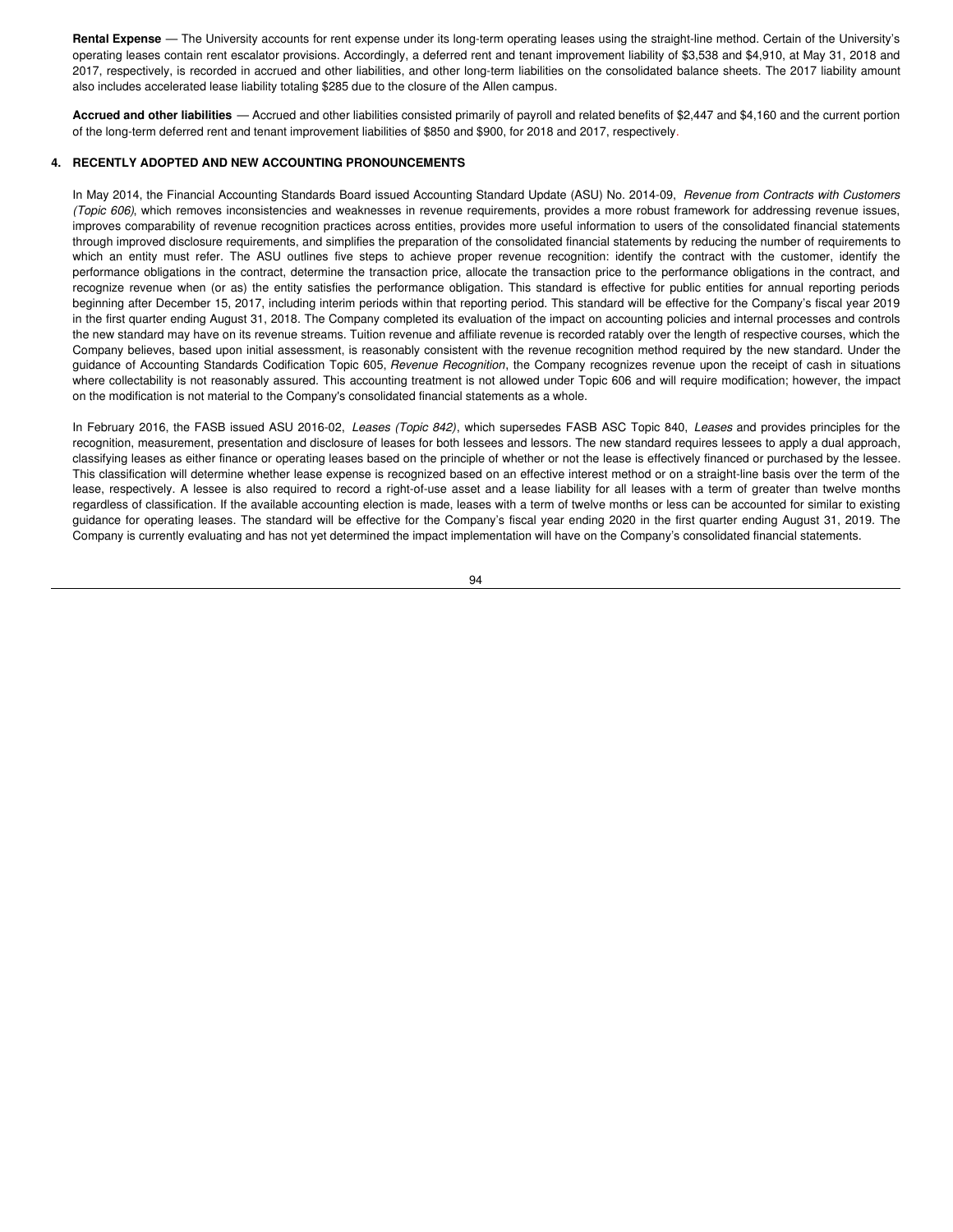In March 2016, the FASB issued ASU 2016-09, *Improvements to Employee Share-Based Payment Accounting*, which is intended to simplify various aspects of share-based accounting. Specifically, the standard (1) requires all excess tax benefits and deficiencies to be recognized as income tax expense/benefit in the income statement as discrete items in the reporting period in which they occur, with no charges to additional paid-in capital; (2) requires excess tax benefits to be classified as operating cash flows; (3) allows an accounting election to account for forfeitures when they occur, instead of when they are expected to vest; (4) allows awards settled in cash to qualify for equity classification if withholding is up to the maximum statutory tax rates in the applicable jurisdictions; (5) clarifies that the cash paid by an employer to taxing authorities when directly withholding shares for tax-withholding purposes should be classified as a financing activity in the cash flow statement. This standard became effective in the first quarter ending August 31, 2017. The Company elected to account for forfeitures when they occur, instead of when they are expected to vest. The Company has determined that the impact of implementation on the Company's consolidated financial statements is minimal.

In May 2017, the FASB issued ASU 2017-09, *Scope of Modification Accounting*, which is intended to reduce diversity in practice and the complexity in applying existing guidance related to changing terms or conditions of share-based payment awards. The standard clarifies that modification accounting is required unless the fair value, vesting conditions, and classification as an equity or liability instrument of the modified award are the same as that of the original award immediately prior to the modification. The new standard is effective for annual periods beginning after December 15, 2017 and interim periods within those years. We adopted this standard for our fiscal year beginning June 1, 2018, and it is not projected to have an effect on our consolidated financial statements. ASU 2017-09 will be applied prospectively to any awards modified on or after the adoption date.

# **5. REGULATORY MATTERS**

The University extends unsecured credit to a portion of the students who are enrolled throughout the campuses for tuition and other educational costs. A substantial portion of credit extended to students is repaid through the students' participation in various federal financial aid programs authorized by Title IV Higher Education Act of 1965, as amended (the "Higher Education Act" or "HEA"). The University is required under 34 CFR 600.5(d) to maintain at least 10% of its revenues (calculated on a cash basis) from non-Title IV program funds, commonly referred to as the "90/10 Rule". An institution is subject to loss of eligibility to participate in Title IV programs if it fails to meet the 10% threshold for two consecutive fiscal years. If the Company were to violate the 90/10 Rule, it would become ineligible to participate in Title IV programs as of the first day of the fiscal year following the second consecutive fiscal year in which we exceeded the 90% Title IV program funds threshold and would be unable to regain eligibility for two fiscal years thereafter. The University believes they are in compliance with this requirement for the years ended May 31, 2018, 2017 and 2016, as shown in the underlying calculation:

|                  | 2018   |             | 2017 |        |             | 2016    |             |  |
|------------------|--------|-------------|------|--------|-------------|---------|-------------|--|
| Title IV HEA     |        |             |      |        |             |         |             |  |
| funds received   | 62.444 |             |      | 69.900 |             | 90.238  |             |  |
| Academic revenue | 76.097 | $= 82.06\%$ |      | 84.600 | $= 82.62\%$ | 103.904 | $= 86.85\%$ |  |
| (cash basis)     |        |             |      |        |             |         |             |  |

To participate in Title IV Programs, a school must be authorized to offer its programs of instruction by relevant state education agencies, be accredited by an accrediting commission recognized by the U.S. Department of Education (the "Department"), and be certified as an eligible institution by the Department. For this reason, educational institutions are subject to extensive regulatory requirements imposed by all of these entities. After an educational institution receives the required certifications by the appropriate entities, the educational institution must demonstrate compliance with the Department's regulations pertaining to Title IV Programs on an ongoing basis. Included in these regulations is the requirement that the Company must satisfy specific standards of financial responsibility.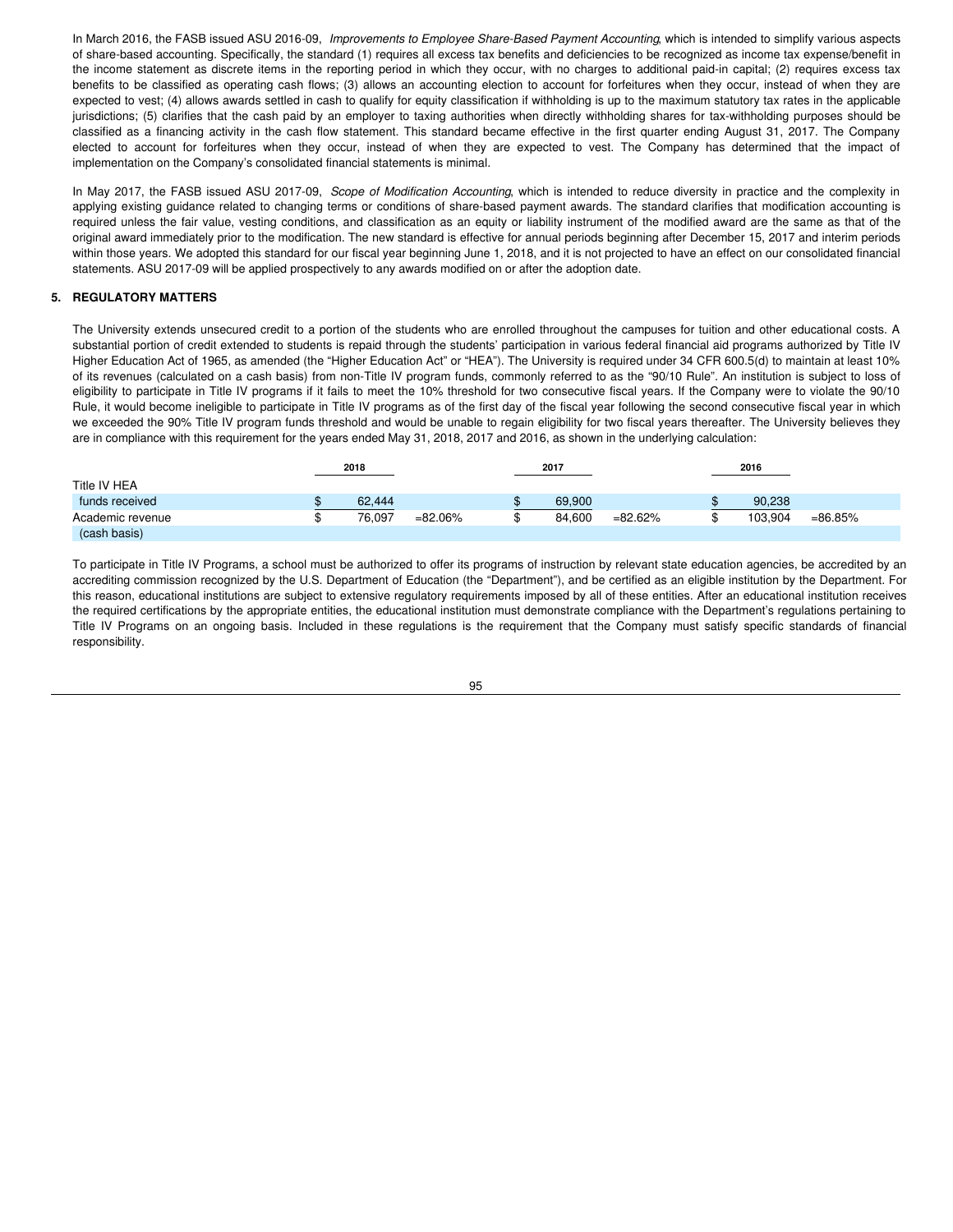#### *Financial Responsibility Composite Score*

The Department of Education evaluates educational institutions for compliance with these standards each year, based upon an educational institution's annual audited financial statements, as well as following any changes in ownership.

Department regulations specify that an eligible institution of higher education must satisfy specific measures of financial responsibility prescribed by the Department, or post a letter of credit in favor of the Department and accept other conditions on its participation in Title IV programs. Pursuant to the Title IV program regulations, each eligible institution must satisfy a measure of financial responsibility that is based on a weighted average of the following three annual ratios which assess the financial condition of the institution:

- Primary Reserve Ratio measure of an institution's financial viability and liquidity;
- Equity Ratio measure of an institution's capital resources and its ability to borrow; and
- Net Income Ratio measure of an institution's profitability.

These ratios provide three individual scores which are converted into a single composite score. The maximum composite score is 3.0. If an institution's composite score is at least 1.5, it is considered financially responsible. If an institution's composite score is less than 1.5 but is 1.0 or higher, it is still considered financially responsible, and the institution may continue to participate in the Title IV programs as a financially responsible institution for up to three years under the Department of Education's "zone" alternative. Under the zone alternative, the Department of Education may subject the institution to various operating or other requirements, which may include complying with additional Department of Education monitoring requirements, agreeing to receive Title IV program funds under an arrangement other than the Department of Education's standard advance funding arrangement, such as the reimbursement method of payment or heightened cash monitoring, or complying with or accepting other limitations on the institution's ability to increase the number of programs it offers or the number of students it enrolls.

If an institution does not achieve a composite score of at least 1.0, it is subject to additional requirements in order to continue its participation in the Title IV programs, including submitting to the Department a letter of credit in an amount equal to at least ten percent, and at the Department's discretion up to 50%, of the Title IV funds received by the institution during its most recently completed fiscal year, and being placed on provisional certification status, under which the institution must receive Department approval before implementing new locations or educational programs and comply with other restrictions, including reduced due process rights in subsequent proceedings before the Department.

In addition, under regulations that took effect on July 1, 2016, institutions placed on either the heightened cash monitoring payment method or the reimbursement payment method must pay Title IV credit balances to students or parents before requesting Title IV funds from the Department and may not hold Title IV credit balances on behalf of students or parents, even if such balances are expected to be applied to future tuition payments.

Our audited financial statements for the fiscal year ended May 31, 2017 and May 31, 2016 indicated our composite score for both years was 1.8, which is sufficient to be deemed financially responsible under the Department of Education's requirements. Our audited financial statements for the fiscal year ended May 31, 2018 indicate our composite score is 1.3. This score is subject to a final determination by the Department of Education once it receives and reviews our consolidated audited financial statements for the 2018 fiscal year, but we believe it is likely that the Department of Education will determine that we are "in the zone" and that we will be required to operate under the "zone alternative" requirements as well a s any other requirements that the Department of Education might impose in its discretion. While the Company's operations are typically consistent with "zone alternative" requirements, new requirements imposed as a result of being "in the zone" could have a negative impact on the Company's liquidity.

Finally, to remain eligible to participate in Title IV programs, an educational institution's student loan cohort default rates must remain below certain specified levels. An educational institution loses eligibility to participate in Title IV programs if its cohort default rate equals or exceeds 40% for any given year or 30% for three consecutive years. Our official cohort default rates for federal fiscal years 2014 and 2013 are 24.1% and 23.4%, respectively. The draft cohort rate for federal fiscal year 2015 is 23.7%.

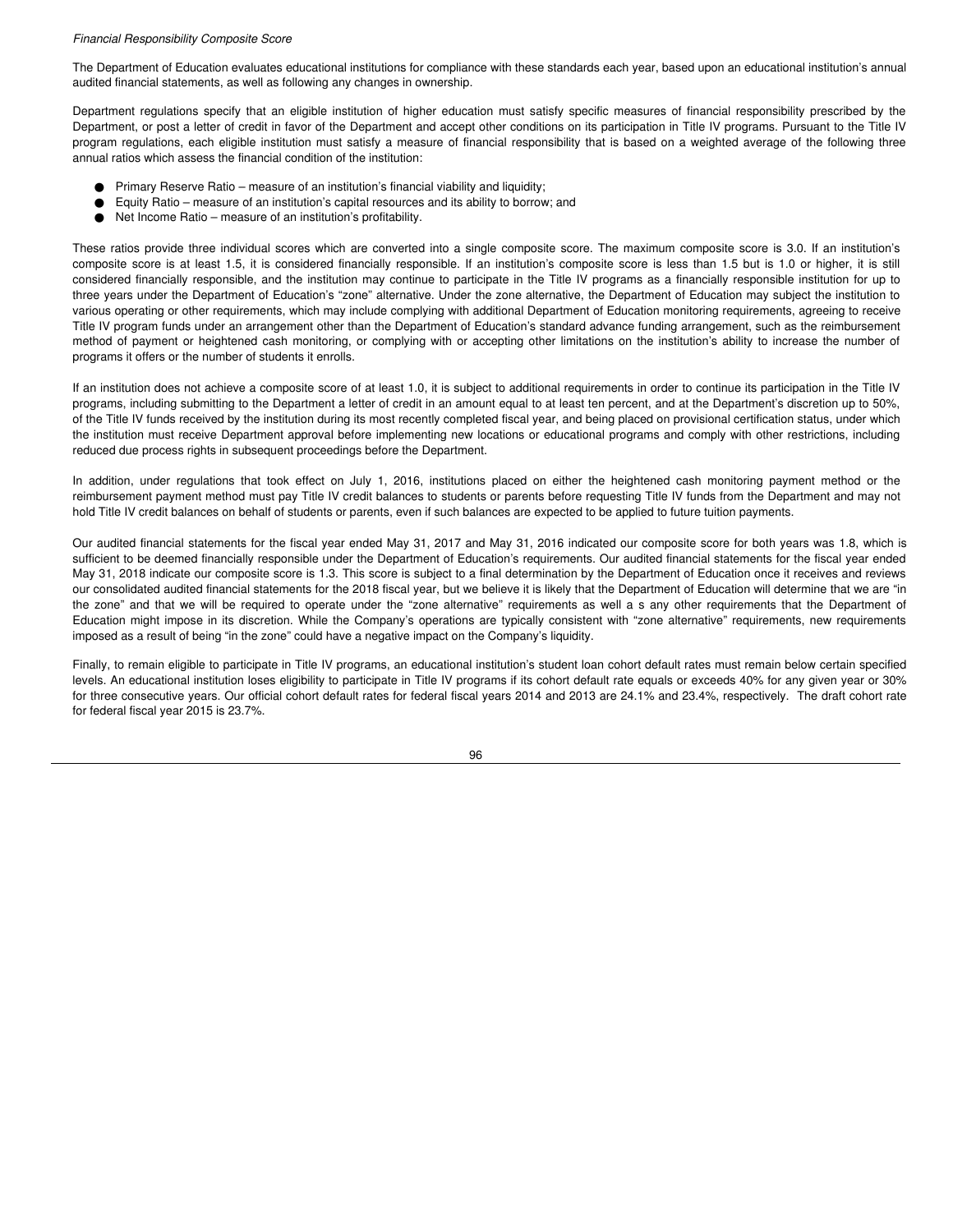The University's current certification to participate in the Title IV programs, which is not provisional, was effective in June 2013 and extends through March 31, 2019.

# **6. STUDENT RECEIVABLES, NET**

Student receivables, net consist of the following as of the respective period ends:

|                                      | May 31,     |  | May 31, |
|--------------------------------------|-------------|--|---------|
|                                      | 2018        |  | 2017    |
| Student accounts receivable          | \$<br>3.480 |  | 4,090   |
| Less allowance for doubtful accounts | (587        |  | (1.195) |
| Student receivables, net             | 2,893       |  | 2,895   |

Student accounts receivable is composed primarily of amounts due related to tuition and educational services. The following summarizes the activity in the allowance for doubtful accounts for the years ended May 31:

|                                                  | 2018    | 2017    | 2016     |
|--------------------------------------------------|---------|---------|----------|
| Beginning allowance for doubtful accounts        | 1,195   | 723     | 1,026    |
| Provisions for uncollectible accounts receivable | 2.152   | 3.740   | 5.403    |
| Write offs                                       | (3,585) | (4,082) | (6, 569) |
| Recoveries                                       | 825     | 814     | 863      |
| Ending allowance for doubtful accounts           | 587     | .195    | 723      |

### **7. CONDOMINIUM PROJECT**

The Company built 24 condominium units called Vista Park to be sold to the general public. Four condo units were sold in the year ended May 31, 2018, two in 2017, and none in 2016. As of May 31, 2018 and 2017, three and seven units, respectively, remained unsold. The remaining condominium units are accounted for within condominium inventory on the consolidated balance sheets. The sales of the units are recorded within condominium sales and their cost is recorded within cost of condominium sales on the consolidated statements of operations and comprehensive loss.

### **8. LETTER OF CREDIT AND LONG-TERM DEBT**

During the year ended May 31, 2018, the Company entered into an irrevocable letter of credit with Great Western Bank for \$1,000. The agreement expires December 19, 2018, bears interest at 0.5% over the prime rate, and is secured by a restricted certificate of deposit totaling \$1,250 at May 31, 2018. The letter of credit was required by the state of New Mexico in an amount set by the New Mexico Department of Higher Education. Great Western Bank has restricted the \$1,250 Certificate of Deposit as collateral for the \$1,000 Letter Of Credit and the Company's purchasing card account. The \$1,000 bonding requirement in New Mexico has been satisfied through a bond and the State has released the Letter of Credit. This \$1,000 of restricted cash will become unrestricted cash.

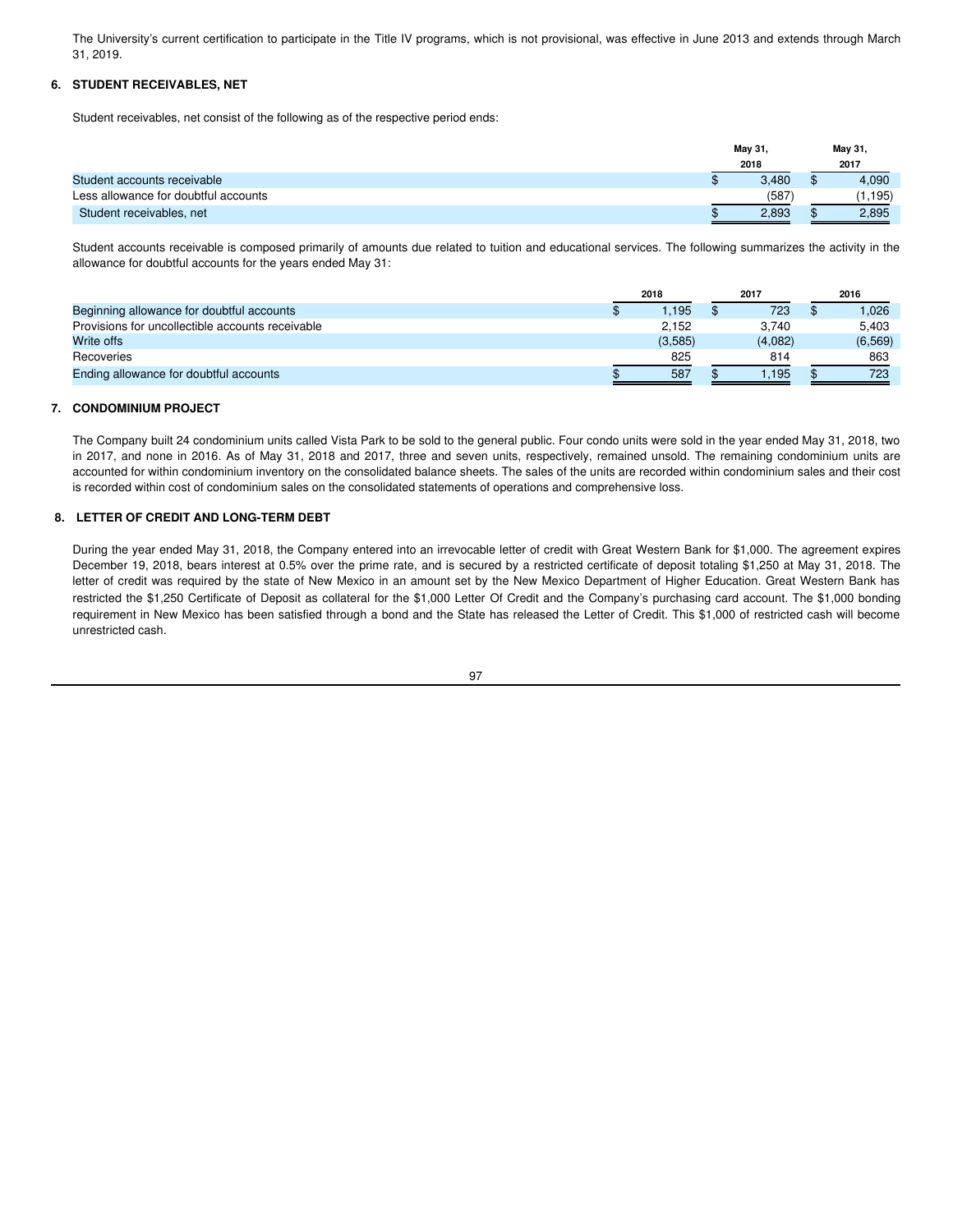On May 17, 2018, Dlorah and the Company jointly and severally issued to Black Hills Community Bank, N.A. (the "Bank") a promissory note in the principal amount of \$8,000 (the "Note"), which is secured by a mortgage granted by Dlorah to the Bank on certain real property located in Pennington County, South Dakota, pursuant to a collateral real estate mortgage (the "Mortgage," and together with the Note, the "Loan Agreements") entered into between Dlorah and the Bank on the same date as the Note, and certain related rents, as well as a security interest in certain deposit accounts, to include restricted certificates of deposit totaling \$8,000 at May 31, 2018. The Company's Board of Directors requested the \$8,000 in Certificates of Deposit be restricted, and not available for spending, pending the achievement

of budgeted financial targets in the current fiscal year. These Certificates of Deposit are also restricted by the Bank and are not available for spending.

The Loan Agreements provide for an \$8,000 five-year term loan (the "Loan"). The Loan carries a fixed interest rate of 4% (the "Interest Rate") and is payable as follows: beginning June 17, 2018, 59 monthly consecutive interest-only payments based on the unpaid principal balance of the Loan at the Interest Rate; beginning May 17, 2019, four consecutive annual principal payments of \$800 each, during which interest will continue to accrue on the unpaid principal balance of the Loan at the Interest Rate; and on May 17, 2023, one payment of the remaining principal balance and one month of accrued interest on the Loan in the amount of \$4,816. The Company and Dlorah may prepay the Loan at any time without penalty unless the Note is refinanced with proceeds derived from another lender, in which case the Bank will be entitled to a prepayment penalty of 1%. The Loan Agreements also contain various affirmative and negative covenants, including financial covenants and events of default.

Future principal maturities are as follows as of May 31, 2018:

| 2019 | ۰D | 800   |
|------|----|-------|
| 2020 |    | 800   |
| 2021 |    | 800   |
| 2022 |    | 800   |
| 2023 |    | 4,800 |
|      |    | ,000  |

#### **9. LEASES**

The University leases building facilities for branch operations and equipment for classroom operations under operating leases with various terms and conditions. Total rent expense for the years ended May 31, 2018, 2017 and 2016, was \$5,482, \$5,919, and \$5,737, respectively, which is included in selling, general, and administrative expenses on the consolidated statements of operations and comprehensive income.

Future minimum lease payments on noncancelable operating leases for the future fiscal years ending May 31 are as follows:

| 2019       | \$<br>5,590 |
|------------|-------------|
| 2020       | 4,835       |
| 2021       | 3,718       |
| 2022       | 2,874       |
| 2023       | 2,222       |
| Thereafter | 4,019       |
|            | 23,258      |

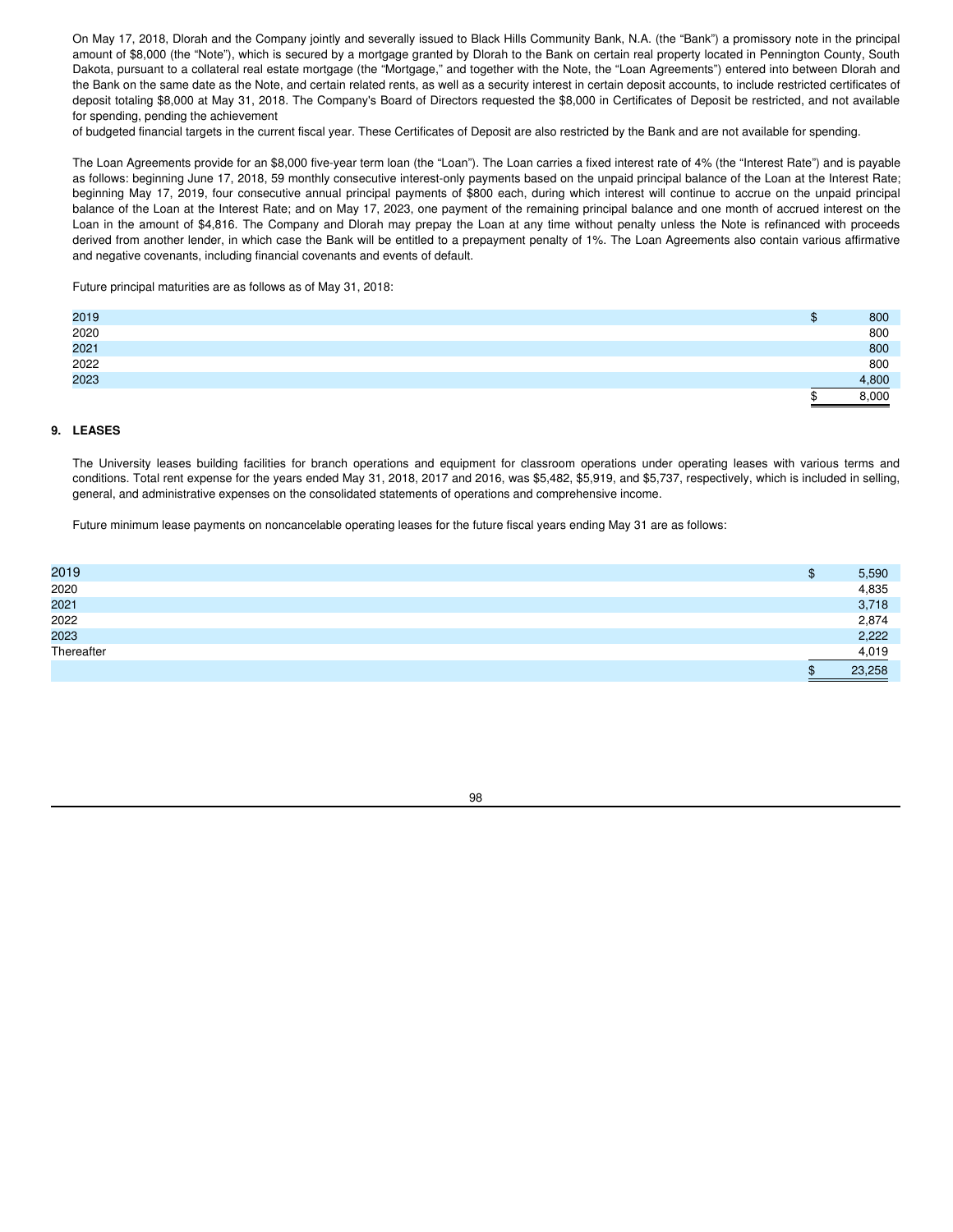Future minimum lease payments at May 31, 2017 included the remaining lease payments for the Tigard, Weldon Spring and Austin South campuses. The associated lease payments were not accelerated because the Company was still receiving economic benefit from the leases at May 31, 2017. Effective August 1, 2017, the future obligation under the Tigard lease was bought out through a cash payment of \$820. August 31, 2017 was the ceased use date for Tigard. Effective May 31, 2017, the Allen campus lease payments were accelerated as there was no intention to utilize the campus going forward, resulting in a liability of \$285 at May 31, 2017. May 31, 2017 was the ceased use date for Allen. Effective June 30, 2017, the future obligation under the Allen lease was bought out through a cash payment of \$190. The Company exercised the early termination option on its downtown Rapid City location, which terminated the lease on May 31, 2018. In May 2018, the Company exercised the early termination option on its Watertown, South Dakota lease, which terminates it effective November 30, 2018. The associated lease payments for Watertown were not accelerated because the Company was still receiving economic benefit from this lease at May 31, 2018. November 30, 2018 will be the cease use date for Watertown. Through regular monthly payments, exercise of early termination options, and buy-outs, the Company was able to reduce its operating lease obligation by \$7,986 during the year ended May 31, 2018.

Effective November 1, 2011, the Company entered into a 20-year capital lease arrangement for space that houses the corporate headquarters, distance learning operations, and the Rapid City campus operations. The Company is obligated to make future payments under the capital lease obligation, which totaled \$18.0 million and \$19.2 million as of May 31, 2018 and 2017, respectively; had a net present value of \$11.2 million and \$11.6 million as of May 31, 2018 and 2017, respectively; and was recognized as current and non-current capital lease payable of \$380 and \$10,857 at May 31, 2018 and \$331 and \$11,237 at May 31, 2017, respectively. The capital lease asset totals \$10,600, and accumulated depreciation totals \$3,489 and \$2,959 at May 31, 2018 and 2017, respectively. The net amount is included in net property and equipment in the consolidated balance sheets.

The following is a schedule of future minimum commitments under the capital lease obligation as of May 31, 2018:

| D | 1,183    |
|---|----------|
|   | 1,207    |
|   | 1,231    |
|   | 1.255    |
|   | 1,280    |
|   | 11,836   |
|   | 17,992   |
|   | (6, 755) |
|   | 11,237   |
|   |          |

#### **10. STOCKHOLDERS' EQUITY**

The authorized capital stock for the Company is 51,100,000 shares, consisting of (i) 50,000,000 shares of common stock, par value \$0.0001 and (ii) 1,000,000 shares of preferred stock, par value \$0.0001, and (iii) 100,000 shares of class A common stock, par value \$0.0001. Of the authorized shares, 24,344,122 and 24,224,924 shares of common stock were outstanding as of May 31, 2018 and 2017, respectively. No shares of preferred stock or Class A common stock were outstanding at May 31, 2018 and 2017.

#### *Stock-Based Compensation*

In December 2009, the Company adopted the 2009 Stock Option and Compensation Plan (the "Plan") pursuant to which the Company may grant restricted stock awards, restricted stock units and stock options to aid in recruiting and retaining employees, officers, directors and other consultants. Restricted stock awards accrue dividends that are paid when the shares vest. Restricted stock unit awards do not accrue dividends prior to vesting. Grants are issued at prices determined by the compensation committee, generally equal to the closing price of the stock on the date of the grant, vest over various terms (generally two years), and expire ten years from the date of the grant. The Plan allows vesting based upon performance criteria. Certain option and share awards provide for accelerated vesting if there is a change in control of the Company (as defined in the Plan). The fair value of stock options granted is calculated using the Black-Scholes option pricing model. Share options issued under the Plan may be incentive stock options or nonqualified stock options. At May 31, 2018, all stock options issued have been nonqualified stock options. A total of 1,300,000 shares were authorized by the Plan. Shares forfeited or canceled are eligible for reissuance under the Plan. At May 31, 2018, 217,335 shares of common stock remain available for issuance under the Plan.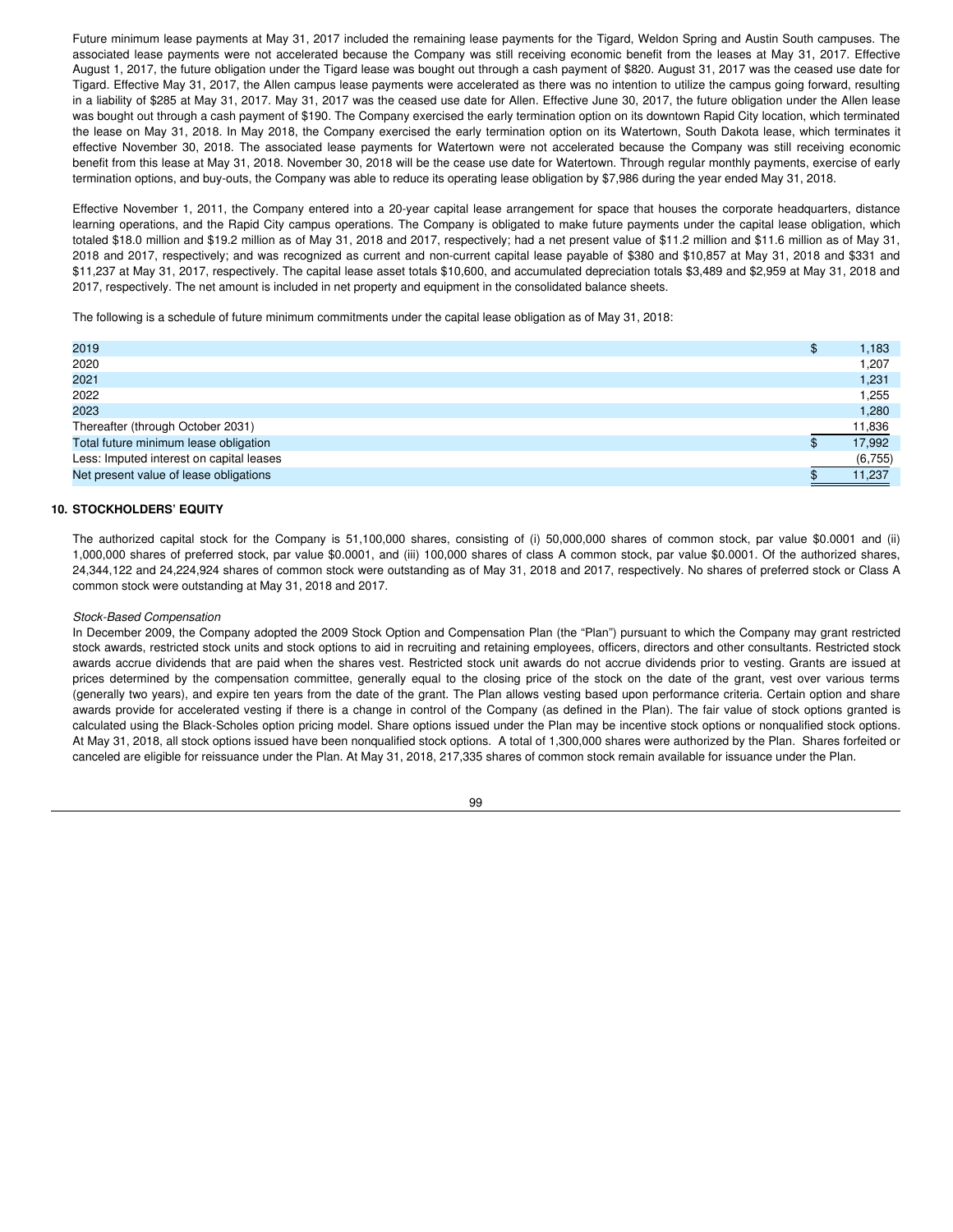In October 2013, the Company's Board of Directors adopted the 2013 Restricted Stock Unit Plan (the "2013 Plan") authorizing the issuance of up to 750,000 shares of the Company's stock to participants in the 2013 Plan. The Company may grant restricted stock awards or restricted stock units to aid in recruiting and retaining employees, officers, directors and other consultants. Restricted stock awards accrue dividends that are paid when the shares vest. Restricted stock unit awards do not accrue dividends prior to vesting. Restricted stock grants are issued at prices determined by the compensation committee, generally equal to the closing price of the stock on the date of the grant and vest over various terms. Shares forfeited or canceled are eligible for reissuance under the Plan. At May 31, 2018, 750,000 shares of common stock remain available for issuance under the 2013 Plan.

The Company's board of directors has approved the termination of the 2013 Plan subject to the approval by the stockholders of the National American University Holdings, Inc. 2018 Stock Option and Compensation Plan at the 2018 Annual Meeting of Stockholders.

#### *Restricted Stock*

The fair value of restricted stock awards was calculated using the Company's stock price as of the associated grant date, and the expense is accrued ratably over the vesting period of the award.

During the year ended May 31, 2017, the Company awarded 46,945 restricted stock awards with time based vesting at a grant date fair value of \$1.96 per share to members of the board of directors. Shares vest one year from the October 20, 2016 grant date and require board service for the entire year.

During the year ended May 31, 2018, the Company awarded 52,615 restricted stock awards with time based vesting at a grant date fair value of \$2.10 per share to members of the board of directors. 5,000 shares vested upon issuance on October 3, 2017 and 47,615 shares vest one year from the October 3, 2017 grant date and require board service for the entire year.

Compensation expense associated with restricted stock awards, totaled \$112, \$91 and \$116 for the years ended May 31, 2018, 2017 and 2016, respectively. At May 31, 2018, unamortized compensation cost of restricted stock awards totaled \$34. The unamortized cost is expected to be recognized over a weighted-average period of 0.3 years as of May 31, 2018.

A summary of restricted share awards activity as of May 31, 2018 and 2017, and the changes during the years then ended is presented below:

| <b>Restricted Shares</b>          | <b>Shares</b> | Weighted<br><b>Average Grant</b><br>Date Fair Value |
|-----------------------------------|---------------|-----------------------------------------------------|
| Non-vested shares at May 31, 2016 | 40,485        | \$<br>2.47                                          |
| Granted                           | 46,945        | 1.96                                                |
| Vested                            | (40, 485)     | 2.47                                                |
| Forfeited                         | 0             | 0                                                   |
| Non-vested shares at May 31, 2017 | 46,945        | \$<br>1.96                                          |
| Granted                           | 52,615        | 2.10                                                |
| Vested                            | (51, 945)     | 1.97                                                |
| Forfeited                         | 0             | 0                                                   |
| Non-vested shares at May 31, 2018 | 47,615        | \$<br>2.10                                          |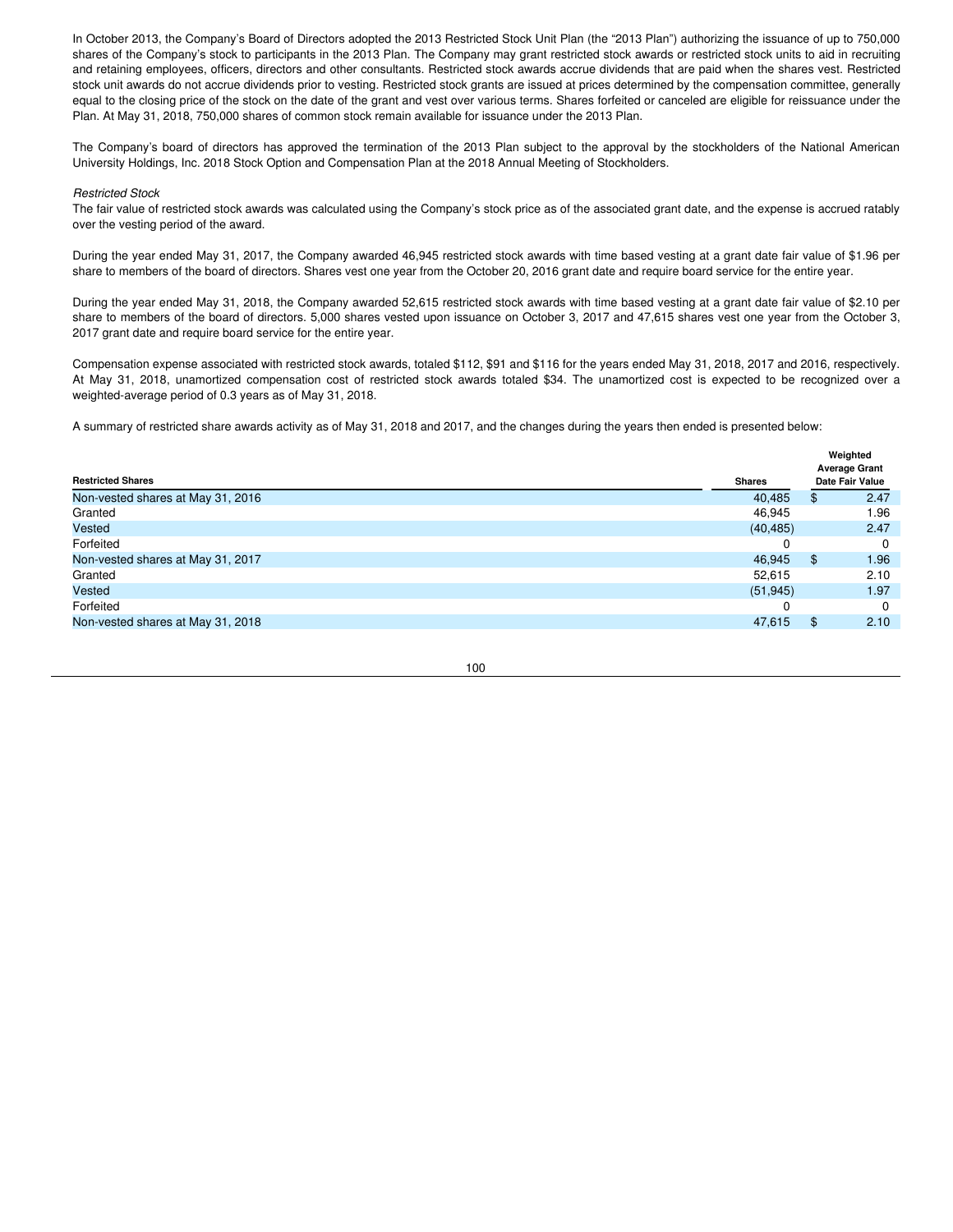#### *Restricted Stock Units*

During the quarter ended August 31, 2016, the Company issued 281,250 restricted stock units ("RSUs") with performance-based vesting under the 2013 Plan. The number of shares to be earned was determined by the Company's profitability and other operating metrics during the year ended May 31, 2017. The grant date fair value of the RSUs was \$1.93 per share. No expense was recorded as targeted profitability and operating metrics were not attained and all shares were canceled on May 31, 2017.

During the quarter ended August 31, 2017, the Company issued 281,250 restricted stock units with performance-based vesting under the 2013 Plan. The number of shares to be earned was determined by the Company's profitability and other operating metrics during the year ended May 31, 2018. The grant date fair value of the RSUs was \$2.38 per share. No expense was recorded as targeted profitability and operating metrics were not attained and all shares were canceled on May 31, 2018.

#### *Unrestricted Stock*

Unrestricted stock is issued to certain employees in settlement of a portion of their salaries and bonuses. Compensation expense in the consolidated statements of operations and comprehensive loss associated with these unrestricted stock issuances totaled \$121, \$60 and \$320, respectively, for the years ended May 31, 2018, 2017, and 2016.

#### *Stock Options*

The Company accounts for stock option-based compensation by estimating the fair value of options granted using a Black-Scholes option valuation model. The Company recognizes the expense for grants of stock options on a straight-line basis in the consolidated statements of operations and comprehensive income as selling, general and administrative expense based on their fair value over the requisite service period.

For stock options issued during the years ended May 31, 2018 and 2017, the following assumptions were used to determine fair value:

| <b>Assumptions used:</b>                 | 2018            | 2017            |
|------------------------------------------|-----------------|-----------------|
| Expected term (in years)                 | 5.75            | 5.75            |
| Weighted average expected volatility     | 48.75%          | 50.65%          |
| Expected volatility range                | 48.15-49.14%    | 50.65-50.65%    |
| Weighted average risk free interest rate | 2.29%           | 1.37%           |
| Risk free interest rate range            | $2.11 - 2.57\%$ | $1.37 - 1.37%$  |
| Weighted average expected dividend       | $0.00\%$        | 8.60%           |
| Expected dividend range                  | $0.00 - 0.00\%$ | $8.60 - 8.60\%$ |
| Weighted average fair value              | \$<br>0.72      | 0.41            |

Expected volatilities are based on historic volatilities from the Company's traded shares. The expected term of options granted is the safe harbor period. The risk-free interest rate for periods matching the contractual life of the option is based on the U.S. Treasury yield curve in effect at the time of grant. Expected dividend is based on the historic dividend of the Company.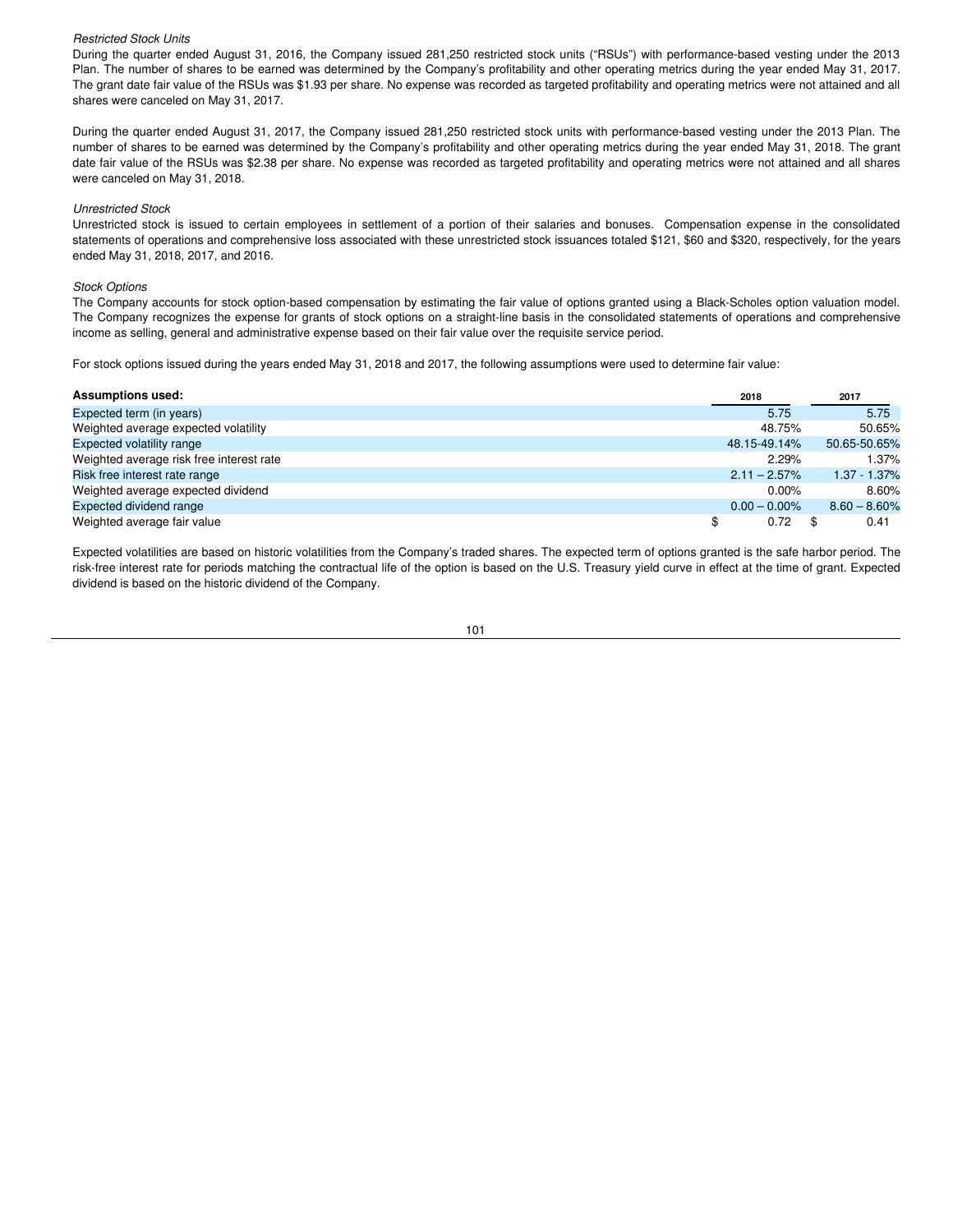A summary of option activity under the Plan as of May 31, 2018 and 2017, and changes during the years then ended is presented below:

|                             |               | Weighted<br>average |                                       |                                             |    |                                 |
|-----------------------------|---------------|---------------------|---------------------------------------|---------------------------------------------|----|---------------------------------|
| <b>Stock Options</b>        | <b>Shares</b> |                     | Weighted<br>average<br>exercise price | remaining<br>contractual<br>life (in years) |    | Aggregate<br>intrinsic<br>value |
| Outstanding at May 31, 2016 | 192,350       | \$                  | 4.11                                  | 8.4                                         | \$ | 0                               |
| Granted                     | 12,500        |                     | 1.96                                  |                                             |    |                                 |
| Exercised                   | $\mathbf{0}$  |                     | $\mathbf{0}$                          |                                             |    |                                 |
| Forfeited or canceled       | (14,000)      |                     | 5.80                                  |                                             |    |                                 |
| Outstanding at May 31, 2017 | 190,850       | \$                  | 3.85                                  | 7.6                                         |    |                                 |
| Exercisable at May 31, 2017 | 190,850       |                     | 3.85                                  | 7.6                                         |    |                                 |
| Outstanding at May 31, 2017 | 190,850       | \$                  | 3.85                                  | 7.6                                         | \$ | 7                               |
| Granted                     | 20,500        |                     | 1.51                                  |                                             |    |                                 |
| Exercised                   | 0             |                     | 0                                     |                                             |    |                                 |
| Forfeited or canceled       | (18,000)      |                     | 3.83                                  |                                             |    |                                 |
| Outstanding at May 31, 2018 | 193,350       | \$                  | 3.54                                  | 6.9                                         |    |                                 |
| Exercisable at May 31, 2018 | 189,350       |                     | 3.59                                  | 6.9                                         |    | $\mathbf 0$                     |

The Company recorded compensation expense for stock options of \$12, \$5 and \$121, for the years ended May 31, 2018, 2017 and 2016, respectively, in the consolidated statements of operations and comprehensive loss. As of May 31, 2018, there is unrecognized compensation cost of \$2 related to unvested stock option-based compensation arrangements granted under the Plan. The unamortized cost is expected to be recognized over a weighted-average period of 1.0 year as of May 31, 2018.

The Company plans to issue new shares as settlement of options exercised. There were no options exercised during the years ended May 31, 2018 or 2017.

#### *Dividends*

The following table presents details of the Company's fiscal 2018 and 2017 dividend payments:

| Date declared    | <b>Record date</b> | <b>Payment date</b> | Per share |
|------------------|--------------------|---------------------|-----------|
| April 4, 2016    | June 30, 2016      | July 8, 2016 \$     | 0.0450    |
| August 8, 2016   | September 30, 2016 | October 7, 2016 \$  | 0.0450    |
| October 3, 2016  | December 31, 2016  | January 13, 2017 \$ | 0.0450    |
| January 28, 2017 | March 31, 2017     | April 7, 2017 \$    | 0.0450    |
| April 13, 2017   | June 30, 2017      | July 7, 2017 \$     | 0.0450    |
| August 4, 2017   | September 30, 2017 | October 6, 2017 \$  | 0.0450    |

# **11. EMPLOYEE COMPENSATION PLANS**

**Employee Benefit Plan Payable** — The Company sponsors a 401(k) plan for its University employees, which provides for a discretionary match, net of forfeitures, of up to 5%. The University uses certain consistently applied operating ratios to determine contributions. The University's matching contributions paid were \$0, \$0, and \$514 during the years ended May 31, 2018, 2017 and 2016, respectively. At May 31, 2018 and 2017, there were no accruals for the University's 401(k) match.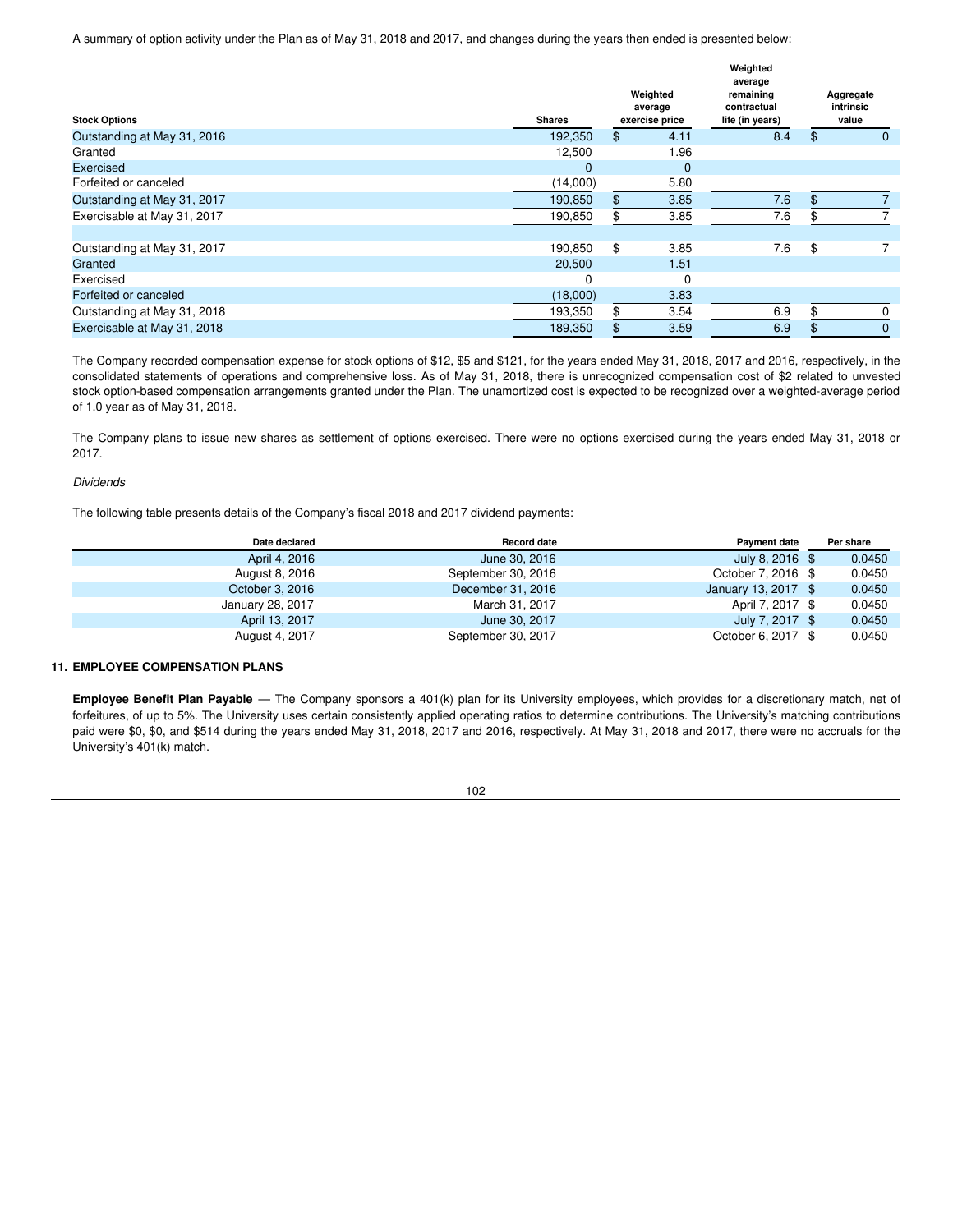**Compensation Plans** — The Company has entered into an employment agreement, as amended, with Dr. Ronald Shape, Chief Executive Officer that requires, among other things, an annual incentive payment as defined in the agreement. There were no incentive payments made for 2018, 2017 and 2016. In addition, as part of the Chief Executive Officer compensation plan, \$100 annually is scheduled to be paid in equal monthly installments converted to the Company's common stock shares based on the closing price on the last day of the month. In the fall of 2016, the Board of Directors voted to temporarily reduce the Chief Executive Officer compensation by \$67 by suspending the monthly stock payments from October 2016 through May 2017. For the 2018 year, stock payments at the \$100 per year resumed, but for the last two months, Dr. Shape elected to forgo the awards.

In addition, the Company has an approved Named Executive Officer Compensation Plan. The compensation plan has a base salary component, quarterly achievement award component and an annual achievement award component as defined in the agreements.

### **12. SELF-INSURED HEALTH INSURANCE**

The Company maintains a self-insured health insurance plan for employees. Under this plan, the Company pays a monthly fee to its administrator, as well as claims submitted by its participants. As there generally is a lag between the time a claim is incurred by a participant and the time the claim is submitted, the Company has recorded a liability for outstanding claims of \$375 and \$399 at May 31, 2018 and 2017, respectively. Such liability is reported with accrued and other liabilities in the consolidated balance sheets.

# **13. INCOME TAXES**

Components of the provision for income taxes for the years ended May 31, 2018, 2017 and 2016, were as follows:

|                                 | 2018       | 2017          | 2016          |
|---------------------------------|------------|---------------|---------------|
| Current tax (benefit) expense:  |            |               |               |
| Federal                         | \$<br>(96) | \$<br>(2,270) | \$<br>(1,579) |
| <b>State</b>                    | 57         | 95            | 64            |
|                                 | (39)       | (2, 175)      | (1, 515)      |
|                                 |            |               |               |
| Deferred tax (benefit) expense: |            |               |               |
| Federal                         | (181)      | 733           | (1, 183)      |
| State                           | (12)       | (108)         | (196)         |
|                                 | (193)      | 625           | (1, 379)      |
| Total tax (benefit) expense     | (232)      | (1,550)       | (2,894)       |

The effective tax rate varies from the statutory federal income tax rate for the following reasons:

|                                             | 2018       | 2017       | 2016       |
|---------------------------------------------|------------|------------|------------|
|                                             |            |            |            |
| Statutory                                   | $(29.2)\%$ | $(34.0)\%$ | $(34.0)\%$ |
| Tax Effect of US Tax Reform                 | 17.3%      | 0.0%       | $0.0\%$    |
| State income taxes - net of federal benefit | 0.3        | (0.6)      | (1.9)      |
| Deferred tax valuation allowance            | 10.6       | 15.6       | 0.0        |
| Permanent differences and other             | (0.9)      | (0.9)      | 0.6        |
| Effective income tax rate                   | (1.9)%     | $(19.9)$ % | $(35.3)\%$ |

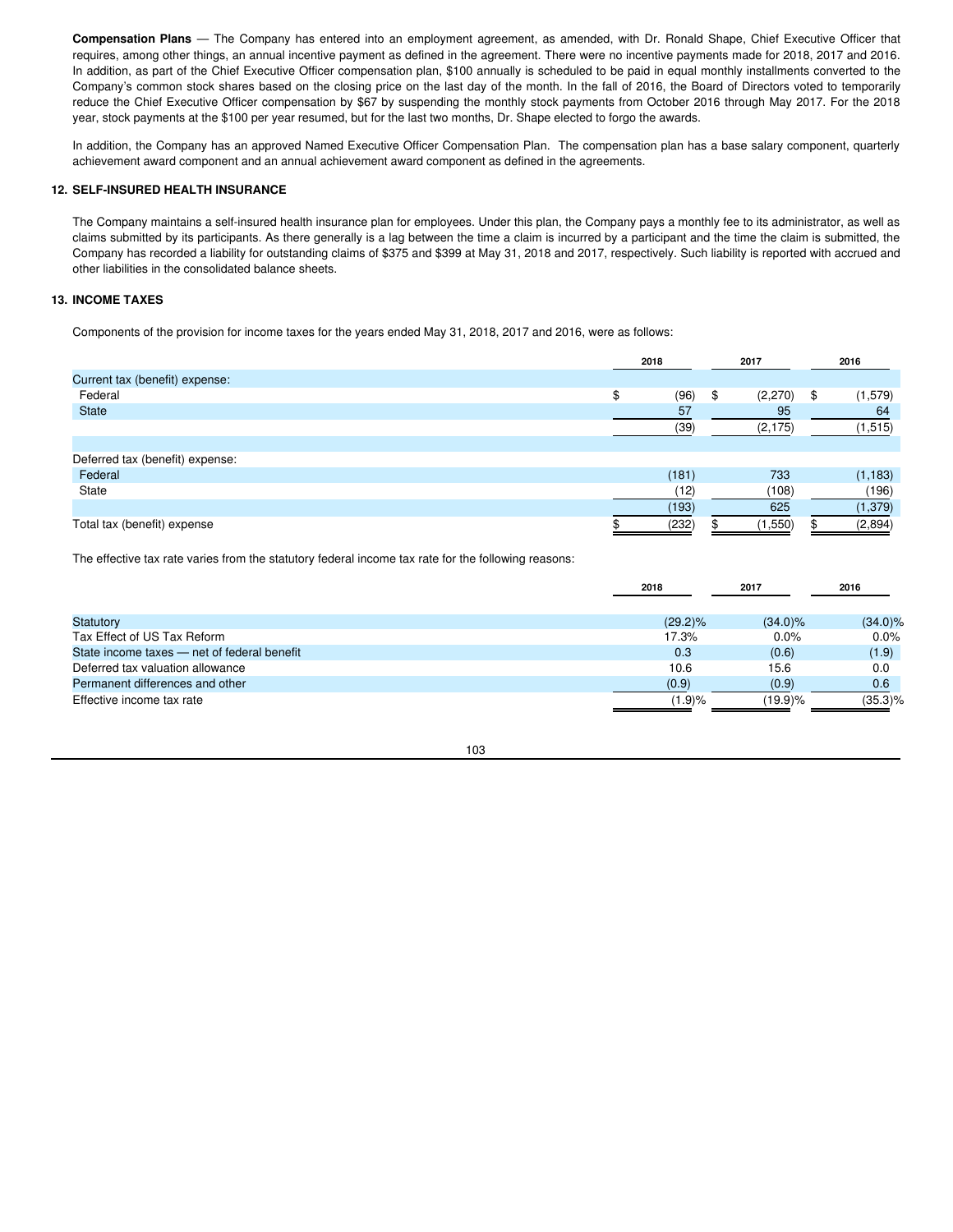Deferred income taxes reflect the tax effects of temporary differences between the carrying amounts of assets and liabilities for financial reporting purposes and the amounts used for income tax purposes. Significant components of the Company's deferred assets (liabilities) as of May 31 were as follows:

|                                                      | 2018      | 2017        |
|------------------------------------------------------|-----------|-------------|
| Deferred income tax assets:                          |           |             |
| Account receivable allowances                        | \$<br>165 | \$<br>493   |
| Bad debt write-offs                                  | 793       | 1,521       |
| Other                                                | 73        | 32          |
| <b>Accrued salaries</b>                              | 360       | 612         |
| Start up costs                                       | 123       | 217         |
| Capital lease obligations                            | 2,753     | 4,338       |
| Net operating loss carryforwards - expires 2021-2037 | 3,071     | 243         |
| Deferred rent                                        | 867       | 1,841       |
| Total deferred income tax assets                     | 8,205     | 9,297       |
| Valuation allowance                                  | (3, 444)  | (1,222)     |
| Net deferred income tax assets                       | 4,761     | 8,075       |
|                                                      |           |             |
| Deferred income tax liabilities:                     |           |             |
| Fixed assets and course development                  | (4, 406)  | (7,689)     |
| Prepaid expenses                                     | (355)     | (564)       |
| Other                                                | $\Omega$  | (16)        |
| Total deferred income tax liabilities                | (4, 761)  | (8,269)     |
|                                                      |           |             |
| Net deferred income tax assets (liabilities)         | \$<br>0   | (194)<br>\$ |

As of May 31, 2018 and 2017, the Company had net operating loss (NOL) carryforwards of approximately \$12 million and \$0, respectively, adjusted for certain other non-deductible items available to reduce future taxable income, if any. The NOL carryforward has no expiration . Because management is unable to determine that it is more likely than not that the Company will realize the tax benefit related to the NOL carryforward, by having taxable income, a valuation allowance has been established as of May 31, 2018 and 2017 to reduce the tax benefit asset value to zero.

The change in the valuation allowance for deferred tax assets for the years ended May 31, 2018 and 2017 was \$2.2 million and \$1.2 million, respectively. In assessing the recovery of the deferred tax assets, management considers whether it is more likely than not that some portion or all of the deferred tax assets will not be realized. The ultimate realization of deferred tax assets is dependent upon the generation of future taxable income in the periods in which those temporary differences become deductible. Management considers the scheduled reversals of future deferred tax liabilities, projected future taxable income, and tax planning strategies in making this assessment. As a result, management determined it was more likely than not the deferred tax assets would not be realized as of May 31, 2018 and 2017, and recorded a full valuation allowance.

The Tax Cuts and Jobs Act of 2017 was signed into law on December 22, 2017. The law includes significant changes to the U.S. corporate income tax system, including a Federal corporate rate reduction from 35% to 21%. The accounting for these changes has been completed. The Company has recorded an income tax expense of \$1,125 due to a re-measurement of deferred tax assets and liabilities; however, this has been offset by the valuation allowance noted above.

The Company follows the guidance of ASC Topic 740, Income Taxes, Accounting for Uncertainty in Income Taxes - an interpretation of FASB Statement No. *109,* which requires that income tax positions must be more likely than not to be sustained based solely on their technical merits in order to be recognized. The Company has recorded no liability for uncertain tax positions. In the event the Company had uncertain tax positions, the Company would elect to record interest and penalties from unrecognized tax benefits in the tax provision.

The Company files income tax returns in the U.S. federal jurisdiction and various states. Because of closure of an Internal Revenue Service examination, the Company is generally no longer subject to U.S. federal income tax or state and local tax examinations for years before 2014.

### **14. EARNINGS PER SHARE**

Basic earnings per share ("EPS") is computed by dividing net income attributable to the Company by the weighted average number of shares of common stock outstanding during the applicable period. Diluted earnings per share reflect the potential dilution that could occur assuming vesting, conversion or exercise of all dilutive unexercised options and restricted stock.

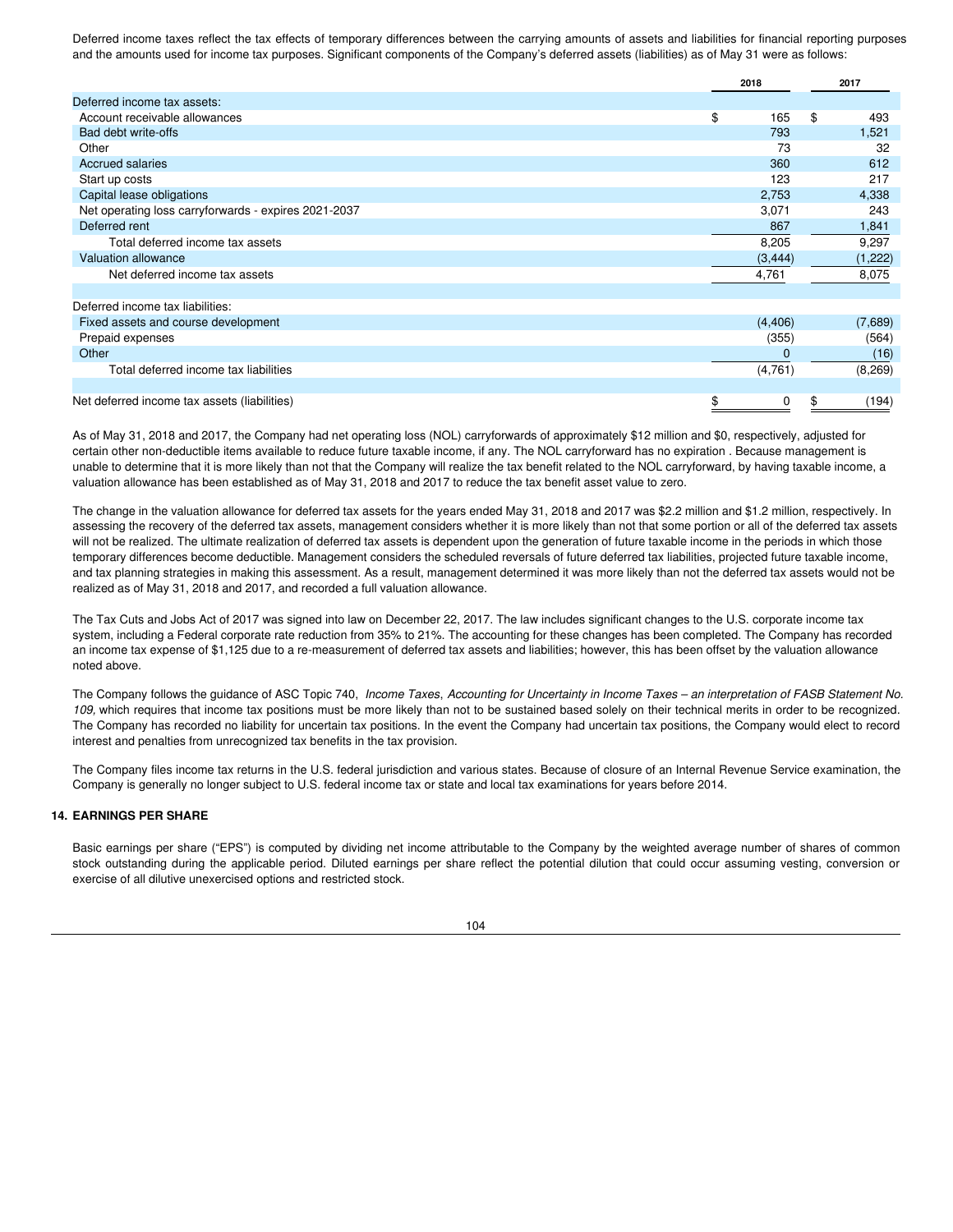The following is a reconciliation of the numerator and denominator for the basic and diluted EPS computations:

|                                                          | For the year ended May 31, |            |     |            |    |            |
|----------------------------------------------------------|----------------------------|------------|-----|------------|----|------------|
|                                                          |                            | 2018       |     | 2017       |    | 2016       |
| Numerator:                                               |                            |            |     |            |    |            |
| Net loss attributable to National American               |                            |            |     |            |    |            |
| University Holdings, Inc.                                |                            | (12,157)   | \$. | (6, 277)   | \$ | (5,349)    |
| Denominator:                                             |                            |            |     |            |    |            |
| Weighted average shares outstanding used to compute      |                            |            |     |            |    |            |
| basic net income per common share                        |                            | 24,239,888 |     | 24,154,541 |    | 24,651,521 |
| Incremental shares issuable upon the assumed exercise of |                            |            |     |            |    |            |
| stock options                                            |                            |            |     |            |    |            |
| Incremental shares issuable upon the assumed vesting of  |                            |            |     |            |    |            |
| restricted shares                                        |                            |            |     |            |    |            |
| Common shares used to compute diluted net income per     |                            |            |     |            |    |            |
| share                                                    |                            | 24,239,888 |     | 24,154,541 |    | 24,651,521 |
| Basic net loss per common share                          |                            | (0.50)     | \$  | (0.26)     | \$ | (0.22)     |
| Diluted net loss per common share                        | \$                         | (0.50)     | \$  | (0.26)     | \$ | (0.22)     |
|                                                          |                            |            |     |            |    |            |

A total of 189,350, 190,850 and 192,350 shares of common stock subject to issuance upon exercise of stock options for the year ended May 31, 2018, 2017 and 2016, respectively, have been excluded from the calculation of diluted EPS as the effect would have been anti-dilutive.

A total of 99,560, 87,430, and 82,640 shares of common stock subject to issuance upon vesting of restricted shares for the year ended May 31, 2018, 2017 and 2016, respectively, have been excluded from the calculation of diluted EPS as the effect would have been anti-dilutive.

#### **15. COMMITMENTS AND CONTINGENCIES**

From time to time, the Company is a party to various claims, lawsuits or other proceedings relating to the conduct of its business. Although the outcome of litigation cannot be predicted with certainty and some claims, lawsuits or other proceedings may be disposed of unfavorably, management believes, based on facts presently known, that the outcome of such legal proceedings and claims, lawsuits or other proceedings will not have a material effect on the Company's consolidated financial position, cash flows or future results of operations.

In April 2017, a former NAU employee filed a qui tam suit against NAU, NAUH, and Dlorah, Inc., alleging certain violations of the Higher Education Act and Title IV program requirements, including alleged misrepresentations to a programmatic accrediting agency, alleged miscalculating its percentage of revenues derived from Title IV program funds under the 90/10 Rule, and alleged noncompliance with the incentive compensation prohibition. The U.S. government decided to not intervene in the lawsuit at that time, and the complaint was then unsealed by the court in January 2018, with an amended complaint being filed on April 24, 2018. The U.S. government reserved the right to intervene at a later time. The case is styled U.S. ex rel. Brian Gravely v. National American University, et al., No. 5:17-cv-05032-JLV, and remains pending in the U.S. District Court for the District of South Dakota. NAU, NAUH, and Dlorah, Inc., have filed an answer to the amended complaint, deny any legal wrongdoing or liability. We cannot predict the outcome of this litigation, nor its ability to harm our reputation, impose litigation costs, or materially adversely affect our business, financial condition, and results of operations. The amount or range of reasonably possible losses cannot be determined and, accordingly, no liability has been accrued for this matter.

#### **16. BUSINESS ACQUISITION AND INTANGIBLE ASSETS**

On March 21, 2018, the Company acquired substantially all of the assets of Henley-Putnam University ("HPU"), a for-profit post-secondary educational institution that offers 100% online programs focused in the field of strategic security, for a cash payment of \$1,933. Excluded from the transaction are leases on real estate, server and certain other technology and equipment, and related items. The results of HPU's operations have been included in the consolidated statements of operations and comprehensive loss since March 21, 2018. HPU's service areas complement the Company's current educational offerings and locations. Within the last five years, HPU has invested in the expansion of its curriculum, programs, and student services, as well as cultivating its relationship with parts of the armed forces. Because the institution elected not to pursue Title IV eligibility, its ability to recruit students and support its efforts was limited. Upon review of HPU's programs and operations, the Company found that acquiring HPU was in alignment with its strategic initiative to expand academic offerings and support services to the Company's armed forces student population; approximately 25% of the University's student population are active-duty service members, veterans, or dependents of an active-duty service members or veterans.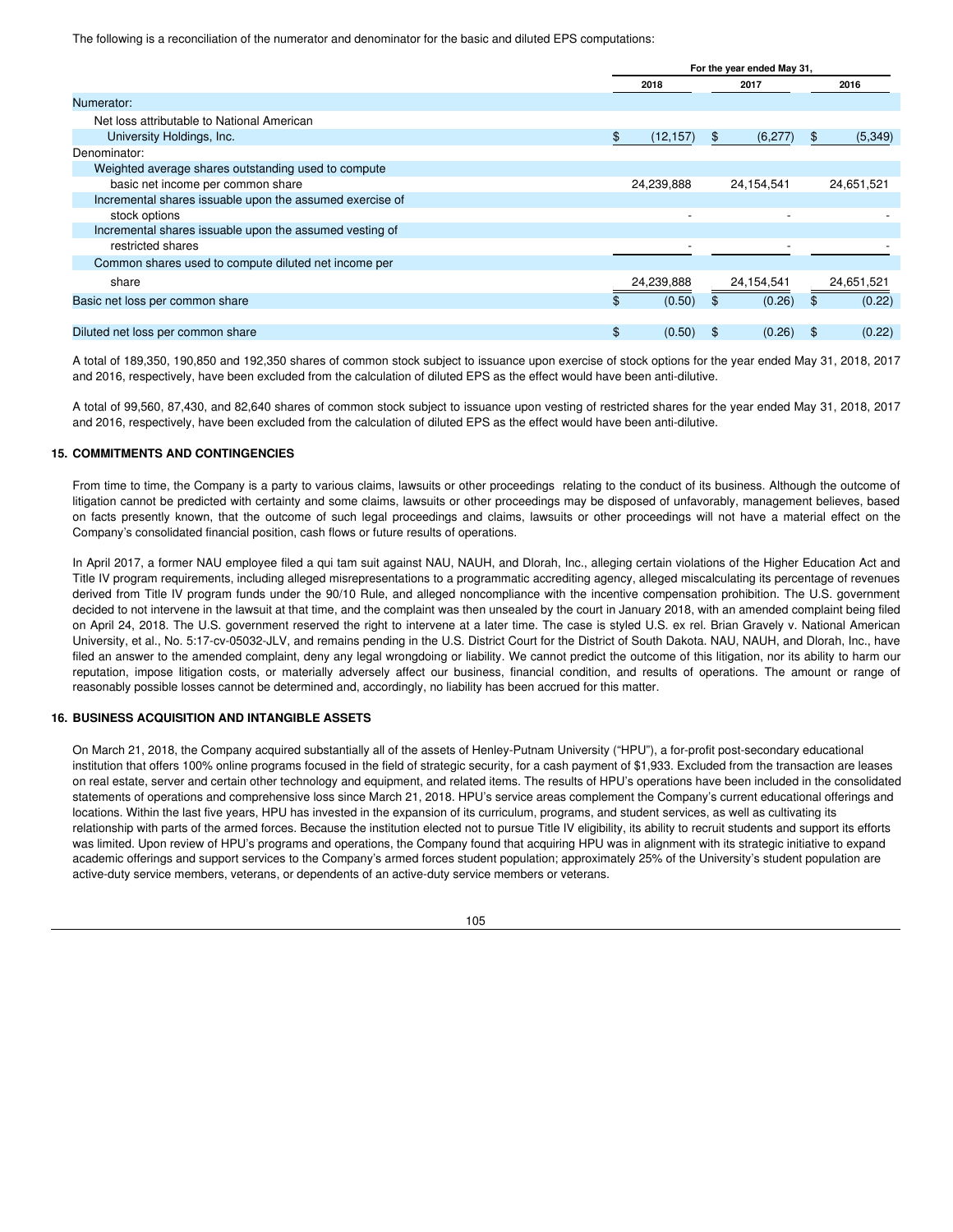The total purchase price was allocated to the fair values of the assets acquired and the liabilities assumed as follows:

| Cash and cash equivalents                               | \$<br>664 |
|---------------------------------------------------------|-----------|
| Student receivables - net                               | 157       |
| Prepaid and other current assets                        | 17        |
| Course development                                      | 1,067     |
| Goodwill                                                | 363       |
| Other intangibles                                       | 229       |
| Accounts payable                                        | (63)      |
| Deferred income                                         | (272)     |
| Accrued and other liabilities                           | (229)     |
| Total fair value of net assets acquired                 | 1,933     |
| Less cash acquired                                      | (664)     |
| Total consideration for acquisition, less cash acquired | 1,269     |

Course development costs are being amortized on a straight-line basis over five years. Goodwill is calculated as the excess of the purchase price paid over the net assets recognized. The goodwill recorded as part of the acquisition primarily reflects the assembled workforce and a proven ability to generate new products and services to drive future revenue.

The purchased intangible assets consist of student relationships and the Henley-Putnam brand name. These assets are being amortized on a straight-line basis over four and five years, respectively. Net intangible assets consist of the following at May 31, 2018:

|                       | Accumulated |  |                | <b>Net Carrying</b> |        |  |
|-----------------------|-------------|--|----------------|---------------------|--------|--|
|                       | Cost        |  | Amortization   |                     | Amount |  |
| Student relationships | 157         |  | (18)           | w                   | 139    |  |
| Brand name            | -72         |  | $\overline{4}$ |                     | 68     |  |
|                       | 229         |  | (22)           |                     | 207    |  |

Future amortization expense is as follows as of May 31, 2018:

| FY 2019 | ۰D | 54  |
|---------|----|-----|
| FY 2020 |    | 54  |
| FY 2021 |    | 54  |
| FY 2022 |    | 34  |
| FY 2023 |    | 11  |
|         |    | 207 |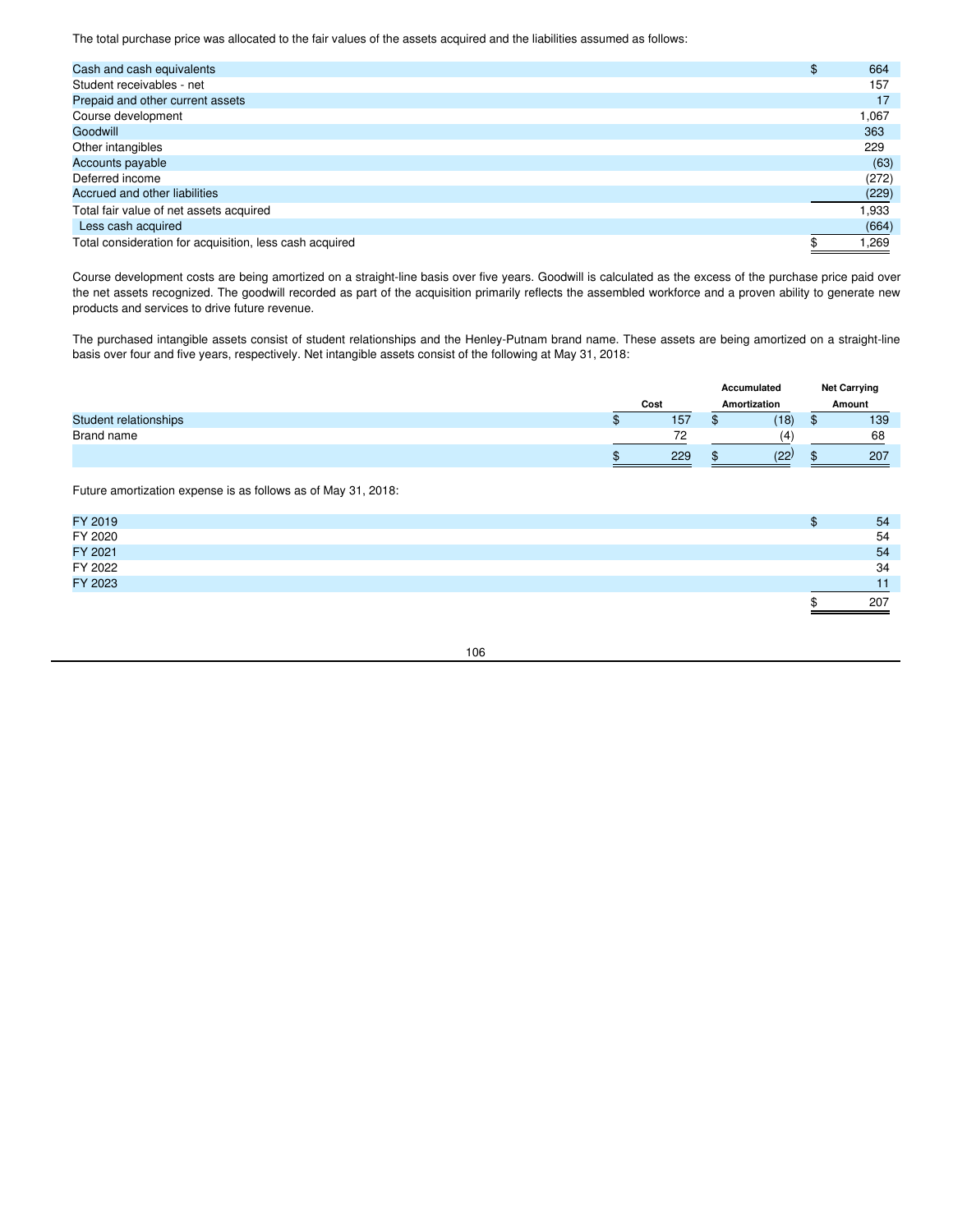The results of HPU's operations have been included in the consolidated statements of operations and comprehensive income since March 21, 2018. Below are the results of operations from March 21, 2018 through May 31, 2018. Proforma information is not presented as the effects are immaterial.

| Academic revenue                    | 235   |
|-------------------------------------|-------|
| Auxiliary revenue                   | 6     |
|                                     |       |
| <b>Total revenue</b>                | 241   |
|                                     |       |
| Cost of educational services        | 176   |
| Selling, general and administrative | 180   |
| <b>Auxiliary expense</b>            |       |
|                                     |       |
| Total operating expenses            | 361   |
|                                     |       |
| Operating income (loss)             | (120) |

### **17. FAIR VALUE MEASUREMENTS**

Fair value is defined as the exchange price that would be received for an asset or paid to transfer a liability (an exit price) in the principal or most advantageous market for the asset or liability in an orderly transaction between market participants on the measurement date. Following is a description of each category in the fair value hierarchy and the financial assets and liabilities of the Company that are included in each category at May 31, 2018 and 2017:

Level 1 - Quoted prices in active markets for identical assets or liabilities. The types of assets and liabilities included in Level 1 are highly liquid and actively traded instruments with quoted market prices.

Level 2 - Observable inputs other than Level 1 prices such as quoted prices for similar assets or liabilities; quoted prices in markets that are not active; or other inputs that are observable or can be corroborated by observable market data for substantially the full term of the assets or liabilities. The type of assets and liabilities included in Level 2 are typically either comparable to actively traded securities or contracts or priced with models using observable inputs. Level 2 assets consist of certificates of deposit that are valued at cost, which approximates fair value. Level 2 instruments require more management judgment and subjectivity as compared to Level 1 instruments. For instance:

- Determining which instruments are most similar to the instrument being priced requires management to identify a sample of similar securities based on the coupon rates, maturity, issuer, credit rating and instrument type, and subjectively selecting an individual security or multiple securities that are deemed most similar to the security being priced; and
- Determining whether a market is considered active requires management judgment.

Level 3 – Unobservable inputs that are supported by little or no market activity and that are significant to the fair value of the assets or liabilities. The type of assets and liabilities included in Level 3 are those with inputs requiring significant management judgment or estimation. The Company does not have any Level 3 assets or liabilities.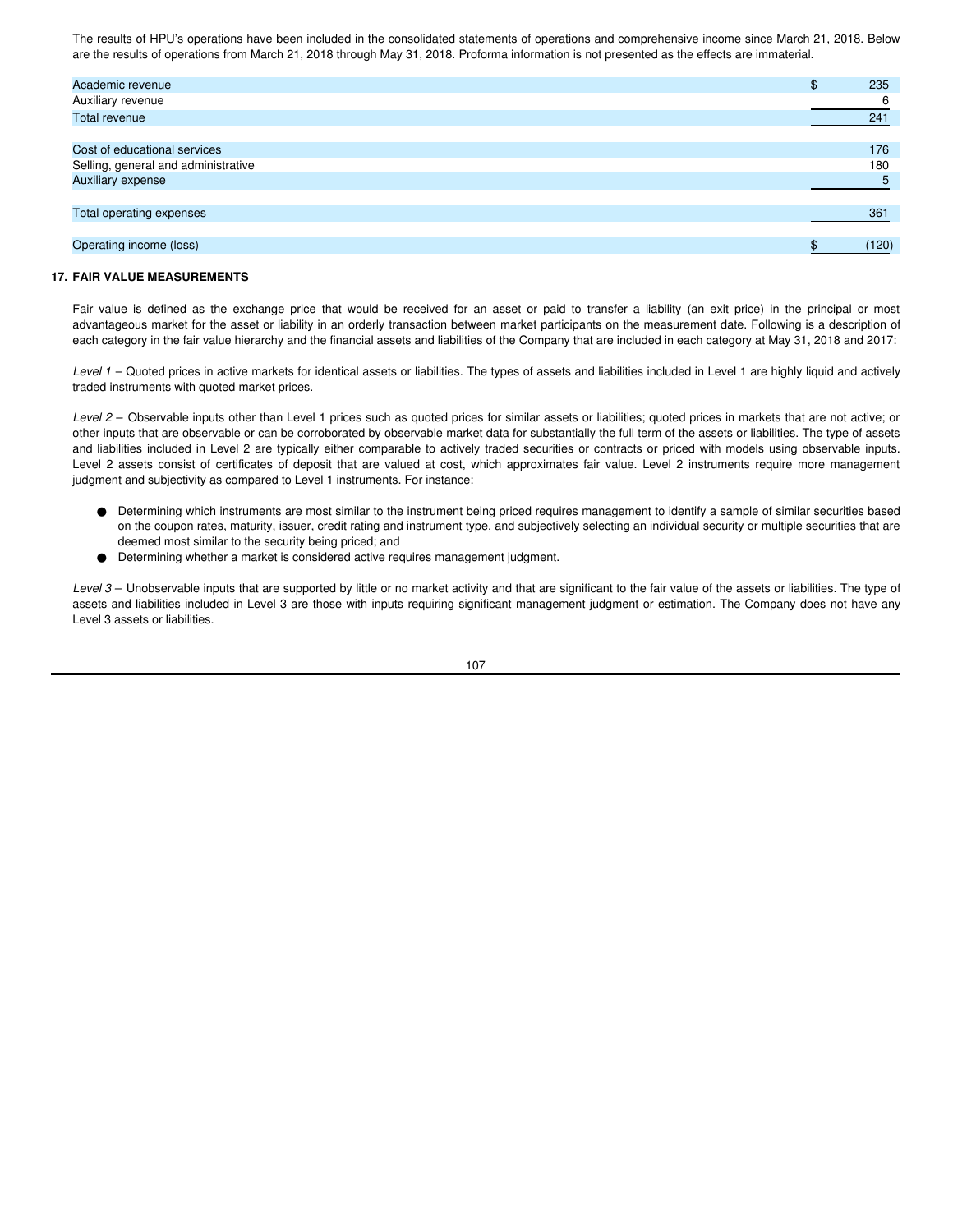The following table summarizes certain information for assets and liabilities measured at fair value on a recurring basis:

|                                                    | Quoted prices in<br>active markets<br>(level 1) | Other observable<br>inputs (level 2) | Unobservable<br>inputs (level 3) |  | Fair value |
|----------------------------------------------------|-------------------------------------------------|--------------------------------------|----------------------------------|--|------------|
| May 31, 2018                                       |                                                 |                                      |                                  |  |            |
| Investments                                        |                                                 |                                      |                                  |  |            |
| Restricted certificates of deposit                 |                                                 | 9,250                                | \$                               |  | 9,250      |
| Total assets at fair value                         |                                                 | 9,250                                |                                  |  | 9,250      |
|                                                    |                                                 |                                      |                                  |  |            |
| May 31, 2017                                       |                                                 |                                      |                                  |  |            |
| <b>Investments</b>                                 |                                                 |                                      |                                  |  |            |
| Certificates of deposit                            | $\overline{\phantom{0}}$                        | \$<br>4,183                          |                                  |  | 4,183      |
| Money market accounts included in cash equivalents | 9                                               |                                      |                                  |  | 9          |
| Total assets at fair value                         | g                                               | 4.183                                |                                  |  | 4,192      |

Following is a summary of the valuation techniques for assets and liabilities recorded in the consolidated balance sheets at fair value on a recurring basis:

*Certificates of deposit ("CD's") and money market accounts:* Investments which have closing prices readily available from an active market are used as being representative of fair value. The Company classifies these investments as level 1. Market prices for certain CD's are obtained from quoted prices for similar assets. The Company classifies these investments as level 2. The certificates at May 31, 2018 are restricted by a \$1 million letter of credit and an \$8 million promissory note. See further information in Note 8 to these consolidated financial statements.

*Fair value of financial instruments:* The Company's financial instruments include cash and cash equivalents, CD's and money market accounts, receivables and payables. The carrying values approximated fair values for cash and cash equivalents, receivables, and payables because of the short term nature of these instruments. CD's and money market accounts are recorded at fair values as indicated in the preceding disclosures.

### **18. SEGMENT REPORTING**

Operating segments are defined as business areas or lines of an enterprise about which financial information is available and evaluated on a regular basis by the chief operating decision maker, or decision-making groups, in deciding how to allocate capital and other resources to such lines of business.

The Company has two reportable segments: NAU and Other. The NAU segment contains the revenues and expenses associated with the University operations. The Company considers each location to be an operating segment, and they are aggregated into the NAU segment for financial reporting purposes, as the locations have similar economic and other conditions. The Other segment contains primarily real estate. General administrative costs of the Company are allocated to specific divisions of the Company. The following table presents the reportable segment financial information, in thousands: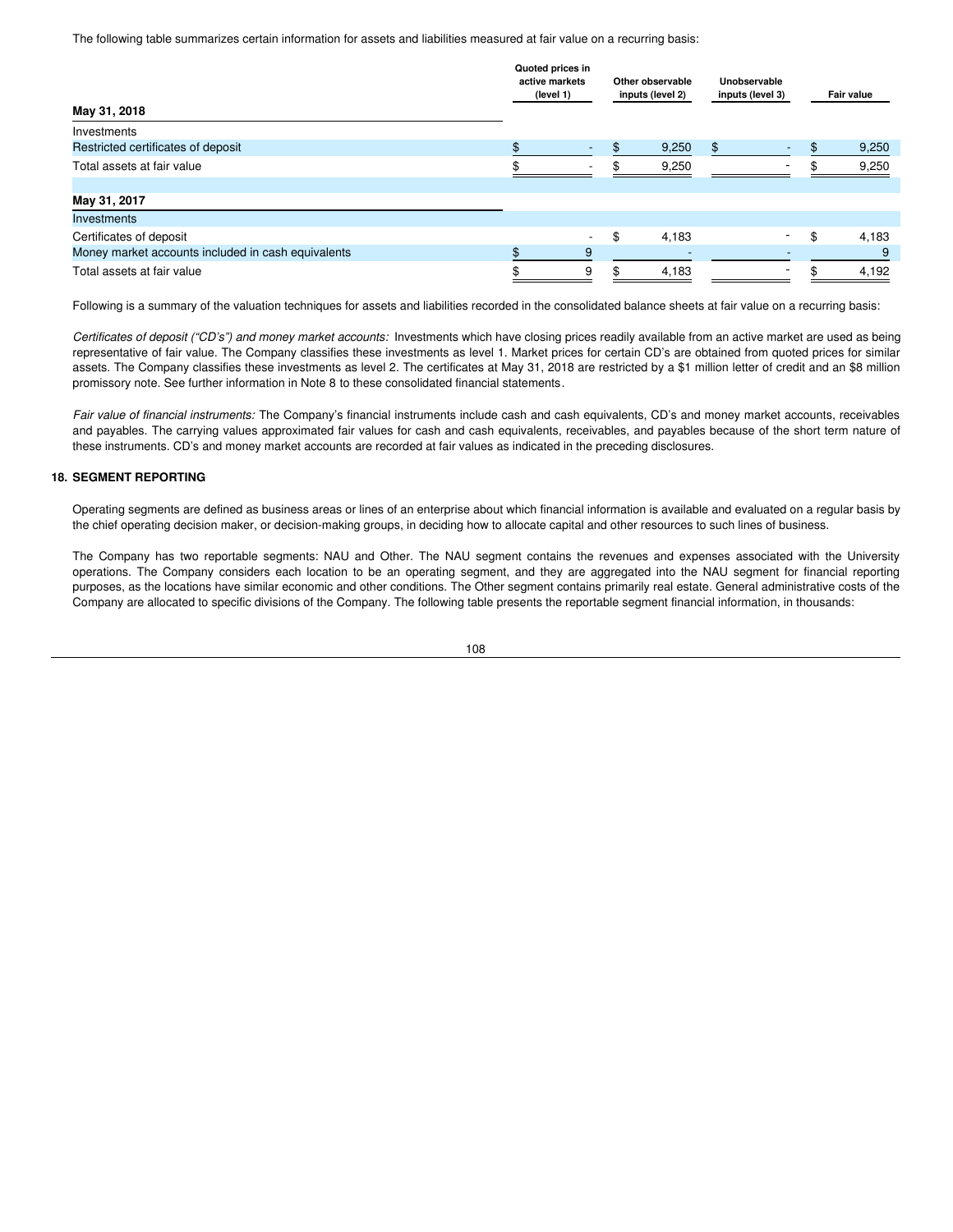|                              | For the year ended May 31, |            |    |                              |              |              | For the year ended May 31, |            |                              |                |    | For the year ended May 31, |      |            |    |                |    |              |
|------------------------------|----------------------------|------------|----|------------------------------|--------------|--------------|----------------------------|------------|------------------------------|----------------|----|----------------------------|------|------------|----|----------------|----|--------------|
|                              |                            |            |    | 2018                         |              |              |                            | 2017       |                              |                |    |                            | 2016 |            |    |                |    |              |
|                              |                            |            |    |                              | Consolidated |              |                            |            |                              |                |    | Consolidated               |      |            |    |                |    | Consolidated |
|                              |                            | <b>NAU</b> |    | Other                        |              | Total        |                            | <b>NAU</b> |                              | Other          |    | <b>Total</b>               |      | <b>NAU</b> |    | Other          |    | <b>Total</b> |
| Revenue:                     |                            |            |    |                              |              |              |                            |            |                              |                |    |                            |      |            |    |                |    |              |
| Academic                     | \$                         | 70,885     | \$ |                              | \$           | 70,885       | \$                         | 80,595     |                              | \$             | \$ | 80,595                     | \$   | 88,697     | \$ |                | \$ | 88,697       |
| Auxiliary                    |                            | 3.885      |    |                              |              | 3,885        |                            | 4,832      |                              |                |    | 4,832                      |      | 6,306      |    |                |    | 6,306        |
| Rental income -              |                            |            |    |                              |              |              |                            |            |                              |                |    |                            |      |            |    |                |    |              |
| apartments                   |                            |            |    | 1,404                        |              | 1,404        |                            |            |                              | 1,160          |    | 1,160                      |      |            |    | 1,110          |    | 1,110        |
| Condominium sales            |                            |            |    | 817                          |              | 817          |                            |            |                              | $\overline{a}$ |    |                            |      |            |    |                |    |              |
| Other real estate income     |                            |            |    | 193                          |              | 193          |                            |            |                              |                |    |                            |      |            |    |                |    |              |
| Total revenue                |                            | 74,770     |    | 2,414                        |              | 77,184       |                            | 85,427     |                              | 1,160          |    | 86,587                     |      | 95,003     |    | 1,110          |    | 96,113       |
| Operating expenses:          |                            |            |    |                              |              |              |                            |            |                              |                |    |                            |      |            |    |                |    |              |
| Cost of educational          |                            |            |    |                              |              |              |                            |            |                              |                |    |                            |      |            |    |                |    |              |
| services                     |                            | 26,146     |    | L.                           |              | 26,146       |                            | 27,657     |                              |                |    | 27,657                     |      | 26,093     |    |                |    | 26,093       |
| Selling, general             |                            |            |    |                              |              |              |                            |            |                              |                |    |                            |      |            |    |                |    |              |
| and administrative           |                            | 54,293     |    | 1,890                        |              | 56,183       |                            | 60,171     |                              | 1,468          |    | 61,639                     |      | 70,819     |    | 1,392          |    | 72,211       |
| Auxiliary expense            |                            | 2,741      |    |                              |              | 2,741        |                            | 3,477      |                              | $\overline{a}$ |    | 3,477                      |      | 4,667      |    | $\overline{a}$ |    | 4,667        |
| Cost of condominium sales    |                            | L,         |    | 709                          |              | 709          |                            |            |                              | ÷.             |    |                            |      |            |    |                |    |              |
| Loss on couse development    |                            |            |    |                              |              |              |                            |            |                              |                |    |                            |      |            |    |                |    |              |
| impairment                   |                            | 286        |    |                              |              | 286          |                            |            |                              |                |    |                            |      |            |    |                |    |              |
| Loss on lease termination    |                            |            |    |                              |              |              |                            |            |                              |                |    |                            |      |            |    |                |    |              |
| and acceleration             |                            | 362        |    |                              |              | 362          |                            | 285        |                              |                |    | 285                        |      |            |    |                |    |              |
| Loss (gain) on impairment    |                            |            |    |                              |              |              |                            |            |                              |                |    |                            |      |            |    |                |    |              |
| and dispositon of property   |                            | 2,250      |    | 8                            |              | 2,258        |                            | 862        |                              | (95)           |    | 767                        |      | 810        |    | (75)           |    | 735          |
| Total operating              |                            |            |    |                              |              |              |                            |            |                              |                |    |                            |      |            |    |                |    |              |
| expenses                     |                            | 86,078     |    | 2,607                        |              | 88,685       |                            | 92,452     |                              | 1,373          |    | 93,825                     |      | 102,389    |    | 1,317          |    | 103,706      |
|                              |                            |            |    |                              |              |              |                            |            |                              |                |    |                            |      |            |    |                |    |              |
| <b>Operating loss</b>        |                            | (11, 308)  |    | (193)                        |              | (11, 501)    |                            | (7,025)    |                              | (213)          |    | (7, 238)                   |      | (7, 386)   |    | (207)          |    | (7, 593)     |
| Other income                 |                            |            |    |                              |              |              |                            |            |                              |                |    |                            |      |            |    |                |    |              |
| (expense):                   |                            |            |    |                              |              |              |                            |            |                              |                |    |                            |      |            |    |                |    |              |
| Interest income              |                            | 65         |    | 11                           |              | 76           |                            | 78         |                              | 24             |    | 102                        |      | 80         |    | $\overline{7}$ |    | 87           |
| Interest expense             |                            | (833)      |    | (13)                         |              | (846)        |                            | (850)      |                              |                |    | (850)                      |      | (870)      |    |                |    | (870)        |
| Other income                 |                            |            |    |                              |              |              |                            |            |                              |                |    |                            |      |            |    |                |    |              |
| (expense) - net              |                            | (72)       |    |                              |              | (72)         |                            |            |                              | 209            |    | 209                        |      |            |    | 178            |    | 178          |
| Total other                  |                            |            |    |                              |              |              |                            |            |                              |                |    |                            |      |            |    |                |    |              |
| (expense) income - net       |                            | (840)      |    | (2)                          |              | (842)        |                            | (772)      |                              | 233            |    | (539)                      |      | (790)      |    | 185            |    | (605)        |
| (Loss) income                |                            |            |    |                              |              |              |                            |            |                              |                |    |                            |      |            |    |                |    |              |
| before taxes                 | \$                         | (12, 148)  | \$ | (195)                        | \$           | (12, 343)    | \$                         | (7, 797)   |                              | \$<br>20       | \$ | (7, 777)                   | \$   | (8, 176)   | \$ | (22)           | \$ | (8, 198)     |
| As of and for the Year Ended |                            |            |    | As of and for the Year Ended |              |              |                            |            | As of and for the Year Ended |                |    |                            |      |            |    |                |    |              |
|                              | May 31, 2018               |            |    | May 31, 2017                 |              |              |                            |            | May 31, 2016                 |                |    |                            |      |            |    |                |    |              |
|                              |                            |            |    |                              |              | Consolidated |                            |            |                              |                |    | Consolidated               |      |            |    |                |    | Consolidated |
|                              |                            | <b>NAU</b> |    | Other                        |              | <b>Total</b> |                            | <b>NAU</b> |                              | Other          |    | <b>Total</b>               |      | <b>NAU</b> |    | Other          |    | <b>Total</b> |
| <b>Total assets</b>          | \$                         | 35,363     | \$ | 13.444                       | \$           | 48,807       | \$                         | 44.422     |                              | 13.170<br>\$   | \$ | 57,592                     | \$   | 60,614     | \$ | 7.912          | \$ | 68,526       |

| TULAI ASSUIS            | w | ັບບ.ບບບ | w | 10.777 | w | 40.007 | $\mathbf{D}$ | 77.74C | ື | 10, 110 | w | <u>ے تی ، رت</u> | $\mathbf{D}$ | 00,017 | ے اتی ا | w | <b>UU.JLU</b> |
|-------------------------|---|---------|---|--------|---|--------|--------------|--------|---|---------|---|------------------|--------------|--------|---------|---|---------------|
|                         |   |         |   |        |   |        |              |        |   |         |   |                  |              |        |         |   |               |
| <b>Expenditures for</b> |   |         |   |        |   |        |              |        |   |         |   |                  |              |        |         |   |               |
| long-lived assets       |   | .016    |   | 749    |   | .765   |              | .136   |   | 4.411   |   | 5.547            |              | 710    | 249     |   | 959           |
| Depreciation and        |   |         |   |        |   |        |              |        |   |         |   |                  |              |        |         |   |               |
| amortization            |   | 3.965   |   | 677    |   | 4.642  |              | 4.548  |   | 538     |   | 5.086            |              | 5,058  | 538     |   | 5,596         |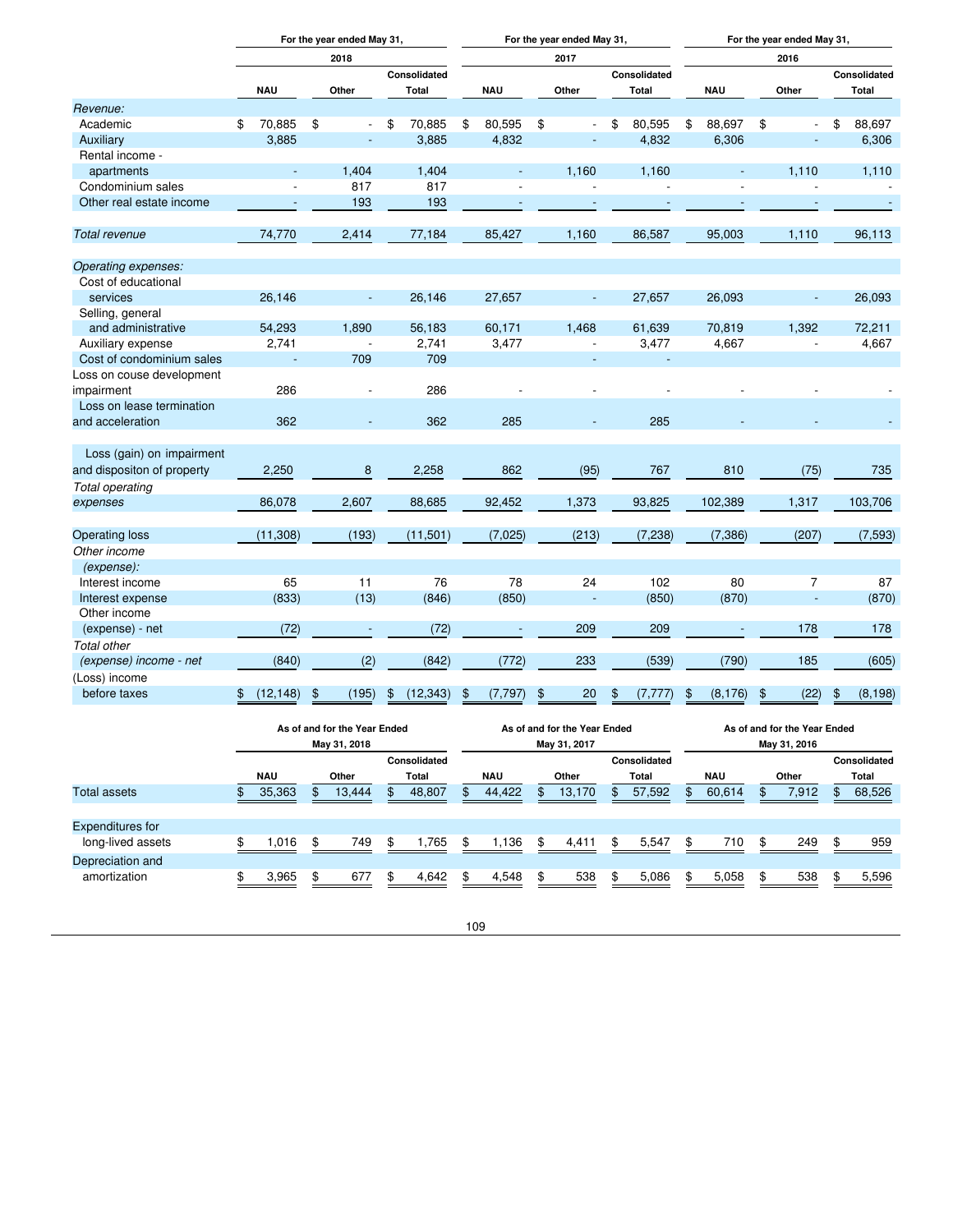### **19. SUMMARIZED QUARTERLY FINANCIAL DATA (UNAUDITED)**

The following table sets forth selected unaudited quarterly financial information for the last eight quarters.

|                                                       | Quarter      |    |            |    |              |    |            |
|-------------------------------------------------------|--------------|----|------------|----|--------------|----|------------|
|                                                       | First        |    | Second     |    | <b>Third</b> |    | Fourth     |
| Fiscal Year Ended May 31, 2018                        |              |    |            |    |              |    |            |
| Revenues                                              | \$<br>19,796 | \$ | 20,018     | \$ | 18,227       | \$ | 19,143     |
| Operating (loss) income                               | (3,910)      |    | (3,580)    |    | (3,586)      |    | (425)      |
| Net loss                                              | (3,814)      |    | (3,772)    |    | (3,692)      |    | (833)      |
| Net loss attributable to                              |              |    |            |    |              |    |            |
| <b>NAUH</b> and Subsidiaries                          | (3,828)      |    | (3,777)    |    | (3,707)      |    | (849)      |
| Net loss per share (common):                          |              |    |            |    |              |    |            |
| Basic                                                 | (0.16)       |    | (0.16)     |    | (0.15)       |    | (0.03)     |
| <b>Diluted</b>                                        | (0.16)       |    | (0.16)     |    | (0.15)       |    | (0.03)     |
|                                                       |              |    |            |    |              |    |            |
| Basic and Diluted weighted average shares outstanding | 24,181,440   |    | 24,219,884 |    | 24,269,158   |    | 24,290,404 |
| Fiscal Year Ended May 31, 2017                        |              |    |            |    |              |    |            |
| Revenues                                              | \$<br>21,130 | \$ | 21,983     | \$ | 21,331       | \$ | 22,143     |
| <b>Operating loss</b>                                 | (2,875)      |    | (993)      |    | (2,212)      |    | (1, 158)   |
| Net loss                                              | (2,039)      |    | (742)      |    | (2,524)      |    | (922)      |
| Net loss attributable to                              |              |    |            |    |              |    |            |
| <b>NAUH</b> and Subsidiaries                          | (2,056)      |    | (752)      |    | (2,536)      |    | (931)      |
| Net loss per share (common):                          |              |    |            |    |              |    |            |
| Basic                                                 | (0.09)       |    | (0.03)     |    | (0.10)       |    | (0.04)     |
| <b>Diluted</b>                                        | (0.09)       |    | (0.03)     |    | (0.10)       |    | (0.04)     |
|                                                       |              |    |            |    |              |    |            |
| Basic and Diluted weighted average shares outstanding | 24,114,294   |    | 24,148,355 |    | 24,177,979   |    | 24,177,979 |

**Item 9. Changes in and Disagreements with Accountants on Accounting and Financial Disclosure None.**

### **Item 9A. Controls and Procedures Disclosure Controls and Procedures**

(a) Evaluation of Disclosure Controls and Procedures

#### (a) Evaluation of Disclosure Controls and Procedures

We maintain "disclosure controls and procedures," as this term is defined in Rule 13a-15(e) and 15d-15(e) under the Exchange Act, that are designed to provide reasonable assurance that information required to be disclosed by us in reports that we file or submit under the Exchange Act is recorded, processed, summarized, and reported within the time periods specified in SEC rules and forms, and that such information is accumulated and communicated to our management, including our Chief Executive Officer and Chief Financial Officer, as appropriate, to allow timely decisions regarding required disclosure.

Under the supervision and with the participation of our Chief Executive Officer and Chief Financial Officer, our management has evaluated the effectiveness of our disclosure controls and procedures as of May 31, 2018.

Based on that evaluation, our Chief Executive Officer and Chief Financial Officer concluded that our disclosure controls and procedures were not effective as of May 31, 2018, due to a material weakness in our internal control over financial reporting as described in (b) below. Our internal control over financial reporting is the process designed by and under the supervision of our Chief Executive Officer and Chief Financial Officer to provide reasonable assurance regarding the reliability of our financial reporting and the preparation of our financial statements for external reporting in accordance with accounting principles generally accepted in the United States of America.

We have begun implementing various changes in our internal control over financial reporting to remediate the material weaknesses described below.

### (b) Management's Report on Internal Control over Financial Reporting

Our management is responsible for establishing and maintaining adequate internal control over financial reporting as defined in Rule 13a-15(f) of the Exchange Act. Because of its inherent limitations, internal control over financial reporting may not prevent or detect misstatements. Also, projections of any evaluation of effectiveness to future periods are subject to the risk that controls may become inadequate because of changes in conditions, or that the degree of compliance with the policies or procedures may deteriorate. Our management, with the participation of our Chief Executive Officer and Chief Financial Officer, assessed the effectiveness of the Company's internal control over financial reporting as of May 31, 2018. In making this assessment, we used the criteria set forth by the Committee of Sponsoring Organizations of the Treadway Commission ("COSO") in Internal Control—Integrated Framework (2013). Based on our assessment using those criteria, due to the material weakness described below, we have concluded that our internal control over financial reporting was not effective as of May 31, 2018.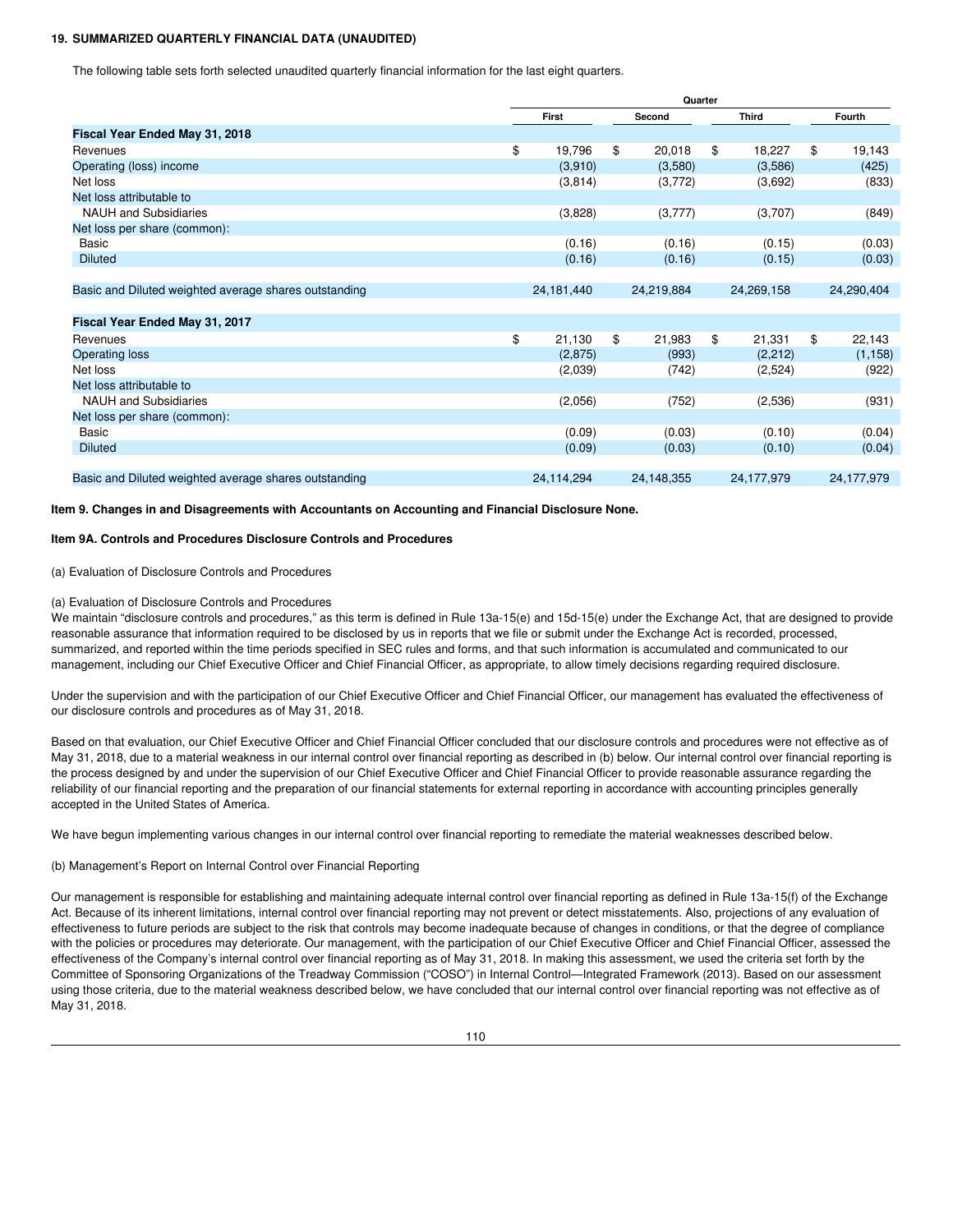A material weakness is a deficiency, or combination of deficiencies, in internal control over financial reporting such that there is a reasonable possibility that a material misstatement of our annual or interim financial statements will not be prevented or detected in a timely basis.

During the preparation of our financial statements for the year ended May 31, 2018, our management determined that, as of May 31, 2018, there was a material weakness in the Company's control environment in that it did not have personnel with sufficient accounting experience to ensure that more complex accounting analyses are properly prepared and reviewed. Specifically, our controls were not properly designed to provide reasonable assurance that we (1) adequately prepare and review the forecast assumptions incorporated into our acquired asset valuation model used for purchase accounting purposes, (2) properly assess and conclude on long-lived asset impairments at the end of each reporting period, and (3) adequately prepare and review forecast assumptions used in our preparation of forecasted financial information used to assess our ability to continue as a going concern. The material weakness is principally the result of insufficient accounting resources, including a controller, and insufficient technical competence of its financial personnel to appropriately perform and to monitor the performance of control activities. This material weakness resulted in, or could have resulted in, material misstatements in the May 31, 2018 financial statements (including disclosures) that were corrected prior to issuance.

#### (c) Material Weakness Discussion and Remediation

Management analyzed the impacts resulting from the material weakness identified above and concluded that it did not have a material impact on our previously issued consolidated financial statements. Notwithstanding the material weaknesses in our internal control over financial reporting, we have concluded that the accompanying financial statements fairly present in all material respects our financial condition, results of operations, and cash flows as of, and for, the periods presented.

### Plan for Remediation of Material Weaknesses

Following the identification of the foregoing material weaknesses, management commenced implementation of a remediation plan, which is ongoing. We are in the process of evaluating the sufficiency, experience, and training of our internal personnel and we will hire additional personnel or use external resources. Management believes that the implementation of this plan will remediate the material weaknesses described above. We are in the process of further reviewing, documenting, and testing our internal controls over financial reporting, and we may from time to time make changes aimed at enhancing existing controls and/or implementing additional controls.

#### Important Considerations

The effectiveness of our disclosure controls and procedures and our internal control over financial reporting is subject to various inherent limitations, including cost limitations, judgments used in decision making, assumptions about the likelihood of future events, the soundness of our systems, the possibility of human error, and the risk of fraud. Moreover, projections of any evaluation of effectiveness to future periods are subject to the risk that controls may become inadequate because of changes in conditions and the risk that the degree of compliance with policies or procedures may deteriorate over time. Because of these limitations, there can be no assurance that any system of disclosure controls and procedures or internal control over financial reporting will be successful in preventing all errors or fraud or in making all material information known in a timely manner to the appropriate levels of management.

### (d) Changes in Internal Control Over Financial Reporting

Other than as described above, there has been no change in our internal control over financial reporting identified in connection with our evaluation that occurred during the fourth quarter of 2018 that has materially affected or is reasonably likely to materially affect our internal control over financial reporting.

### **Item 9B. Other Information**

None.

### **PART III**

The information required by Part III is incorporated by reference from our definitive Proxy Statement for the 2018 Annual Meeting of Stockholders (the "Proxy Statement"), which will be filed with the SEC pursuant to Regulation 14A within 120 days after May 31, 2018. Except for those portions specifically incorporated in this annual report on Form 10-K by reference to our Proxy Statement, no other portions of the Proxy Statement are deemed to be filed as part of this Form 10-K.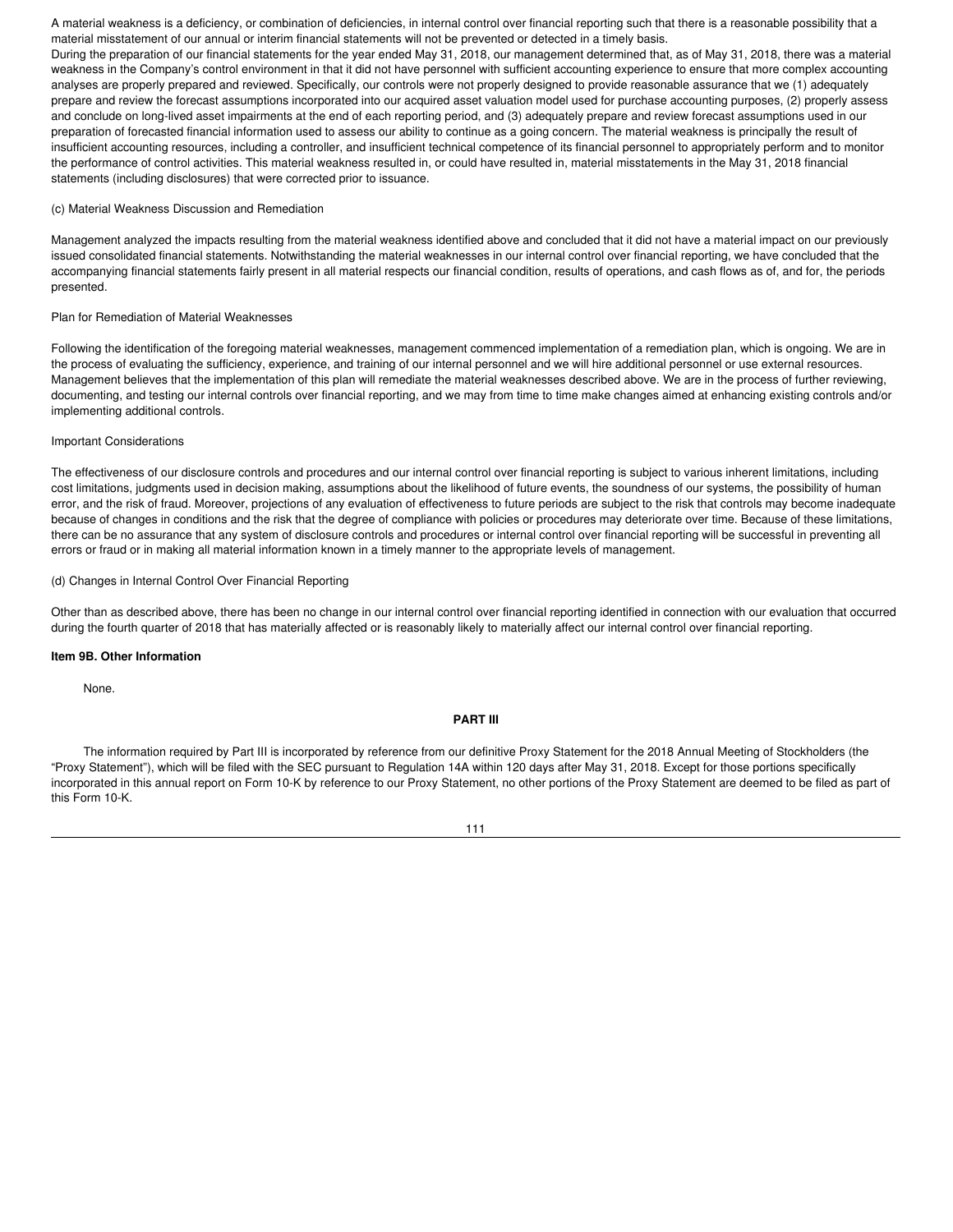#### **Item 10. Directors, Executive Officers and Corporate Governance.**

The information required by this item is incorporated herein by reference to the information set forth in the Company's Proxy Statement for the 2018 Annual Meeting of Stockholders.

### **Item 11. Executive Compensation.**

The information required by this item is incorporated herein by reference to the information set forth in the Company's Proxy Statement for the 2018 Annual Meeting of Stockholders.

### **Item 12. Security Ownership of Certain Beneficial Owners and Management and Related Stockholder Matters.**

The information required by this item is incorporated herein by reference to the information set forth in the Company's Proxy Statement for the 2018 Annual Meeting of Stockholders.

### **Securities Authorized for Issuance Under Equity Compensation Plans**

The following table sets forth information about our common stock that may be issued upon the exercise of options, warrants and rights under all of our compensation plans (including individual compensation arrangements) under which our equity securities are authorized for issuance as of May 31, 2018, which includes our 2009 Stock Option and Compensation Plan and our 2013 Restricted Stock Unit Plan.

|                                                         | Number of<br>securities to be |                   | <b>Number of securities</b><br>remaining available for<br>future issuance |  |  |
|---------------------------------------------------------|-------------------------------|-------------------|---------------------------------------------------------------------------|--|--|
|                                                         | issued upon                   | Weighted-average  | under equity                                                              |  |  |
|                                                         | exercise of                   | exercise price of | compensation                                                              |  |  |
|                                                         | outstanding                   | outstanding       | plans (excluding                                                          |  |  |
|                                                         | options.                      | options,          | securities                                                                |  |  |
|                                                         | warrants and                  | warrants and      | reflected in                                                              |  |  |
| Plan category                                           | rights                        | rights            | column (a))                                                               |  |  |
|                                                         | (a)                           | (b)               |                                                                           |  |  |
| Equity compensation plans approved by stock holders (1) | 193,350                       | \$<br>3.54        | 967,335                                                                   |  |  |
| Total                                                   | 193,350                       | 3.54              | 967,335                                                                   |  |  |

- **(1)** See Part II, Item 8, "Financial Statements and Supplementary Data"-"National American University Holdings, Inc. "Notes to Consolidated Financial Statements—Note 10—Stockholders' Equity" for further description of our equity compensation plans.
- **(a)** Includes grants of stock options, time-based restricted stock awards, and performance based restricted stock units. For purposes of the table above, the number of shares to be issued under performance based restricted stock units reflects the maximum number of shares that may be issued; the actual number of shares to be issued will depend on the results of operations during the fiscal year ending May 31, 2018, and beyond

**(b)** Includes weighted average exercise price of stock options only.

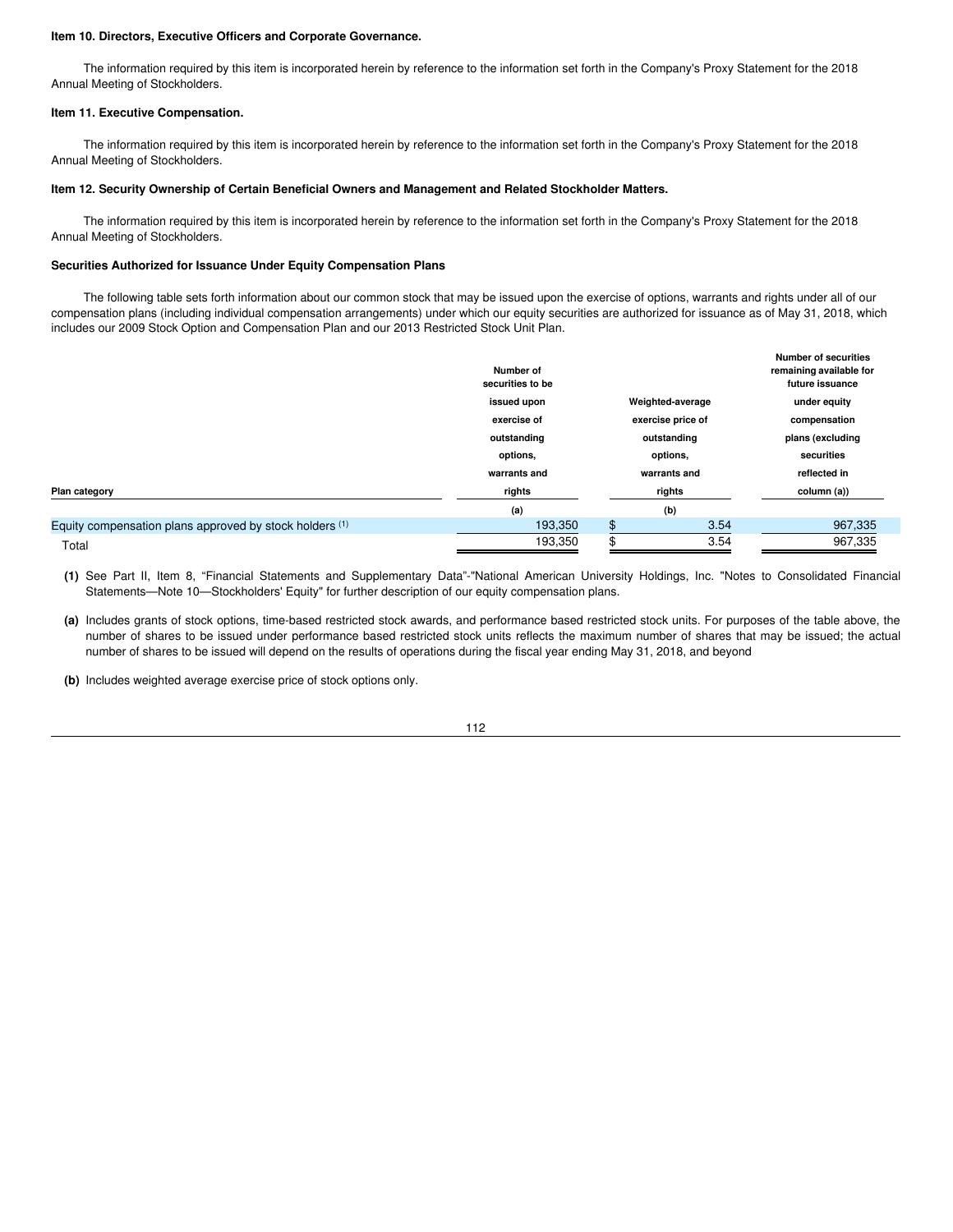## **Item 13. Certain Relationships and Related Transactions, and Director Independence.**

The information required by this item is incorporated herein by reference to the information set forth in the Company's Proxy Statement for the 2018 Annual Meeting of Stockholders.

#### **Item 14. Principal Accountant Fees and Services.**

The information required by this item is incorporated herein by reference to the information set forth in the Company's Proxy Statement for the 2018 Annual Meeting of Stockholders.

### **PART IV**

## **Item 15. Exhibits and Financial Statement Schedules**

(a)(1) Financial Statements

All required financial statements of the registrant are set forth under Item 8 of this annual report on Form 10-K.

(a)(2) Financial Statement Schedules

None required.

(b) Exhibits

### **Exhibit No.**

| 2.1 | Agreement and Plan of Reorganization, dated August 7, 2009, by and among Camden Learning Corporation, Dlorah Subsidiary, Inc. and Dlorah,<br>Inc. (incorporated by reference to Exhibit 2.1 to the Company's Current Report on Form 8-K filed on August 11, 2009)                                                     |
|-----|-----------------------------------------------------------------------------------------------------------------------------------------------------------------------------------------------------------------------------------------------------------------------------------------------------------------------|
|     |                                                                                                                                                                                                                                                                                                                       |
| 2.2 | Amended and Restated Agreement and Plan of Reorganization, dated August 11, 2009, by and among Camden Learning Corporation, Dlorah<br>Subsidiary, Inc. and Dlorah, Inc. (incorporated by reference to Exhibit 2.2 to the Company's Current Report on Form 8-K filed on August 11,<br>2009)                            |
|     |                                                                                                                                                                                                                                                                                                                       |
| 2.3 | Amendment No. 1 to the Amended and Restated Agreement and Plan of Reorganization, dated October 26, 2009, by and among Camden<br>Learning Corporation, Dlorah Subsidiary, Inc., and Dlorah, Inc. (incorporated by reference to Exhibit 10.1 to the Company's Current Report on<br>Form 8-K filed on October 27, 2009) |
|     |                                                                                                                                                                                                                                                                                                                       |
| 3.1 | Second Amended and Restated Certificate of Incorporation (incorporated by reference to Exhibit 3.1 to the Company's Current Report on Form<br>8-K filed on November 30, 2009)                                                                                                                                         |
|     |                                                                                                                                                                                                                                                                                                                       |
| 3.2 | Amended Bylaws (incorporated by reference to Exhibit 3.1 to the Company's Quarterly Report on Form 10-Q filed on October 4, 2013)                                                                                                                                                                                     |
| 4.1 | Specimen Common Stock Certificate (incorporated by reference to Exhibit 4.1 to the Company's Current Report on Form 8-K filed on November<br>30, 2009                                                                                                                                                                 |
|     |                                                                                                                                                                                                                                                                                                                       |
| 4.2 | Collateral Real Estate Mortgage, dated May 17, 2018, by Dlorah, Inc. in favor of Black Hills Community Bank, N.A. (incorporated by reference to<br>Exhibit 4.1 to the Company's Current Report on Form 8-K filed on May 21, 2018)                                                                                     |
|     |                                                                                                                                                                                                                                                                                                                       |
| 4.3 | Promissory Note, dated May 17, 2018, by Dlorah, Inc. and National American University Holdings, Inc. to Black Hills Community Bank, N.A.<br>(incorporated by reference to Exhibit 4.2 to the Company's Current Report on Form 8-K filed on May 21, 2018)                                                              |

**Description**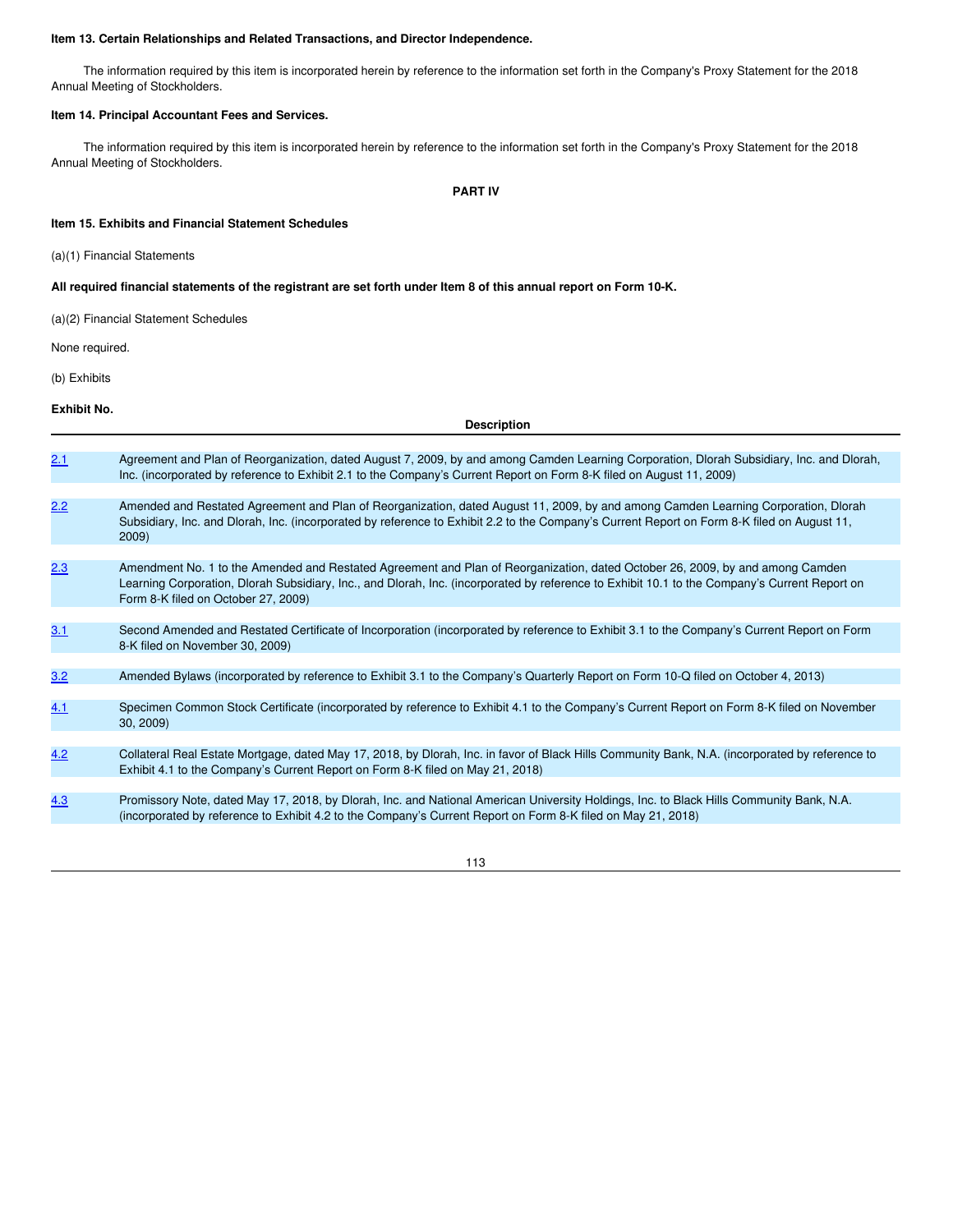| <u> 10.1</u> | Registration Rights Agreement, dated as of November 23, 2009, by and among Camden Learning Corporation and each of H. & E. Buckingham<br>Limited Partnership and Robert D. Buckingham Living Trust (incorporated by reference to Exhibit 10.7 to the Company's Current Report on Form<br>8-K filed on November 30, 2009)                                                                                                 |
|--------------|--------------------------------------------------------------------------------------------------------------------------------------------------------------------------------------------------------------------------------------------------------------------------------------------------------------------------------------------------------------------------------------------------------------------------|
|              |                                                                                                                                                                                                                                                                                                                                                                                                                          |
| 10.2         | Registration Rights Agreement, dated as of November 29, 2007, by and among Camden Learning Corporation and certain of the founding<br>stockholders of Camden Learning Corporation (incorporated by reference to Exhibit 10.4 to the Company's Current Report on Form 8-K filed on<br>December 5, 2007)                                                                                                                   |
| 10.3         | Form of Restricted Stock Agreement under the registrant's 2009 Stock Option and Compensation Plan (incorporated by reference to Exhibit 10.1<br>to the Company's Quarterly Report on Form 10-Q filed on January 12, 2010) *                                                                                                                                                                                              |
| 10.4         | National American University Holdings, Inc. 2009 Stock Option and Compensation Plan., as amended (incorporated by reference to Exhibit 10.12<br>to the Company's Current Report on Form 8-K filed on November 30, 2009, and to Appendix B to the Company's Definitive Proxy Statement on<br>Schedule 14A filed on September 27, 2014) *                                                                                  |
|              |                                                                                                                                                                                                                                                                                                                                                                                                                          |
| <u>10.5</u>  | Employment Agreement between Dlorah, Inc. and Jerry L. Gallentine, amended and restated September 9, 2003, and further amended by the<br>First Amendment to Employment Agreement, dated November 18, 2009 (incorporated by reference to Exhibit 10.13 to the Company's Current<br>Report on Form 8-K filed on November 30, 2009)                                                                                         |
|              |                                                                                                                                                                                                                                                                                                                                                                                                                          |
| 10.6         | Employment Agreement between Dlorah, Inc. and Ronald Shape, dated effective as of June 1, 2012 (incorporated by reference to Exhibit 10.1 to<br>the Company's Current Report on Form 8-K filed on September 6, 2012) *                                                                                                                                                                                                   |
|              |                                                                                                                                                                                                                                                                                                                                                                                                                          |
| 10.7         | Joinder to Registration Rights Agreement, dated as of January 12, 2010 between National American University Holdings, Inc. and T. Rowe Price<br>Associates, Inc. on behalf of its investment advisory clients T. Rowe Price Small-Cap Value Fund, Inc. and T. Rowe Price U.S. Equities Trust<br>(incorporated by reference to Exhibit 10.21 to the Company's Registration Statement on Form S-1 filed on March 23, 2010) |
| <u>10.8</u>  | Form of Director Indemnification Agreement (incorporated by reference to Exhibit 10.1 to the Company's Current Report on Form 8-K filed on May<br>11, 2010) $*$                                                                                                                                                                                                                                                          |
| 10.9         | National American University Holdings, Inc. 2013 Restricted Stock Unit Plan (incorporated by reference to Appendix C to the Company's Definitive<br>Proxy Statement on Schedule 14A filed on September 27, 2014) *                                                                                                                                                                                                       |
|              |                                                                                                                                                                                                                                                                                                                                                                                                                          |
| <u> 21.1</u> | Subsidiaries of the Registrant                                                                                                                                                                                                                                                                                                                                                                                           |
|              |                                                                                                                                                                                                                                                                                                                                                                                                                          |
| <u>23.1</u>  | Consent of Independent Registered Public Accounting Firm                                                                                                                                                                                                                                                                                                                                                                 |
| <u>31.1</u>  | Certification of Chief Executive Officer pursuant to Securities Exchange Act Rules 13a-15(e) and 15d-15(e) as adopted pursuant to Section 302 of<br>the Sarbanes-Oxley Act of 2002                                                                                                                                                                                                                                       |
|              |                                                                                                                                                                                                                                                                                                                                                                                                                          |
| <u>31.2</u>  | Certification of Chief Financial Officer pursuant to Securities Exchange Act Rules 13a-15(e) and 15d-15(e) as adopted pursuant to Section 302 of<br>the Sarbanes-Oxley Act of 2002                                                                                                                                                                                                                                       |
| 32.1         | Certification of Chief Executive Officer pursuant to 18 U.S.C. Section 1350, as adopted pursuant to Section 906 of the Sarbanes-Oxley Act of 2002                                                                                                                                                                                                                                                                        |
| 32.2         | Certification of Chief Financial Officer pursuant to 18 U.S.C. Section 1350, as adopted pursuant to Section 906 of the Sarbanes-Oxley Act of 2002                                                                                                                                                                                                                                                                        |
| 101          | The following materials from National American University Holdings, Inc.'s Annual Report on Form 10-K for the fiscal year ended May 31, 2017, are                                                                                                                                                                                                                                                                        |
|              | formatted in XBRL (eXtensible Business Reporting Language): (a) Consolidated Balance Sheets, (b) Consolidated Statements of Operations, (c)<br>Consolidated Statements of Stockholders Equity, (d) Consolidated Statements of Cash Flows, and (e) Notes to Annual Consolidated Financial<br><b>Statements</b>                                                                                                            |
|              |                                                                                                                                                                                                                                                                                                                                                                                                                          |

\* Denotes management contract, compensatory plan or arrangement required to be filed pursuant to Item 601(b)(10)(iii)(A) of Regulation S-K.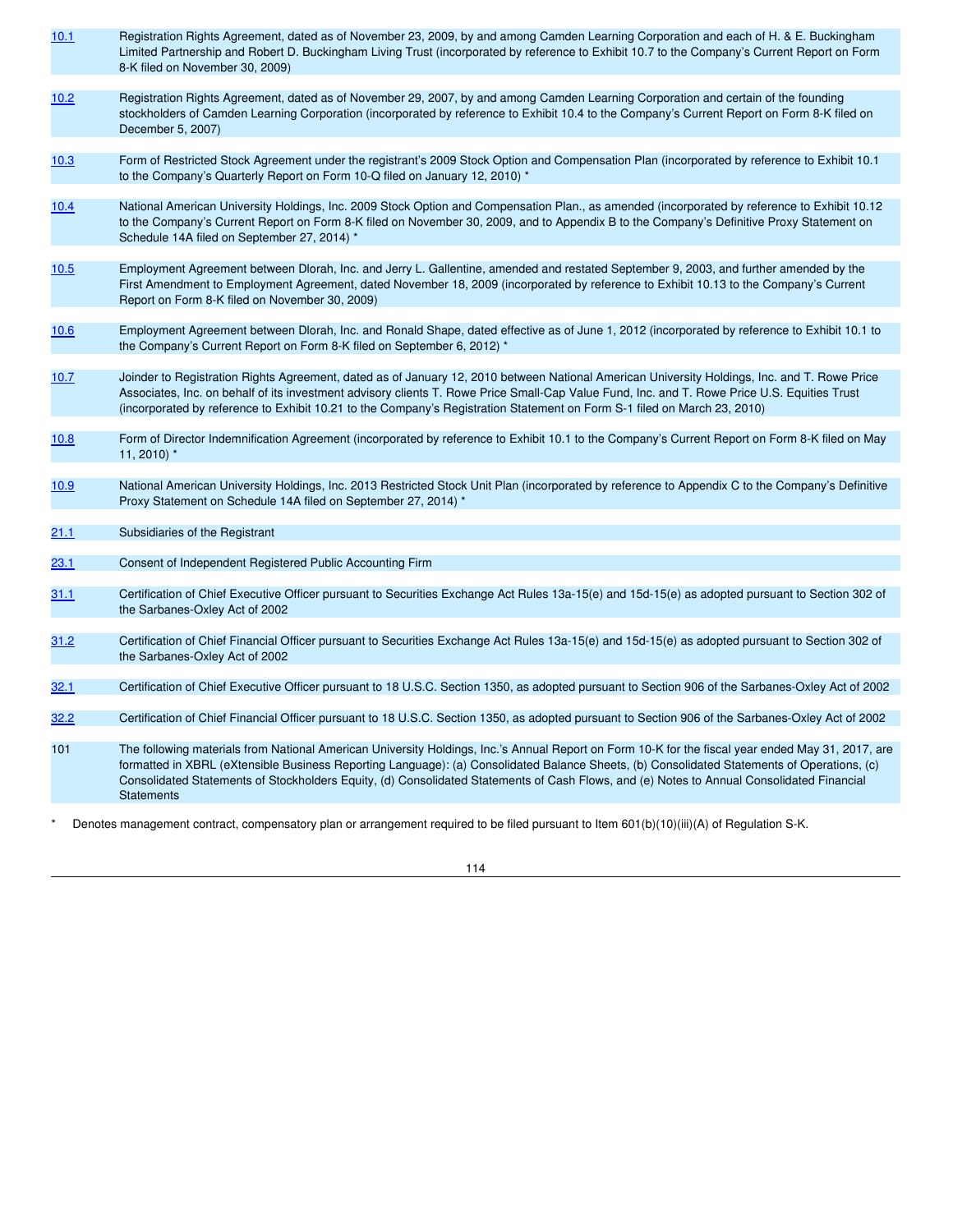## **SIGNATURES**

Pursuant to the requirements of Section 13 or 15(d) of the Securities Exchange Act of 1934, the registrant has duly caused this report to be signed on its behalf by the undersigned, thereunto duly authorized.

| National American University Holdings, Inc.                          |                                                                                                                                                  |
|----------------------------------------------------------------------|--------------------------------------------------------------------------------------------------------------------------------------------------|
| By:                                                                  | /s/ Ronald L. Shape                                                                                                                              |
| Name:                                                                | Ronald L. Shape, Ed. D.                                                                                                                          |
| Title:                                                               | <b>President and Chief Executive Officer</b>                                                                                                     |
|                                                                      | (principal executive officer)                                                                                                                    |
| By:                                                                  | /s/ David K. Heflin                                                                                                                              |
| Name:                                                                | David K. Heflin, Ed. D.                                                                                                                          |
| Title:                                                               | <b>Chief Financial Officer</b>                                                                                                                   |
|                                                                      | (principal financial officer and principal accounting officer)                                                                                   |
| Dated as of September 13, 2018.                                      |                                                                                                                                                  |
| registrant and in the capacities indicated as of September 13, 2018. | Pursuant to the requirements of the Securities Exchange Act of 1934, this report has been signed below by the following persons on behalf of the |
| Name                                                                 | <b>Title</b>                                                                                                                                     |
|                                                                      |                                                                                                                                                  |
| Dr. Edward D. Buckingham                                             | Chairman of the Board of Directors                                                                                                               |
| /s/ Jerry L. Gallentine                                              |                                                                                                                                                  |
| Jerry L. Gallentine, Ph.D.                                           | Co-Vice Chairman of the Board of Directors                                                                                                       |
| /s/ Therese Crane                                                    |                                                                                                                                                  |
| Therese Crane, Ed.D.                                                 | Director                                                                                                                                         |
| /s/ Jeffrey Berzina                                                  |                                                                                                                                                  |
| Jeffrey Berzina                                                      | Director                                                                                                                                         |
| /s/ Thomas D. Saban                                                  |                                                                                                                                                  |
| Thomas D. Saban, Ph.D.                                               | Director                                                                                                                                         |
| /s/ Jim Rowan                                                        |                                                                                                                                                  |
| Jim Rowan                                                            | Director                                                                                                                                         |
| /s/ Richard Halbert                                                  |                                                                                                                                                  |
| <b>Richard Halbert</b>                                               | Director                                                                                                                                         |
| /s/ Robert D. Buckingham                                             |                                                                                                                                                  |
| Robert D. Buckingham                                                 | Co-Vice Chairman of the Board of Directors                                                                                                       |
| /s/ Ronald L. Shape                                                  |                                                                                                                                                  |
| Ronald L. Shape, Ed. D.                                              | President, Chief Executive Officer and Director                                                                                                  |
|                                                                      |                                                                                                                                                  |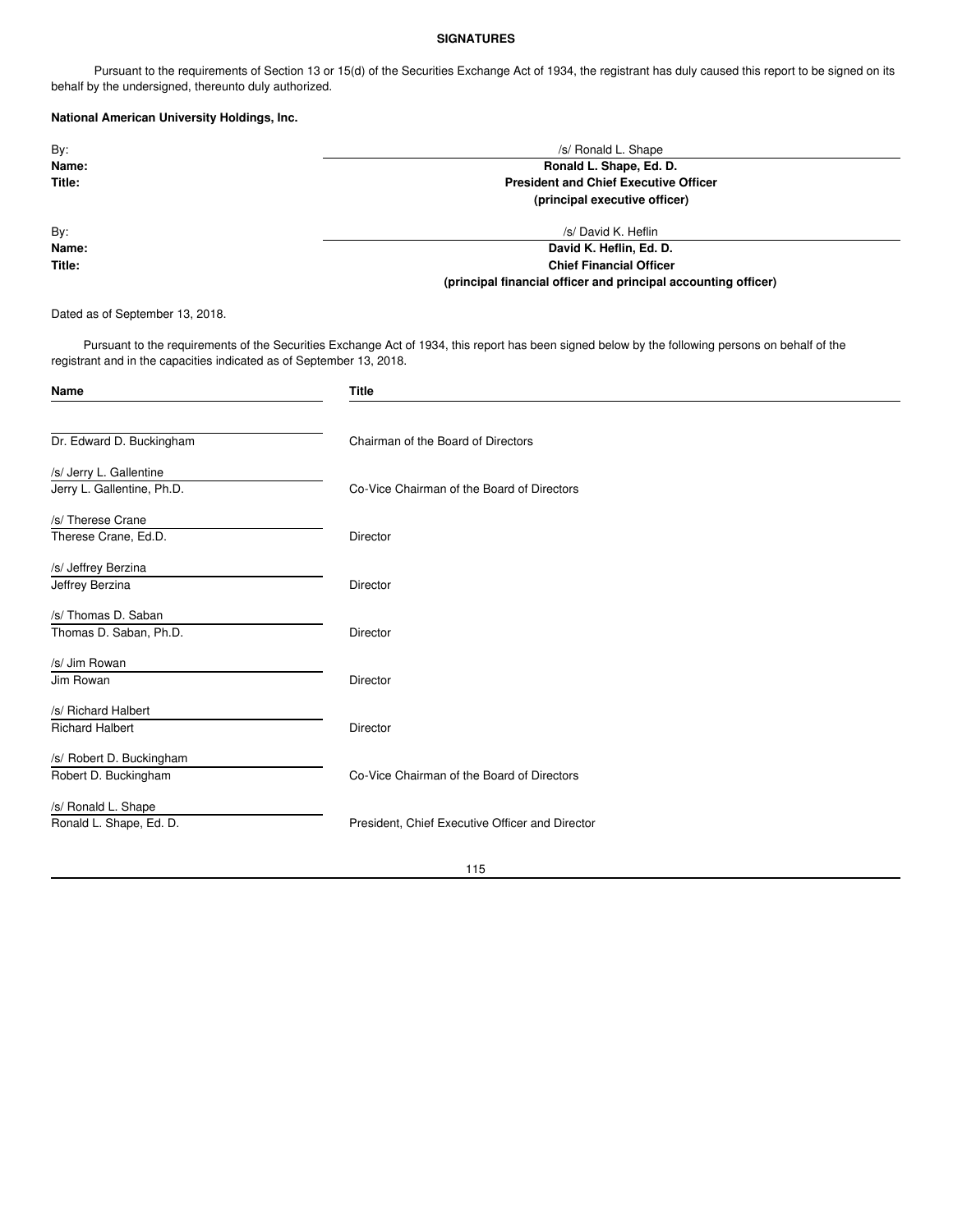# **National American University Holdings, Inc. Subsidiaries**

**Name State of Incorporation Dlorah, Inc.** South Dakota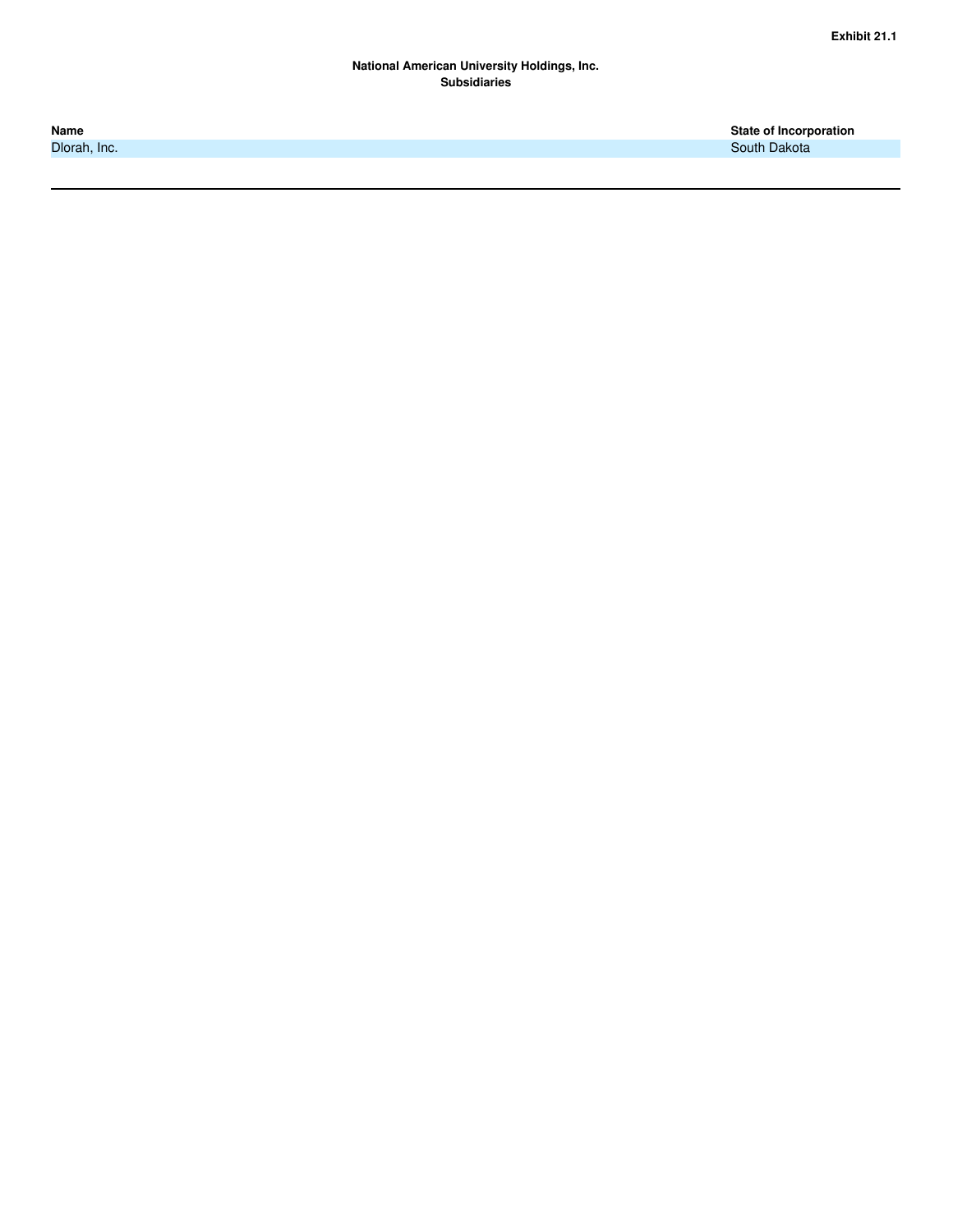# **CONSENT OF INDEPENDENT REGISTERED PUBLIC ACCOUNTING FIRM**

We consent to the incorporation by reference in Registration Statement No. 333-169957 on Form S-8 of our reports dated September 13, 2018, relating to the consolidated financial statements of National American University Holdings, Inc. and subsidiaries (the "Company"), appearing in the Annual Report on Form 10-K of the Company for the year ended May 31, 2018.

/s/ Deloitte & Touche LLP

Minneapolis, MN September 13, 2018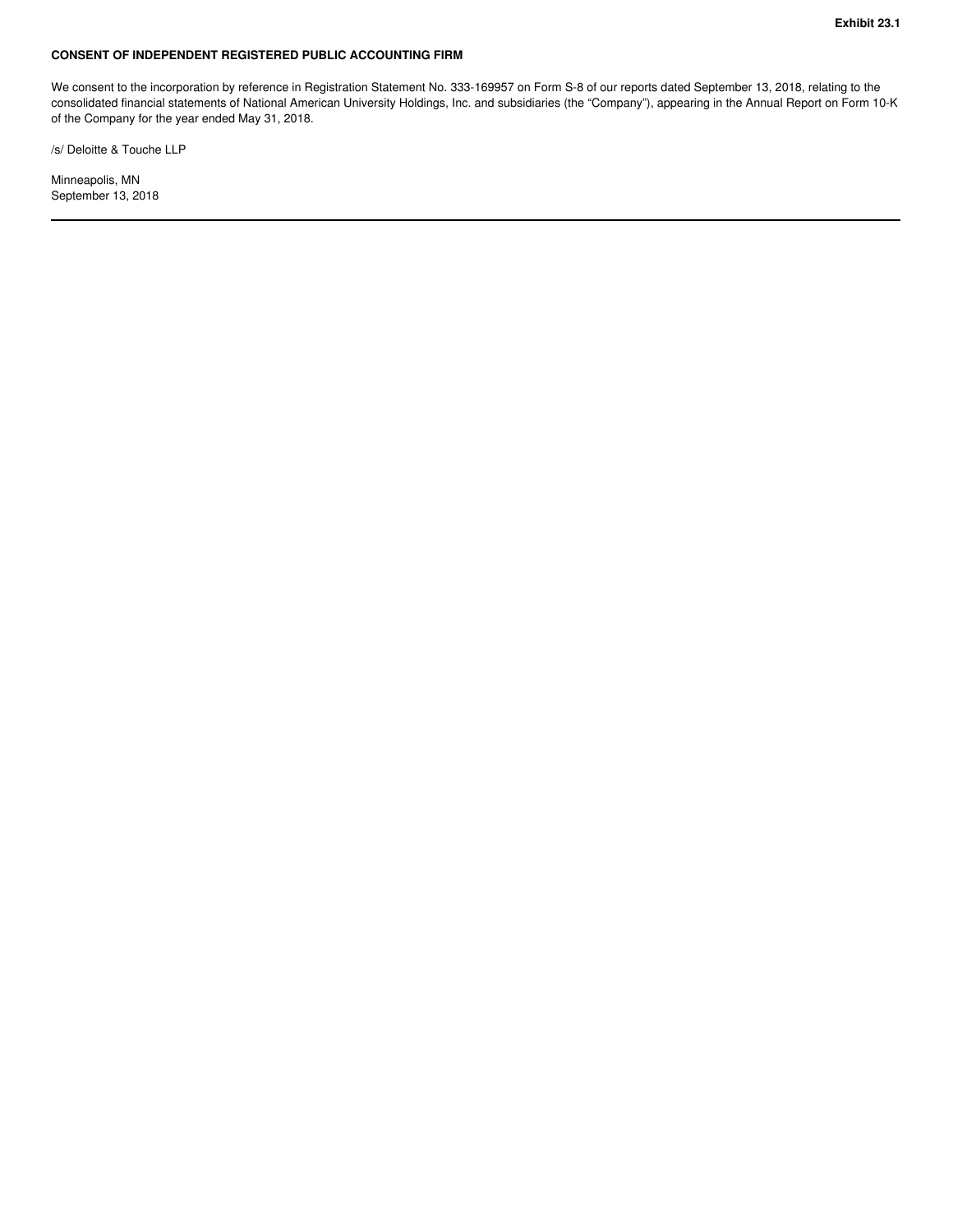### **CERTIFICATION OF CHIEF EXECUTIVE OFFICER**

I, Ronald L. Shape, certify that:

- **1.** I have reviewed this annual report on Form 10-K of National American University Holdings, Inc.;
- **2.** Based on my knowledge, this report does not contain any untrue statement of a material fact or omit to state a material fact necessary to make the statements made, in light of the circumstances under which such statements were made, not misleading with respect to the period covered by this report;
- **3.** Based on my knowledge, the financial statements, and other financial information included in this report, fairly present in all material respects the financial condition, results of operations and cash flows of the registrant as of, and for, the period presented in this report;
- **4.** The registrant's other certifying officer and I are responsible for establishing and maintaining disclosure controls and procedures (as defined in Exchange Act Rules 13a-15(e) and 15d-15(e)) and internal control over financial reporting (as defined in Exchange Act Rules 13a-15(f) and 15d-15(f)) for the registrant and have:
	- **(a)** Designed such disclosure controls and procedures, or caused such disclosure controls and procedures to be designed under our supervision, to ensure that material information relating to the registrant, including its consolidated subsidiaries, is made known to us by others within those entities, particularly during the period in which this report is being prepared;
	- **(b)** Designed such internal control over financial reporting, or caused such internal control over financial reporting to be designed under our supervision, to provide reasonable assurance regarding the reliability of financial reporting and the preparation of financial statements for external purposes in accordance with generally accepted accounting principles;
	- **(c)** Evaluated the effectiveness of the registrant's disclosure controls and procedures and presented in this report our conclusions about the effectiveness of the disclosure controls and procedures, as of the end of the period covered by this report based on such evaluation; and
	- **(d)** Disclosed in this report any change in the registrant's internal control over financial reporting that occurred during the registrant's most recent fiscal quarter (the registrant's fourth fiscal quarter in the case of the annual report) that has materially affected, or is reasonably likely to materially affect, the registrant's internal control over financial reporting; and
- **5.** The registrant's other certifying officer and I have disclosed, based on our most recent evaluation of internal control over financial reporting, to the registrant's auditors and the audit committee of the registrant's board of directors (or person performing the equivalent functions):
	- **(a)** All significant deficiencies and material weaknesses in the design or operation of internal control over financial reporting which are reasonably likely to adversely affect the registrant's ability to record, process, summarize and report financial information; and
	- **(b)** Any fraud, whether or not material, that involves management or other employees who have a significant role in the registrant's internal control over financial reporting.

Date: September 13, 2018

/s/ Ronald L. Shape Ronald L. Shape, Ed. D. President and Chief Executive Officer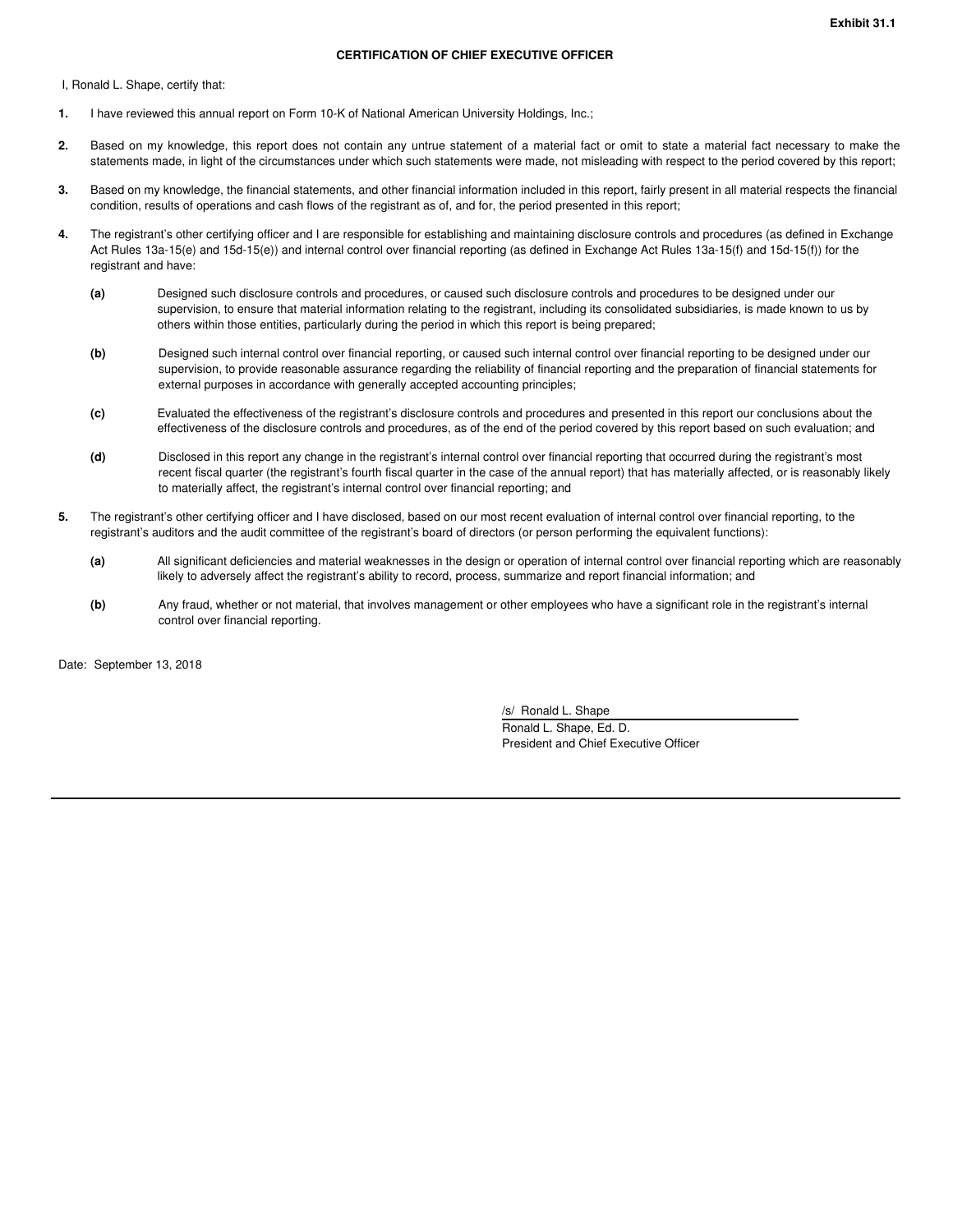### **CERTIFICATION OF CHIEF FINANCIAL OFFICER**

### I, Dr. David K. Heflin, certify that:

- **1.** I have reviewed this annual report on Form 10-K of National American University Holdings, Inc.;
- **2.** Based on my knowledge, this report does not contain any untrue statement of a material fact or omit to state a material fact necessary to make the statements made, in light of the circumstances under which such statements were made, not misleading with respect to the period covered by this report;
- **3.** Based on my knowledge, the financial statements, and other financial information included in this report, fairly present in all material respects the financial condition, results of operations and cash flows of the registrant as of, and for, the period presented in this report;
- **4.** The registrant's other certifying officer and I are responsible for establishing and maintaining disclosure controls and procedures (as defined in Exchange Act Rules 13a-15(e) and 15d-15(e)) and internal control over financial reporting (as defined in Exchange Act Rules 13a-15(f) and 15d-15(f)) for the registrant and have:
	- **(a)** Designed such disclosure controls and procedures, or caused such disclosure controls and procedures to be designed under our supervision, to ensure that material information relating to the registrant, including its consolidated subsidiaries, is made known to us by others within those entities, particularly during the period in which this report is being prepared;
	- **(b)** Designed such internal control over financial reporting, or caused such internal control over financial reporting to be designed under our supervision, to provide reasonable assurance regarding the reliability of financial reporting and the preparation of financial statements for external purposes in accordance with generally accepted accounting principles;
	- **(c)** Evaluated the effectiveness of the registrant's disclosure controls and procedures and presented in this report our conclusions about the effectiveness of the disclosure controls and procedures, as of the end of the period covered by this report based on such evaluation; and
	- **(d)** Disclosed in this report any change in the registrant's internal control over financial reporting that occurred during the registrant's most recent fiscal quarter (the registrant's fourth fiscal quarter in the case of the annual report) that has materially affected, or is reasonably likely to materially affect, the registrant's internal control over financial reporting; and
- **5.** The registrant's other certifying officer and I have disclosed, based on our most recent evaluation of internal control over financial reporting, to the registrant's auditors and the audit committee of the registrant's board of directors (or person performing the equivalent functions):
	- **(a)** All significant deficiencies and material weaknesses in the design or operation of internal control over financial reporting which are reasonably likely to adversely affect the registrant's ability to record, process, summarize and report financial information; and
	- **(b)** Any fraud, whether or not material, that involves management or other employees who have a significant role in the registrant's internal control over financial reporting.

Date: September 13, 2018

/s/ David K. Heflin

David K. Heflin, Ed. D. Chief Financial Officer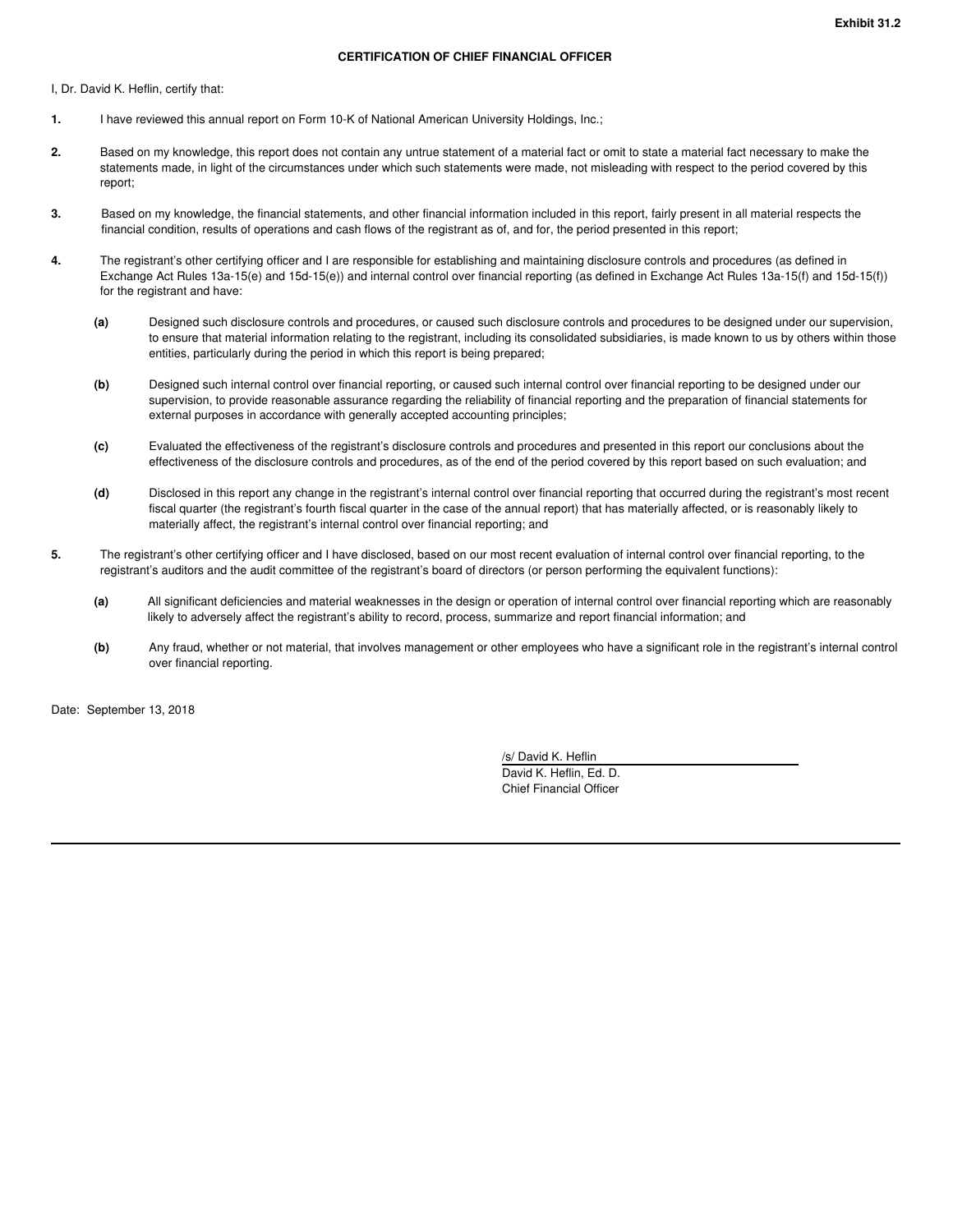# **CERTIFICATION PURSUANT TO RULE 13b – 14(b) OF THE SECURITIES EXCHANGE ACT AND 18 U.S.C. SECTION 1350, AS ADOPTED PURSUANT TO SECTION 906 OF THE SARBANES-OXLEY ACT OF 2002**

In connection with the Annual Report of National American University Holdings, Inc. (the "Company") on Form 10-K for the year ended May 31, 2018 as filed with the Securities and Exchange Commission on the date hereof (the "Report"), I Ronald L. Shape, Chief Executive Officer of the Company, certify, pursuant to 18 U.S.C. 1350, as adopted pursuant to 906 of the Sarbanes-Oxley Act of 2002, that:

**(1)** The Report fully complies with the requirements of section 13(a) or 15(d) of the Securities Exchange Act of 1934; and

**(2)** The information contained in the Report fairly presents, in all material respects, the financial condition and results of operations of the Company.

/s/ Ronald L. Shape Ronald L. Shape, Ed. D. President and Chief Executive Officer

September 13, 2018